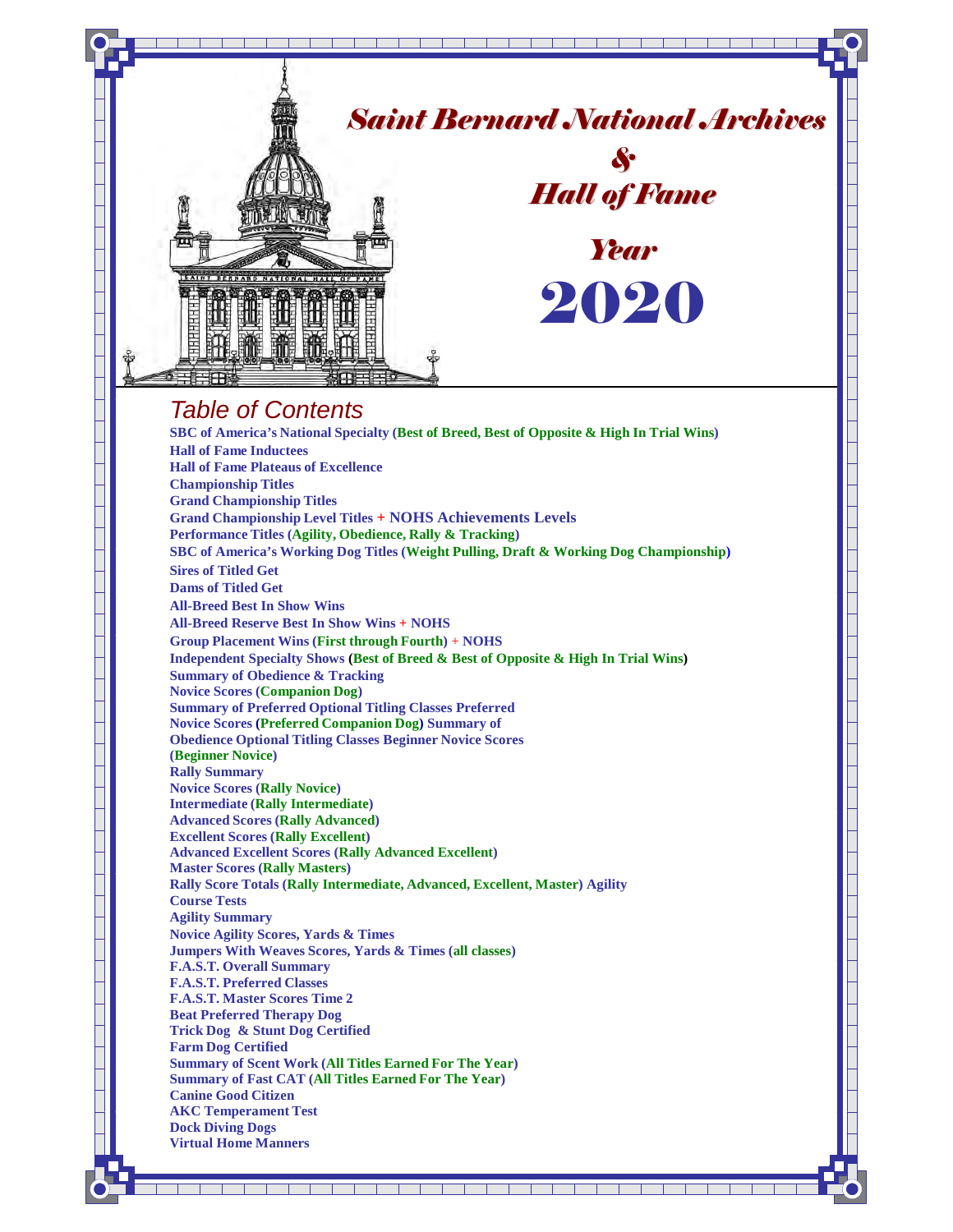

The Saint Bernard Club of America's2020 National Specialty Winners

*.* 



| Date: October 29,30,31, 2020 Rescheduled to April 2021 $\,$ - see next page $\, \parallel$ Location: Bethlehem, PA $\,$ |                                            |             |  |                      |  |             |
|-------------------------------------------------------------------------------------------------------------------------|--------------------------------------------|-------------|--|----------------------|--|-------------|
| $(I \not\subset B)$ Arthur Shook (D) Horst Vogel<br>Judges:                                                             |                                            |             |  | Dogs In Competition: |  |             |
| Obedience:                                                                                                              | $\top$ Tracking Test: $\mathcal{N}$ o Test | Draft Test: |  | Weight Pulled:       |  | Percentage: |
| $\alpha$ $\alpha$ $\alpha$ $\alpha$ $\beta$ $\beta$ $\alpha$ $\beta$ $\alpha$ $\beta$ $\beta$ $\beta$                   |                                            |             |  |                      |  |             |

*SB CA <sup>A</sup> <sup>g</sup>ility Trial: N o Trial*

### **There was not a National Specialty Show in 2020! Cancelled due to the Corona-19 Virus and uncertainties.**

**Great news! Rules Applying to Dog Shows Chapter 16, Section 8 New Paragraph Dennis Sprung reviewed the recommended changes to Rules Applying to Dog Shows Chapter 16, Section 8. Due to the COVID-19 pandemic occurring in the United States in 2020 many Parent Clubs have been forced to cancel or postpone their 2020 National Specialty.** 

**Staff is recommending an amendment to Rules Applying to Dog Shows, Chapter 16, Section 1, via the incorporation of a new paragraph 8 to permit a 2020 National Specialty to be held in 2021 in addition to a 2021 National Specialty.** 

**At the June Dog Show Rules Committee zoom meeting, the Committee voted to request that the Board make an exception to the rules to permit this in 2021. A rule change is required per our Bylaws in order to allow two National Specialties in one year and the offering of reserve majors at each if desired.** 

**Following a motion by Mr. Sweetwood, seconded by Ms. Biddle, the Board VOTED (unanimously) to consider the matter at this meeting, waiving the normal notice procedures.** 

**Following a motion by Mr. Carota, seconded by Ms. Biddle the Board VOTED (unanimously) To approve an amendment to Rules Applying to Dog Shows Chapter 16, Section 1, new paragraph 8 to permit a 2020 National Specialty to be held in 2021 in addition to a 2021 National Specialty.** 

**New Paragraph 8 – A 2020 National Specialty may be held in 2021 in addition to a 2021 National Specialty. If a Parent Club chooses to hold either one or two National Specialties in the 2021 calendar year, the Parent Club may exercise an option with its application to exclude the Reserve Winners three-point major from one or both National Specialties. This paragraph is applicable to 2021 only and will self-eliminate on December 31, 2021.** 

### **The rescheduled 2020 National was held in April, 2021…see next page for the results.**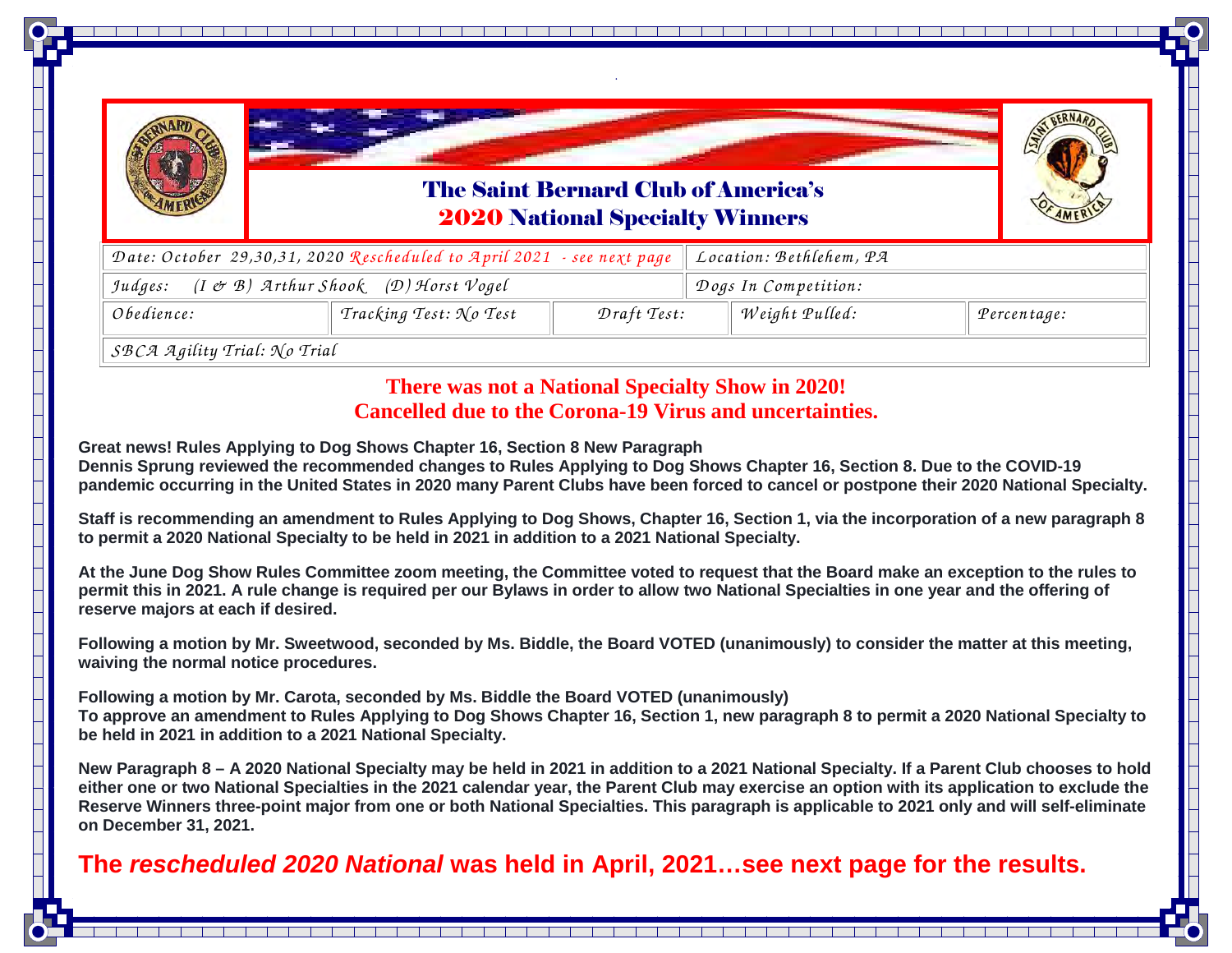

### The Saint Bernard Club of America's2020 National Specialty Winners – (Held in 2021 Due To Covid -19)

*.* 



| Date: April 14, 15, 16, 17, 2021 Rescheduled to 2021 due to Covid-19 |                                              |  |                         | Location: Bethlehem, PA                           |                       |  |
|----------------------------------------------------------------------|----------------------------------------------|--|-------------------------|---------------------------------------------------|-----------------------|--|
| Judges: (I & B) Arthur Shook (D) Horst Vogel                         |                                              |  | Dogs In Competition: 64 |                                                   |                       |  |
| Obedience: $N\mathcal{B}$ 172                                        | $\vdash$ Tracking Test: $\mathcal{N}$ o Test |  |                         | Draft Test: $N\rho$ Qs   Weight Pulled: See below | Percentage: See below |  |
| $SRC2$ $Zailitu$ Trial $N0$ Trial                                    |                                              |  |                         |                                                   |                       |  |





**BOB: GCHB**



**BOS: GCHS Alpine Mtn Abigail WD: Cache Retreat Buford II** 

**Draft**

**Entries but no qualifiers** 



#### **Most Weight Pulled**

**No \*National\* Weight Pull this year as darkness fell due to a longer than expected Annual Meeting.** 

**There were 2 Pre-show Weight Pulls**

\_\_\_\_\_\_\_\_\_\_\_\_\_\_\_\_\_\_\_\_\_\_\_\_\_\_\_\_\_\_



**II WB & BOW: Wasatch Giants Kanab**

#### **Highest Percentage Pulled**

**No \*National\* Weight Pull this year as darkness fell due to a longer than expected Annual Meeting.** 

**There were 2 Pre-show Weight Pulls**



**HIT:** : **Mytymo's Tango Two of Clem** 

Judge Nancy Withers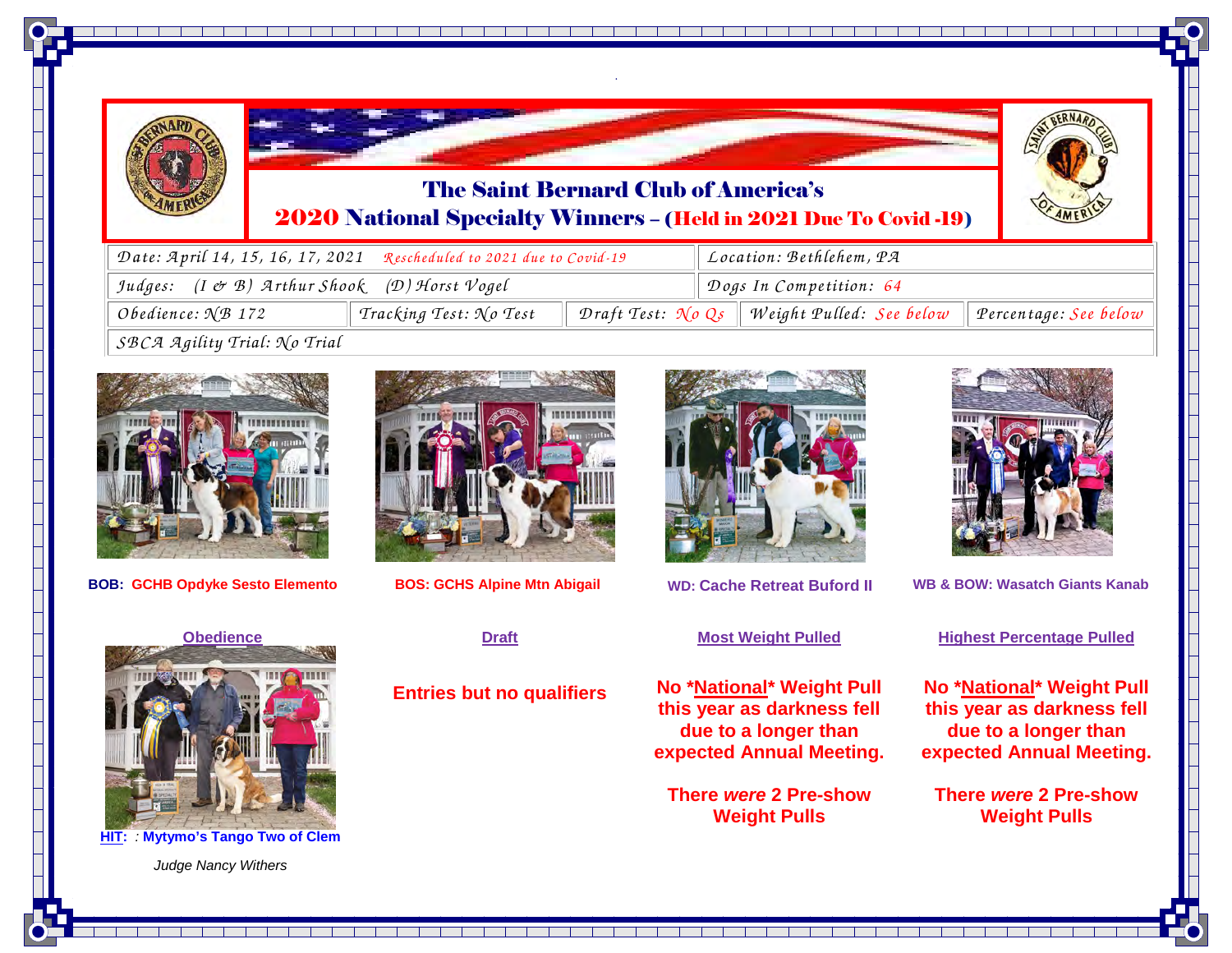### Saint Bernard Club of America's

### 2020 National Selects & Awards of Merit Sorted by Dog

|                | <b>CH</b>                               | <b>Name</b>                                      | <b>AKC Titles</b>                                                                                                                                                                | Judae             | <b>Date</b>    | <b>State</b> | <u>M F</u>     |
|----------------|-----------------------------------------|--------------------------------------------------|----------------------------------------------------------------------------------------------------------------------------------------------------------------------------------|-------------------|----------------|--------------|----------------|
| <b>Select</b>  | <b>CHBeech Hills Gaia</b><br><b>AOM</b> |                                                  | <b>CGC</b>                                                                                                                                                                       |                   |                |              |                |
| 2020           |                                         |                                                  |                                                                                                                                                                                  | <b>Shook, Art</b> | April 17, 2021 | <b>PA</b>    |                |
|                | <b>Cache Retreat Buford II</b>          |                                                  |                                                                                                                                                                                  |                   |                |              | m              |
| <b>Select</b>  | <b>AOM</b>                              |                                                  |                                                                                                                                                                                  |                   |                |              |                |
|                | 2020                                    |                                                  |                                                                                                                                                                                  | <b>Shook, Art</b> | April 17, 2021 | <b>PA</b>    |                |
|                | <b>CHCache Retreat Solitude</b>         |                                                  |                                                                                                                                                                                  |                   |                |              |                |
| <b>Select</b>  | <b>AOM</b>                              |                                                  |                                                                                                                                                                                  |                   |                |              |                |
|                | 2020                                    |                                                  |                                                                                                                                                                                  | <b>Shook, Art</b> | April 17, 2021 | <b>PA</b>    |                |
|                | <b>GCHSKris Kountry Poker Face</b>      |                                                  | <b>CGCA TKN</b>                                                                                                                                                                  |                   |                |              | m              |
| <b>Select</b>  | <b>AOM</b>                              |                                                  |                                                                                                                                                                                  |                   |                |              |                |
| 2020           |                                         |                                                  |                                                                                                                                                                                  | <b>Shook, Art</b> | April 17, 2021 | <b>PA</b>    |                |
| <b>Totals:</b> |                                         |                                                  | 4                                                                                                                                                                                |                   |                |              | 2 <sub>2</sub> |
|                |                                         |                                                  | In 1986 & 1987 the Best of Breed & Best of Opposite were given select ratings.<br>In 1988 Selects were chosen AFTER the Best of Breed & Best of Winners.                         |                   |                |              |                |
|                |                                         |                                                  | The Board decided to leave BOB & BOS out of the loop so more good dogs could get recognition.<br>The Selects since 1988 were chosen AFTER BOB & BOW. Notice of the change is in: |                   |                |              |                |
|                |                                         | Prior to 2010, the award was listed as "Select." | SAINT FANCIER (Nov/Dec, 1986, page 46 & Nov/Dec, 1987, page 50)<br>* With the introduction of the Grand Champion title in 2010, Selects and Awards of Merit are now listed.      |                   |                |              |                |

**The 2020 National was rescheduled to be held in 2021 due to Covid-19. The 2021 National was held in the Fall in Utah.**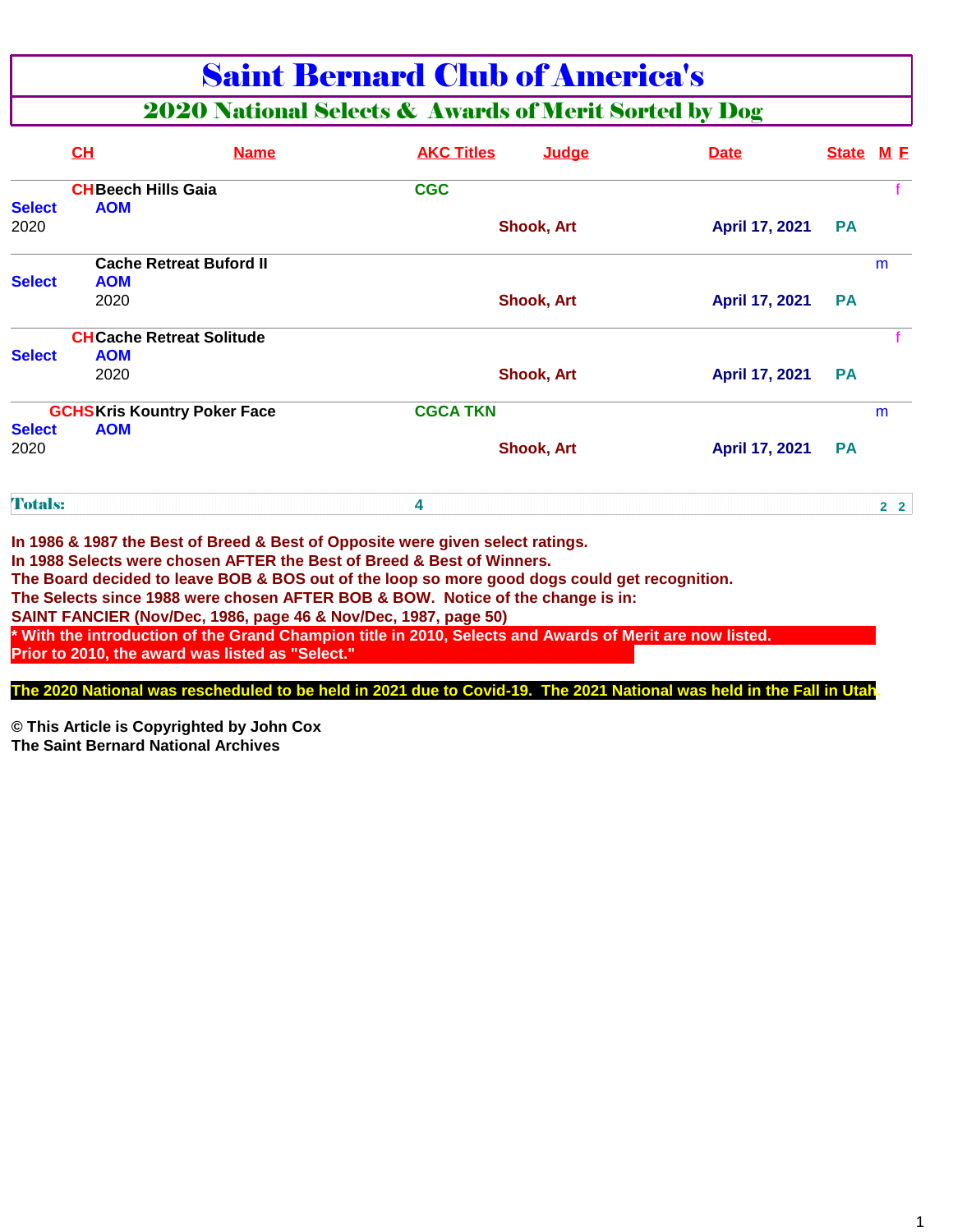

## Saint Bernard "TOP TWENTY" Event for 2020-2021

| $\parallel$ Date: September 29, 2021 11 <sup>TH</sup> Year                | $\parallel$ Location: Midway, UT |
|---------------------------------------------------------------------------|----------------------------------|
| Judges: John Ramirez & Melody Salmi & Jack Terrio Dogs In Competition: 12 |                                  |
|                                                                           |                                  |











### **Judges: John Ramirez Melody Salmi Jack Terrio Trophy The Winner**



**NOTE** - The confirmation dogs and bitches listed below are those who earned Top Twenty status for the combined 2020 and 2021 qualifying periods running of June 1, 2019 thru May 31st, 2021. The dogs are presented in alphabetical order by registered name. This list does not reflect final ranking order. With Covid-19 wreaking havoc on both the 2020 and 2021 qualifying years, the Top 20 committee worked to determine the best possible outcome for all exhibitors who have worked to qualify their dogs during these times. Simply put, it was my goal to recognize the accomplishments of the owners, breeders and handlers of all dogs that qualified for either year in the shows that were available to them. The evening celebration also paid tribute in loving memory of our friends and family who are not able to join us this evening (including but not limited to): Yvonne Brophy, Elizabeth Francis, Dr. B. J Jackson, Fran Joy, Quentin McWhorter.

### **Who qualified to compete in Utah?**

 Since both qualifying periods had significant periods of time where shows were not available to the majority of the fancy, we rolled the previous 2020 qualifying point totals over and combined with 2021 qualifying totals for the Top 20 of the cumulative point list at the end of the 2021 qualifying period.

 \* Qualifying points from both the 2020 and 2021 qualifying periods (June 1 2019 thru May 31 2021) were combined and the cumulative Top 20 for that time period were invited to show at the event in Utah this year.

Qualifiers who submitted their entries received a ribbon, recognition, and their dogs accomplishments in the Top 20 event catalog this year.

All 2020 and 2021 Top 20 dogs also had a "star" in the "stars of our hearts" walkway the National committee created.

There were no other changes to standard Top Twenty point calculations, qualifications or the qualifying time period.

#### **What were the results?**

 We had 12 exhibitors in Utah on Wednesday September 29, 2021 including multiple previous National Best of Breed winners, multiple Best in Show and Reserve Best in Show winners, multiple Owner Handler Best in Show, Owner Handler Reserve Best in Show winners, and 2 juniors qualifying their own dogs for the Top 20, Izzy Berg and Macie Menning.

a janjara janjara janjara janjar

Owner(s): Varun Reddy Enjamuri, Carolyn Cataldo, and Glenn Radcliffe **Owner(s): Kristi Libsack, Carol Greeder**<br>Breeder(s) Carol n Cataldo and Glenn Radcliffe **Carol Greeder Carol Greeder (s): Kristi Libsack** Breeder(s) Carolyn Cataldo and Glenn Radcliffe Handler: Elizabeth Salewsky **Handler: Martin Glover** Handler: Martin Glover

**Top 20 Winner - GCHS Opdyke's Sesto Elemento Top 20 People's Choice Winner - GCHG Kris's Kountry Poker Face** Owner(s): Kristi Libsack, Carol Gregory, Martin Glover, Norri Hennagin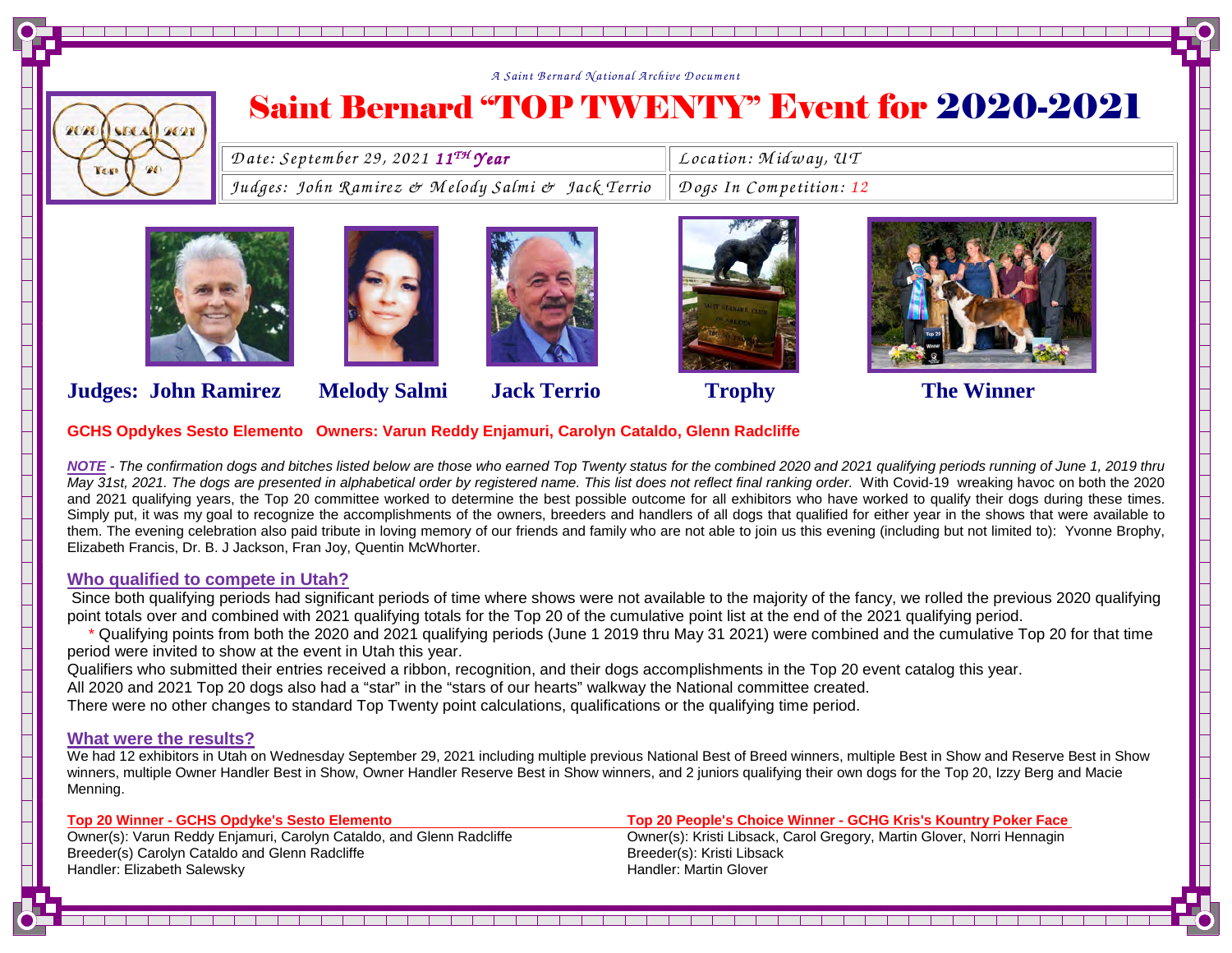### 2020 Saint Bernard Top Twenty 2021 Saint Bernard Top Twenty

note - The confirmation dogs and bitches listed below are those who earned Top Twenty status for the 12-month period of June 1, 2019 thru May 31st, 2020. The dogs are presented in alphabetical order by registered name. This list does not reflect ranking order.

CH Alpine Mtn Symphony No.5 and Superintendent CH Alpine Mtn Abigail GCH Alpine Mtn Tacoma V Wasatch GCH Alpine Mtn Tacoma V WasatchGCH Cornerstones Just What The Dr Ordered GCH Beech Hill's Gaia CGC GCHP Elba's Aristo Presto BN RN CGCA CH Berics TritonGCH Empty Kegs Purple Rain CH Brandauridge All Systems Go GCHS Glidden's Wild Is The Wind In The Barnyard CHELDA's Aramis Legacy GCH Johnson Farms Mustang Sally Ride CH Empty Kegs Too Much Fun CH Kings Mill Willow GCHG Glidden's Wild Is The Wind In The BarnyardGCHG Kris's Kountry Poker Face **GCH CONSERVITY BIGGET ARE ARRIGED AT A CONSERVITY AND A CONSERVITY BIG Blind V Poker CGC TKN** CH Kudos' Riverwillow V Regalbear GCHG CHG Kris's Kountry Poker Face CGCA TKN

GCH Lasquite's Ian Of Rolando GCHS Lasquite's Yours Mine And Ours CGC TKN CH Mahogany's Lake On Fire Leland GCHB Mahogany's Lake On Fire Leland GCHS Noble Creek's Don'T Stop Believin GCH Mt. Harmony's Frosty Of Swisstar V. Elba GCHS Oakridge Brown Eyed Girl GCH Mt. Harmony's Hicountry Winter Solstice V Elba GCHB Opdyke's Sesto Elemento GCHS Opdyke's Sesto ElementoGCH Swisstar's Tough Iceman Ovie V Kingdom Saints GCH Slaton's Kid Rock GCHB Thunderhill's Hazel Of Cannery Row GCHB Swisstar's Tough Iceman Ovie V Kingdom Saints GCH Ultima Thule's Voodoo CH Trademark's Redhot Bristal GCHG Vicdory's Unleash The Dark Knight CGCA GCH Trailblazer Willows Harmony Of Heart Mountain GCHG Westhaven's When You Wish Upon A Star Heidi GCHG Vicdory's Unleash The Dark Knight RN CGCA

note - The confirmation dogs and bitches listed below are those who earned Top Twenty status for the 12-month period of June 1, 2020 thru May 31st, 2021. The dogs are presented in alphabetical order by registered name. This list does not reflect ranking order.

 CH Kudos' Crown Royal V Regalbear FDC CA BCAT ACT1 DJA DN CGCA CGCU TKP ATT VHMAGCHB Lasquite's Ian Of Rolando CGC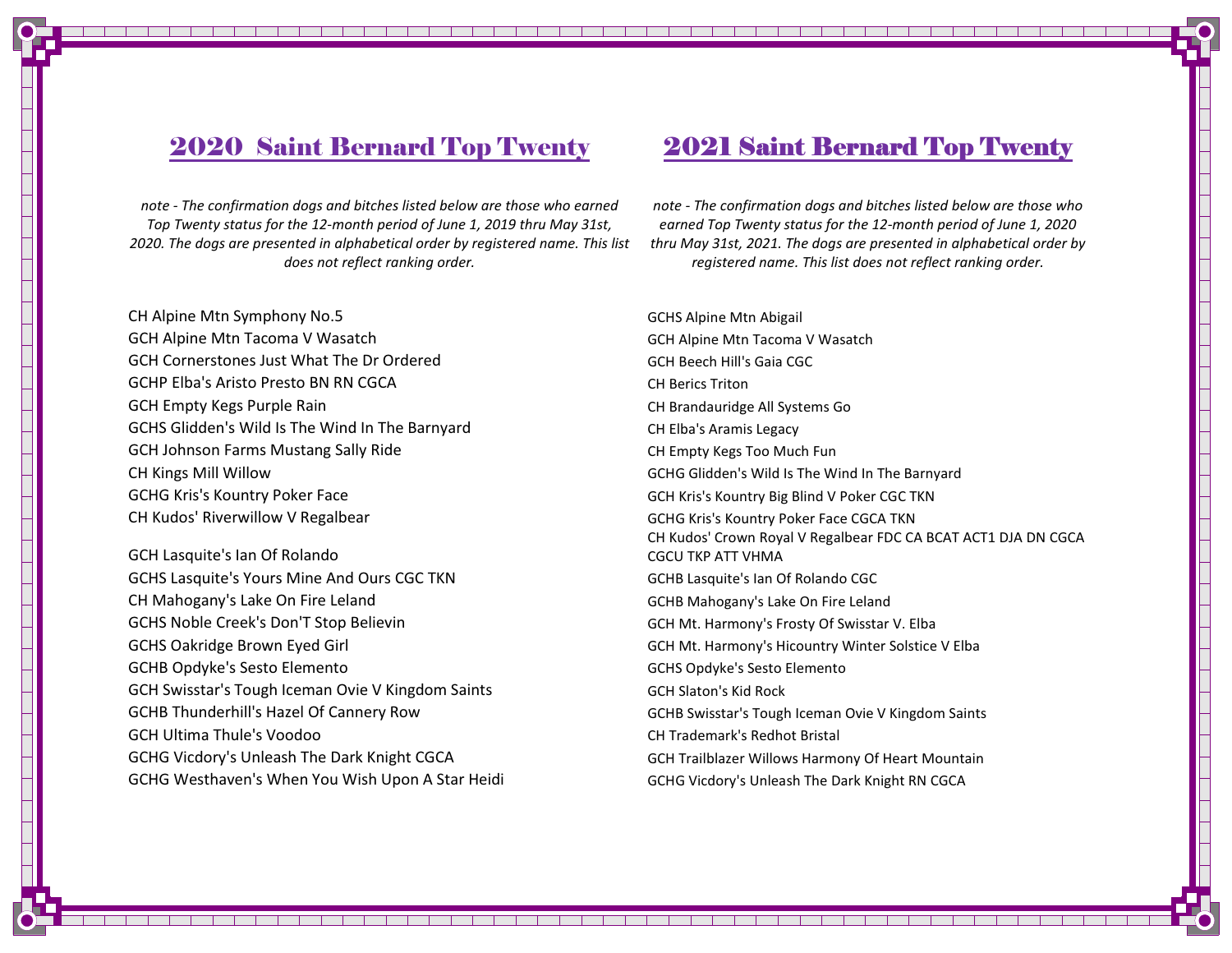### **Saint Bernard Top Twenty** 2020 - 2021 Combined

note - The confirmation dogs and bitches listed below are those who earned Top Twenty status for the combined 2020 and 2021 qualifying periods running of June 1, 2019 thru May 31st, 2021. The dogs are presented in alphabetical order by registered name. This list does not reflect final ranking order. \* marks the dogs in attendance.

GCHS Alpine Mtn Abigail

- \* GCH Alpine Mtn Symphony No.5
- \* GCH Alpine Mtn Tacoma V Wasatch

CH Elba's Aramis Legacy

- GCHP Elba's Aristo Presto BN RN CGCA
- \* GCHG Glidden's Wild Is The Wind In The Barnyard

GCH Johnson Farms Mustang Sally Ride

- \* CH Kings Mill Willow
- \* GCH Kris's Kountry Big Blind V Poker CGC TKN
- \* GCHG Kris's Kountry Poker Face CGCA TKN
- \* GCH Kudos' Riverwillow V Regalbear
- \* GCHB Lasquite's Ian Of Rolando CGC

GCHS Lasquite's Yours Mine And Ours CGC TKN

GCHB Mahogany's Lake On Fire Leland

GCH Mt. Harmony's Frosty Of Swisstar V. Elba

GCHS Noble Creek's Don'T Stop Believin TKN

- GCHS Oakridge Brown Eyed Girl
- \* GCHS Opdyke's Sesto Elemento
- \* GCH Slaton's Kid Rock
- GCHB Swisstar's Tough Iceman Ovie V Kingdom Saints
- \* GCHB Ultima Thule's Voodoo
- \* GCHG Vicdory's Unleash The Dark Knight RN CGCA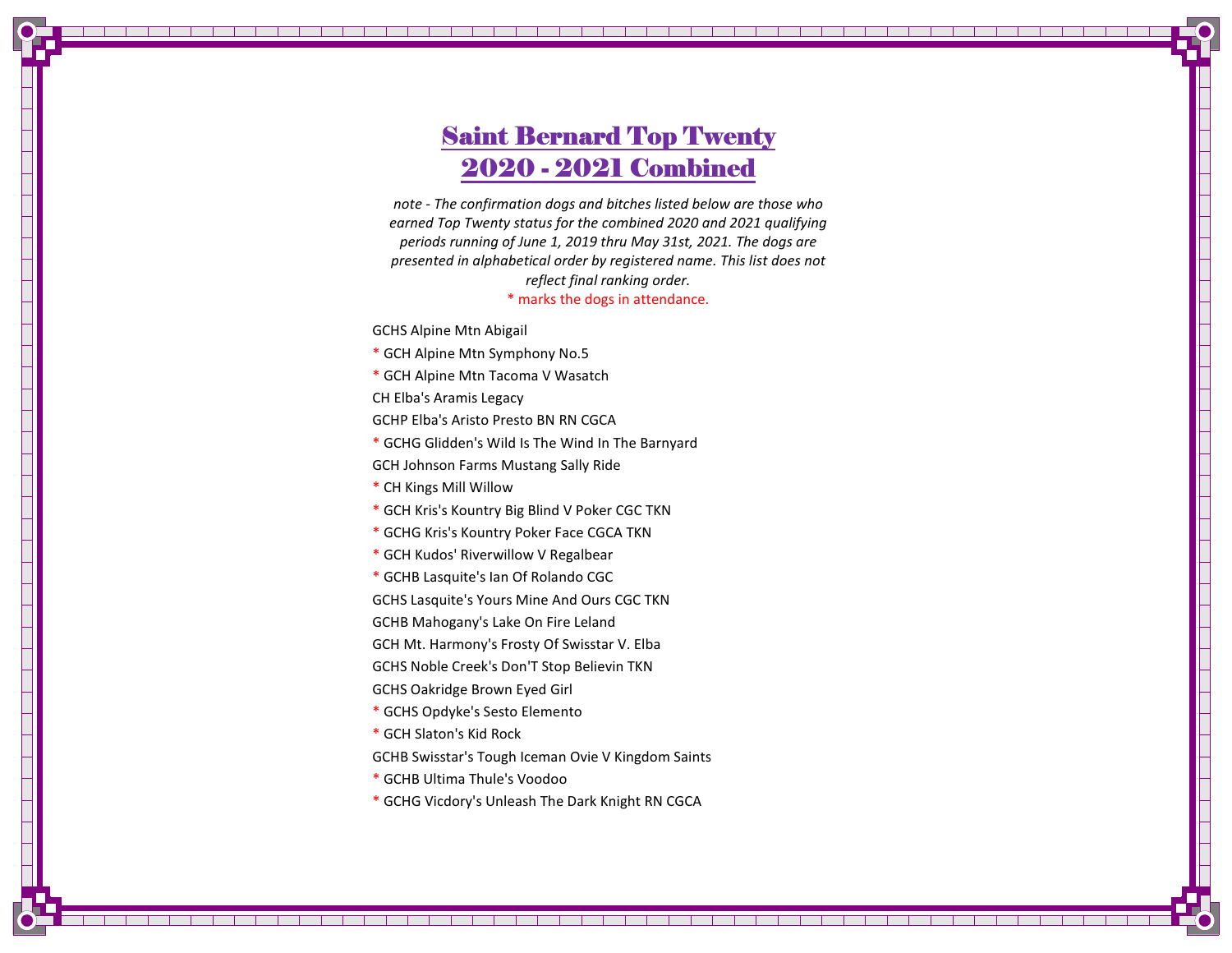### 2020 & COVID-19 Highlights & Points of Interest

In 2020 we witnessed a year like none other in the dog show world with many shows being cancelled due to the pandemic. There were a few that went on, plus we saw an introduction of AKC virtual performance titles added into the mix. The virtual titles were earned by sending in a home video of a performance event such as Rally Novice, Rally Intermediate, Trick Dog, Virtual Home Manners and Agility Course Test. As a result, our versatile breed excelled in the various performance venues earning a total of 141 performance titles at dog events and by virtual performances. Never sell the Saint Bernard short on what it can accomplish! Powerful is an *important word* in our Standard and many of the performance events showcase this word in action.

**2020:** We had **23 Breed Firsts Performance titles** to boast about, check them out on the Year-End Statistics page.

**As of December 31st:** Dock Diving Titles (**AJ, HDS, DS, DSA, DSX**) earned by James P Sullivan – **5 NEW Dock Diving Titles,** all **Breed Firsts!** 

**As of December 31st:** Stunt Dog Titles (**NSD, OSD, PSD, SDPRO**) earned by Kudos Fits The Bill Regalbear – **4 NEW Stunt Dog Titles,** all **Breed Firsts!**

**As of December 31st: No Tracking titles earned in 2020,** but **Brandau Ridge Tak'n A Walk Thru Ur Heart 6 NEW Scent Work titles SBA, SCAE, SEA, SIAE, SWA, SCE –** Plus a **Fast Cat D,** all **Breed Firsts!** 

**As of December 31st: Fuzzy Bears Amore'** earned a total of **16 Performance titles** in 2020: **RN, RI, ACT1, CGC, CGCA, CGCU, TKN, TKI, TKA, TKP, TKE, NSD, OSD, FDC, VHMA, ATT.** The **NSD, OSD, VHMA** were **Breed Firsts!** 

**Due to COVID-19 There was NO SBC of America National in 2020, it was rescheduled to be held in April of 2021 in Pennsylvania, along with the 2021 scheduled National in September, in Utah.**

### **Top Sires (4 Champion Get in 2020)**<br>**GCHP** Elbas Aristo Presto<br>**GCH Mt** Harmonys Klairvoyant V Elba

**Top Dam (5 Champion Get in 2020)**<br>**GCH Mt Harmonys Klairvoyant V Elba GCHP Elbas Aristo Presto GCH** Mt Harmonys Klairvoyant V Elba **GCHP** Elbas Aristo Presto **2020-CH** Elbas Aramis Legacy m

**GCH** Mt Harmonys Klairvoyant V Elba<br>**GCH** Mt Harmonys Klairvoyant V Elba

**GCHP** Elbas Aristo Presto **GCH** Mt Harmonys Klairvoyant V Elba **2020-CH** Mt Harmonys It's A Wonderful Life V Elba 2019 f<br>**GCHP** Elbas Aristo Presto **GCH** Mt Harmonys Klairvoyant V Elba 2020-CH Elbas Aramis Legacy m **GCHP** Elbas Aristo Presto **GCH** Mt Harmonys Klairvoyant V Elba **2020-CH** Harmonys Hicountry Winter Solstice V Elba m **GCHP** Elbas Aristo Presto **GCH** Mt Harmonys Klairvoyant V Elba 2020-GCH/2020-CH Mt Harmonys Frosty of Swisstar V Elba m

**GCHG** Kris Kountry Poker Face **CH** Kris Kountry Lady Autumn **2020-CH** Kris Kountry Queen Sassy V Poker face **CH** Kris Kountry Platinum Edition V Orlando **2020-GCH/2019-CH** Kris Kountry Big Blind V **GCHG** Kris Kountry Poker Face Kris Kountry Platinum Edition V Orlando **2020-GCH/2019-CH** Kris Kountry Big Blind V Poker **2019** m **GCHG** Kris Kountry Poker Face **Kris Kountry Platinum Edition V Orlando 2020-CH** Kris Kountry Queen of Hearts V Poker 2019 f<br> **GCHG** Kris Kountry Poker Face **Kris Kountry Platinum Edition V Orlando** 2020-CH Kris Kountry **GCHG** Kris Kountry Poker Face **Kris Kountry Platinum Edition V Orlando 2020-CH Kris Kountry Ace In The Hole V Poker m**<br>**GCHG** Kris Kountry Poker Face **Kris Kountry Platinum Edition V Orlando 2020-GCH/2020-CH** Kris Kou **GCHG** Kris Kountry Poker Face Kris Kountry Platinum Edition V Orlando **2020-GCH/2020-CH** Kris Kountry Sweet Indulgence V Poker f<br>**CHG** Kris Kountry Poker Face **CH** Trailblazer Crystal Joy **2020-GCH/2019-CH** Trailblazer Wi **CH** Trailblazer Crystal Joy **2020-GCH/2019-CH** Trailblazer Willows Harmony of Heart Mountain f

**GCH** Mt Harmonys Klairvoyant V Elba **GCHP** Elbas Aristo Presto **2020-CH** Harmonys Hicountry Winter Solstice V Elba m **GCH** Mt Harmonys Klairvoyant V Elba **GCHP** Elbas Aristo Presto **2020-GCH/2020-CH** Mt Harmonys Frosty of Swisstar V Elba m<br>**GCH** Mt Harmonys Klairvoyant V Elba **GCHP** Elbas Aristo Presto **2020-CH Mt Harmonys It's A Wonderf GCH** Mt Harmonys Klairvoyant V Elba **GCHP** Elbas Aristo Presto **2020-CH** Mt Harmonys It's A Wonderful Life V Elba 2019<br>**GCH** Mt Harmonys Klairvoyant V Elba Woodhavens Michelangelo **2020-CH** Mt Harmonys Lollygagging Around **2020-CH** Mt Harmonys Lollygagging Around At Boarman 2020 f

#### **The Top 2020 Performance dogs (Obedience, Tracking & Agility)**

**Top Performance Dog for 2020 No Recipient in 2020** 

#### **Top Obedience Dog for 2020**

**Brandau Ridge Tak'n A Walk Thru Ur Heart 6** Scent Work titles **SBA, SCAE, SEA, SIAE, SWA, SCE** in 2020 – Tracking is figured in with Obedience due to the history of the sports from 1936. There were no advanced Obedience titles in 2020

#### **Top Agility Dog for 2020**

**Swissmiss Shayne Snowflake** earing **6** Agility titles: **NAP, OAP, NJP, NFP, OFP, XFP** in 2020

**Go to https://saintbernardarchive.com/ and click on the SBCA Records Room, then scroll down to the bottom of the page for the yearly SBCA Top Performance Dogs.**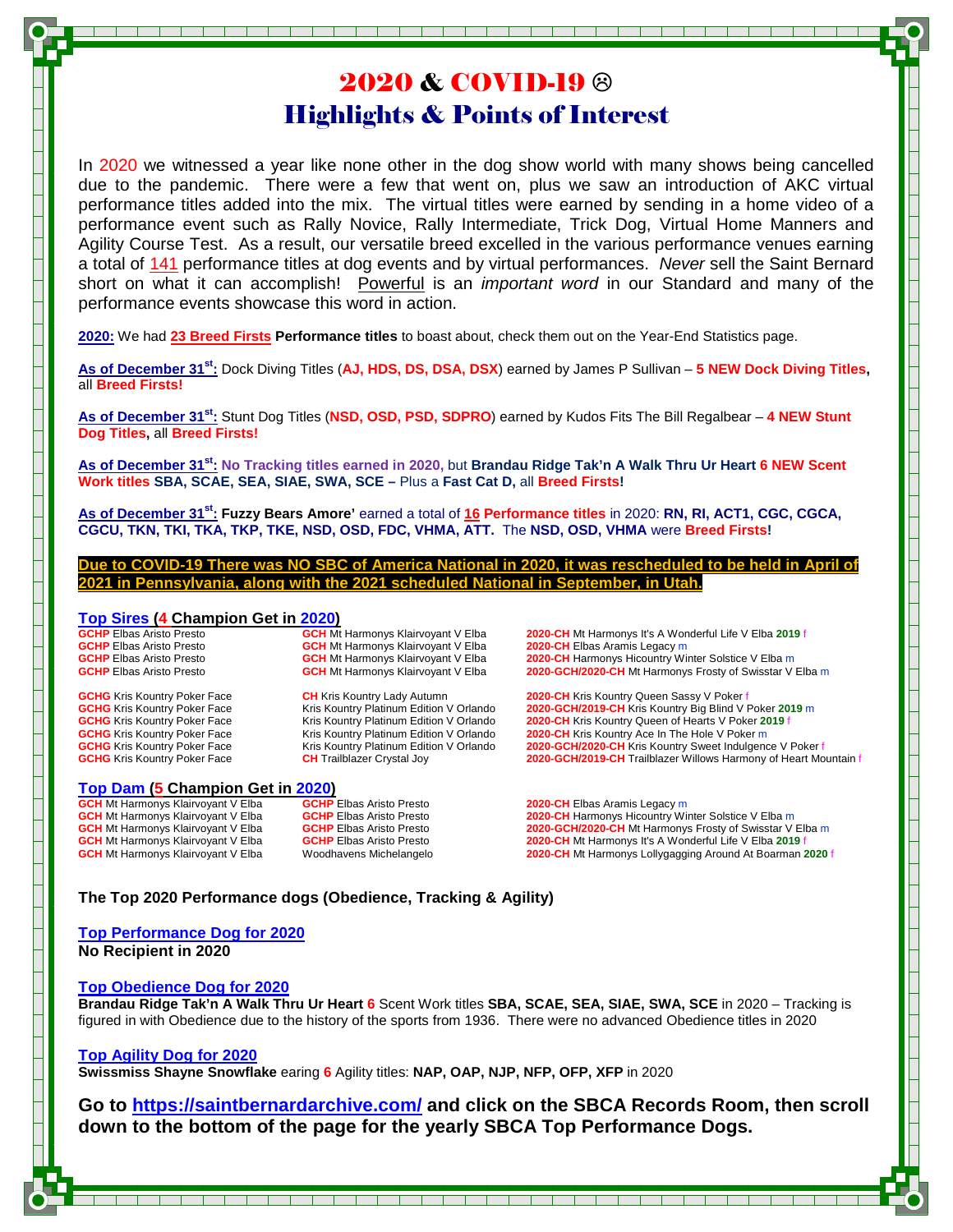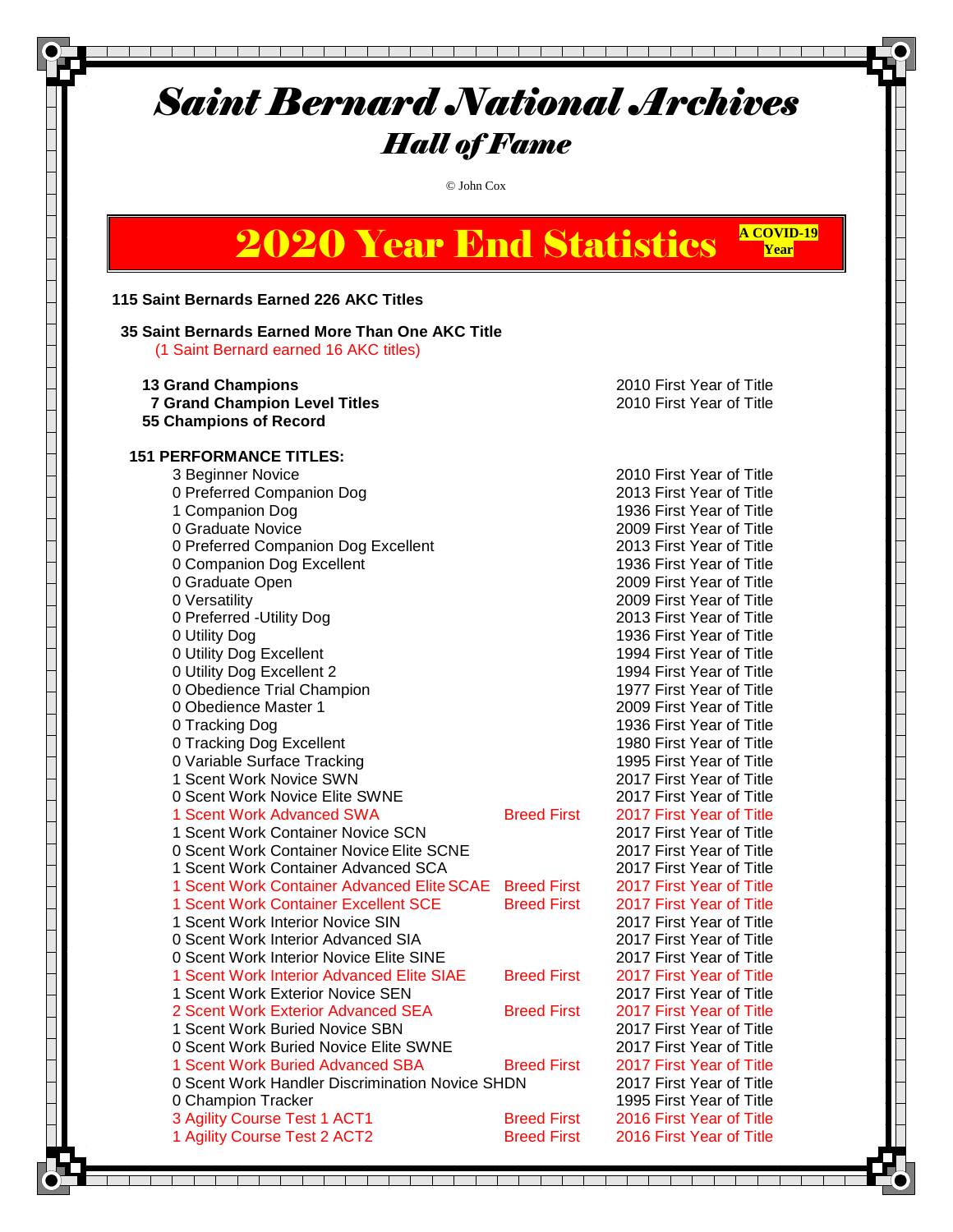0 Novice Agility 1994 First Year of Title 1 Novice Agility Preferred 0 Open Agility 1994 First Year of Title 1 Open Agility Preferred 2002 First Year of Title 0 Excellent Agility 1994 First Year of Title 0 Excellent Agility Preferred 2002 First Year of Title 0 Master Agility 1994 First Year of Title 0 Master Agility Preferred 2002 First Year of Title 0 Master Agility Preferred 2 2002 First Year of Title 0 Master Agility Preferred 3 2002 First Year of Title 0 Master Agility Preferred 4 2002 First Year of Title 0 Master Agility Preferred 5 2002 First Year of Title 0 Master Agility Preferred 6 2002 First Year of Title 0 Master Agility Preferred 7 2002 First Year of Title 0 Master Agility Preferred 8 2002 First Year of Title 0 Master Agility Preferred 9 2002 First Year of Title 0 Master Agility Preferred 10 2002 First Year of Title 0 Novice Agility Jumpers with Weaves 1998 First Year of Title 1 Novice Agility Jumpers with Weaves Preferred 2002 First Year of Title 0 Open Agility Jumpers with Weaves 1998 First Year of Title 0 Open Agility Jumpers with Weaves Preferred 2002 First Year of Title 0 Excellent Agility Jumpers with Weaves 1998 First Year of Title 0 Excellent Agility Jumpers with Weaves Preferred 2002 First Year of Title 0 Master Agility Jumpers with Weaves 1998 First Year of Title 0 Master Agility Jumpers with Weaves Preferred 2002 First Year of Title 0 Master Agility Jumpers with Weaves Preferred 2 2002 First Year of Title 0 Master Agility Jumpers with Weaves Preferred 3 2002 First Year of Title 0 Master Agility Jumpers with Weaves Preferred 4 2002 First Year of Title 0 Master Agility Jumpers with Weaves Preferred 5 2002 First Year of Title 0 Master Agility Jumpers with Weaves Preferred 6 2002 First Year of Title 0 Master Agility Jumpers with Weaves Preferred 7 2002 First Year of Title 0 Master Agility Jumpers with Weaves Preferred 8 2002 First Year of Title 0 Master Agility Jumpers with Weaves Preferred 9 2002 First Year of Title 0 Master Agility Jumpers with Weaves Preferred 10 2002 First Year of Title 0 Master Agility Jumpers with Weaves Preferred 11 2002 First Year of Title 0 Master Agility Jumpers with Weaves Preferred 12 2002 First Year of Title 0 Master Agility Jumpers with Weaves Preferred 13 2002 First Year of Title 0 Master Agility Jumpers with Weaves Preferred 14 2002 First Year of Title 0 Master Agility Jumpers with Weaves Preferred 15 2002 First Year of Title 0 Master Agility Jumpers with Weaves Preferred 16 2002 First Year of Title 0 Master Agility Jumpers with Weaves Preferred 17 2002 First Year of Title 0 MACH Master Agility Champion 1998 First Year of Title 0 Preferred Agility Champion (PACH) – Grandfathered to 2002 2002 2002 First Year of Title 0 Preferred Agility Champion 2 (PACH2) – Grandfathered to 2002 2002 2002 First Year of Title 0 Preferred Agility Champion 3 (PACH3) – Grandfathered to 2002 2002 2002 First Year of Title 0 Preferred Agility Champion 4 (PACH4) – Grandfathered to 2002 2002 2002 First Year of Title 0 Preferred Agility Excellent – Grandfathered back to 2002 2002 2002 First Year of Title 0 Preferred Agility Excellent 2 – Grandfathered back to 2002 2002 2002 First Year of Title 0 Preferred Agility Excellent 3 - Grandfathered back to 2002 2002 2002 First Year of Title 0 Preferred Agility Excellent 4 – Grandfathered back to 2002 2002 2002 First Year of Title 0 F.A.S.T. Novice 2007 First Year of Title 1 F.A.S.T. Novice Preferred 2007 First Year of Title 0 F.A.S.T. Open 2007 First Year of Title 1 F.A.S.T. Open Preferred 2007 First Year of Title 0 F.A.S.T. Excellent 2007 First Year of Title 1 F.A.S.T. Excellent Preferred 2007 First Year of Title 0 F.A.S.T. Master Preferred 2007 First Year of Title 0 F.A.S.T. Master Preferred - Bronze 2007 First Year of Title 0 F.A.S.T. Master Preferred - Silver 2007 First Year of Title 0 Time 2 Beat Preferred 2011 First Year of Title

<u> El segundo de la contrada de la contrada de la contrada de la contrada de la contrada de la contrada de la co</u>

a kara

and the state of the state of the

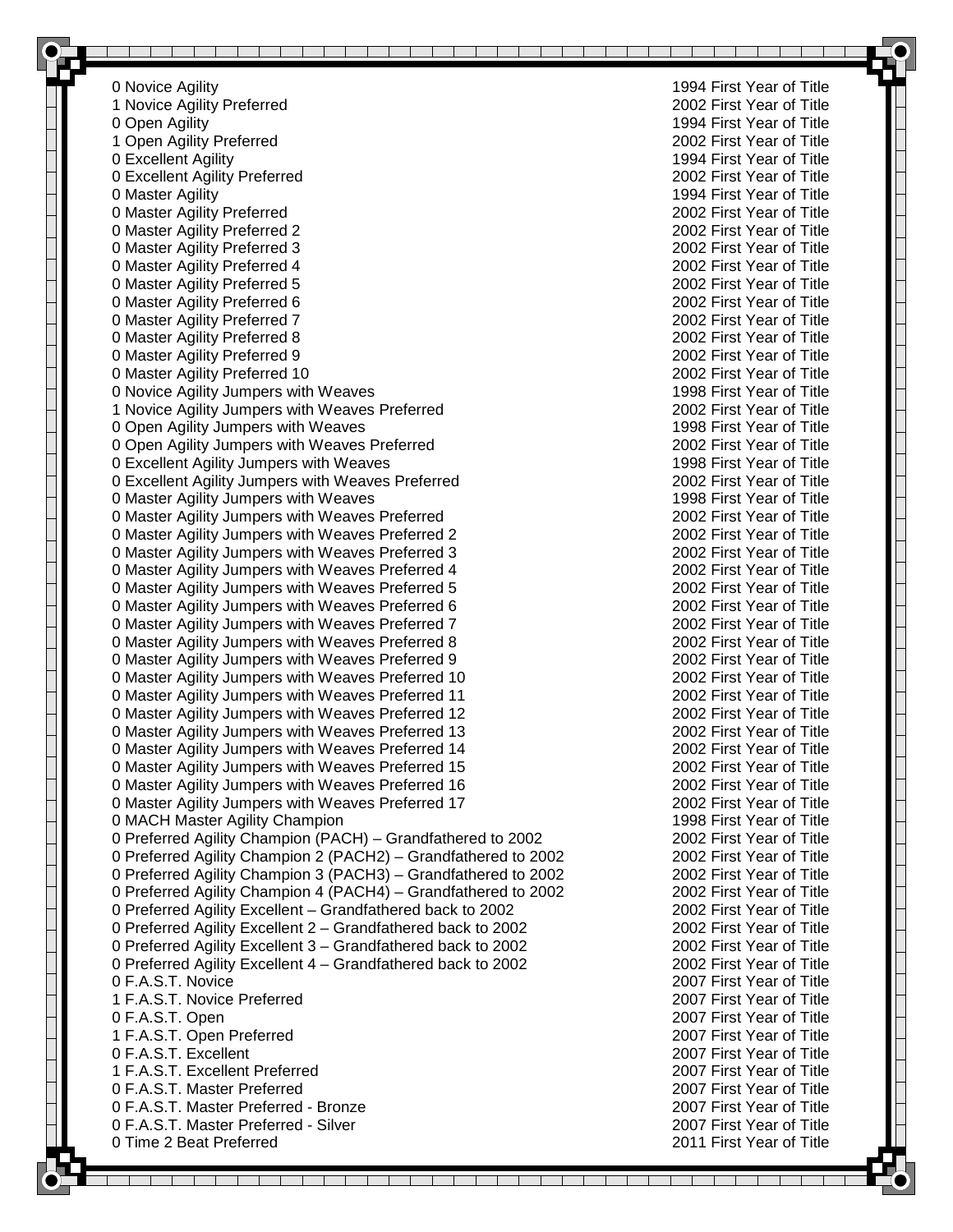| 0 Time 2 Beat Preferred 2                                                   |                    | 2011 First Year of Title                             |  |
|-----------------------------------------------------------------------------|--------------------|------------------------------------------------------|--|
| 0 Time 2 Beat Preferred 3                                                   |                    | 2011 First Year of Title                             |  |
| 0 Time 2 Beat Preferred 4                                                   |                    | 2011 First Year of Title                             |  |
| 0 Time 2 Beat Preferred 5                                                   |                    | 2011 First Year of Title                             |  |
| 0 Time 2 Beat Preferred 6                                                   |                    | 2011 First Year of Title                             |  |
| 0 Lifetime Master Standard Preferred - Bronze (MXPB) Grandfathered to 2002  |                    | 2012 First Year of Title                             |  |
| 0 Lifetime Master Standard Preferred - Silver (MXPS) Grandfathered to 2002  |                    | 2012 First Year of Title                             |  |
| 0 Lifetime Master Standard Preferred - Gold (MXPG) Grandfathered to 2002    |                    | 2012 First Year of Title                             |  |
| 0 Lifetime Master Standard Preferred - Century (MXPC) Grandfathered to 2002 |                    | 2012 First Year of Title                             |  |
| 0 Lifetime Master JWW Preferred - Bronze (MJPB) Grandfathered to 2002       |                    | 2012 First Year of Title                             |  |
| 0 Lifetime Master JWW Preferred - Bronze 2 (MJPB2) Grandfathered 2002       |                    | 2012 First Year of Title                             |  |
| 0 Lifetime Master JWW Preferred - Silver (MJPS) Grandfathered to 2002       |                    | 2012 First Year of Title                             |  |
| 0 Lifetime Master JWW Preferred - Silver (MJPS2) Grandfathered to 2002      |                    | 2012 First Year of Title                             |  |
| 0 Lifetime Master JWW Preferred - Gold (MJPG) Grandfathered to 2002         |                    | 2012 First Year of Title                             |  |
| 0 Lifetime Master JWW Preferred - Century (MJPC) Grandfathered to 2002      |                    | 2012 First Year of Title                             |  |
| 0 Triple Qualify Excellent Preferred                                        |                    | 2007 First Year of Title                             |  |
| 0 Versatile Companion Dog 1                                                 |                    | 2001 First Year of Title                             |  |
| 0 Versatile Companion Dog 2                                                 |                    | 2001 First Year of Title                             |  |
| 0 Versatile Companion Dog 3                                                 |                    | 2001 First Year of Title                             |  |
| 0 Versatile Companion Dog 4                                                 |                    | 2001 First Year of Title                             |  |
| 0 Versatile Companion Dog 5                                                 |                    | 2001 First Year of Title                             |  |
| 7 Rally Novice                                                              |                    | 2005 First Year of Title                             |  |
| 2 Rally Intermediate                                                        |                    | 2017 First Year of Title                             |  |
| 0 Rally Advanced                                                            |                    | 2005 First Year of Title                             |  |
| 2 Rally Excellent                                                           |                    | 2005 First Year of Title                             |  |
| 0 Rally Master                                                              |                    | 2017 First Year of Title                             |  |
| 0 Rally Advanced Excellent                                                  |                    | 2005 First Year of Title                             |  |
| 0 Rally Advanced Excellent Two                                              |                    | 2005 First Year of Title                             |  |
| 0 Rally Advanced Excellent Three                                            |                    | 2005 First Year of Title                             |  |
| 0 Rally Advanced Excellent Four                                             |                    | 2005 First Year of Title                             |  |
| 0 Rally Advanced Excellent Five                                             |                    | 2005 First Year of Title                             |  |
| 0 Therapy Dog                                                               |                    | 2009 First Year of Title                             |  |
| 0 Therapy Dog Novice                                                        |                    | 2014 First Year of Title                             |  |
| 1 Therapy Dog Advanced                                                      |                    | 2014 First Year of Title                             |  |
| 1 Therapy Dog Excellent                                                     |                    | 2014 First Year of Title                             |  |
| 0 Therapy Dog Distinguished                                                 |                    | 2014 First Year of Title                             |  |
| 25 Canine Good Citizen *title*                                              |                    | 2013 First Year of Title                             |  |
| 6 Canine Good Citizen Advanced (Community Citizen)                          |                    | 2013 First year of Title                             |  |
| 4 Canine Good Citizen Urban                                                 |                    | 2014 First Year of Title                             |  |
| 3 American Temperament Test                                                 | <b>Breed First</b> | 2020 First Year of Title                             |  |
| 2 Farm Dog Certified                                                        |                    | 2017 First Year of Title                             |  |
| 23 Trick Dog Certified Novice                                               |                    | 2017 First Year of Title                             |  |
| 10 Trick Dog Certified Intermediate                                         |                    | 2017 First Year of Title                             |  |
| 9 Trick Dog Certified Advanced                                              |                    | 2017 First Year of Title                             |  |
| 4 Trick Dog Certified Performer                                             |                    | 2017 First Year of Title                             |  |
| 3 Trick Dog Elite                                                           | <b>Breed First</b> | 2020 First Year of Title                             |  |
| 2 Novice Stunt Dog (NSD)                                                    | <b>Breed First</b> | 2020 First Year of Title                             |  |
| 2 Open Stunt Dog (OSD)                                                      | <b>Breed First</b> | 2020 First Year of Title                             |  |
| 1 Proven Stunt Dog (PSD)                                                    | <b>Breed First</b> | 2020 First Year of Title                             |  |
| 1 Stunt Dog Professional (SDPRO)<br>1 Fast Cat BCAT                         | <b>Breed First</b> | 2020 First Year of Title                             |  |
| 1 Fast Cat DCAT                                                             |                    | 2019 First Year of Title                             |  |
| 1 Dock Novice                                                               | <b>Breed First</b> | 2019 First Year of Title<br>2014 First Year of Title |  |
| 1 Dock Junior                                                               |                    | 2014 First Year of Title                             |  |
| 1 Dock Junior Advanced                                                      | <b>Breed First</b> | 2014 First Year of Title                             |  |
| 1 Dock Senior                                                               | <b>Breed First</b> | 2014 First Year of Title                             |  |
| 1 Dock Senior Advanced                                                      | <b>Breed First</b> | 2014 First Year of Title                             |  |
| 1 Dock Senior Excellent                                                     | <b>Breed First</b> | 2014 First Year of Title                             |  |
| 1 Air Retrieve Junior                                                       | <b>Breed First</b> | 2014 First Year of Title                             |  |
| 1 Hydrodash Senior                                                          | <b>Breed First</b> | 2014 First Year of Title                             |  |
|                                                                             |                    |                                                      |  |
|                                                                             |                    |                                                      |  |

፶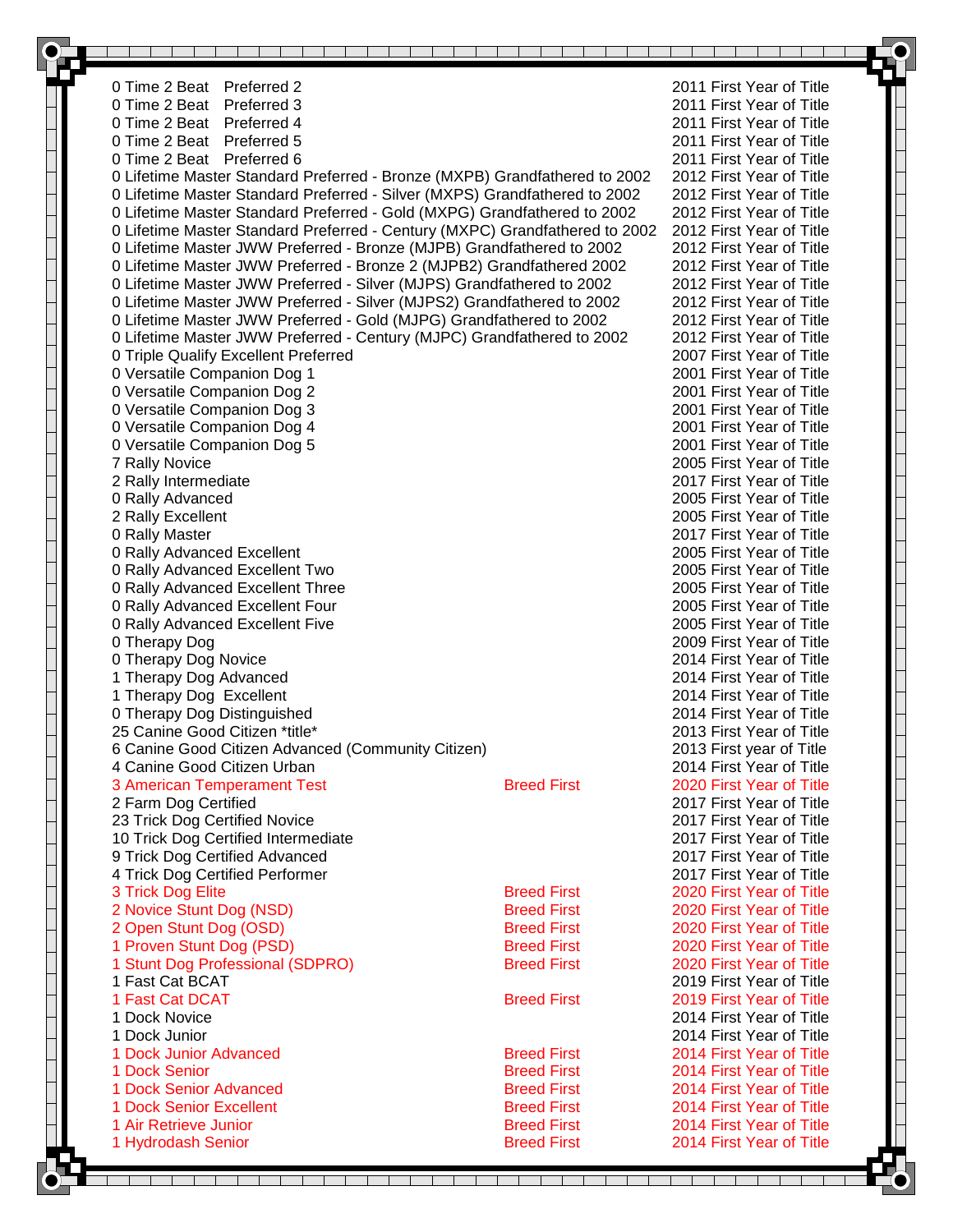|                                 | 1 Virtual Home Manners Puppy (VHMP)                                                                                                              | <b>Breed First</b> | 2014 First Year of Title     |
|---------------------------------|--------------------------------------------------------------------------------------------------------------------------------------------------|--------------------|------------------------------|
|                                 | 5 Virtual Home Manners Adult (VHMA)                                                                                                              | <b>Breed First</b> | 2014 First Year of Title     |
|                                 | 1 SBC of America Working Dog Titles (See Inside Data)                                                                                            |                    | 1988 First Year of Titles    |
|                                 | Stud Dogs For The Year - Producing 4 Champion Get:<br><b>GCHP Elbas Aristo Presto BN RN CGCA</b><br><b>GCHG Kris Kountry Poker Face TKN CGCA</b> |                    |                              |
|                                 | <b>Brood Bitch For The Year - Producing 5 Champion Get:</b><br><b>GCH Mt Harmonys Klairvoyant V Elba</b>                                         |                    |                              |
|                                 | <b>MOST INDEPENDENT SAINT BERNARD SPECIALTY SHOW WINS:</b><br>9 BOB GCHG Kris Kountry Poker Face TKN CGCA                                        |                    |                              |
| 0 HIT                           |                                                                                                                                                  |                    | 1969 First Independent Trial |
| <b>1 GROUP FIRST PLACEMENT:</b> | <b>GCHG Kris Kountry Poker Face TKN CGCA</b>                                                                                                     |                    | 1924 First Year of Award     |
|                                 | <b>0 BEST IN SHOW AT ALL-BREED SHOWS:</b>                                                                                                        |                    | 1924 First Year of Award     |
|                                 | <b>0 RESERVE BEST IN SHOW AT ALL-BREED SHOWS:</b>                                                                                                |                    | 2013 First Year of Award     |
|                                 | 0 All-Breed Highest Scoring Dog In The Regular Classes:                                                                                          |                    | 1975 First Year of Award     |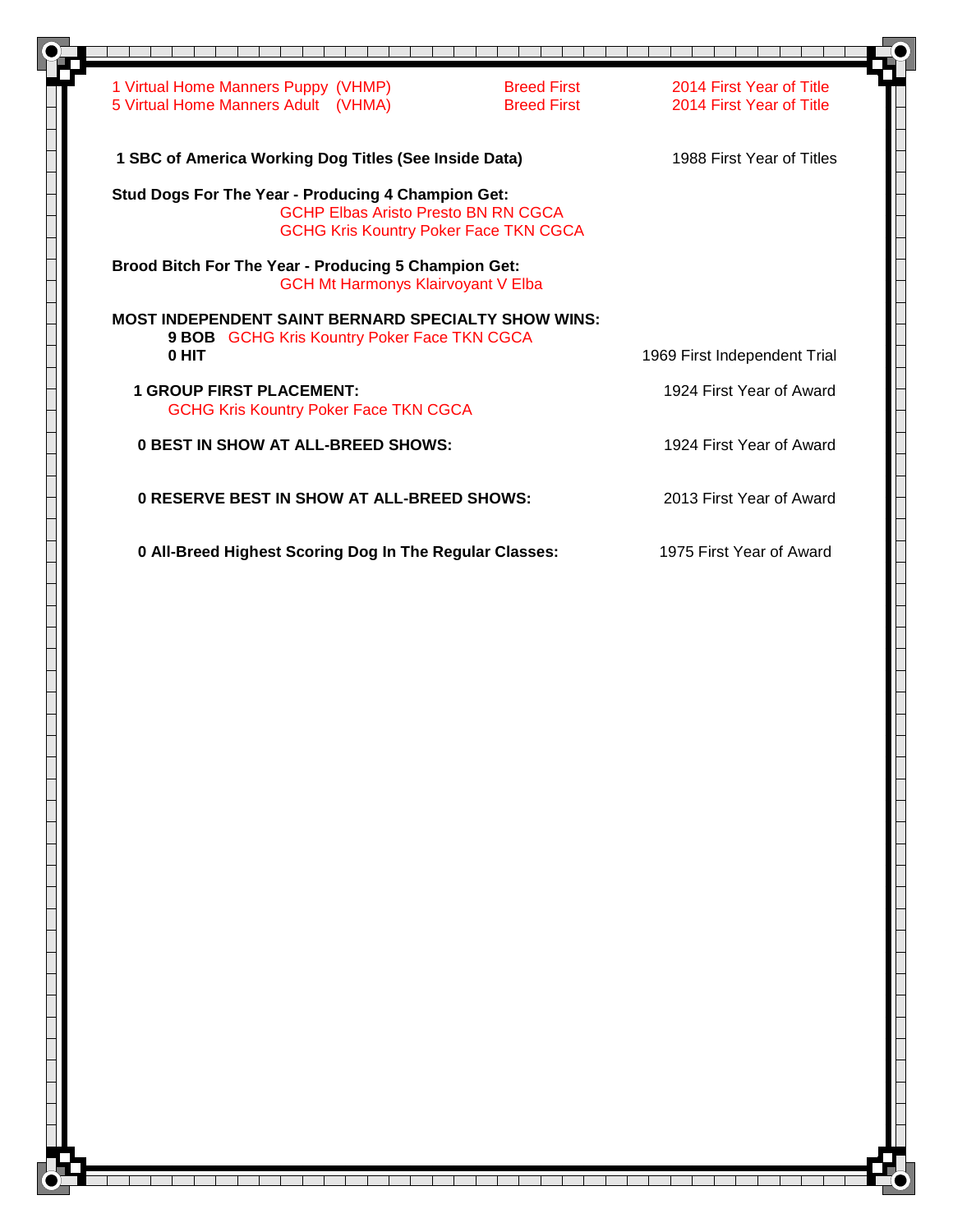|                                    |           |    |                                                   | <b>Saint Bernard Hall of Fame Inductees For 2020</b> |     |                                        |
|------------------------------------|-----------|----|---------------------------------------------------|------------------------------------------------------|-----|----------------------------------------|
| <b>Criteria Induction Category</b> | <b>YR</b> | CH | <b>Name</b>                                       | <b>AKC Performance Titles</b>                        | M/F | <b>Owner</b>                           |
| 3 AKC Titles - CH GCH GCHB         | 2020      |    | <b>GCHB</b> Lasquites Ian of Rolando              |                                                      | m   | Butler, W & J, & Smith, T, & Ebert, T. |
| <b>3 AKC Titles - CH GCH GCHB</b>  | 2020      |    | <b>GCHB</b> Mahoganys Lake On Fire Leland         |                                                      | m   | Denis, Bruno & Deborah                 |
| <b>3 AKC Titles - CH GCH GCHB</b>  | 2020      |    | <b>GCHB</b> Swisstars Tough Iceman Ovie V Kingdom |                                                      | m   | Crook, Elizabeth                       |
| <b>3 AKC Titles - CH GCH GCHB</b>  | 2020      |    | <b>GCHB</b> Ultima Thules Voodoo                  |                                                      | m   | Fisher, Doug & Mary                    |
| 4<br>3 AKC Titles - NAP NFP OFP    | 2020      |    | Swissmiss Shayna Snowflake                        | BN RE NAP NFP OFP SIN SEN TKA CGCA                   |     | Friedlander, Sarah                     |
| <b>Champions 4</b>                 | 2020      |    | Kris Kountry Platinum Edition V Orlando           |                                                      |     | Libsack & Glover & Gregory & Smith     |
| <b>Champions 4</b>                 | 2020      |    | <b>GCH</b> Lone Cedars Brilliant Light of Vicdory |                                                      |     | DeVault, T. & M.                       |
| <b>Champions 4</b>                 | 2020      |    | <b>GCH</b> Mt Harmonys Klairvoyant V Elba         |                                                      |     | Fitzpatrick, Gina & Baker, Linda       |
| <b>Champions 4</b>                 | 2020      |    | <b>CH</b> Slatons Pistol Packing Mama             |                                                      |     | Wolf, J & S                            |
| 4                                  |           |    |                                                   |                                                      |     |                                        |
| <b>Champions 5</b>                 | 2020      |    | <b>GCHG</b> Kris Kountry Poker Face               | <b>CGCA</b>                                          |     | Libsack & Gregory & Glover & Hennagin  |
| <b>Champions 5</b>                 | 2020      |    | <b>CH</b> Lasquites Cooper V Keeper               |                                                      | m   | Smith, Tikki                           |
| $\overline{2}$                     |           |    |                                                   |                                                      |     |                                        |
| <b>Specialty Wins 10</b>           | 2020      |    | <b>GCH</b> Opdykes Sesto Elemento                 |                                                      |     | Cataldo, Carolyn & Radcliffe, Glenn    |
|                                    |           |    |                                                   |                                                      |     |                                        |
| <b>Totals:</b>                     |           |    | 12                                                |                                                      |     |                                        |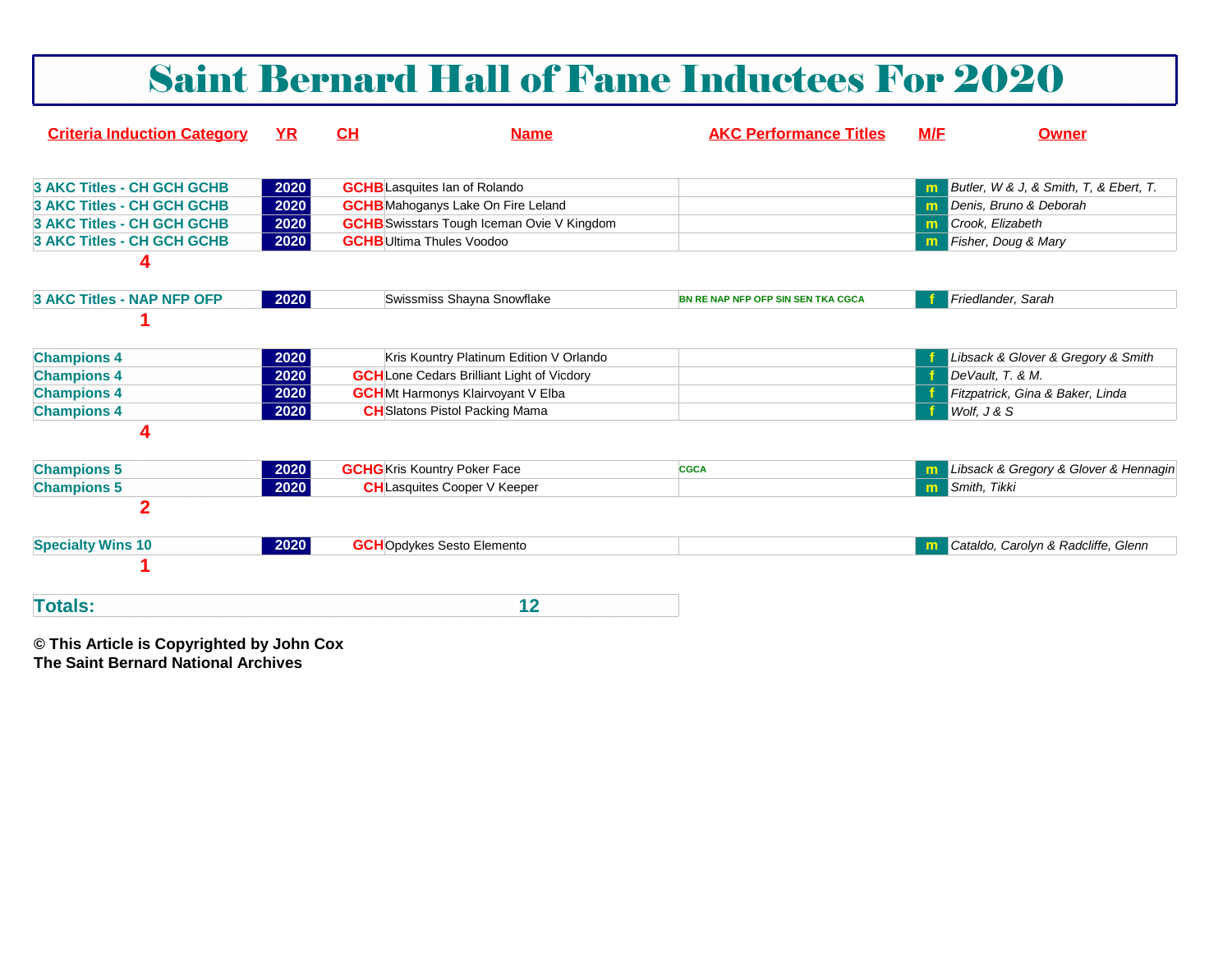# Saint Bernard Hall of Fame Plateaus of Excellence For 2020

| <b>HoF Plateau of Excellence</b>                                                                     | YR           | <b>CH</b> | <b>Name</b>                                                                                  | M/F              | <b>Owner</b>                                                                    |
|------------------------------------------------------------------------------------------------------|--------------|-----------|----------------------------------------------------------------------------------------------|------------------|---------------------------------------------------------------------------------|
| <b>Champions 06</b><br>1                                                                             | 2020         |           | <b>GCH</b> Sylvans Loveconquersall V Ramblewood                                              |                  | Costa, Monica & Shook, Art                                                      |
| <b>Champions 08</b><br>1                                                                             | 2020         |           | <b>GCH</b> Sylvans Loveconquersall V Ramblewood                                              |                  | Costa, Monica & Shook, Art                                                      |
| <b>Champions 15</b><br>1                                                                             | 2020         |           | <b>CH</b> Napoleo Indingo Blue De Slaton                                                     | Wolf, J & S<br>m |                                                                                 |
| 05 AKC Titles - GCHG<br>05 AKC Titles - GCHG<br>$\overline{2}$                                       | 2020<br>2020 |           | <b>GCHG</b> Gliddens Wild Is The Wind In The Barnyard<br><b>GCHG</b> Kris Kountry Poker Face | m                | Popels, Vicki & Ketelsen Dante & Kimberly<br>Libsack, Gregory, Glover, Hennagin |
| 05 AKC Titles - GCHS CD<br>1                                                                         | 2020         |           | <b>GCHS</b> Starbrites Ellington V Cedar                                                     | m                | Seymour, N & M & Zwerk, M                                                       |
| 04 AKC Titles - NAP NJP NFP OFP<br>1                                                                 | 2020         |           | Swissmiss Shayna Snowflake                                                                   |                  | Friedlander, Sarah                                                              |
| 05 AKC Titles - NAP NJP NFP OFP XFP<br>1                                                             | 2020         |           | Swissmiss Shayna Snowflake                                                                   |                  | Friedlander, Sarah                                                              |
| 06 AKC Titles - NAP NJP OAP SCA SIA SBA<br>06 AKC Titles - NAP OAP NJP NFP OFP XFP<br>$\overline{2}$ | 2020<br>2020 |           | Brandau Ridge Takn A Walk Thru Ur Heart<br>Swissmiss Shayna Snowflake                        |                  | Hoffman-Preucil, Shari<br>Friedlander, Sarah                                    |
| 07 AKC Titles - NAP NJP OAP SCA SIA SBA SCAE                                                         | 2020         |           | Brandau Ridge Takn A Walk Thru Ur Heart                                                      |                  | Hoffman-Preucil, Shari                                                          |
| 08 AKC Titles - NAP NJP OAP SCA SIA SBA SCAE SEA<br>1                                                | 2020         |           | Brandau Ridge Takn A Walk Thru Ur Heart                                                      |                  | Hoffman-Preucil, Shari                                                          |
| 09 AKC Titles - NAP NJP OAP SCA SIA SBA SCAE SEA SIAE<br>1                                           | 2020         |           | Brandau Ridge Takn A Walk Thru Ur Heart                                                      |                  | Hoffman-Preucil, Shari                                                          |
| 10 AKC Titles - NAP NJP OAP SCA SIA SBA SCAE SEA SIAE SWA                                            | 2020         |           | Brandau Ridge Takn A Walk Thru Ur Heart                                                      |                  | Hoffman-Preucil, Shari                                                          |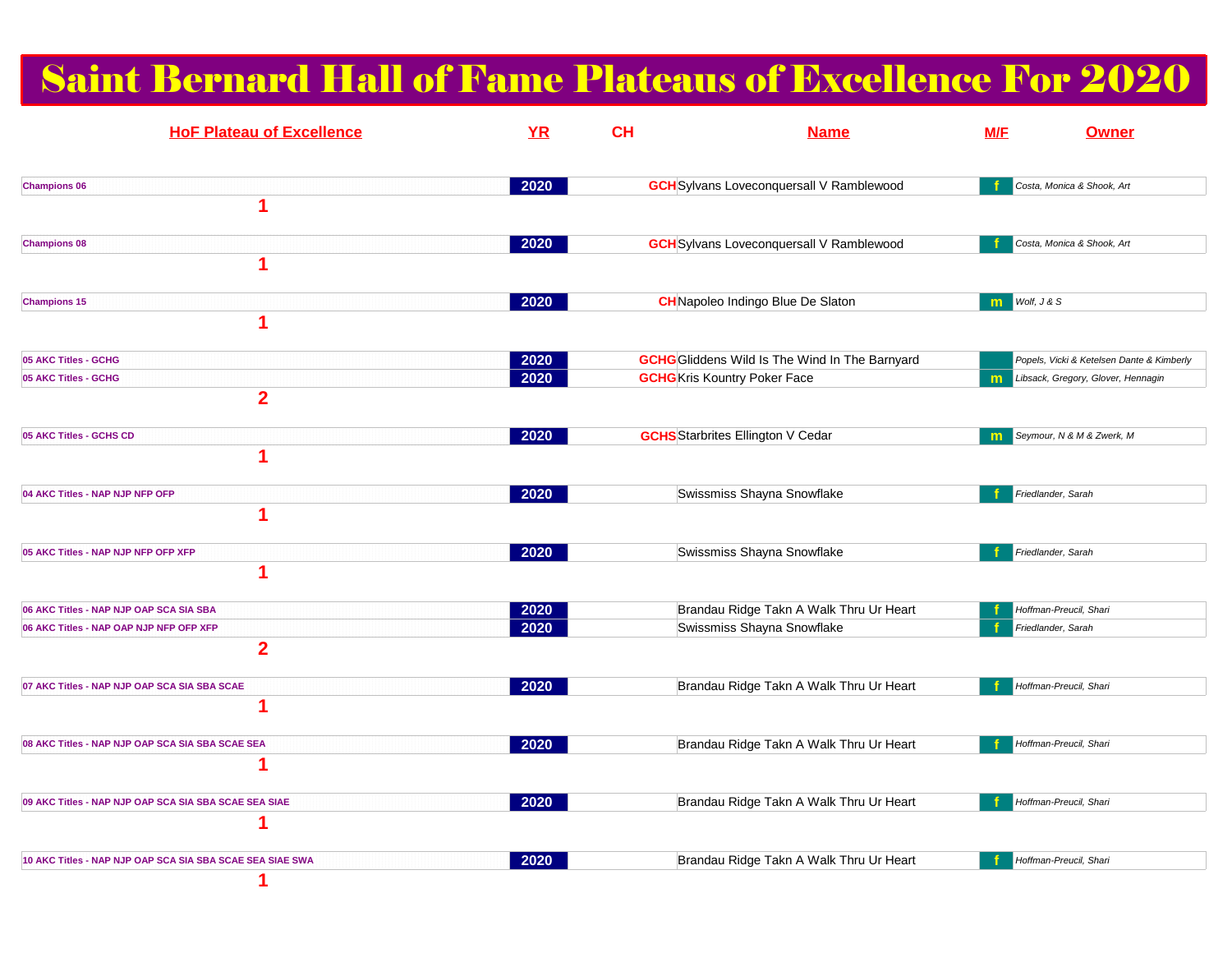| <b>HoF Plateau of Excellence</b>                                                                                                                                                                        | <u>YR</u> | <b>CH</b> | <b>Name</b>                             | M/E | <b>Owner</b>                       |
|---------------------------------------------------------------------------------------------------------------------------------------------------------------------------------------------------------|-----------|-----------|-----------------------------------------|-----|------------------------------------|
| 11 AKC Titles - NAP NJP OAP SCA SIA SBA SCAE SEA SIAE SWA SCE                                                                                                                                           | 2020      |           | Brandau Ridge Takn A Walk Thru Ur Heart |     | Hoffman-Preucil, Shari             |
| <b>Specialty Wins 20</b>                                                                                                                                                                                | 2020      |           | <b>GCHS</b> Kris Kountry Poker Face     | m   | Libsack, Gregory, Glover, Hennagin |
| <b>Totals:</b><br>Due to the high number of Performance titles they are listed in two (2) Performance Databases - Sorted by Dog or Title<br>AKC Performance titles started with Obedience back in 1936. |           |           | 16                                      |     |                                    |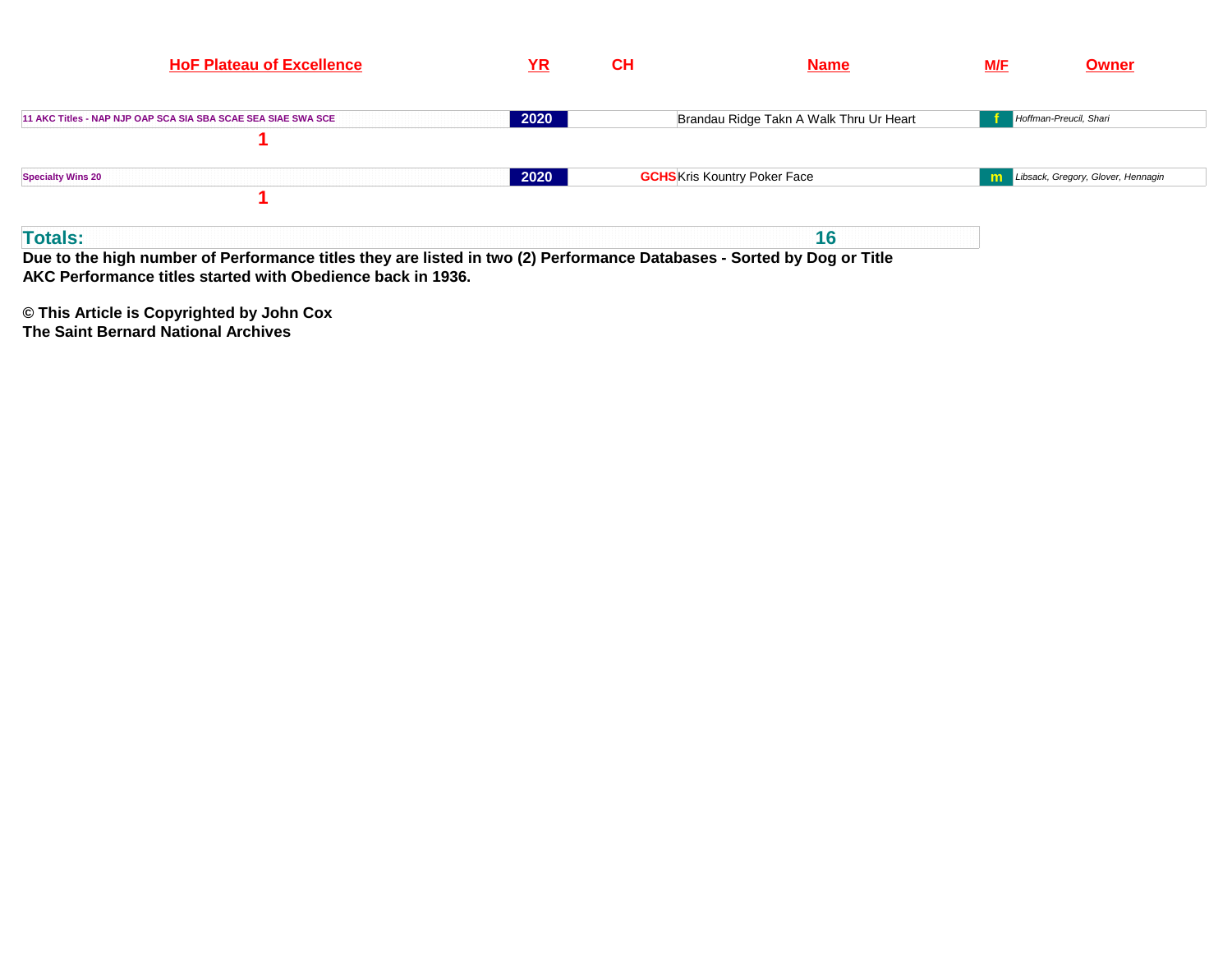# Saint Bernard AKC Championship Titles For 2020

| <b>CH Title Date</b>    | CL                                             | <b>Name</b>                                                | <b>Performance Title Year</b> | $M$ E |              |
|-------------------------|------------------------------------------------|------------------------------------------------------------|-------------------------------|-------|--------------|
|                         | 2020-CHAlpine Mtn Onyx                         |                                                            |                               |       | $\mathbf{f}$ |
| July 31, 2020           |                                                | 2020-CHAmaziahs I Am Groot                                 |                               | m     |              |
| October 10, 2020        |                                                | 2020-CH Barnyards Figowi From Zero To 60 In Ten Seconds    |                               |       | f            |
| August 29, 2020         |                                                | 2020-CH Barnyards Soldier Boy Sgt. Tech.                   |                               | m     |              |
| February 28, 2020       | 2021-GCH/2020-CHBaronhorn Lucerne              |                                                            |                               | m     |              |
| <b>January 05, 2020</b> |                                                | 2020-CH Blue Collars Quartz of Clarity                     |                               |       |              |
| September 13, 2020      |                                                | 2020-CH Brandau Ridge All Systems Go                       |                               | m     |              |
| December 06, 2020       |                                                | 2020-CHCache Retreat Regal                                 |                               | m     |              |
| November 21, 2020       | 2020-CHCarmen XX Paxton                        |                                                            |                               | m     |              |
| <b>January 26, 2020</b> |                                                | 2020-CH Countrysides Desert Sandstrom V Brock Ranch        |                               | m     |              |
| October 11, 2020        |                                                | 2020-CH Countrysides Rocking The Road to Eastgate          |                               | m     |              |
| November 28, 2020       |                                                | 2020-CH Dementhons Eleanor Rigby                           |                               |       |              |
| September 06, 2020      |                                                | 2020-CH Eastgates Amazing Grace                            |                               |       |              |
| October 11, 2020        |                                                | 2020-CH Eastgates Here Comes The Judge                     |                               | m     |              |
| March 14, 2020          |                                                | 2020-CHEIbas Aramis Legacy                                 |                               | m     |              |
| October 17, 2020        | 2021-GCH/2020-CHEmpty Kegs Too Much Fun        |                                                            |                               | m     |              |
| July 24, 2020           |                                                | 2020-CH Favourite Giant Montana                            |                               |       |              |
| August 28, 2020         |                                                | 2021-GCH/2020-CH Harmonys Hicountry Winter Solstice V Elba |                               | m     |              |
| July 31, 2020           |                                                | 2020-CH Johnson Farms Delta                                |                               |       | r.           |
| February 14, 2020       |                                                | 2021-GCH/2020-CHKris Kountry Ace In The Hole V Poker       |                               | m     |              |
| February 14, 2020       |                                                | 2020-CH Kris Kountry Chanteily Lace V Roldano              |                               |       |              |
| September 04, 2020      |                                                | 2020-CHKris Kountry Queen of Hearts V Poker                | 2019,2022                     |       | $\mathbf{f}$ |
| March 06, 2020          |                                                | 2020-CH Kris Kountry Queen Sassy V Poker                   |                               |       | f            |
| <b>January 22, 2020</b> |                                                | 2020-GCH/2020-CHKris Kountry Sweet Indulgence V Poker      |                               |       | f            |
| November 28, 2020       |                                                | 2021-GCH/2020-CH Kudos Crown Royal V Regalbear             | 2019,2020,2021,2022           | m     |              |
| <b>January 12, 2020</b> |                                                | 2020-CHLasquites Delorean V Cooper                         |                               | m     |              |
| September 25, 2020      |                                                | 2020-CH Lasquites Finnigan of Rolando                      | 2018,2020                     | m     |              |
| September 19, 2020      |                                                | 2020-CHLasquites Inman of Rolando                          |                               | m     |              |
| September 23, 2020      |                                                | 2021-GCH/2020-CHLone Cedars Desired Jeul of Rainier        | 2020                          |       |              |
| October 31, 2020        | 2021-GCH/2020-CHLone Cedars Dirty Deeds        |                                                            |                               | m     |              |
| February 07, 2020       | 2020-GCH/2020-CH Mahoganys Lake On Fire Leland |                                                            |                               | m     |              |
| July 26, 2020           |                                                | 2020-CHMahoganys Last Leaves of Autumn Lily                |                               |       |              |
| October 11, 2020        |                                                | 2020-CHMahoganys Let Freedom Ring V Kieran                 |                               |       |              |
| September 07, 2020      | 2020-CHMelon City Apollo                       |                                                            |                               | m     |              |
| June 29, 2020           |                                                | 2020-GCH/2020-CHMt Harmonys Frosty of Swisstar V Elba      |                               | m     |              |
| September 18, 2020      |                                                | 2020-CHMt Harmonys It's A Wonderful Life V Elba            | 2019                          |       | f            |
| December 04, 2020       |                                                | 2020-CHMt Harmonys Lollygagging Around At Boarman          | 2020                          |       |              |
| February 08, 2020       | 2021-GCH/2020-CHRamblewoods Chloe              |                                                            |                               |       |              |
| October 02, 2020        |                                                | 2020-CH Rock Creek Every Which Way But Loose V Mt Harmo    |                               | m     |              |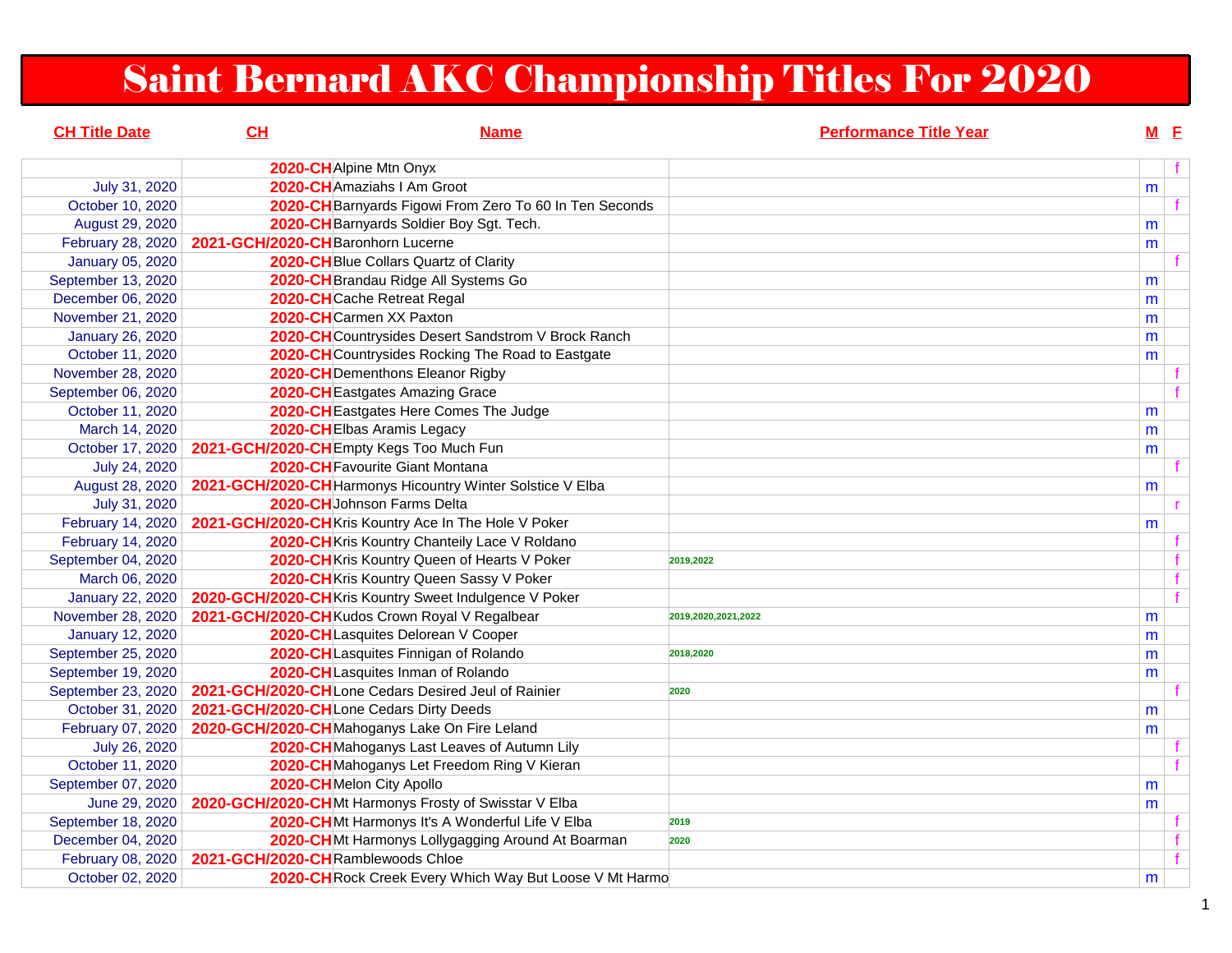| <b>CH Title Date</b>    | <u>СН</u><br><b>Name</b>                     |                                                                  | <b>Performance Title Year</b> |   | <b>M</b> E |  |
|-------------------------|----------------------------------------------|------------------------------------------------------------------|-------------------------------|---|------------|--|
| <b>January 04, 2020</b> | 2022-GCH/2020-CHRoyaltys Go For The Gold     |                                                                  |                               |   |            |  |
| March 07, 2020          |                                              | <b>2020-CH</b> Saffos All The Right Junk In All The Right Places |                               |   |            |  |
| <b>January 19, 2020</b> |                                              | 2020-CH Sandrimars Come Monday V Revilo                          |                               |   |            |  |
| February 08, 2020       |                                              | 2020-CH Serpentinas Blaz'In Fire V Star                          |                               | m |            |  |
| November 22, 2020       |                                              | 2022-GCH/2020-CH Serpentinas Fire Storm V Skydancer              |                               | m |            |  |
| November 28, 2020       |                                              | <b>2020-CH</b> ISierras Lotus V Delorean                         |                               |   |            |  |
| February 29, 2020       |                                              | 2020-CHSkyviews Light Up the Night                               |                               |   |            |  |
| August 28, 2020         |                                              | 2020-CH Slatons & Barnyards Forever In Blue Jeans                |                               |   |            |  |
| September 06, 2020      | 2021-GCH/2020-CHSlatons Kid Rock             |                                                                  |                               | m |            |  |
| September 23, 2020      |                                              | <b>2020-CH</b> Slatons Once In A Blue Moon II                    |                               | m |            |  |
| December 03, 2020       | 2021-GCH/2020-CHSwisstars Wendy Darling      |                                                                  |                               |   |            |  |
| October 20, 2020        |                                              | 2020-CH Thunder Kegs Au Hubert Accolade Du Hudson                | 2019,2020,2021                | m |            |  |
| February 08, 2020       | 2020-GCH/2020-CH Trademarks Afton            |                                                                  |                               |   |            |  |
| February 29, 2020       |                                              | 2020-CH Trademarks In Like Flint @ Eastgate                      |                               | m |            |  |
| March 01, 2020          | 2021-GCH/2020-CHTrademarks Redhot Bristal    |                                                                  |                               |   |            |  |
| October 16, 2020        | 2021-GCH/2020-CH Wild Turkey American Spirit |                                                                  | 2022                          | m |            |  |

**Totals: 55 8 29 26 Due to the high number of Performance titles they are listed in two (2) Performance Databases - Sorted by Dog or TitleAKC Performance titles started with Obedience back in 1936.**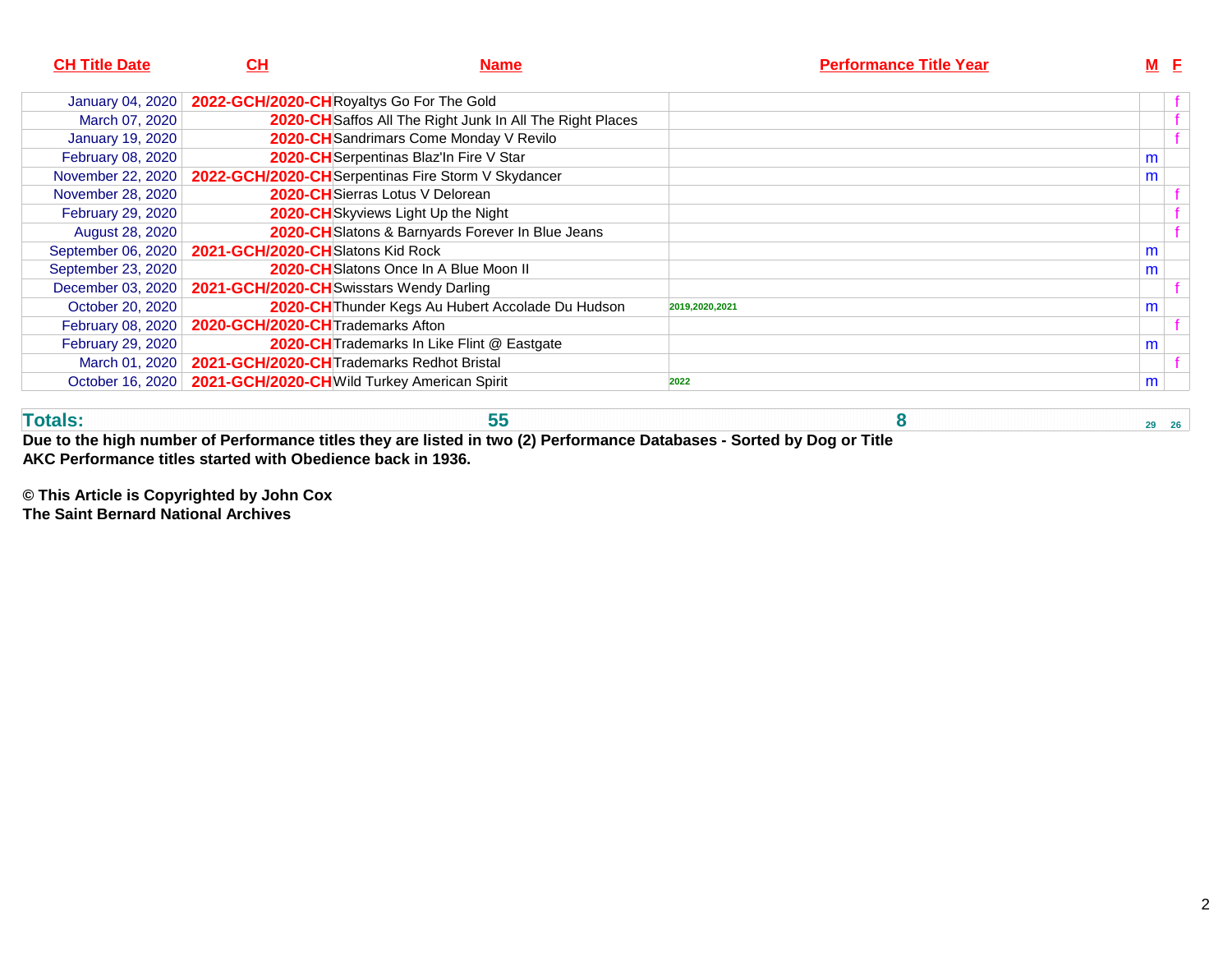# Saint Bernard AKC Grand Championship Titles For 2020

| <b>GCH Title Date</b>   | <b>CH Title Date</b> | <u>СН</u>                        | <b>Name</b>                                                       | <b>Performance Title Year</b> |   | M F |
|-------------------------|----------------------|----------------------------------|-------------------------------------------------------------------|-------------------------------|---|-----|
| February 08, 2020       | April 27, 2019       |                                  | 2020-GCH/2019-CHAlpine Mtn Symphony No. 5                         |                               | m |     |
| September 07, 2020      | September 03, 2017   | 2020-GCH/2017-CHBlissfuls Chella |                                                                   |                               |   |     |
| February 23, 2020       | February 22, 2019    |                                  | 2020-GCH/2019-CH Jamelles To Sir With Love                        | 2020                          | m |     |
| March 08, 2020          | November 08, 2019    |                                  | 2020-GCH/2019-CHKris Kountry Big Blind V Poker                    | 2019                          | m |     |
| October 10, 2020        | January 22, 2020     |                                  | 2020-GCH/2020-CHKris Kountry Sweet Indulgence V Poker             |                               |   |     |
| December 05, 2020       | September 28, 2019   |                                  | 2020-GCH/2019-CHKudos Riverwillow V Regalbear                     |                               |   |     |
| March 07, 2020          | February 07, 2020    |                                  | 2020-GCH/2020-CHMahoganys Lake On Fire Leland                     |                               | m |     |
| October 29, 2020        | June 29, 2020        |                                  | 2020-GCH/2020-CHMt Harmonys Frosty of Swisstar V Elba             |                               | m |     |
| September 18, 2020      | July 11, 2019        |                                  | 2020-GCH/2019-CHNew Sage Xtra Pie of Mtn View                     |                               |   |     |
| <b>August 29, 2020</b>  | September 02, 2018   |                                  | 2020-GCH/2018-CH Slatons Panocea of Hope V Hector In The Barnyard |                               |   |     |
| September 06, 2020      | February 08, 2020    | 2020-GCH/2020-CHTrademarks Afton |                                                                   |                               |   |     |
| October 01, 2020        | September 08, 2019   |                                  | 2020-GCH/2019-CH Trailblazer Willows Harmony of Heart Mountain    |                               |   |     |
| <b>January 03, 2020</b> | November 18, 2017    |                                  | 2020-GCH/2017-CH Windshadows Chasing January Sun                  |                               |   |     |
|                         |                      |                                  |                                                                   |                               |   |     |

**Totals:**

**13 2 5 8**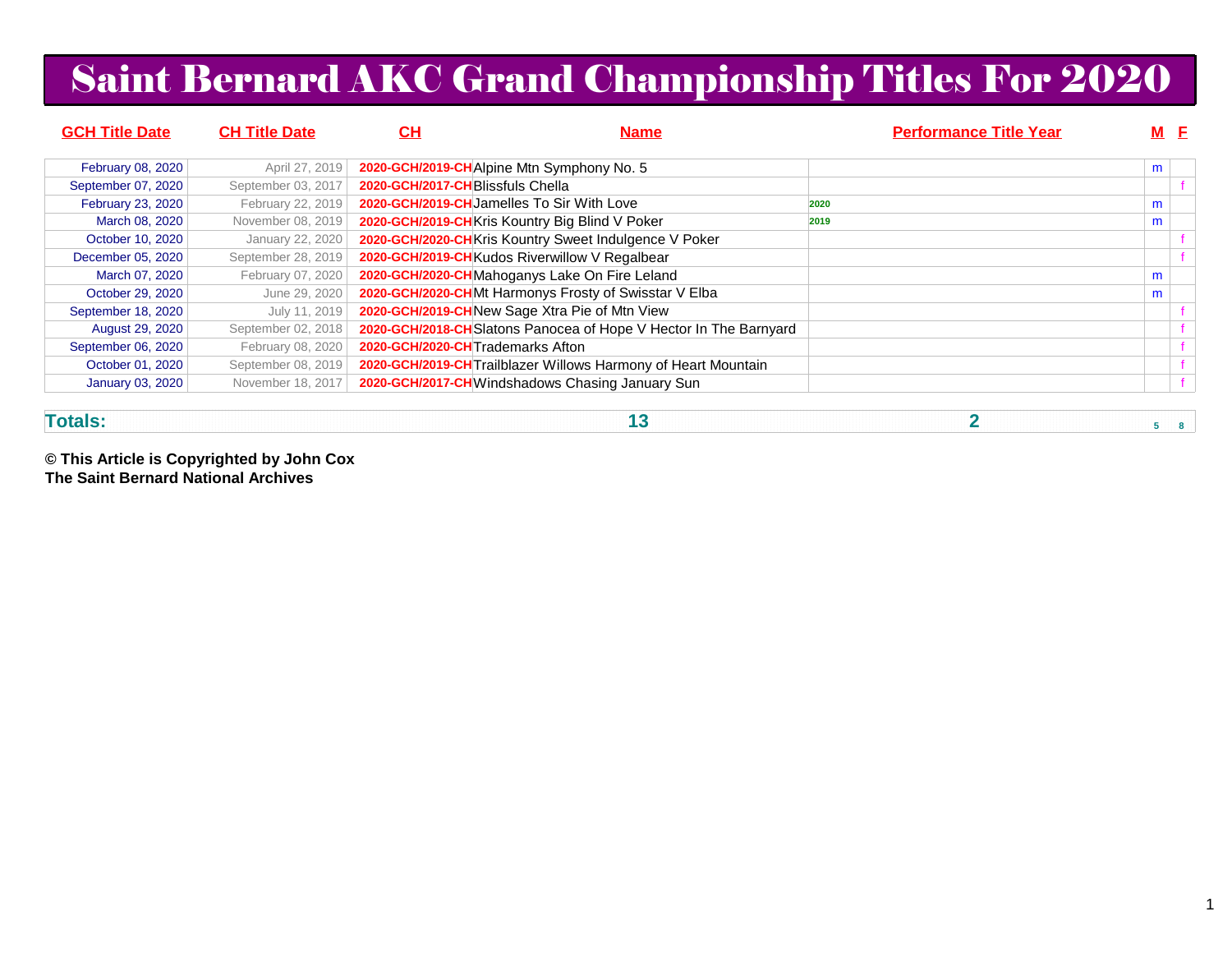# Saint Bernard AKC Grand Championship Level Titles For 2020

| <b>CH Title Date</b> |                    | <b>GCH Title Date GCH Level Date</b> | <b>GCH Level</b> | <b>Name</b>                                  | <b>Performance Title Year</b> |              | <b>M</b> E |
|----------------------|--------------------|--------------------------------------|------------------|----------------------------------------------|-------------------------------|--------------|------------|
| (1) Bronze           |                    |                                      |                  |                                              |                               |              |            |
| July 14, 2019        | September 07, 2019 | October 10, 2020                     | (1) Bronze       | Lasquites lan of Rolando                     | 2019                          |              |            |
| February 07, 2020    | March 07, 2020     | September 24, 2020                   | (1) Bronze       | Mahoganys Lake On Fire Leland                |                               | m            |            |
| March 22, 2019       | July 13, 2019      | October 15, 2020                     | $(1)$ Bronze     | Swisstars Tough Iceman Ovie V Kingdom Saints |                               | m            |            |
| February 09, 2018    | May 13, 2018       | March 01, 2020                       | $(1)$ Bronze     | <b>Ultima Thules Voodoo</b>                  |                               | m            |            |
| <b>Totals:</b>       |                    |                                      |                  | 4                                            |                               | $\mathbf{3}$ | $\bullet$  |
| (2) Silver           |                    |                                      |                  |                                              |                               |              |            |
| November 13, 2016    | May 27, 2017       | <b>January 24, 2020</b>              | (2) Silver       | Starbrites Ellington V Cedar                 | 2016,2018,2019                |              |            |
| <b>Totals:</b>       |                    |                                      |                  |                                              |                               |              |            |
| $(3)$ Gold           |                    |                                      |                  |                                              |                               |              |            |
| July 24, 2016        | May 21, 2017       | November 06, 2020                    | $(3)$ Gold       | Gliddens Wild Is The Wind In The Barnyard    |                               |              |            |
| February 08, 2018    | March 04, 2018     | <b>January 18, 2020</b>              | $(3)$ Gold       | Kris Kountry Poker Face                      | 2019 2020                     | m            |            |
| <b>Totals:</b>       |                    |                                      |                  |                                              |                               |              |            |

| <b>Totals</b> |
|---------------|
|---------------|

**Bronze Level 100 Points Silver Level 200 Points Gold Level 400 PointsPlatinum Level 800 Points**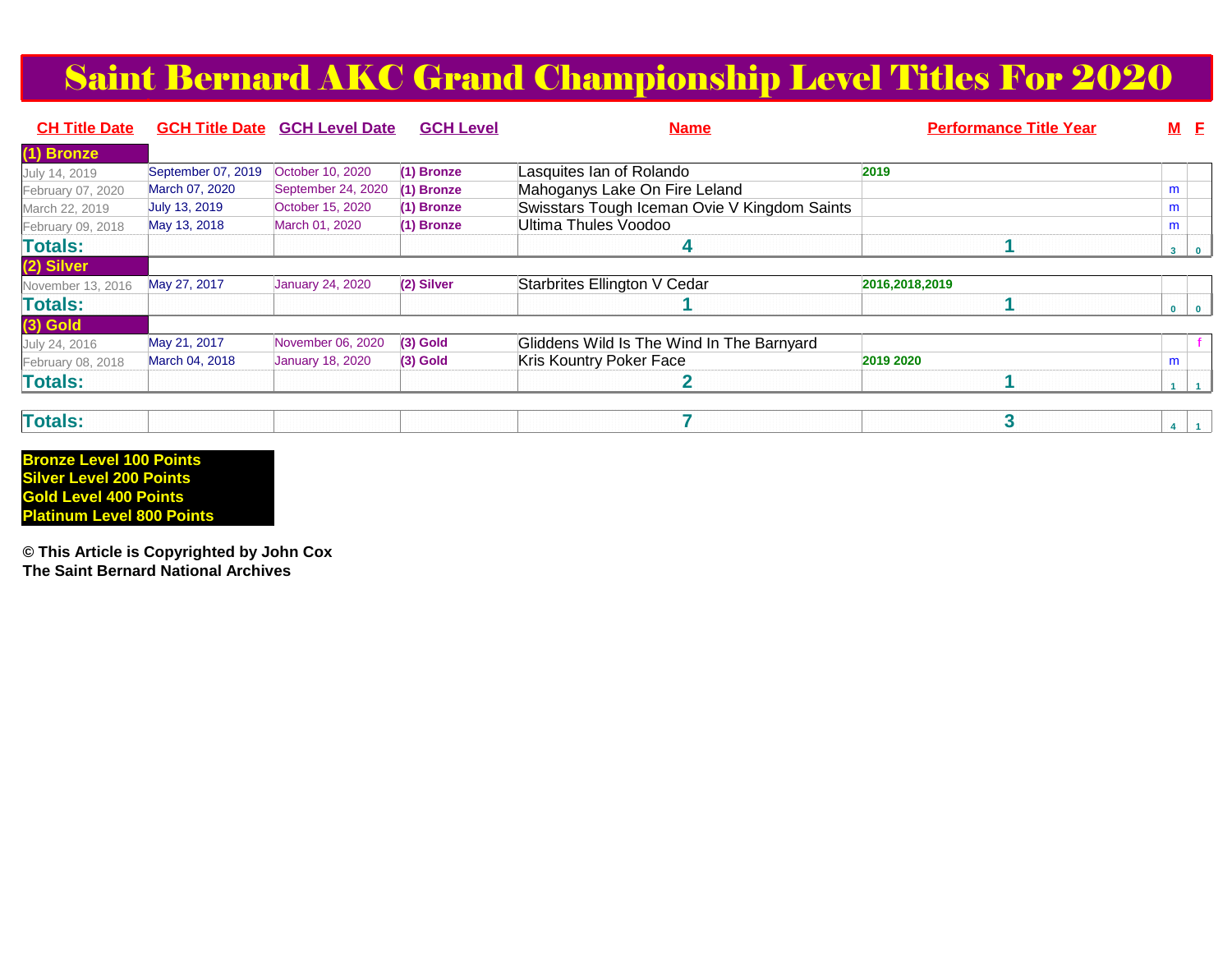## Saint Bernard AKC \*NOHS\* Achievements Levels For 2020

| <b>November 01, 2020</b> |  |                                                                                                                            |   |  |
|--------------------------|--|----------------------------------------------------------------------------------------------------------------------------|---|--|
| <b>January 25, 2020</b>  |  |                                                                                                                            | m |  |
|                          |  |                                                                                                                            |   |  |
|                          |  |                                                                                                                            |   |  |
| September 04, 2020       |  | <b>FDC CGC ATT</b>                                                                                                         | m |  |
|                          |  |                                                                                                                            |   |  |
|                          |  | <b>GCH</b> Cornerstones The Dance<br><b>GCHB</b> Thunderhills Hazel of Cannery Row<br><b>GCHS</b> Lasquites Ian of Rolando |   |  |

| <b>Contract Contract</b><br>.<br>__ |
|-------------------------------------|
|-------------------------------------|

**NOHS Bronze Level 250 Points NOHS Silver Level 500 Points NOHS Gold Level 1000 PointsNOHS Platinum Level 2000 Points**

 **The NOHS Achievements are not \*titles\* The column GCH Title shows the AKC Title that dog has earned in the Regular series**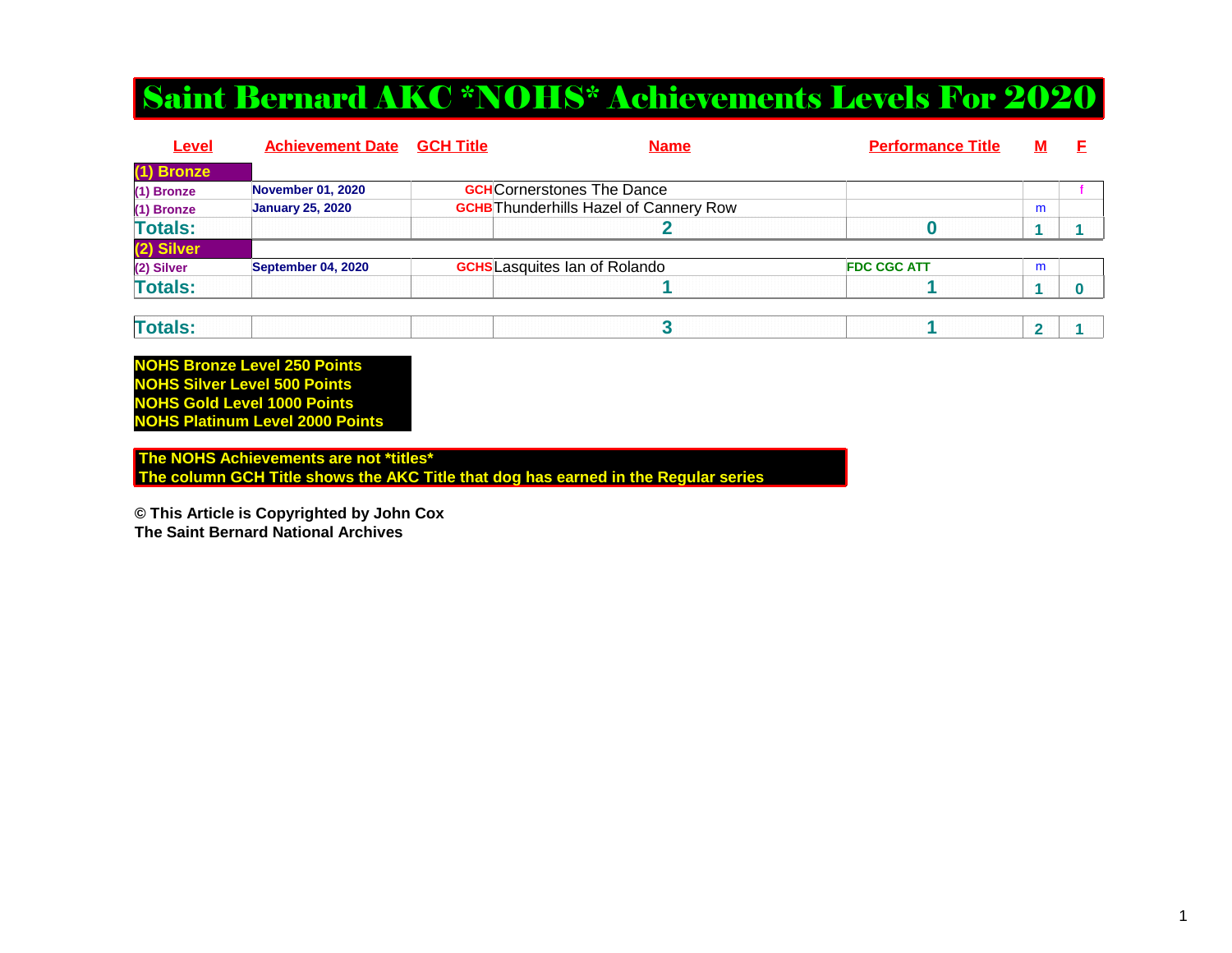# Saint Bernard AKC Performance Titles For 2020

| <b>CH</b>               | <b>Name</b>                                    | <b>Titles</b><br><b>Date</b>                 | M              | E.                      |
|-------------------------|------------------------------------------------|----------------------------------------------|----------------|-------------------------|
| <b>ACTI</b>             |                                                |                                              |                |                         |
| 2020                    |                                                |                                              |                |                         |
|                         | 2022-GCH/2021-CH Fuzzy Bears Amore'            | ACT <sub>1</sub><br><b>December 11, 2020</b> | m              |                         |
|                         | 2021-GCH/2020-CHKudos Crown Royal V Regalbear  | ACT <sub>1</sub><br><b>November 30, 2020</b> | m              |                         |
|                         | Snowy Pines Athena                             | ACT <sub>1</sub><br><b>December 01, 2020</b> |                |                         |
| $\overline{2}$          | $\overline{\mathbf{3}}$                        | $\overline{\mathbf{3}}$                      | $\overline{2}$ |                         |
| ACT2                    |                                                |                                              |                |                         |
| 2020                    |                                                |                                              |                |                         |
|                         | Snowy Pines Athena                             | ACT <sub>2</sub><br><b>December 11, 2020</b> |                |                         |
| $\mathbf 0$             | 1                                              | 1                                            | $\bf{0}$       |                         |
| AJ                      |                                                |                                              |                |                         |
| 2020                    |                                                |                                              |                |                         |
|                         | James P Sullivan                               | AJ<br><b>July 25, 2020</b>                   | m              |                         |
| $\bf{0}$                | 1                                              | 1                                            | $\mathbf{1}$   | $\bf{0}$                |
| <b>ATT</b>              |                                                |                                              |                |                         |
| 2020                    |                                                |                                              |                |                         |
|                         | 2022-GCH/2021-CH Fuzzy Bears Amore'            | <b>ATT</b><br><b>October 29, 2020</b>        |                |                         |
|                         | James P Sullivan                               | <b>October 29, 2020</b><br><b>ATT</b>        | m<br>m         |                         |
|                         | 2021-GCH/2020-CHKudos Crown Royal V Regalbear  | <b>ATT</b><br><b>March 04, 2020</b>          | m              |                         |
| $\overline{\mathbf{2}}$ | 3                                              | $\overline{\mathbf{3}}$                      | $\mathbf{3}$   |                         |
| <b>BCAT</b>             |                                                |                                              |                | $\bf{0}$                |
|                         |                                                |                                              |                |                         |
| 2020                    |                                                |                                              |                |                         |
|                         | 2021-GCH/2020-CH Kudos Crown Royal V Regalbear | <b>BCAT</b><br><b>November 07, 2020</b>      | m              |                         |
| 1                       |                                                | 1                                            | $\mathbf 1$    | $\bf{0}$                |
| BN                      |                                                |                                              |                |                         |
| 2020                    |                                                |                                              |                |                         |
|                         | My Penny From Heaven                           | <b>BN</b><br><b>September 20, 2020</b>       |                |                         |
|                         | My White Queen Alsani Giants                   | <b>BN</b><br><b>January 26, 2020</b>         |                | $\mathbf{f}$            |
|                         | Wild Turkey American Legend                    | <b>BN</b><br><b>August 29, 2020</b>          | m              |                         |
| $\bf{0}$                | 3                                              | $\overline{\mathbf{3}}$                      | $\mathbf{1}$   | $\overline{\mathbf{2}}$ |
| CD                      |                                                |                                              |                |                         |
| 2020                    |                                                |                                              |                |                         |
|                         | Sadie Hunter                                   | <b>CD</b><br><b>January 26, 2020</b>         |                |                         |
| $\bf{0}$                | 1                                              | 1                                            | $\mathbf 0$    | 1                       |
| <b>CGC</b>              |                                                |                                              |                |                         |
| 2020                    |                                                |                                              |                |                         |
|                         | Berics Ginger Blossom of Granger               | <b>CGC</b><br><b>February 01, 2020</b>       |                |                         |
|                         |                                                |                                              |                |                         |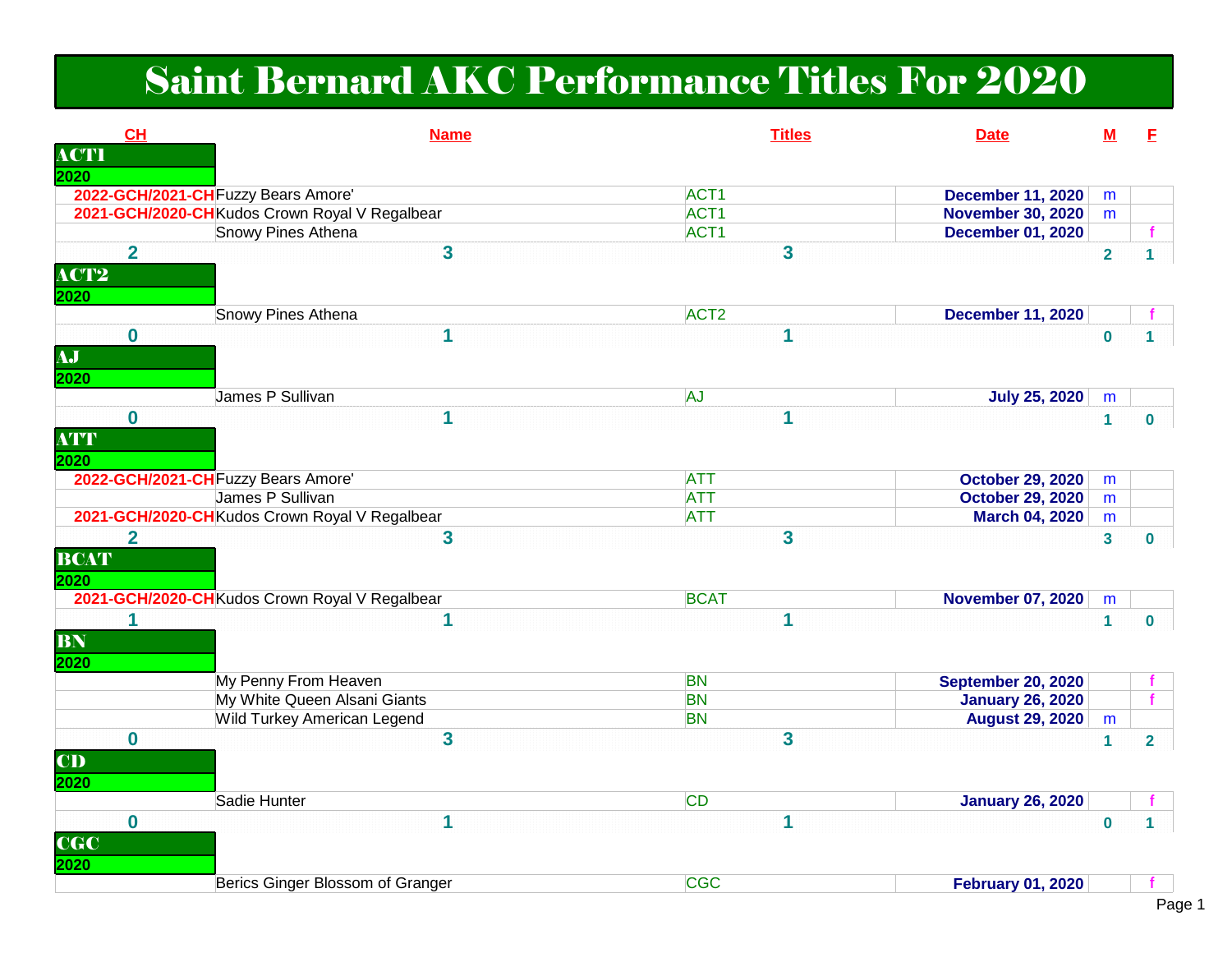| CH                            | <b>Name</b>                                         | <b>Titles</b>   | <b>Date</b>               | $M$                     | E               |
|-------------------------------|-----------------------------------------------------|-----------------|---------------------------|-------------------------|-----------------|
|                               | <b>Bjorn Brown Lawrence</b>                         | <b>CGC</b>      | <b>July 12, 2020</b>      | m                       |                 |
|                               | Bonnie Jane                                         | <b>CGC</b>      | May 20, 2020              |                         |                 |
|                               | Cali Girl                                           | <b>CGC</b>      | <b>February 04, 2020</b>  |                         |                 |
|                               | <b>Elsie Rose</b>                                   | <b>CGC</b>      | <b>August 09, 2020</b>    |                         |                 |
|                               | 2022-GCH/2021-CH Fuzzy Bears Amore'                 | <b>CGC</b>      | <b>March 25, 2020</b>     | m                       |                 |
|                               | Gliddens Night Wachman                              | <b>CGC</b>      | <b>February 11, 2020</b>  | m                       |                 |
|                               | Hunfriths Steel Covered Bridge At Cedar             | <b>CGC</b>      | March 14, 2020            | m                       |                 |
|                               | 2020-GCH/2019-CHJamelles To Sir With Love           | <b>CGC</b>      | <b>August 12, 2020</b>    | m                       |                 |
|                               | James P Sullivan                                    | <b>CGC</b>      | <b>June 26, 2020</b>      | m                       |                 |
|                               | Josie Nala Maple Meadows                            | <b>CGC</b>      | <b>February 11, 2020</b>  |                         |                 |
|                               | Kacie II                                            | <b>CGC</b>      | <b>September 09, 2020</b> |                         |                 |
|                               | Lil Jon's Raised On Country                         | <b>CGC</b>      | <b>November 14, 2020</b>  | m                       |                 |
|                               | 2021-GCH/2020-CHLone Cedars Desired Jeul of Rainier | <b>CGC</b>      | <b>October 05, 2020</b>   |                         |                 |
|                               | My White Queen Alsani Giants                        | <b>CGC</b>      | <b>June 08, 2020</b>      |                         |                 |
|                               | Pachaugs Jameson Bb Bradley                         | <b>CGC</b>      | <b>November 14, 2020</b>  | m                       |                 |
|                               | Ranger XX                                           | <b>CGC</b>      | <b>January 18, 2020</b>   | m                       |                 |
|                               | Rubeus                                              | <b>CGC</b>      | <b>June 16, 2020</b>      | m                       |                 |
|                               | Rufus Majszak                                       | <b>CGC</b>      | <b>November 02, 2020</b>  | m                       |                 |
|                               | Sadie Mae Rose                                      | <b>CGC</b>      | <b>July 17, 2020</b>      |                         |                 |
|                               | Snowy Pines Athena                                  | <b>CGC</b>      | <b>February 23, 2020</b>  |                         |                 |
|                               | Swisstars Wheres Waldo?                             | <b>CGC</b>      | <b>October 05, 2020</b>   | m                       |                 |
|                               | 2020-CH Thunder Kegs Au Hubert Accolade Du Hudson   | <b>CGC</b>      | <b>November 14, 2020</b>  | m                       |                 |
|                               | 2021-CH Vicdorys You Will Rise Jeul Kreek           | <b>CGC</b>      | <b>October 10, 2020</b>   |                         |                 |
|                               | Yuhase Jersey                                       | <b>CGC</b>      | <b>June 25, 2020</b>      |                         |                 |
| 5<br><b>CGCA</b><br>2020      | 25                                                  | 25              |                           | 13                      | 12 <sup>7</sup> |
|                               | Elsie Rose                                          | <b>CGCA</b>     | <b>August 29, 2020</b>    |                         |                 |
|                               | 2022-GCH/2021-CH Fuzzy Bears Amore'                 | <b>CGCA</b>     | <b>June 02, 2020</b>      | m                       |                 |
|                               | Josie Nala Maple Meadows                            | <b>CGCA</b>     | <b>June 06, 2020</b>      |                         | f.              |
|                               | Rufus Majszak                                       | <b>CGCA</b>     | <b>November 11, 2020</b>  | m                       |                 |
|                               | Snowy Pines Athena                                  | <b>CGCA</b>     | <b>February 23, 2020</b>  |                         | f               |
|                               | Yuhases Jersey                                      | <b>CGCA</b>     | <b>September 24, 2020</b> |                         | $\mathbf{f}$    |
| 1<br><b>CGCU</b><br>2020      | 6                                                   | $6\phantom{1}6$ |                           | $\overline{2}$          | 4               |
|                               | 2022-GCH/2021-CH Fuzzy Bears Amore'                 | <b>CGCU</b>     | <b>November 10, 2020</b>  | m                       |                 |
|                               | 2021-GCH/2020-CH Kudos Crown Royal V Regalbear      | <b>CGCU</b>     | <b>February 06, 2020</b>  | m                       |                 |
|                               | Snowy Pines Athena                                  | <b>CGCU</b>     | <b>February 29, 2020</b>  |                         |                 |
|                               | Yuhases Jersey                                      | <b>CGCU</b>     | <b>June 25, 2020</b>      |                         | f               |
| $\overline{2}$<br><b>DCAT</b> | 4                                                   | 4               |                           | $\overline{\mathbf{2}}$ | $\mathbf{2}$    |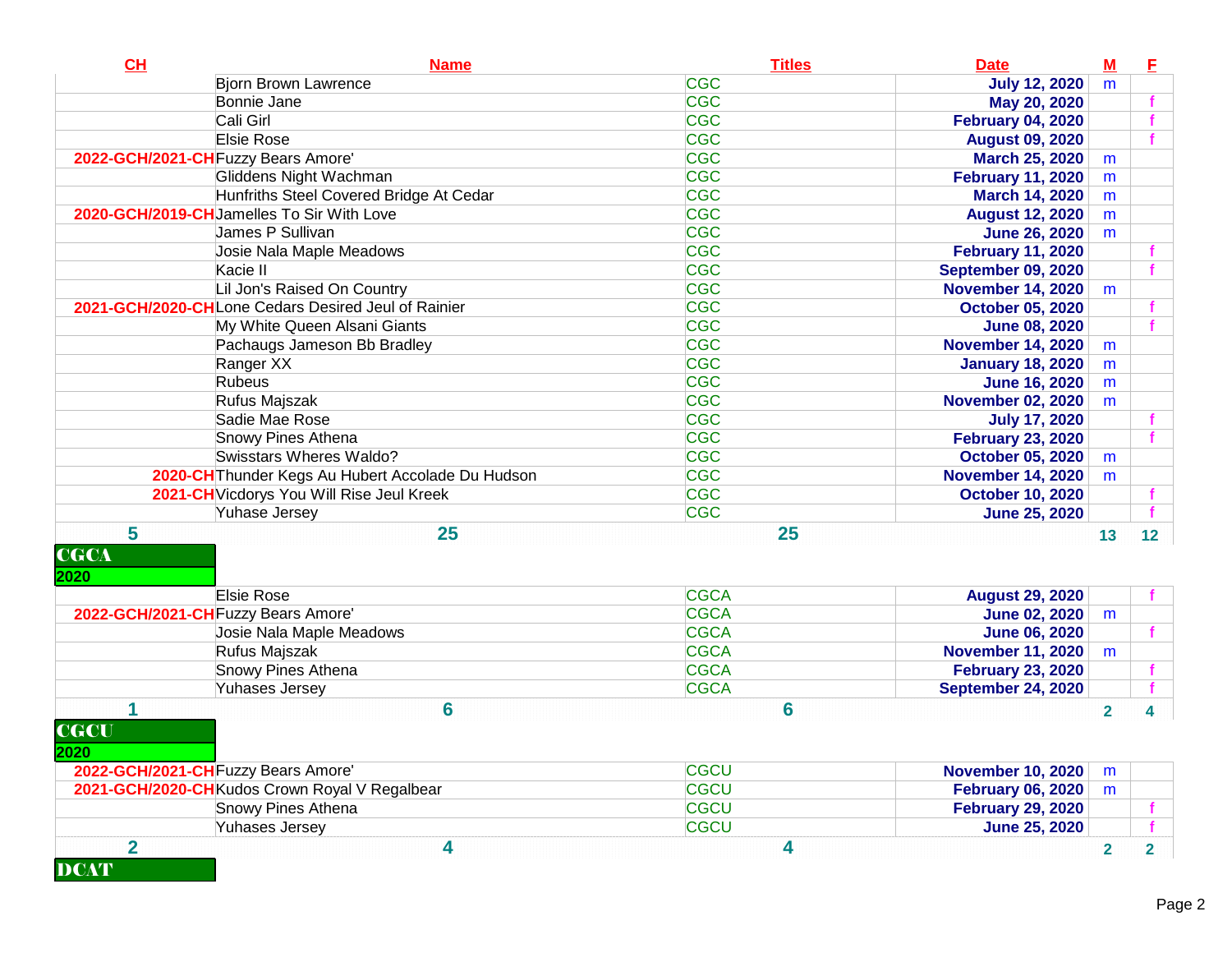| CH          | <b>Name</b>                                    | <b>Titles</b>           | <b>Date</b>               | ${\bf M}$    | E            |
|-------------|------------------------------------------------|-------------------------|---------------------------|--------------|--------------|
| 2020        | Brandau Ridge Takn A Walk Ur Heart             | <b>DCAT</b>             | <b>October 03, 2020</b>   |              |              |
| $\bf{0}$    |                                                | 1                       |                           | $\bf{0}$     | 1.           |
| DJ          |                                                |                         |                           |              |              |
| 2020        |                                                |                         |                           |              |              |
|             | 2021-GCH/2020-CH Kudos Crown Royal V Regalbear | <b>DJ</b>               | <b>August 15, 2020</b>    | m            |              |
| 1           |                                                |                         |                           | $\mathbf{1}$ | $\mathbf 0$  |
| DJA         |                                                |                         |                           |              |              |
| 2020        |                                                |                         |                           |              |              |
|             | 2021-GCH/2020-CHKudos Crown Royal V Regalbear  | <b>DJA</b>              | <b>September 14, 2020</b> | m            |              |
| 1           | 1                                              |                         |                           | $\mathbf{1}$ | $\mathbf{0}$ |
| DN          |                                                |                         |                           |              |              |
| 2020        |                                                |                         |                           |              |              |
|             | 2021-GCH/2020-CH Kudos Crown Royal V Regalbear | <b>DN</b>               | <b>July 26, 2020</b>      | m            |              |
|             | 1                                              | 1                       |                           | $\mathbf{1}$ | $\bf{0}$     |
| <b>DS</b>   |                                                |                         |                           |              |              |
| 2020        |                                                |                         |                           |              |              |
|             | James P Sullivan                               | <b>DS</b>               | <b>June 20, 2020</b>      | m            |              |
| $\bf{0}$    | 1                                              | 1                       |                           | $\mathbf{1}$ | $\mathbf{0}$ |
| <b>DSA</b>  |                                                |                         |                           |              |              |
| 2020        |                                                |                         |                           |              |              |
|             | James P Sullivan                               | <b>DSA</b>              | <b>August 14, 2020</b>    | m            |              |
| $\bf{0}$    | 1                                              | 1                       |                           | $\mathbf{1}$ | $\bf{0}$     |
| <b>DSX</b>  |                                                |                         |                           |              |              |
| 2020        |                                                |                         |                           |              |              |
|             | James P Sullivan                               | <b>DSX</b>              | <b>October 01, 2020</b>   | m            |              |
| $\bf{0}$    | 1                                              | 1                       |                           | $\mathbf{1}$ | $\bf{0}$     |
| <b>FDC</b>  |                                                |                         |                           |              |              |
| 2020        |                                                |                         |                           |              |              |
|             | 2022-GCH/2021-CH Fuzzy Bears Amore'            | <b>FDC</b>              | <b>September 12, 2020</b> | m            |              |
|             | 2021-GCH/2020-CH Kudos Crown Royal V Regalbear | <b>FDC</b>              | <b>March 12, 2020</b>     | m            |              |
| $\mathbf 2$ | 2                                              | $\overline{\mathbf{2}}$ |                           |              |              |
| <b>HDS</b>  |                                                |                         |                           | $\mathbf{2}$ | $\mathbf 0$  |
|             |                                                |                         |                           |              |              |
| 2020        |                                                |                         |                           |              |              |
|             | James P Sullivan                               | <b>HDS</b>              | <b>July 26, 2020</b>      | m            |              |
| $\bf{0}$    | 1                                              | 1                       |                           | $\mathbf{1}$ | $\mathbf 0$  |
| <b>NAP</b>  |                                                |                         |                           |              |              |
| 2020        |                                                |                         |                           |              |              |
|             | 2022-RACH Swissmiss Shayna Snowflake           | <b>NAP</b>              | <b>June 17, 2020</b>      |              |              |
|             |                                                |                         |                           | $\Omega$     |              |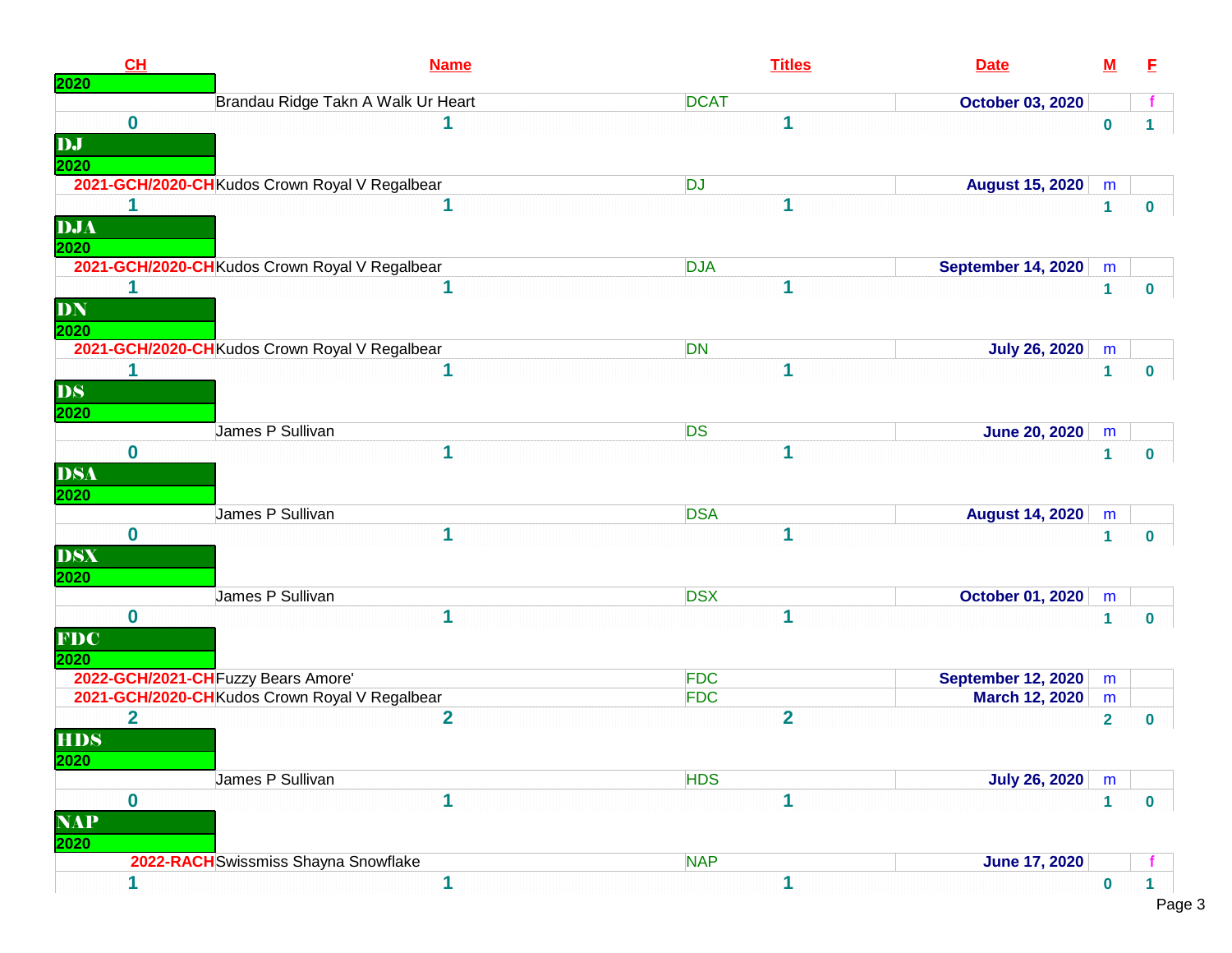|            | CH                                   | <b>Name</b>    | <b>Titles</b>           | <b>Date</b>               | $\underline{\mathbf{M}}$ | E                |
|------------|--------------------------------------|----------------|-------------------------|---------------------------|--------------------------|------------------|
| <b>NFP</b> |                                      |                |                         |                           |                          |                  |
| 2020       |                                      |                |                         |                           |                          |                  |
|            | 2022-RACH Swissmiss Shayna Snowflake |                | <b>NFP</b>              | <b>February 22, 2020</b>  |                          |                  |
|            | 1                                    | 1              | 1                       |                           | $\mathbf 0$              | $\mathbf 1$      |
| <b>NJP</b> |                                      |                |                         |                           |                          |                  |
| 2020       |                                      |                |                         |                           |                          |                  |
|            | 2022-RACH Swissmiss Shayna Snowflake |                | <b>NJP</b>              | <b>July 10, 2020</b>      |                          |                  |
|            | 1                                    | 1              | 1                       |                           | $\bf{0}$                 | 1.               |
| <b>NSD</b> |                                      |                |                         |                           |                          |                  |
| 2020       |                                      |                |                         |                           |                          |                  |
|            | 2022-GCH/2021-CH Fuzzy Bears Amore'  |                | <b>NSD</b>              | <b>December 22, 2020</b>  | m                        |                  |
|            | Kudos Fits The Bill Regalbear        |                | <b>NSD</b>              | <b>June 28, 2020</b>      | m                        |                  |
|            | 1                                    | $\overline{2}$ | $\overline{2}$          |                           | $\overline{\mathbf{2}}$  | $\boldsymbol{0}$ |
| <b>OAP</b> |                                      |                |                         |                           |                          |                  |
| 2020       |                                      |                |                         |                           |                          |                  |
|            | 2022-RACH Swissmiss Shayna Snowflake |                | <b>OAP</b>              | <b>September 26, 2020</b> |                          |                  |
|            | 1                                    | 1              | 1                       |                           | $\mathbf 0$              | 1                |
| OFP        |                                      |                |                         |                           |                          |                  |
| 2020       |                                      |                |                         |                           |                          |                  |
|            | 2022-RACH Swissmiss Shayna Snowflake |                | <b>OFP</b>              | <b>June 17, 2020</b>      |                          |                  |
|            |                                      | 1              | 1                       |                           | $\mathbf 0$              | $\mathbf 1$      |
| <b>OSD</b> |                                      |                |                         |                           |                          |                  |
| 2020       |                                      |                |                         |                           |                          |                  |
|            | 2022-GCH/2021-CH Fuzzy Bears Amore'  |                | <b>OSD</b>              | <b>December 29, 2020</b>  | m                        |                  |
|            | Kudos Fits The Bill Regalbear        |                | <b>OSD</b>              | <b>June 29, 2020</b>      | m                        |                  |
|            | 1                                    | $\overline{2}$ | $\overline{\mathbf{2}}$ |                           | $\overline{2}$           | $\mathbf 0$      |
| <b>PSD</b> |                                      |                |                         |                           |                          |                  |
| 2020       |                                      |                |                         |                           |                          |                  |
|            | Kudos Fits The Bill Regalbear        |                | <b>PSD</b>              | <b>July 11, 2020</b>      | m                        |                  |
|            | $\bf{0}$                             | 1              | 1                       |                           | $\mathbf 1$              | $\bullet$        |
| <b>RE</b>  |                                      |                |                         |                           |                          |                  |
| 2020       |                                      |                |                         |                           |                          |                  |
|            | My Penny From Heaven                 |                | <b>RE</b>               | <b>February 23, 2020</b>  |                          |                  |
|            | 2022-RACH Swissmiss Shayna Snowflake |                | <b>RE</b>               | <b>February 28, 2020</b>  |                          |                  |
|            |                                      | $\overline{2}$ | $\overline{2}$          |                           | $\bf{0}$                 | $\overline{2}$   |
| RI         |                                      |                |                         |                           |                          |                  |
| 2020       |                                      |                |                         |                           |                          |                  |
|            | 2022-GCH/2021-CH Fuzzy Bears Amore'  |                | R <sub>l</sub>          | <b>October 23, 2020</b>   | m                        |                  |
|            | Snowy Pines Athena                   |                | R                       | <b>December 18, 2020</b>  |                          |                  |
|            | 1                                    | $\overline{2}$ | $\overline{2}$          |                           | $\blacksquare$           | 1                |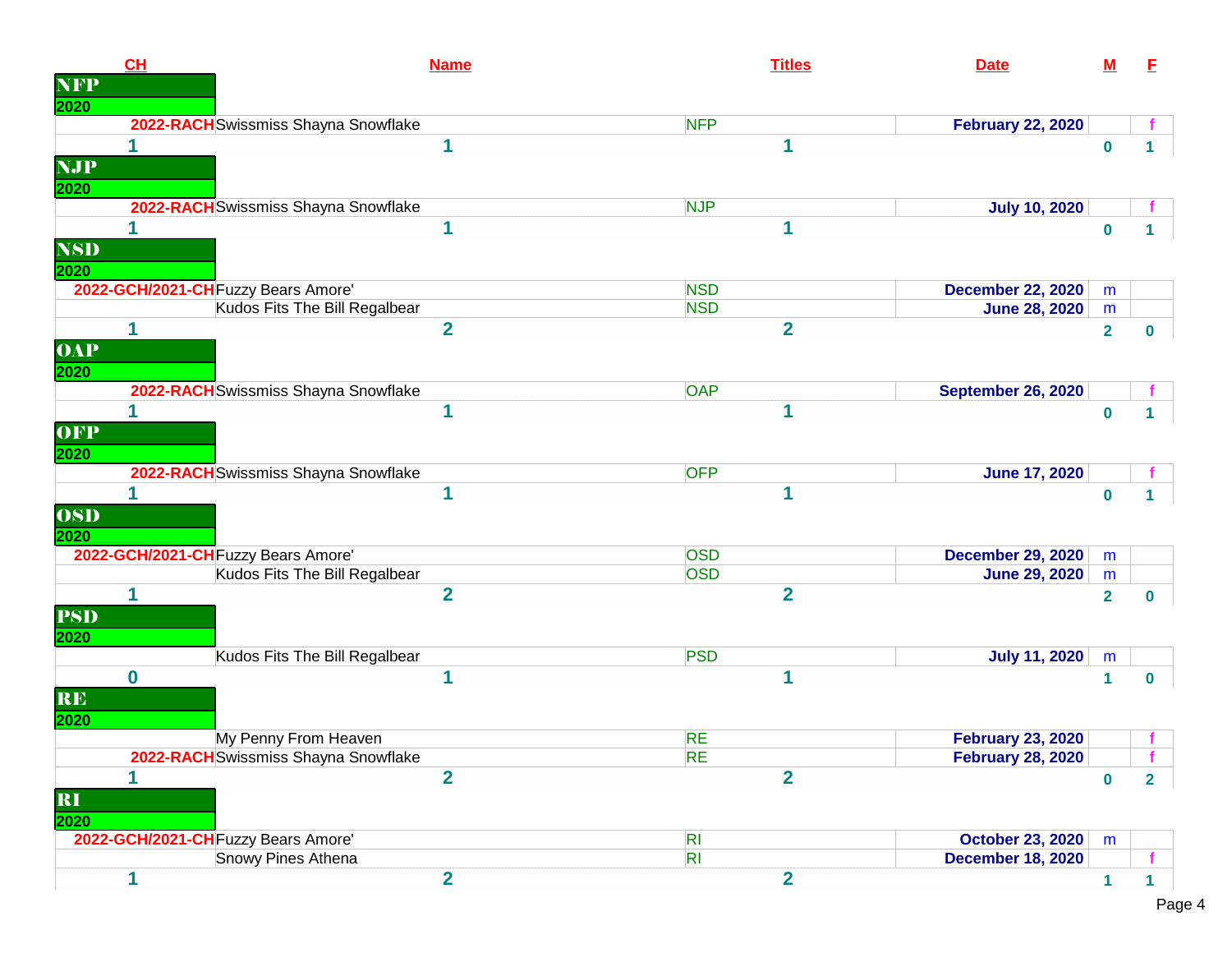| CH<br><b>RN</b>                   | <b>Name</b>                                       | <b>Titles</b>  | <b>Date</b>              | $\underline{\mathbf{M}}$ | E              |
|-----------------------------------|---------------------------------------------------|----------------|--------------------------|--------------------------|----------------|
| 2020                              |                                                   |                |                          |                          |                |
|                                   | 2017-GCH/2017-CH3g's Thunder On The Mountain      | <b>RN</b>      | May 15, 2020             | m                        |                |
|                                   | 2022-GCH/2021-CH Fuzzy Bears Amore'               | <b>RN</b>      | <b>October 02, 2020</b>  | m                        |                |
|                                   | Snowy Pines Athena                                | <b>RN</b>      | <b>October 30, 2020</b>  |                          |                |
|                                   | 2020-CH Thunder Kegs Au Hubert Accolade Du Hudson | <b>RN</b>      | May 22, 2020             | m                        |                |
|                                   | 2021-CH Thunder Kegs Brave Journey                | <b>RN</b>      | <b>July 10, 2020</b>     | m                        |                |
|                                   | 2021-CH Vicdorys You Will Rise Jeul Kreek         | <b>RN</b>      | <b>February 23, 2020</b> |                          |                |
|                                   | Wild Turkey American Legend                       | <b>RN</b>      | <b>August 30, 2020</b>   | m                        |                |
| 5<br><b>SBA</b><br>2020           | $\overline{7}$                                    | $\overline{7}$ |                          | 5                        | $\overline{2}$ |
|                                   | Brandau Ridge Takn A Walk Ur Heart                | <b>SBA</b>     | <b>August 22, 2020</b>   |                          |                |
| $\mathbf 0$<br><b>SBN</b><br>2020 | 1                                                 | 1              |                          | $\mathbf 0$              |                |
|                                   | Rammus                                            | <b>SBN</b>     | <b>November 07, 2020</b> | m                        |                |
| $\bf{0}$                          | 1                                                 | 1              |                          | 1                        | $\mathbf{0}$   |
| <b>SCA</b><br>2020                | Rammus                                            | <b>SCA</b>     | <b>November 21, 2020</b> | m                        |                |
| $\bf{0}$<br><b>SCAE</b><br>2020   | 1                                                 | 1              |                          | $\mathbf{1}$             | $\mathbf{0}$   |
|                                   | Brandau Ridge Takn A Walk Ur Heart                | <b>SCAE</b>    | <b>August 22, 2020</b>   |                          |                |
| $\bf{0}$<br><b>SCE</b><br>2020    | 1                                                 | 1              |                          | $\bf{0}$                 | 1.             |
|                                   | Brandau Ridge Takn A Walk Ur Heart                | <b>SCE</b>     | <b>October 10, 2020</b>  |                          |                |
| $\bf{0}$<br><b>SCN</b><br>2020    |                                                   | 1              |                          | $\bf{0}$                 |                |
|                                   | Rammus                                            | <b>SCN</b>     | October 31, 2020         | m                        |                |
| $\bf{0}$<br><b>SDPRO</b><br>2020  | 1                                                 | 1              |                          | $\mathbf{1}$             | $\mathbf{0}$   |
|                                   | Kudos Fits The Bill Regalbear                     | <b>SDPRO</b>   | <b>August 16, 2020</b>   | m                        |                |
| $\bf{0}$                          | 1                                                 | 1              |                          | $\mathbf{1}$             |                |
| <b>SEA</b>                        |                                                   |                |                          |                          | $\mathbf{0}$   |

n l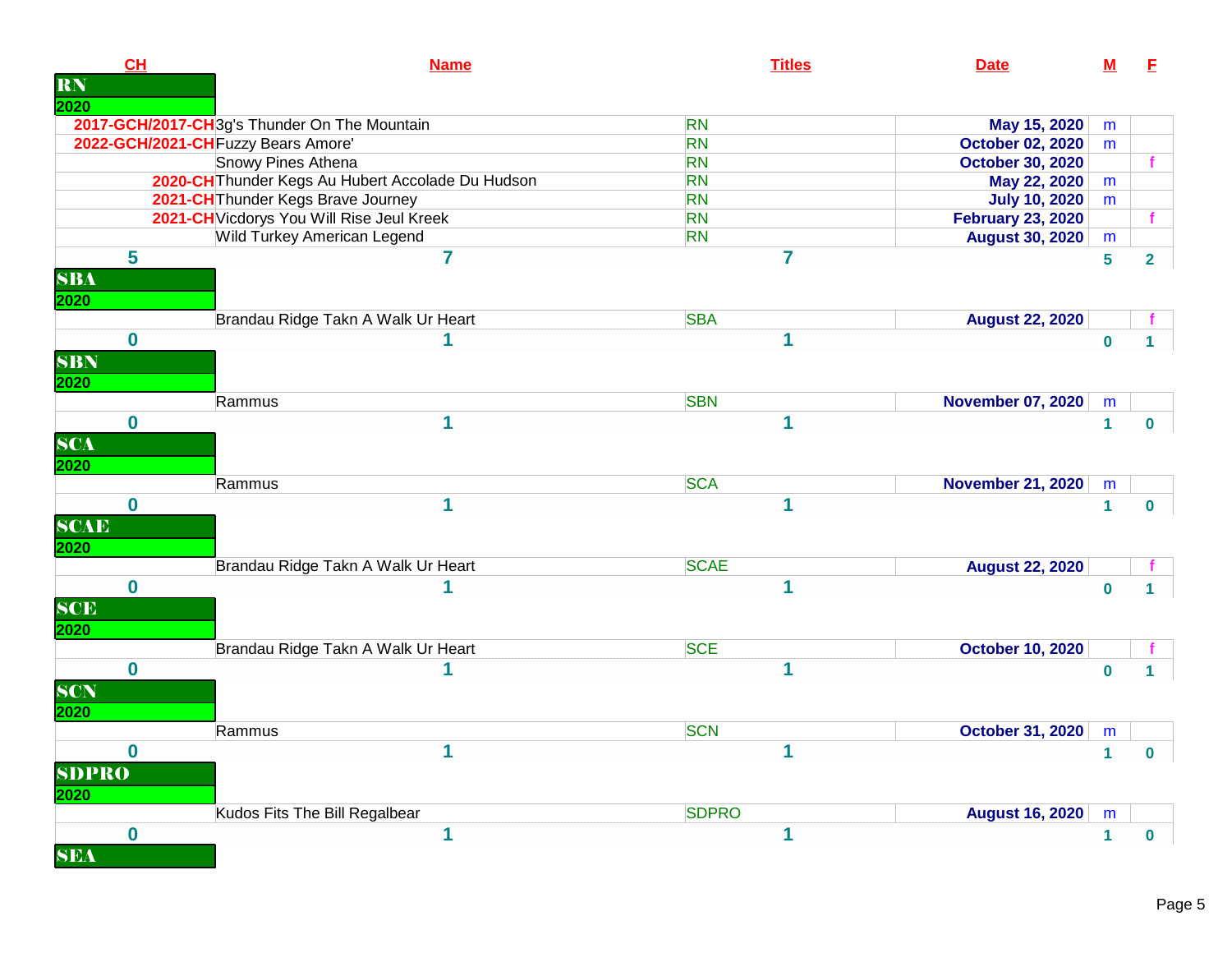| CL<br>2020  | <b>Name</b>                                    | <b>Titles</b>  | <b>Date</b>              | ${\bf M}$    | E              |
|-------------|------------------------------------------------|----------------|--------------------------|--------------|----------------|
|             | Brandau Ridge Takn A Walk Ur Heart             | <b>SEA</b>     | <b>August 29, 2020</b>   |              |                |
|             | Rammus                                         | <b>SEA</b>     | <b>November 21, 2020</b> | m            |                |
| $\bf{0}$    | $\overline{\mathbf{2}}$                        | $\overline{2}$ |                          | $\mathbf{1}$ | 1              |
| <b>SEN</b>  |                                                |                |                          |              |                |
| 2020        |                                                |                |                          |              |                |
|             | Rammus                                         | <b>SEN</b>     | <b>February 22, 2020</b> | m            |                |
| $\bf{0}$    | 1                                              | 1              |                          | $\mathbf{1}$ | $\mathbf 0$    |
| <b>SIAE</b> |                                                |                |                          |              |                |
|             |                                                |                |                          |              |                |
| 2020        | Brandau Ridge Takn A Walk Ur Heart             | <b>SIAE</b>    | <b>August 29, 2020</b>   |              |                |
| $\bf{0}$    |                                                |                |                          |              |                |
|             |                                                |                |                          | $\bf{0}$     | 1.             |
| <b>SIN</b>  |                                                |                |                          |              |                |
| 2020        |                                                |                |                          |              |                |
|             | Rammus                                         | <b>SIN</b>     | <b>November 07, 2020</b> | m            |                |
| $\mathbf 0$ | 1                                              | 1              |                          | $\mathbf{1}$ | $\bf{0}$       |
| <b>SWA</b>  |                                                |                |                          |              |                |
| 2020        |                                                |                |                          |              |                |
|             | Brandau Ridge Takn A Walk Ur Heart             | <b>SWA</b>     | <b>August 29, 2020</b>   |              |                |
| $\bf{0}$    |                                                | 1              |                          | $\bf{0}$     | 1              |
| <b>SWN</b>  |                                                |                |                          |              |                |
| 2020        |                                                |                |                          |              |                |
|             | Rammus                                         | <b>SWN</b>     | <b>November 07, 2020</b> | m            |                |
| $\bf{0}$    | 1                                              | 1              |                          | 1            | $\bf{0}$       |
| ThDA        |                                                |                |                          |              |                |
| 2020        |                                                |                |                          |              |                |
|             | 2017-GCH/2016-CH Gliddens Yosminty Sam I Am    | ThDA           | <b>July 30, 2020</b>     | m            |                |
| 1           | 1                                              | 1              |                          | 1            | $\bf{0}$       |
| ThDX        |                                                |                |                          |              |                |
| 2020        |                                                |                |                          |              |                |
|             | Skyviews Montana Miss Tuff Enough              | <b>ThDX</b>    | <b>July 23, 2020</b>     |              |                |
| $\bf{0}$    |                                                | 1              |                          | $\bf{0}$     | 1 <sup>1</sup> |
| TKA         |                                                |                |                          |              |                |
| 2020        |                                                |                |                          |              |                |
|             | 2022-GCH/2021-CH Fuzzy Bears Amore'            | <b>TKA</b>     | <b>June 02, 2020</b>     | m            |                |
|             | <b>Hicountry Monarch Marlo</b>                 | <b>TKA</b>     | <b>December 17, 2020</b> |              |                |
|             | <b>Hicountry Shimmering Snowfall</b>           | <b>TKA</b>     | <b>January 22, 2020</b>  |              | $\mathbf{f}$   |
|             | James P Sullivan                               | <b>TKA</b>     | May 22, 2020             | m            |                |
|             | 2021-GCH/2020-CH Kudos Crown Royal V Regalbear | <b>TKA</b>     | <b>December 15, 2020</b> | m            |                |
|             | Kudos Fits The Bill Regalbear                  | <b>TKA</b>     | April 15, 2020           | m            |                |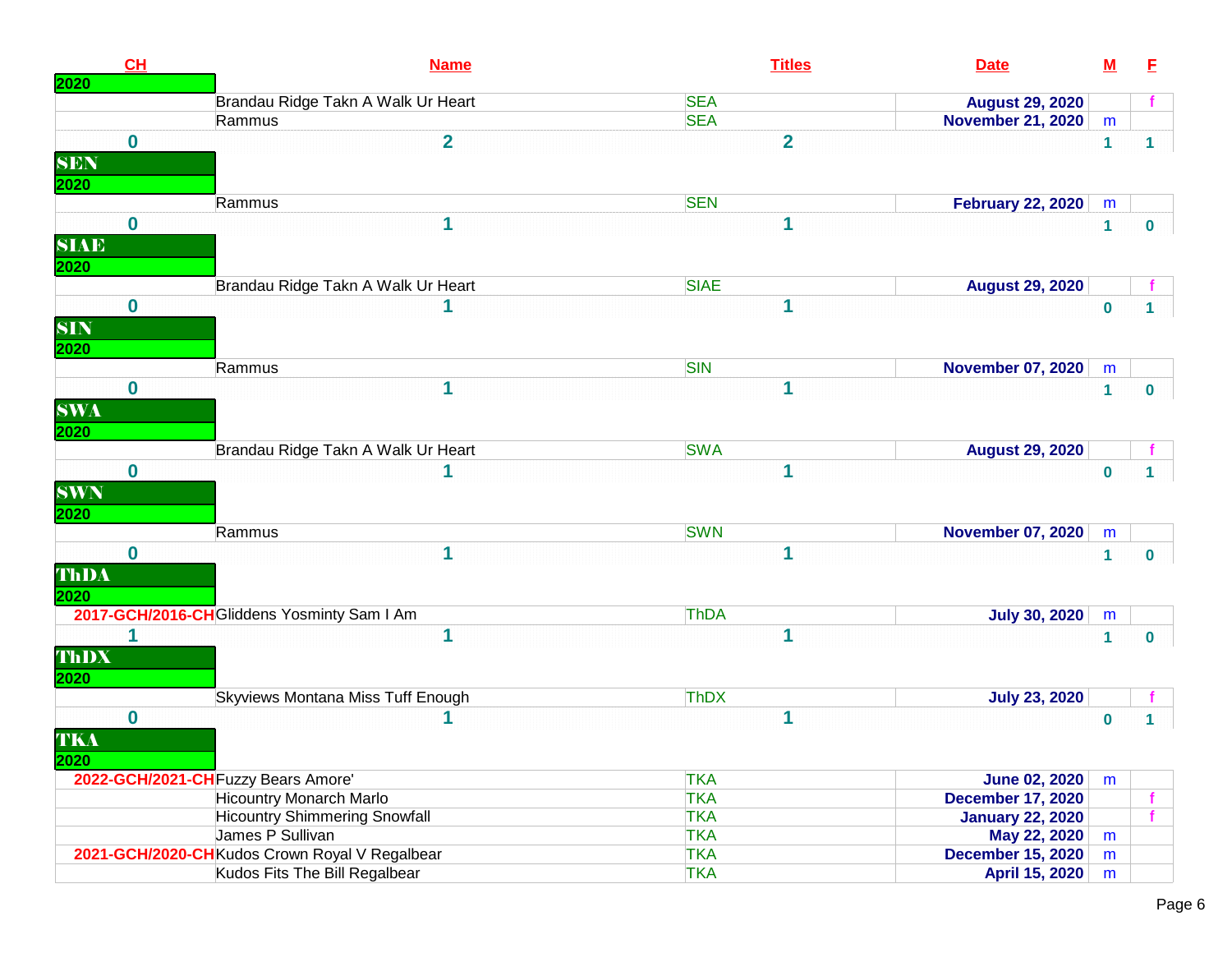| CH                            | <b>Name</b>                                         | <b>Titles</b> | <b>Date</b>              | $\underline{\mathbf{M}}$ |              |
|-------------------------------|-----------------------------------------------------|---------------|--------------------------|--------------------------|--------------|
|                               | 2020-CHMt Harmonys Lollygagging Around At Boarman   | <b>TKA</b>    | <b>June 29, 2020</b>     |                          |              |
|                               | <b>Snowy Pines Athena</b>                           | <b>TKA</b>    | <b>June 10, 2020</b>     |                          |              |
|                               | 2020-CH Thunder Kegs Au Hubert Accolade Du Hudson   | <b>TKA</b>    | May 27, 2020             | m                        |              |
| 4<br>TKE<br>2020              | 9                                                   | 9             |                          | 5                        | 4            |
|                               | 2022-GCH/2021-CH Fuzzy Bears Amore'                 | <b>TKE</b>    | <b>August 20, 2020</b>   | m                        |              |
|                               | James P Sullivan                                    | <b>TKE</b>    | May 29, 2020             | m                        |              |
|                               | 2020-CH Thunder Kegs Au Hubert Accolade Du Hudson   | <b>TKE</b>    | May 29, 2020             | m                        |              |
| $\overline{2}$<br>TKI<br>2020 | 3                                                   | 3             |                          | $\mathbf{3}$             | 0            |
|                               | Cache Retreat Eleanor of Thunder Keg                | <b>TKI</b>    | May 18, 2020             |                          |              |
|                               | 2022-GCH/2021-CH Fuzzy Bears Amore'                 | <b>TKI</b>    | May 29, 2020             | m                        |              |
|                               | <b>Hicountry Monarch Marlo</b>                      | <b>TKI</b>    | <b>December 16, 2020</b> |                          |              |
|                               | James P Sullivan                                    | <b>TKI</b>    | May 18, 2020             | m                        |              |
|                               | 2021-GCH/2020-CH Kudos Crown Royal V Regalbear      | <b>TKI</b>    | <b>December 09, 2020</b> | m                        |              |
|                               | Kudos Fits The Bill Regalbear                       | <b>TKI</b>    | April 15, 2020           | m                        |              |
|                               | 2020-CHMt Harmonys Lollygagging Around At Boarman   | <b>TKI</b>    | <b>June 28, 2020</b>     |                          |              |
|                               | Snowy Pines Athena                                  | <b>TKI</b>    | <b>June 05, 2020</b>     |                          |              |
|                               | 2020-CH Thunder Kegs Au Hubert Accolade Du Hudson   | <b>TKI</b>    | May 26, 2020             | m                        |              |
|                               | 2018-CH Tinkerbells Sharp Shooter                   | <b>TKI</b>    | May 18, 2020             | m                        |              |
| 5<br>TKN<br>2020              | 10                                                  | 10            |                          | 6                        | 4            |
|                               | 2017-GCH/2017-CH3g's Thunder On The Mountain        | <b>TKN</b>    | <b>March 26, 2020</b>    | m                        |              |
|                               | Cache Retreat Eleanor of Thunder Keg                | <b>TKN</b>    | <b>February 20, 2020</b> |                          | f            |
|                               | Empty Keg Wishes of Wisteria                        | <b>TKN</b>    | <b>March 26, 2020</b>    | m                        |              |
|                               | 2022-GCH/2021-CH Fuzzy Bears Amore'                 | <b>TKN</b>    | May 28, 2020             | m                        |              |
|                               | Halestorm Canyon                                    | <b>TKN</b>    | May 19, 2020             | m                        |              |
|                               | <b>Hicountry Monarch Marlo</b>                      | <b>TKN</b>    | April 20, 2020           |                          |              |
|                               | James P Sullivan                                    | <b>TKN</b>    | May 17, 2020             | m                        |              |
|                               | 2018-GCH/2018-CHKris Kountry Poker Face             | <b>TKN</b>    | <b>June 19, 2020</b>     | m                        |              |
|                               | 2020-CHLasquites Finnigan of Rolando                | <b>TKN</b>    | <b>July 14, 2020</b>     | m                        |              |
|                               | 2021-GCH/2020-CHLone Cedars Desired Jeul of Rainier | <b>TKN</b>    | <b>November 05, 2020</b> |                          |              |
|                               | 2020-CHMt Harmonys Lollygagging Around At Boarman   | <b>TKN</b>    | <b>June 27, 2020</b>     |                          |              |
|                               | 2016-GCH/2014-CH Noble Creeks Don"T' Stop Believin  | <b>TKN</b>    | <b>July 09, 2020</b>     | m                        |              |
|                               | Opdykes Holiday Hot Toddy                           | <b>TKN</b>    | <b>June 17, 2020</b>     |                          |              |
|                               | <b>Rafter Rock Sweet Pickles</b>                    | <b>TKN</b>    | May 18, 2020             |                          |              |
|                               | Rafter Rocks Top Gun                                | <b>TKN</b>    | May 18, 2020             | m                        |              |
|                               | Sadie Hunter                                        | <b>TKN</b>    | <b>July 20, 2020</b>     |                          | $\mathbf{f}$ |
|                               | <b>Shadow Nissley</b>                               | <b>TKN</b>    | <b>January 03, 2020</b>  | m                        |              |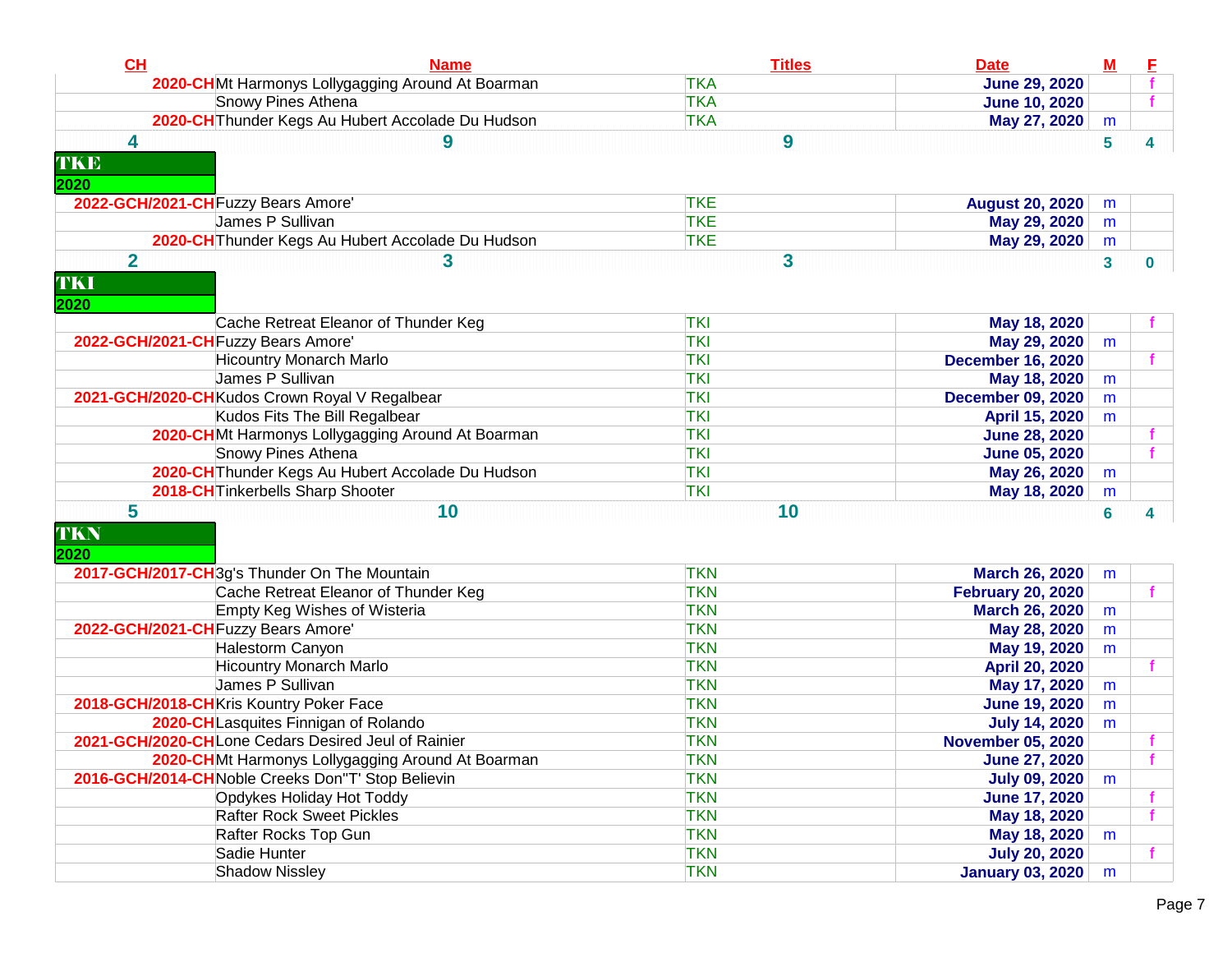| CL                      | <b>Name</b>                                       | <b>Titles</b> | <b>Date</b>              | $M$      | ۴        |
|-------------------------|---------------------------------------------------|---------------|--------------------------|----------|----------|
|                         | Snowy Pines Athena                                | <b>TKN</b>    | <b>June 04, 2020</b>     |          |          |
|                         | Tinkerbells Burnin Hot Embers V Rafter Rock       | <b>TKN</b>    | May 18, 2020             |          |          |
|                         | 2018-CH Tinkerbells Sharp Shooter                 | <b>TKN</b>    | May 17, 2020             | m        |          |
|                         | 2021-CH Vicdorys You Will Rise Jeul Kreek         | <b>TKN</b>    | <b>February 20, 2020</b> |          |          |
|                         | 2022-GCH/2021-CH Vicdorys You'Re So Cold          | <b>TKN</b>    | <b>February 20, 2020</b> |          |          |
|                         | Who Dats Big Easy V Noble Crrek                   | <b>TKN</b>    | May 15, 2020             | m        |          |
| 10                      | 23                                                | 23            |                          | 12       | 11       |
| TKP                     |                                                   |               |                          |          |          |
| 2020                    | 2022-GCH/2021-CH Fuzzy Bears Amore'               | <b>TKP</b>    | <b>July 06, 2020</b>     | m        |          |
|                         | James P Sullivan                                  | <b>TKP</b>    | May 28, 2020             | m        |          |
|                         | Kudos Fits The Bill Regalbear                     | <b>TKP</b>    | April 26, 2020           | m        |          |
|                         | 2020-CH Thunder Kegs Au Hubert Accolade Du Hudson | <b>TKP</b>    | May 28, 2020             | m        |          |
| $\overline{2}$          |                                                   | 4             |                          | 4        | $\bf{0}$ |
| <b>VHMA</b><br>2020     | 2022-GCH/2021-CH Fuzzy Bears Amore'               | <b>VHMA</b>   | <b>November 03, 2020</b> | m        |          |
|                         | James P Sullivan                                  | <b>VHMA</b>   | <b>November 03, 2020</b> | m        |          |
|                         | 2021-GCH/2020-CH Kudos Crown Royal V Regalbear    | <b>VHMA</b>   | <b>November 03, 2020</b> | m        |          |
|                         | 2020-CH Thunder Kegs Au Hubert Accolade Du Hudson | <b>VHMA</b>   | <b>November 06, 2020</b> | m        |          |
|                         | 2011-GCH/2010-CH Vicdorys Pretty In Pink Diamonds | <b>VHMA</b>   | <b>December 24, 2020</b> |          |          |
| 4                       | 5                                                 | 5             |                          |          |          |
| <b>VHMP</b><br>2020     |                                                   |               |                          | 4        |          |
|                         | Cache Retreat Class Act V Thunder Keg             | <b>VHMP</b>   | <b>November 04, 2020</b> |          |          |
| $\bf{0}$                |                                                   |               |                          | $\bf{0}$ |          |
| <b>XFP</b>              |                                                   |               |                          |          |          |
| 2020                    |                                                   |               |                          |          |          |
|                         | 2022-RACH Swissmiss Shayna Snowflake              | <b>XFP</b>    | <b>July 18, 2020</b>     |          |          |
|                         |                                                   |               |                          | $\bf{0}$ |          |
| <b>Overall Summary:</b> |                                                   |               |                          |          |          |
| 61                      | 151                                               | 151           |                          | 88       | 63       |

**Due to the high number of Performance titles they are listed in two (2) Performance Databases - Sorted by Dog or TitleAKC Performance titles started with Obedience back in 1936.**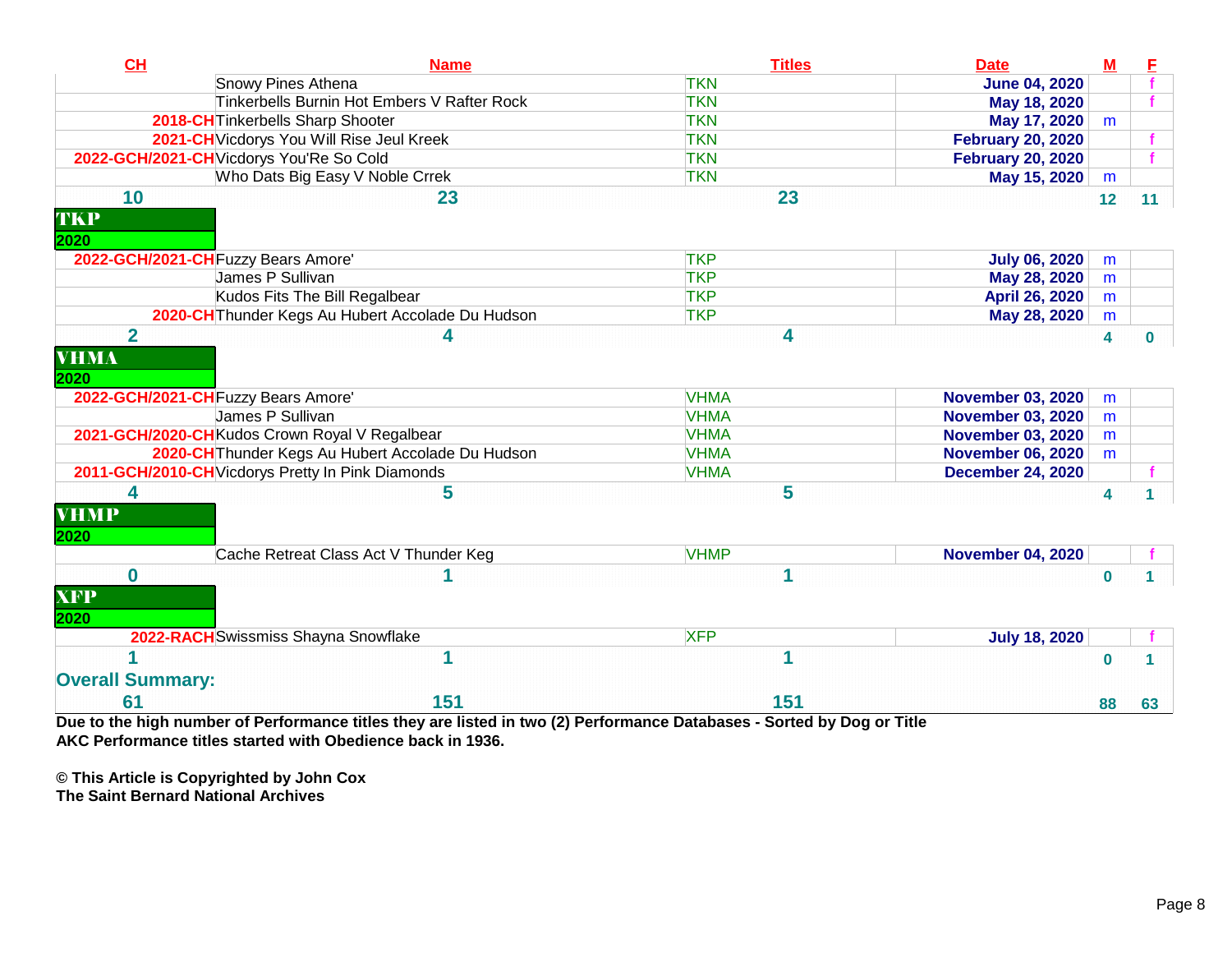# Saint Bernard Club of America's Working Dog Titles For 2020

| $CH$                  | <b>Name</b>        | <b>SBCA Performance Titles</b> | <b>Date</b>       | <u>M</u> |  |
|-----------------------|--------------------|--------------------------------|-------------------|----------|--|
| DD                    |                    |                                |                   |          |  |
|                       | Snowy Pines Athena | <b>DD-2020</b>                 | November 07, 2020 |          |  |
| <b>Title Summary:</b> |                    |                                |                   |          |  |
|                       |                    |                                |                   |          |  |
| <b>NDD</b>            |                    |                                |                   |          |  |
|                       | Snowy Pines Athena | <b>NDD-2020</b>                | November 06, 2020 |          |  |
| <b>Title Summary:</b> |                    |                                |                   |          |  |
|                       |                    |                                |                   |          |  |
|                       |                    |                                |                   |          |  |

| .<br>Over<br>atale<br>-913. |  |  |  |
|-----------------------------|--|--|--|
|                             |  |  |  |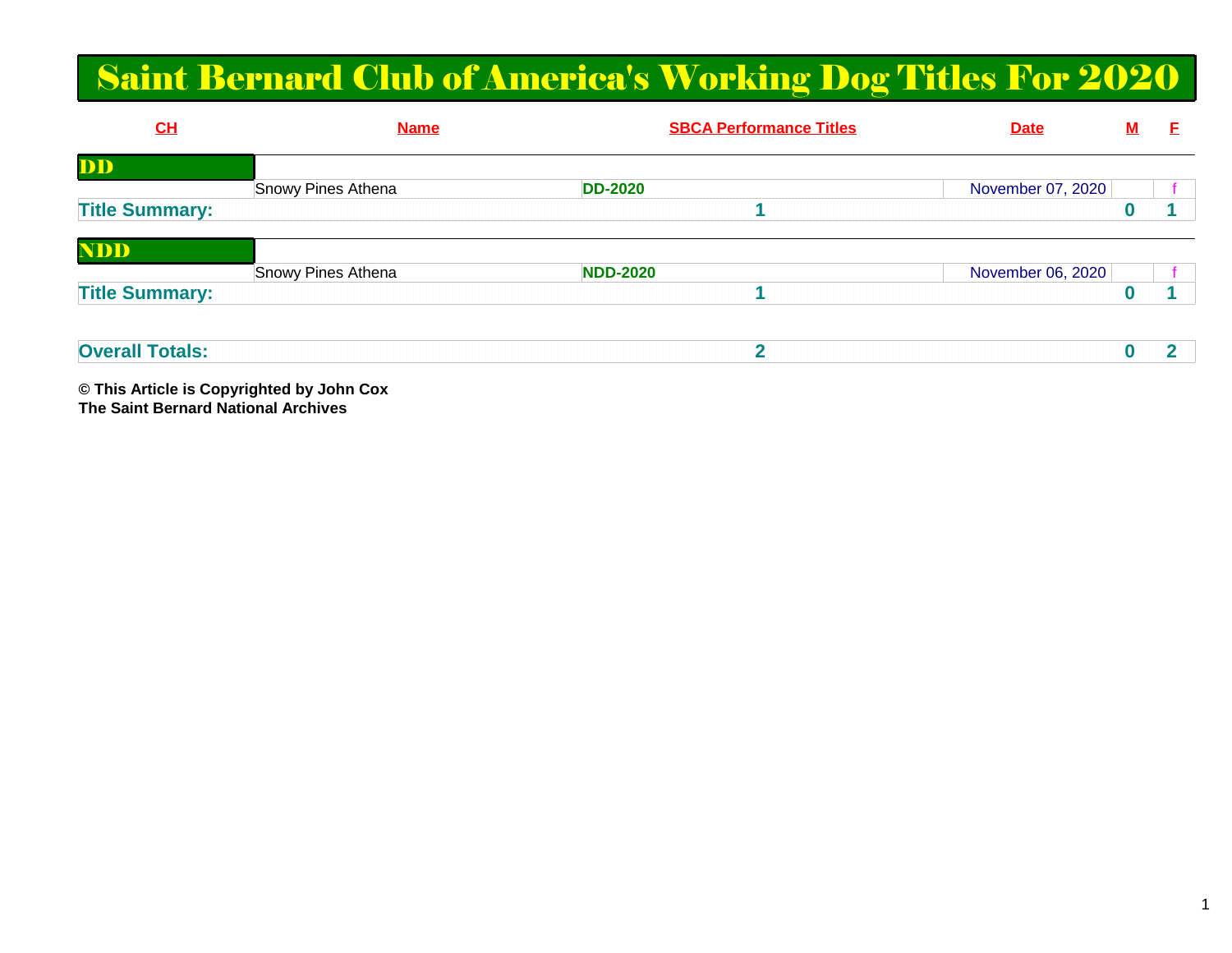# Saint Bernard Sires of AKC Titled Get For 2020

| <u>CH</u>                           | <b>Sire</b>                                     | CH                             | <b>Dam</b>                                                           | CH                                  | Get                                                                            | <b>Performance Title Year</b> | $M$ E |              |
|-------------------------------------|-------------------------------------------------|--------------------------------|----------------------------------------------------------------------|-------------------------------------|--------------------------------------------------------------------------------|-------------------------------|-------|--------------|
|                                     | 3q's Simon Sez Just Look At Me                  |                                | 3q's Penny Serenade                                                  |                                     | My Penny From Heaven                                                           | 2018,2019,2020,2022           |       |              |
|                                     | <b>GCHB</b> 3g's Thunder On The Mountain        |                                | Cache Retreat Hicountry Meadow                                       |                                     | Hicountry Monarch Marlo                                                        | 2020                          |       | $\mathbf{f}$ |
|                                     | <b>GCHB</b> 3g's Thunder On The Mountain        |                                | Cache Retreat Meadow                                                 |                                     | <b>Hicountry Shimmering Snowfall</b>                                           | 2019,2020                     |       | f            |
|                                     | <b>GCHB</b> 3q's Thunder On The Mountain        |                                | Kosmo Dogs Gravitation                                               |                                     | 2020-CH Thunder Kegs Au Hubert Accolade Du Hudson                              | 2019,2020,2021                | m     |              |
|                                     | Alpine Mtn Melburn V Cache Retreat              |                                | <b>CH</b> Cache Retreat When One Is Amour                            |                                     | Cache Retreat Eleanor of Thunder Keg                                           | 2020                          |       | f.           |
| <b>GCH</b> Alpine Mtn Rainier       |                                                 | <b>GCHS</b> Alpine Mtn Abigail |                                                                      |                                     | 2020-CH Alpine Mtn Onyx                                                        |                               |       | f            |
|                                     | <b>GCH</b> Barnyards Apache Brave Frito Bandito |                                | Barnyards Sebile of Camelot                                          |                                     | 2020-CH Barnyards Figowi From Zero To 60 In Ten Seconds                        |                               |       | $\mathbf{f}$ |
| <b>GCHB</b> Berics Sweet Retreat    |                                                 |                                | CH Kings Mille Hemie of Fuzzy Bear "Loal Mae"                        | 2022-GCH/2021-CH Fuzzy Bears Amore' |                                                                                | 2020, 2021, 2022              | m     |              |
| <b>Berics Triton</b>                |                                                 |                                | <b>CH</b> Berics The One of Many                                     |                                     | Berics Ginger Blossom of Granger                                               | 2020                          |       |              |
| <b>GCH</b> Blue Collars Karbon Copy |                                                 |                                | <b>CH</b> Blue Collars Optimus Prime                                 |                                     | 2020-CH Blue Collars Quartz of Clarity                                         |                               |       | $\mathbf f$  |
|                                     | <b>CH</b> Brockranch Taking The Eastgate Road   |                                | Countrysides Not Enough Time                                         |                                     | 2020-CH Countrysides Rocking The Road to Eastgate                              |                               | m     |              |
|                                     | Buddy Amaziing Eye of The Storm                 |                                | Jazz of Miller Farms Saints                                          |                                     | <b>Elsie Rose</b>                                                              | 2020                          |       | Ť.           |
| <b>CH</b> Cache Retreat Hosts Taser |                                                 |                                | Alpine Mtn Xara                                                      |                                     | Cache Retreat Class Act V Thunder Keg                                          | 2020,2021                     |       |              |
|                                     | <b>CH</b> Cache Retreat Quest For Gold          |                                | <b>CH</b> Cache Retreat A Certain Flair                              |                                     | 2020-CHCache Retreat Regal                                                     |                               | m     |              |
|                                     | <b>GCH</b> Carmen Its A Grandslam V Royalty     |                                | Oisin Tuukka Rules The Ice V Royality                                |                                     | 2022-GCH/2020-CH Royaltys Go For The Gold                                      |                               |       | Ť.           |
| <b>GCH</b> Carmen Polar X Press     |                                                 |                                | Carmen Icebound Phoenix                                              |                                     | 2020-CH Carmen XX Paxton                                                       |                               | m     |              |
| <b>CH</b> Carment Hektor Nmrfreeze  |                                                 |                                | <b>CH</b> Slatons Amy-Zing Art                                       |                                     | 2020-GCH/2018-CH Slatons Panocea of Hope V Hector In The Barnyard              |                               |       |              |
|                                     | <b>CH</b> Chief Kona Marley The First           |                                | Tinkerbells Burnin Hot Embers V Rafter Rock                          |                                     | Rafter Rocks Top Gun                                                           | 2019,2020                     | m     |              |
| Clipp Od Strazcu Hor                |                                                 |                                | Viva Na Kazda Pogode                                                 |                                     | My White Queen Alsani Giants                                                   | 2020,2021                     |       | f.           |
|                                     | Covered Bridges Way So Serious?                 |                                | Cretan Destiny 2 B Shaken Not Stired                                 |                                     | 2020-CH Amaziahs I Am Groot                                                    |                               | m     |              |
| <b>CH</b> Eastgates Harrys Law      |                                                 |                                | Countrysides Just Right For Eastgate                                 |                                     | 2020-CH Eastgates Amazing Grace                                                |                               |       |              |
| <b>CH</b> Eastgates Harrys Law      |                                                 |                                | Countrysides Just Right For Eastgate                                 |                                     | 2020-CH Eastgates Here Comes The Judge                                         |                               | m     |              |
| <b>CH</b> Eastgates Sands of Time   |                                                 |                                | Countrysides Shes So Fine                                            |                                     | 2020-CHCountrysides Desert Sandstrom V Brock Ranch                             |                               | m     |              |
| <b>GCH</b> Eidelkeits Chachem       |                                                 |                                | <b>CH</b> Melon City Quinevere V Saffo                               |                                     | 2020-CH Saffos All The Right Junk In All The Right Places                      |                               |       |              |
| <b>GCHP</b> Elbas Aristo Presto     |                                                 |                                |                                                                      |                                     |                                                                                | 2019                          |       | Ť.           |
| <b>GCHP</b> Elbas Aristo Presto     |                                                 |                                | <b>GCH</b> Mt Harmonys Klairvoyant V Elba                            |                                     | 2020-CHMt Harmonys It's A Wonderful Life V Elba<br>2020-CH Elbas Aramis Legacy |                               |       |              |
| <b>GCHP</b> Elbas Aristo Presto     |                                                 |                                | <b>GCH</b> Mt Harmonys Klairvoyant V Elba                            |                                     | 2021-GCH/2020-CH Harmonys Hicountry Winter Solstice V Elba                     |                               | m     |              |
|                                     |                                                 |                                | <b>GCH</b> Mt Harmonys Klairvoyant V Elba                            |                                     |                                                                                |                               | m     |              |
| <b>GCHP</b> Elbas Aristo Presto     |                                                 |                                | <b>GCH</b> Mt Harmonys Klairvoyant V Elba                            |                                     | 2020-GCH/2020-CHMt Harmonys Frosty of Swisstar V Elba                          |                               | m     |              |
| <b>GCH</b> Empty Kegs Purple Rain   |                                                 |                                | <b>CH</b> Swisstars Clever Queen<br><b>CH</b> Swisstars Clever Queen |                                     | Swisstars Wheres Waldo?                                                        | 2020                          | m     | $\mathbf{f}$ |
| <b>GCH</b> Empty Kegs Purple Rain   |                                                 |                                |                                                                      |                                     | 2021-GCH/2020-CH Swisstars Wendy Darling                                       | 2019.2020.2021                |       |              |
| <b>GCH</b> Empty Kegs Purple Rain   |                                                 |                                | <b>CH</b> Swisstars Tootsie At Empty Keg                             |                                     | Empty Keg Wishes of Wisteria                                                   |                               | m     |              |
| <b>GCH</b> Empty Kegs Purple Rain   |                                                 |                                | <b>CH</b> Swisstars Tootsie At Empty Keg                             |                                     | 2021-GCH/2020-CH Empty Kegs Too Much Fun                                       |                               | m     |              |
|                                     | Epic Perseus V Alpine Mtn                       |                                | Melon City Evie V Royal Treasure                                     |                                     | 2020-CHMelon City Apollo                                                       |                               | m     | ÷.           |
|                                     | Finnigan Francees Finnbar Kelley                |                                | Whistle Down The Wind, Willow                                        |                                     | Cali Girl                                                                      | 2020                          |       |              |
| Grand View Barry                    |                                                 |                                | Ash Creek Angel                                                      |                                     | <b>Shadow Nissley</b>                                                          | 2019,2020                     | m     |              |
|                                     | <b>CH</b> Greystones Shadowfrosttreck@Skyview   |                                | Lil Jons Rhoda                                                       |                                     | Lil Jon's Raised On Country                                                    | 2020,2021                     | m     |              |
|                                     | Heath Valleys Lead Me Home                      |                                | Covered Bridges You Bring Me Peace V Heath Va                        |                                     | Hunfriths Steel Covered Bridge At Cedar                                        | 2020                          | m     |              |
| <b>GCH</b> Jamelles Camelot         |                                                 |                                | <b>GCH</b> Jamelles Peyton Place                                     |                                     | 2020-GCH/2019-CH Jamelles To Sir With Love                                     | 2020,2021                     | m     |              |
| <b>CH</b> Johnson Farms Delta       |                                                 |                                | <b>CH</b> Johnson Farms Astro                                        |                                     | 2020-CH Johnson Farms Delta                                                    |                               |       | r.           |
|                                     | King Baronens Rules The World                   |                                | Stoans Xoey De Peru                                                  |                                     | 2020-GCH/2017-CH Windshadows Chasing January Sun                               |                               |       | f            |
| Kings Mill XIvchamp                 |                                                 |                                | Kings Mill Zula                                                      | 2020-GCH/2017-CHBlissfuls Chella    |                                                                                |                               |       | f            |
| Kingston Rock                       |                                                 | Cola Harper                    |                                                                      |                                     | Bonnie Jane                                                                    | 2020                          |       | f            |
|                                     | Kosmo Dogs Keeper For Favourite Giant           |                                | Favourite Giant Vlastenlina Mira                                     |                                     | 2020-CH Favourite Giant Montana                                                |                               |       | $\mathbf{f}$ |
|                                     | <b>GCH</b> Kris Kountry Big Blind V Poker       |                                | Regalbears Love Is A Verb                                            |                                     | Pachaugs Jameson Bb Bradley                                                    | 2020,2021                     | m     |              |
| <b>GCHP</b> Kris Kountry Poker Face |                                                 |                                | <b>CH</b> Kris Kountry Lady Autumn                                   |                                     | 2020-CH Kris Kountry Queen Sassy V Poker                                       |                               |       | $\mathbf{f}$ |
| <b>GCHP</b> Kris Kountry Poker Face |                                                 |                                | Kris Kountry Platinum Edition V Orlando                              |                                     | 2020-GCH/2019-CHKris Kountry Big Blind V Poker                                 | 2019,2021                     | m     |              |
| <b>GCHP</b> Kris Kountry Poker Face |                                                 |                                | Kris Kountry Platinum Edition V Orlando                              |                                     | 2020-CH Kris Kountry Queen of Hearts V Poker                                   | 2019,2022                     |       |              |
| <b>GCHP</b> Kris Kountry Poker Face |                                                 |                                | Kris Kountry Platinum Edition V Orlando                              |                                     | 2021-GCH/2020-CHKris Kountry Ace In The Hole V Poker                           |                               | m     |              |
| <b>GCHP</b> Kris Kountry Poker Face |                                                 |                                | Kris Kountry Platinum Edition V Orlando                              |                                     | 2020-GCH/2020-CHKris Kountry Sweet Indulgence V Poker                          |                               |       | $\mathbf{f}$ |
| <b>GCHP</b> Kris Kountry Poker Face |                                                 |                                | <b>CH</b> Trailblazer Crystal Joy                                    |                                     | 2020-GCH/2019-CH Trailblazer Willows Harmony of Heart Mountain                 |                               |       |              |
| Large Paw Night Amber               |                                                 |                                | Cretans In It To Whin It At Gliddens                                 |                                     | Gliddens Night Wachman                                                         | 2020                          | m     |              |
|                                     | <b>CH</b> Lasquites Cooper V Keeper             |                                | <b>CH</b> Kris Kountry Kretan Kat Von D                              |                                     | 2018-GCH/2018-CH Kris Kountry Poker Face                                       | 2019.2020                     | m     |              |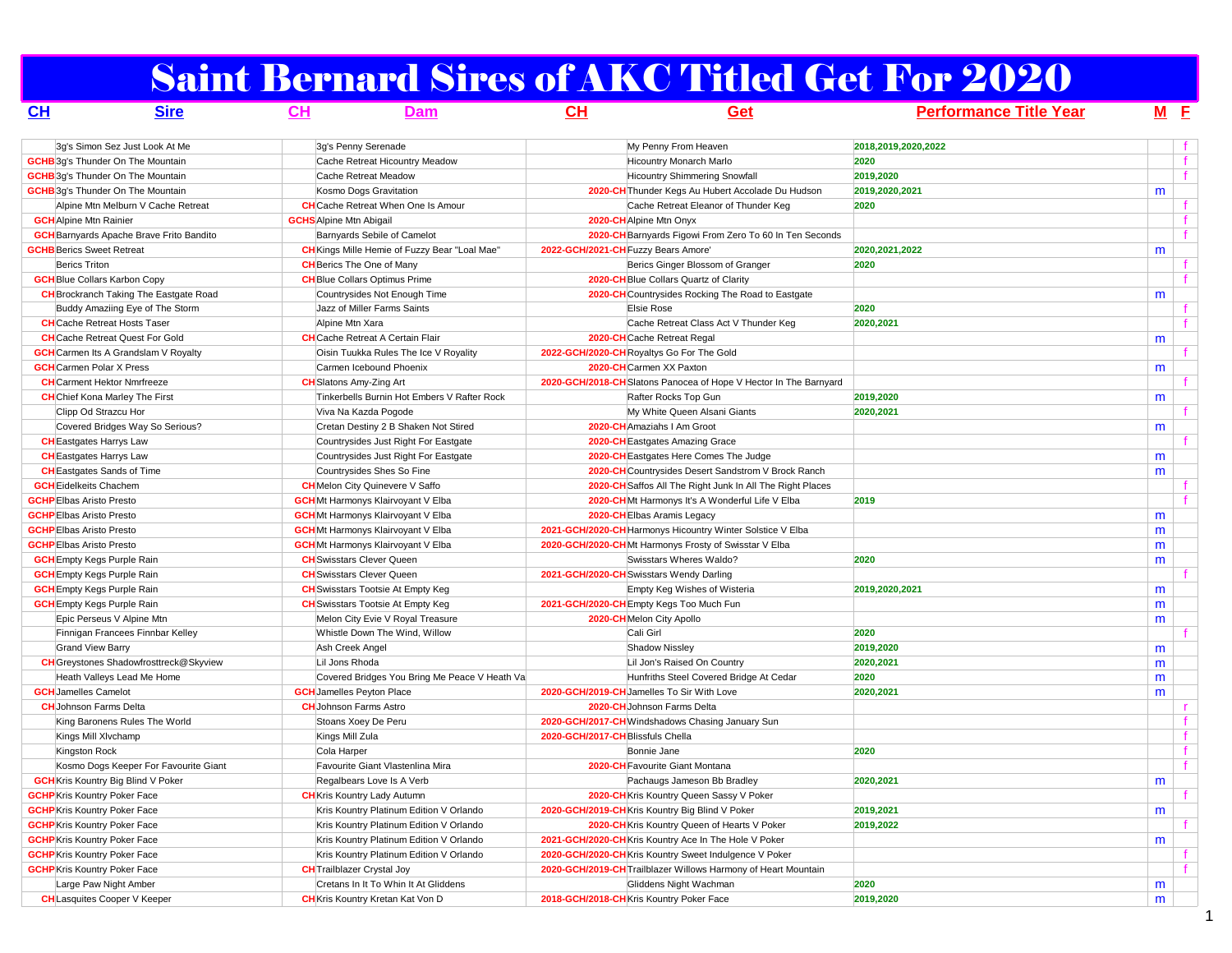| $\mathbf{C}$ H                               | <b>Sire</b>                                                 | $CH$ | Dam                                                   | CH                                | Get                                                                                           | <b>Performance Title Year</b>           | M <sub>E</sub> |              |
|----------------------------------------------|-------------------------------------------------------------|------|-------------------------------------------------------|-----------------------------------|-----------------------------------------------------------------------------------------------|-----------------------------------------|----------------|--------------|
| <b>CH</b> Lasquites Cooper V Keeper          |                                                             |      | Lasquites Xily of Horace                              |                                   | 2020-CHLasquites Delorean V Cooper                                                            |                                         | m              |              |
| <b>CH</b> Lasquites Delorean V Cooper        |                                                             |      | Sierra Key Largo                                      |                                   | 2020-CH Sierras Lotus V Delorean                                                              |                                         |                |              |
| <b>CH</b> Lasquites Rolando V Horace         |                                                             |      | <b>CH</b> Kris Kountry Kween Bea Kelijah V Cooper     |                                   | 2020-CH Kris Kountry Chanteily Lace V Roldano                                                 |                                         |                |              |
| <b>CH</b> Lasquites Rolando V Horace         |                                                             |      | Lasquites Ursa of Denman                              |                                   | 2020-CHLasquites Finnigan of Rolando                                                          | 2018,2020                               | m              |              |
| <b>CH</b> Lasquites Rolando V Horace         |                                                             |      | <b>CH</b> New Sage Wildfire V Saber                   |                                   | 2020-GCH/2019-CH New Sage Xtra Pie of Mtn View                                                |                                         |                |              |
| <b>CH</b> Lasquites Rolando V Horace         |                                                             |      | Stoans Amanda of Lasquite                             |                                   | 2020-CHLasquites Inman of Rolando                                                             |                                         | m              |              |
| <b>GCH</b> Lasquites Xavier V Horace         |                                                             |      | <b>GCH</b> Kris Kountry A League of Her Own V Orlando |                                   | 2020-CH Brandau Ridge All Systems Go                                                          |                                         | m              |              |
| <b>GCH</b> Lasquites Xavier V Horace         |                                                             |      | <b>GCHG</b> Westhavens When You Wish Upon A Star      |                                   | Wild Turkey American Legend                                                                   | 2020                                    | m              |              |
| <b>GCH</b> Lasquites Xavier V Horace         |                                                             |      | <b>GCHG</b> Westhavens When You Wish Upon A Star      |                                   | 2021-GCH/2020-CH Wild Turkey American Spirit                                                  | 2022                                    | m              |              |
| Liberty Diamond Jaxx                         |                                                             |      | Liberty Pearl Rose                                    |                                   | Sadie Mae Rose                                                                                | 2020                                    |                | Ť.           |
| Lil Jons Gideon                              |                                                             |      | <b>CH</b> Skyviews Hot Summer Nights                  |                                   | 2020-CH Skyviews Light Up the Night                                                           |                                         |                | $\mathbf{f}$ |
| Lincoln Navigator Ford Brandau               |                                                             |      | Shelby Idleh of Brandauridge                          |                                   | Brandau Ridge Takn A Walk Ur Heart                                                            | 2015,2016,2017,2018,2019,2020,2021,2022 |                | f            |
|                                              | <b>CH</b> Mahoganys Knickers In A Knot Vsanji               |      | Mahoganys Go Your Own Way                             |                                   | 2020-GCH/2020-CHMahoganys Lake On Fire Leland                                                 |                                         | m              |              |
|                                              | <b>CH</b> Mahoganys Knickers In A Knot Vsanji               |      | Mahoganys Go Your Own Way                             |                                   | 2020-CH Mahoganys Last Leaves of Autumn Lily                                                  |                                         |                |              |
|                                              | <b>CH</b> Mahoganys Knickers In A Knot Vsanji               |      | Mahoganys Go Your Own Way                             |                                   | 2020-CH Mahoganys Let Freedom Ring V Kieran                                                   |                                         |                |              |
|                                              | Meadowbark Goober V Regalbear                               |      | Kudos To Troopers Easy River                          |                                   | 2021-GCH/2020-CHKudos Crown Royal V Regalbear                                                 | 2019,2020,2021,2022                     | m              |              |
|                                              | Meadowbark Goober V Regalbear                               |      | Kudos To Troopers Easy River                          |                                   | Kudos Fits The Bill Regalbear                                                                 | 2019,2020,2022                          | m              |              |
|                                              | Meadowbark Goober V Regalbear                               |      | Kudos To Troopers Easy River                          |                                   | 2020-GCH/2019-CH Kudos Riverwillow V Regalbear                                                |                                         |                | t.           |
| Melon City Santo                             |                                                             |      | <b>GCH</b> Sylvans Loveconquersall V Ramblewood       |                                   | 2021-GCH/2020-CH Ramblewoods Chloe                                                            |                                         |                | f            |
| Mighty Carson Johnson                        |                                                             |      | Hickory Hollows Ethel Mae                             |                                   | Snowy Pines Athena                                                                            | 2020.2021.2022                          |                |              |
|                                              | Montana Mtns Reflection of Past Times                       |      | Skyviews Lil' Miss                                    |                                   | Skyviews Montana Miss Tuff Enough                                                             | 2016,2017,2018,2020                     |                |              |
| Mytymos Georgio of Picker                    |                                                             |      | Barnyards Rise of The Phoenix                         |                                   |                                                                                               |                                         |                |              |
| <b>CH</b> Napoleo Indigo Blue De Slaton      |                                                             |      | <b>CH</b> Slatons Pistol Packin Mama                  |                                   | 2020-CH Barnyards Soldier Boy Sgt. Tech.<br>2020-CH Slatons & Barnyards Forever In Blue Jeans |                                         | m              |              |
| <b>CH</b> Napoleo Indigo Blue De Slaton      |                                                             |      |                                                       |                                   |                                                                                               |                                         |                |              |
|                                              |                                                             |      | Slatons Surely The Best                               |                                   | 2020-CH Slatons Once In A Blue Moon II                                                        |                                         | m              |              |
| <b>GCHS</b> Noble Creeks Don'T Stop Believin |                                                             |      | Kosmo Dogs Gravitation                                |                                   | 2021-CH Thunder Kegs Brave Journey                                                            | 2019,2020                               | m              |              |
| Opdykes Equinox                              |                                                             |      | Opdykes Now I Have Patience                           |                                   | Opdykes Holiday Hot Toddy                                                                     | 2020                                    |                |              |
| <b>GCH</b> Precious Pup Uzi                  |                                                             |      | Paws Dawg House Snowballs Chance                      |                                   | Rubeus                                                                                        | 2020                                    | m              |              |
| Rabers Clifferd                              |                                                             |      | Hersheys Rachel                                       |                                   | Ranger XX                                                                                     | 2020                                    | m              |              |
| Rabers Tiny                                  |                                                             |      | Layla Mari                                            |                                   | Kacie II                                                                                      | 2020                                    |                |              |
|                                              | <b>GCH</b> Rainiers Montana Gunpowder & Smoke               |      | <b>GCH</b> Lone Cedars Brilliant Light of Vicdory     |                                   | 2021-GCH/2020-CHLone Cedars Desired Jeul of Rainier                                           | 2020                                    |                | $\mathbf{f}$ |
|                                              | <b>GCH</b> Rainiers Montana Gunpowder & Smoke               |      | <b>GCH</b> Lone Cedars Brilliant Light of Vicdory     |                                   | 2021-GCH/2020-CHLone Cedars Dirty Deeds                                                       |                                         | m              |              |
|                                              | Royal Treasures Elwood Singin Da Blues V Dementho           |      | Covered Bridges Holly Jolly Christmas V Dementh       |                                   | 2020-CH Dementhons Eleanor Rigby                                                              |                                         |                |              |
| <b>GCHS</b> Sandrimars Buffett Rocks Revilo  |                                                             |      | <b>CH</b> Vicdorys Vanity Fair For Revilo             |                                   | 2020-CH Sandrimars Come Monday V Revilo                                                       |                                         |                |              |
|                                              | Skydancers Bubba V Serpentina                               |      | Serpentinas Kiss From A Rose                          |                                   | 2020-CH Serpentinas Blaz'In Fire V Star                                                       |                                         | m              |              |
|                                              | Skydancers Bubba V Serpentina                               |      | Serpentinas Kiss From A Rose                          |                                   | 2022-GCH/2020-CH Serpentinas Fire Storm V Skydancer                                           |                                         | m              |              |
|                                              | <b>CH</b> Skydancers Smooth Operator of Noble Creek         |      | <b>CH</b> Szadjas Gone With The Wind                  |                                   | 2016-GCH/2014-CH Noble Creeks Don"T' Stop Believin                                            | 2020                                    | m              |              |
| <b>CH</b> Slatons Artful Move                |                                                             |      | <b>GCHG</b> Gliddens Lady Isabella                    |                                   | 2017-GCH/2016-CH Gliddens Yosminty Sam I Am                                                   | 2015,2018,2019,2020,2022                | m              |              |
|                                              | <b>GCH</b> Slatons Piece of The Rockie Mountain             |      | <b>CH</b> Slatons Fancy Pants                         | 2021-GCH/2020-CH Slatons Kid Rock |                                                                                               |                                         | m              |              |
|                                              | Tinkerbells Etched In Time V Santas Forest                  |      | Tinkerbells Burnin Hot Embers V Rafter Rock           |                                   | <b>Rafter Rock Sweet Pickles</b>                                                              | 2019,2020                               |                |              |
|                                              | <b>CH</b> Tinkerbells Secretariat V Santa Forest            |      | <b>GCHB</b> Tinkerbells Genevieve V Santas Forest     |                                   | 2018-CH Tinkerbells Sharp Shooter                                                             | 2018,2020                               | m              |              |
|                                              | <b>CH</b> Tinkerbells Secretariat V Santa Forest            |      | <b>GCHB</b> Tinkerbells Genevieve V Santas Forest     |                                   | Tinkerbells Burnin Hot Embers V Rafter Rock                                                   | 2019,2020                               |                |              |
|                                              | <b>CH</b> Twin Branchs Roll N' In The Deep V Arctic Unbound |      | 3g's Penny Serenade                                   |                                   | 2017-GCH/2017-CH3g's Thunder On The Mountain                                                  | 2020                                    | m              |              |
| Unknown                                      |                                                             |      | Unknown                                               |                                   | 2022-RACH Swissmiss Shayna Snowflake                                                          | 2018,2019,2020,2021,2022                |                | f.           |
| Unknown                                      |                                                             |      | Unknown                                               |                                   | Sadie Hunter                                                                                  | 2018, 2020, 2021, 2022                  |                | f            |
| Unknown                                      |                                                             |      | Unknown                                               |                                   | James P Sullivan                                                                              | 2019,2020,2021,2022                     | m              |              |
| Unknown                                      |                                                             |      | Unknown                                               |                                   | Bjorn Brown Lawrence                                                                          | 2020                                    | m              |              |
| Unknown                                      |                                                             |      | Unknown                                               |                                   | Josie Nala Maple Meadows                                                                      | 2020                                    |                | f.           |
| Unknown                                      |                                                             |      | Unknown                                               |                                   | Yuhase Jersey                                                                                 | 2020                                    |                | f            |
| Unknown                                      |                                                             |      | Unknown                                               |                                   | Yuhases Jersey                                                                                | 2020                                    |                | f            |
| Unknown                                      |                                                             |      | Unknown                                               |                                   | Halestorm Canyon                                                                              | 2020,2021                               | m              |              |
| Unknown                                      |                                                             |      | Unknown                                               |                                   | Rammus                                                                                        | 2020,2021                               | m              |              |
| Unknown                                      |                                                             |      | Unknown                                               |                                   | Rufus Majszak                                                                                 | 2020,2021                               | m              |              |
| <b>CH</b> Vicdorys Jem Stone Sandcastle      |                                                             |      | <b>CH</b> Vicdorys Vanity Fair For Revilo             |                                   | 2021-CH Vicdorys You Will Rise Jeul Kreek                                                     | 2020,2021                               |                | t.           |
| <b>CH</b> Vicdorys Jem Stone Sandcastle      |                                                             |      | <b>CH</b> Vicdorys Vanity Fair For Revilo             |                                   | 2022-GCH/2021-CH Vicdorys You'Re So Cold                                                      | 2020, 2021, 2022                        |                | f            |
| <b>CH</b> Vicdorys Los Banditos              |                                                             |      | <b>CH</b> Stoans Jeul of Vicdory                      |                                   | 2011-GCH/2010-CH Vicdorys Pretty In Pink Diamonds                                             | 2011,2012,2014,2015,2016,2017,2020      |                | f            |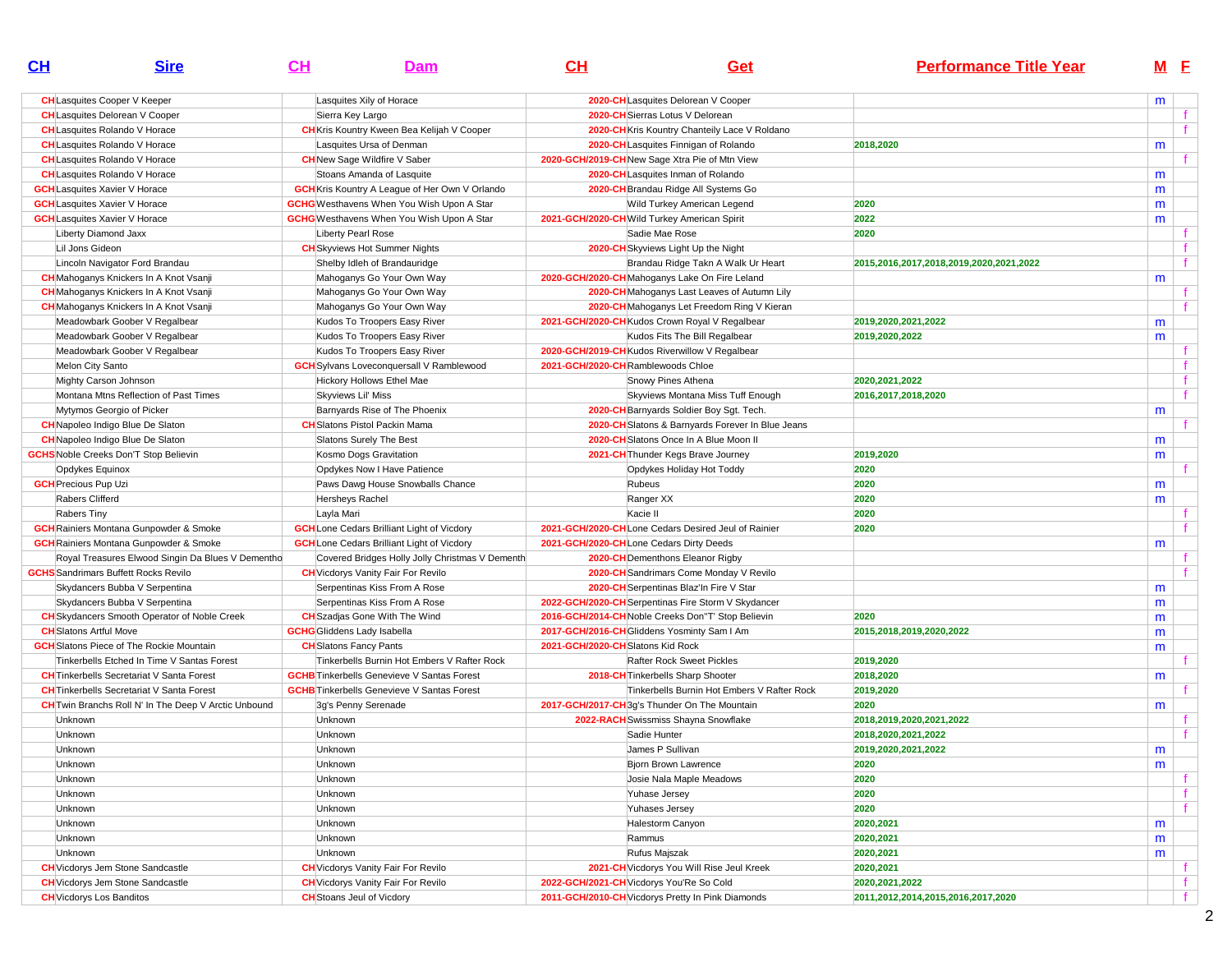| $\mathbf{C}$ H | <b>Sire</b>                                     |                             | <b>Dam</b>                                      | CН                               | Get                                                      | <b>Performance Title Year</b> |   | M F |
|----------------|-------------------------------------------------|-----------------------------|-------------------------------------------------|----------------------------------|----------------------------------------------------------|-------------------------------|---|-----|
|                | <b>CH</b> Westhavens Newly Elected To Baronhorn |                             | <b>CH</b> Val-Ks Vanillope Von Baronhorn        |                                  | 2021-GCH/2020-CH Baronhorn Lucerne                       |                               | m |     |
|                | <b>CH</b> Woodhavens Gunther Van Rijn           | <b>CH</b> Rock Creek Avalon |                                                 |                                  | 2020-CH Rock Creek Every Which Way But Loose V Mt Harmor |                               | m |     |
|                | Woodhavens Michelangelo                         |                             | <b>GCH</b> Mt Harmonys Klairvoyant V Elba       |                                  | 2020-CHMt Harmonys Lollygagging Around At Boarman        | 2020                          |   |     |
|                | <b>CH</b> Woodhavens Packs A Wallop             |                             | <b>CH</b> Who Dats Hopelessly Devoted To You    |                                  | Who Dats Big Easy V Noble Crrek                          | 2016.2020                     | m |     |
|                | Woodhavens Rodanthe                             |                             | <b>GCH</b> Sylvans Loveconquersall V Ramblewood | 2020-GCH/2020-CHTrademarks Afton |                                                          |                               |   |     |
|                | Woodhavens Rodanthe                             |                             | <b>GCH</b> Sylvans Loveconquersall V Ramblewood |                                  | 2020-CH Trademarks In Like Flint @ Eastgate              |                               | m |     |
|                | Woodhavens Rodanthe                             |                             | <b>GCH</b> Sylvans Loveconquersall V Ramblewood |                                  | 2021-GCH/2020-CH Trademarks Redhot Bristal               |                               |   |     |
|                | Woodhavens Zabadiah                             |                             | Dillons Dessert Skies By Design                 |                                  | 2020-GCH/2019-CH Alpine Mtn Symphony No. 5               |                               | m |     |
|                |                                                 |                             |                                                 |                                  |                                                          |                               |   |     |

| Due to the bigh number of Performance titles they are listed in two (2) Performance Databases - Sorted by Don or |  |  |  |  |  |  |  |  |  |  |  |  |  |  |  |  |  |  |  |  |  |  |  |  |  |  | Titlo |  |  |  |  |  |  |  |  |  |  |  |
|------------------------------------------------------------------------------------------------------------------|--|--|--|--|--|--|--|--|--|--|--|--|--|--|--|--|--|--|--|--|--|--|--|--|--|--|-------|--|--|--|--|--|--|--|--|--|--|--|
|                                                                                                                  |  |  |  |  |  |  |  |  |  |  |  |  |  |  |  |  |  |  |  |  |  |  |  |  |  |  |       |  |  |  |  |  |  |  |  |  |  |  |
|                                                                                                                  |  |  |  |  |  |  |  |  |  |  |  |  |  |  |  |  |  |  |  |  |  |  |  |  |  |  |       |  |  |  |  |  |  |  |  |  |  |  |

**Due to the high number of Performance titles they are listed in two (2) Performance Databases - Sorted by Dog or TitleAKC Performance titles started with Obedience back in 1936.**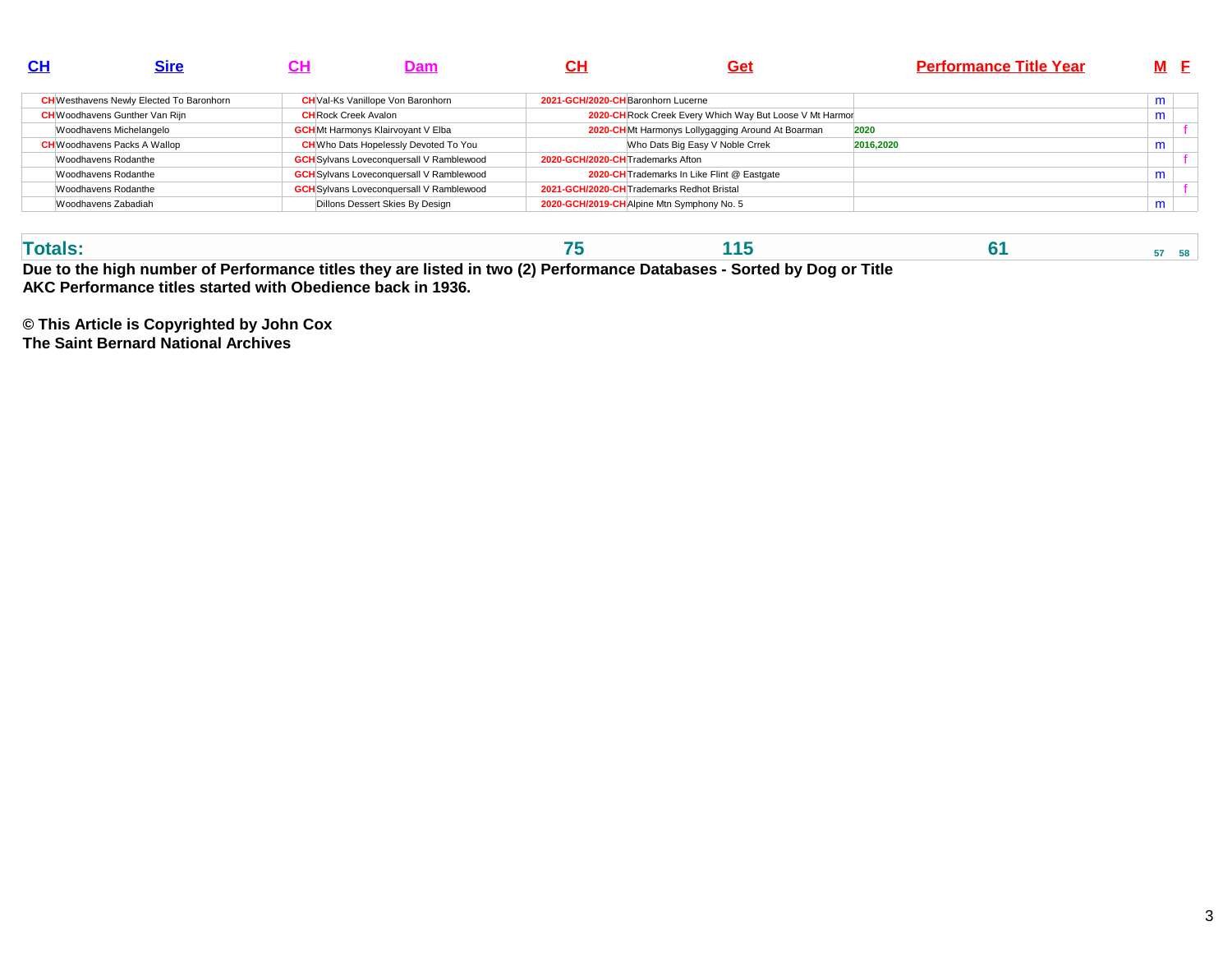# Saint Bernard Dams of AKC Titled Get For 2020

| <u>CH</u> | Dam                                                   | CL | <b>Sire</b>                                                 | CH                                              | Get                                                     | <b>Performance Title Year</b> | M <sub>E</sub> |                     |
|-----------|-------------------------------------------------------|----|-------------------------------------------------------------|-------------------------------------------------|---------------------------------------------------------|-------------------------------|----------------|---------------------|
|           | 3q's Penny Serenade                                   |    | 3q's Simon Sez Just Look At Me                              |                                                 | My Penny From Heaven                                    | 2018,2019,2020,2022           |                | f                   |
|           | 3g's Penny Serenade                                   |    | <b>CH</b> Twin Branchs Roll N' In The Deep V Arctic Unbound | 2017-GCH/2017-CH 3g's Thunder On The Mountain   |                                                         | 2020                          | m              |                     |
|           | <b>GCHS</b> Alpine Mtn Abigail                        |    | <b>GCH</b> Alpine Mtn Rainier                               | 2020-CHAlpine Mtn Onyx                          |                                                         |                               |                | f.                  |
|           | Alpine Mtn Xara                                       |    | <b>CH</b> Cache Retreat Hosts Taser                         |                                                 | Cache Retreat Class Act V Thunder Keq                   | 2020.2021                     |                | $\ddot{\mathbf{f}}$ |
|           | Ash Creek Angel                                       |    | <b>Grand View Barry</b>                                     |                                                 | Shadow Nissley                                          | 2019,2020                     | m              |                     |
|           | Barnyards Rise of The Phoenix                         |    | Mytymos Georgio of Picker                                   |                                                 | 2020-CH Barnyards Soldier Boy Sgt. Tech.                |                               | m              |                     |
|           | Barnyards Sebile of Camelot                           |    | <b>GCH</b> Barnyards Apache Brave Frito Bandito             |                                                 | 2020-CH Barnyards Figowi From Zero To 60 In Ten Seconds |                               |                | f                   |
|           | <b>CH</b> Berics The One of Many                      |    | <b>Berics Triton</b>                                        |                                                 | Berics Ginger Blossom of Granger                        | 2020                          |                | $\mathbf{f}$        |
|           | <b>CH</b> Blue Collars Optimus Prime                  |    | <b>GCH</b> Blue Collars Karbon Copy                         |                                                 | 2020-CH Blue Collars Quartz of Clarity                  |                               |                | f                   |
|           | <b>CH</b> Cache Retreat A Certain Flair               |    | <b>CH</b> Cache Retreat Quest For Gold                      | 2020-CHCache Retreat Regal                      |                                                         |                               | m              |                     |
|           | Cache Retreat Hicountry Meadow                        |    | <b>GCHB</b> 3q's Thunder On The Mountain                    |                                                 | <b>Hicountry Monarch Marlo</b>                          | 2020                          |                | f                   |
|           | Cache Retreat Meadow                                  |    | <b>GCHB</b> 3g's Thunder On The Mountain                    |                                                 | <b>Hicountry Shimmering Snowfall</b>                    | 2019,2020                     |                | f                   |
|           | <b>CH</b> Cache Retreat When One Is Amour             |    | Alpine Mtn Melburn V Cache Retreat                          |                                                 | Cache Retreat Eleanor of Thunder Keg                    | 2020                          |                | f.                  |
|           | Carmen Icebound Phoenix                               |    | <b>GCH</b> Carmen Polar X Press                             | 2020-CHCarmen XX Paxton                         |                                                         |                               | m              |                     |
|           | Cola Harper                                           |    | Kingston Rock                                               | Bonnie Jane                                     |                                                         | 2020                          |                | f                   |
|           | Countrysides Just Right For Eastgate                  |    | <b>CH</b> Eastgates Harrys Law                              |                                                 | 2020-CH Eastgates Amazing Grace                         |                               |                | f                   |
|           | Countrysides Just Right For Eastgate                  |    | <b>CH</b> Eastgates Harrys Law                              |                                                 | 2020-CH Eastgates Here Comes The Judge                  |                               | m              |                     |
|           | Countrysides Not Enough Time                          |    | <b>CH</b> Brockranch Taking The Eastgate Road               |                                                 | 2020-CH Countrysides Rocking The Road to Eastgate       |                               | m              |                     |
|           | Countrysides Shes So Fine                             |    | <b>CH</b> Eastgates Sands of Time                           |                                                 | 2020-CH Countrysides Desert Sandstrom V Brock Ranch     |                               | m              |                     |
|           | Covered Bridges Holly Jolly Christmas V Dementhor     |    | Royal Treasures Elwood Singin Da Blues V Dementho           |                                                 | 2020-CH Dementhons Eleanor Rigby                        |                               |                | f                   |
|           | Covered Bridges You Bring Me Peace V Heath Valle      |    | Heath Valleys Lead Me Home                                  |                                                 | Hunfriths Steel Covered Bridge At Cedar                 | 2020                          | m              |                     |
|           | Cretan Destiny 2 B Shaken Not Stired                  |    | Covered Bridges Way So Serious?                             | 2020-CH Amaziahs I Am Groot                     |                                                         |                               | m              |                     |
|           | Cretans In It To Whin It At Gliddens                  |    | Large Paw Night Amber                                       |                                                 | Gliddens Night Wachman                                  | 2020                          | m              |                     |
|           | Dillons Dessert Skies By Design                       |    | Woodhavens Zabadiah                                         | 2020-GCH/2019-CH Alpine Mtn Symphony No. 5      |                                                         |                               | m              |                     |
|           | Favourite Giant Vlastenlina Mira                      |    | Kosmo Dogs Keeper For Favourite Giant                       |                                                 | 2020-CH Favourite Giant Montana                         |                               |                | f.                  |
|           | <b>GCHG</b> Gliddens Lady Isabella                    |    | <b>CH</b> Slatons Artful Move                               | 2017-GCH/2016-CH Gliddens Yosminty Sam I Am     |                                                         | 2015,2018,2019,2020,2022      | m              |                     |
|           | <b>Hersheys Rachel</b>                                |    | Rabers Clifferd                                             | Ranger XX                                       |                                                         | 2020                          | m              |                     |
|           | Hickory Hollows Ethel Mae                             |    | Mighty Carson Johnson                                       |                                                 | Snowy Pines Athena                                      | 2020, 2021, 2022              |                | f.                  |
|           | <b>GCH</b> Jamelles Peyton Place                      |    | <b>GCH</b> Jamelles Camelot                                 | 2020-GCH/2019-CH Jamelles To Sir With Love      |                                                         | 2020,2021                     | m              |                     |
|           | Jazz of Miller Farms Saints                           |    | Buddy Amaziing Eye of The Storm                             | <b>Elsie Rose</b>                               |                                                         | 2020                          |                | $\mathbf{f}$        |
|           | <b>CH</b> Johnson Farms Astro                         |    | <b>CH</b> Johnson Farms Delta                               | 2020-CH Johnson Farms Delta                     |                                                         |                               |                | $\mathbf{r}$        |
|           | Kings Mill Zula                                       |    | Kings Mill XIvchamp                                         | 2020-GCH/2017-CH Blissfuls Chella               |                                                         |                               |                | f                   |
|           | <b>CH</b> Kings Mille Hemie of Fuzzy Bear "Loal Mae"  |    | <b>GCHB</b> Berics Sweet Retreat                            | 2022-GCH/2021-CH Fuzzy Bears Amore'             |                                                         | 2020, 2021, 2022              | m              |                     |
|           | Kosmo Dogs Gravitation                                |    | <b>GCHB</b> 3q's Thunder On The Mountain                    |                                                 | 2020-CH Thunder Kegs Au Hubert Accolade Du Hudson       | 2019,2020,2021                | m              |                     |
|           | Kosmo Dogs Gravitation                                |    | <b>GCHS</b> Noble Creeks Don'T Stop Believin                |                                                 | 2021-CH Thunder Kegs Brave Journey                      | 2019,2020                     | m              |                     |
|           | <b>GCH</b> Kris Kountry A League of Her Own V Orlando |    | <b>GCH</b> Lasquites Xavier V Horace                        |                                                 | 2020-CH Brandau Ridge All Systems Go                    |                               | m              |                     |
|           | <b>CH</b> Kris Kountry Kretan Kat Von D               |    | <b>CH</b> Lasquites Cooper V Keeper                         | 2018-GCH/2018-CH Kris Kountry Poker Face        |                                                         | 2019,2020                     | m              |                     |
|           | <b>CH</b> Kris Kountry Kween Bea Kelijah V Cooper     |    | <b>CH</b> Lasquites Rolando V Horace                        |                                                 | 2020-CH Kris Kountry Chanteily Lace V Roldano           |                               |                | $\mathbf{f}$        |
|           | <b>CH</b> Kris Kountry Lady Autumn                    |    | <b>GCHP</b> Kris Kountry Poker Face                         |                                                 | 2020-CH Kris Kountry Queen Sassy V Poker                |                               |                | $\mathbf{f}$        |
|           | Kris Kountry Platinum Edition V Orlando               |    | <b>GCHP</b> Kris Kountry Poker Face                         |                                                 | 2021-GCH/2020-CH Kris Kountry Ace In The Hole V Poker   |                               | m              |                     |
|           | Kris Kountry Platinum Edition V Orlando               |    | <b>GCHP</b> Kris Kountry Poker Face                         | 2020-GCH/2019-CH Kris Kountry Big Blind V Poker |                                                         | 2019,2021                     | m              |                     |
|           | Kris Kountry Platinum Edition V Orlando               |    | <b>GCHP</b> Kris Kountry Poker Face                         |                                                 | 2020-CH Kris Kountry Queen of Hearts V Poker            | 2019,2022                     |                | $\mathbf{f}$        |
|           | Kris Kountry Platinum Edition V Orlando               |    | <b>GCHP</b> Kris Kountry Poker Face                         |                                                 | 2020-GCH/2020-CH Kris Kountry Sweet Indulgence V Poker  |                               |                | f                   |
|           | Kudos To Troopers Easy River                          |    | Meadowbark Goober V Regalbear                               | 2021-GCH/2020-CH Kudos Crown Royal V Regalbear  |                                                         | 2019,2020,2021,2022           | m              |                     |
|           | Kudos To Troopers Easy River                          |    | Meadowbark Goober V Regalbear                               |                                                 | Kudos Fits The Bill Regalbear                           | 2019,2020,2022                | m              |                     |
|           | Kudos To Troopers Easy River                          |    | Meadowbark Goober V Regalbear                               | 2020-GCH/2019-CH Kudos Riverwillow V Regalbear  |                                                         |                               |                |                     |
|           | Lasquites Ursa of Denman                              |    | <b>CH</b> Lasquites Rolando V Horace                        |                                                 | 2020-CH Lasquites Finnigan of Rolando                   | 2018,2020                     | m              |                     |
|           | Lasquites Xily of Horace                              |    | <b>CH</b> Lasquites Cooper V Keeper                         |                                                 | 2020-CH Lasquites Delorean V Cooper                     |                               | m              |                     |
|           | Layla Mari                                            |    | Rabers Tiny                                                 | Kacie II                                        |                                                         | 2020                          |                | f.                  |
|           | Liberty Pearl Rose                                    |    | Liberty Diamond Jaxx                                        |                                                 | Sadie Mae Rose                                          | 2020                          |                | f                   |
|           | Lil Jons Rhoda                                        |    | <b>CH</b> Greystones Shadowfrosttreck@Skyview               |                                                 | Lil Jon's Raised On Country                             | 2020,2021                     | m              |                     |
|           | <b>GCH</b> Lone Cedars Brilliant Light of Vicdory     |    | <b>GCH</b> Rainiers Montana Gunpowder & Smoke               |                                                 | 2021-GCH/2020-CHLone Cedars Desired Jeul of Rainier     | 2020                          |                | $-f$                |
|           |                                                       |    |                                                             |                                                 |                                                         |                               |                |                     |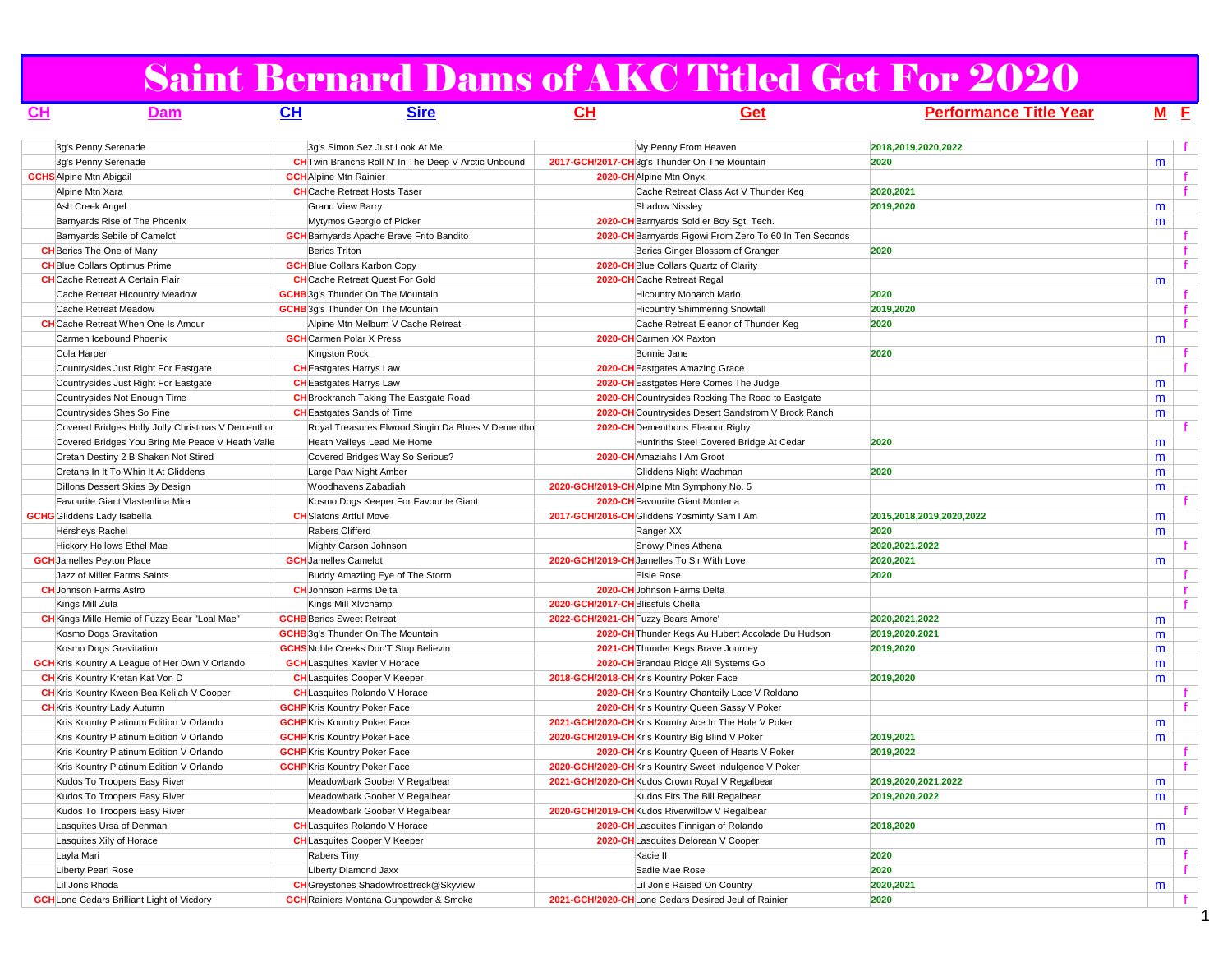| $CH$    | Dam                                               | CL                                  | <b>Sire</b>                                         | CH                                | Get                                                               | <b>Performance Title Year</b>           |   | M <sub>E</sub> |
|---------|---------------------------------------------------|-------------------------------------|-----------------------------------------------------|-----------------------------------|-------------------------------------------------------------------|-----------------------------------------|---|----------------|
|         | <b>GCH</b> Lone Cedars Brilliant Light of Vicdory |                                     | <b>GCH</b> Rainiers Montana Gunpowder & Smoke       |                                   | 2021-GCH/2020-CHLone Cedars Dirty Deeds                           |                                         | m |                |
|         | Mahoganys Go Your Own Way                         |                                     | <b>CH</b> Mahoganys Knickers In A Knot Vsanji       |                                   | 2020-GCH/2020-CH Mahoganys Lake On Fire Leland                    |                                         | m |                |
|         | Mahoganys Go Your Own Way                         |                                     | <b>CH</b> Mahoganys Knickers In A Knot Vsanji       |                                   | 2020-CH Mahoganys Last Leaves of Autumn Lily                      |                                         |   | f              |
|         | Mahoganys Go Your Own Way                         |                                     | <b>CH</b> Mahoganys Knickers In A Knot Vsanji       |                                   | 2020-CH Mahoganys Let Freedom Ring V Kieran                       |                                         |   |                |
|         | Melon City Evie V Royal Treasure                  |                                     | Epic Perseus V Alpine Mtn                           |                                   | 2020-CH Melon City Apollo                                         |                                         | m |                |
|         | <b>CH</b> Melon City Quinevere V Saffo            | <b>GCH</b> Eidelkeits Chachem       |                                                     |                                   | 2020-CH Saffos All The Right Junk In All The Right Places         |                                         |   |                |
|         | <b>GCH</b> Mt Harmonys Klairvoyant V Elba         | <b>GCHP</b> Elbas Aristo Presto     |                                                     |                                   | 2020-CHEIbas Aramis Legacy                                        |                                         | m |                |
|         | <b>GCH</b> Mt Harmonys Klairvoyant V Elba         | <b>GCHP</b> Elbas Aristo Presto     |                                                     |                                   | 2021-GCH/2020-CH Harmonys Hicountry Winter Solstice V Elba        |                                         | m |                |
|         | <b>GCH</b> Mt Harmonys Klairvoyant V Elba         | <b>GCHP</b> Elbas Aristo Presto     |                                                     |                                   | 2020-GCH/2020-CHMt Harmonys Frosty of Swisstar V Elba             |                                         | m |                |
|         | <b>GCH</b> Mt Harmonys Klairvoyant V Elba         | <b>GCHP</b> Elbas Aristo Presto     |                                                     |                                   | 2020-CHMt Harmonys It's A Wonderful Life V Elba                   | 2019                                    |   |                |
|         | <b>GCH</b> Mt Harmonys Klairvoyant V Elba         |                                     | Woodhavens Michelangelo                             |                                   | 2020-CHMt Harmonys Lollygagging Around At Boarman                 | 2020                                    |   | $\mathbf{f}$   |
|         | <b>CH</b> New Sage Wildfire V Saber               |                                     | <b>CH</b> Lasquites Rolando V Horace                |                                   | 2020-GCH/2019-CH New Sage Xtra Pie of Mtn View                    |                                         |   | $\mathbf{f}$   |
|         | Oisin Tuukka Rules The Ice V Royality             |                                     | <b>GCH</b> Carmen Its A Grandslam V Royalty         |                                   | 2022-GCH/2020-CH Royaltys Go For The Gold                         |                                         |   | f              |
|         | Opdykes Now I Have Patience                       | Opdykes Equinox                     |                                                     |                                   | Opdykes Holiday Hot Toddy                                         | 2020                                    |   | $\mathbf{f}$   |
|         | Paws Dawg House Snowballs Chance                  | <b>GCH</b> Precious Pup Uzi         |                                                     |                                   | Rubeus                                                            | 2020                                    | m |                |
|         | Regalbears Love Is A Verb                         |                                     | <b>GCH</b> Kris Kountry Big Blind V Poker           |                                   | Pachaugs Jameson Bb Bradley                                       | 2020,2021                               | m |                |
|         | <b>CH</b> Rock Creek Avalon                       |                                     | <b>CH</b> Woodhavens Gunther Van Rijn               |                                   | 2020-CH Rock Creek Every Which Way But Loose V Mt Harmony         |                                         | m |                |
|         | Serpentinas Kiss From A Rose                      |                                     | Skydancers Bubba V Serpentina                       |                                   | 2020-CH Serpentinas Blaz'In Fire V Star                           |                                         | m |                |
|         | Serpentinas Kiss From A Rose                      |                                     | Skydancers Bubba V Serpentina                       |                                   | 2022-GCH/2020-CH Serpentinas Fire Storm V Skydancer               |                                         | m |                |
|         | Shelby Idleh of Brandauridge                      |                                     | Lincoln Navigator Ford Brandau                      |                                   | Brandau Ridge Takn A Walk Ur Heart                                | 2015,2016,2017,2018,2019,2020,2021,2022 |   | f              |
|         | Sierra Key Largo                                  |                                     | <b>CH</b> Lasquites Delorean V Cooper               |                                   | 2020-CH Sierras Lotus V Delorean                                  |                                         |   | f              |
|         | <b>CH</b> Skyviews Hot Summer Nights              | Lil Jons Gideon                     |                                                     |                                   | 2020-CH Skyviews Light Up the Night                               |                                         |   | $\mathbf{f}$   |
|         | Skyviews Lil' Miss                                |                                     | Montana Mtns Reflection of Past Times               |                                   | Skyviews Montana Miss Tuff Enough                                 | 2016, 2017, 2018, 2020                  |   | $\mathbf f$    |
|         | <b>CH</b> Slatons Amy-Zing Art                    |                                     | <b>CH</b> Carment Hektor Nmrfreeze                  |                                   | 2020-GCH/2018-CH Slatons Panocea of Hope V Hector In The Barnyard |                                         |   | $\mathbf f$    |
|         | <b>CH</b> Slatons Fancy Pants                     |                                     | <b>GCH</b> Slatons Piece of The Rockie Mountain     | 2021-GCH/2020-CHSlatons Kid Rock  |                                                                   |                                         | m |                |
|         | <b>CH</b> Slatons Pistol Packin Mama              |                                     | <b>CH</b> Napoleo Indigo Blue De Slaton             |                                   | 2020-CH Slatons & Barnyards Forever In Blue Jeans                 |                                         |   | f.             |
|         | Slatons Surely The Best                           |                                     | <b>CH</b> Napoleo Indigo Blue De Slaton             |                                   | 2020-CH Slatons Once In A Blue Moon II                            |                                         | m |                |
|         | Stoans Amanda of Lasquite                         |                                     | <b>CH</b> Lasquites Rolando V Horace                |                                   | 2020-CHLasquites Inman of Rolando                                 |                                         | m |                |
|         | <b>CH</b> Stoans Jeul of Vicdory                  | <b>CH</b> Vicdorys Los Banditos     |                                                     |                                   | 2011-GCH/2010-CH Vicdorys Pretty In Pink Diamonds                 | 2011,2012,2014,2015,2016,2017,2020      |   | f              |
|         | Stoans Xoey De Peru                               |                                     | King Baronens Rules The World                       |                                   | 2020-GCH/2017-CH Windshadows Chasing January Sun                  |                                         |   | f              |
|         | <b>CH</b> Swisstars Clever Queen                  | <b>GCH</b> Empty Kegs Purple Rain   |                                                     |                                   | 2021-GCH/2020-CH Swisstars Wendy Darling                          |                                         |   | $\mathbf{f}$   |
|         | <b>CH</b> Swisstars Clever Queen                  | <b>GCH</b> Empty Kegs Purple Rain   |                                                     |                                   | Swisstars Wheres Waldo?                                           | 2020                                    | m |                |
|         | <b>CH</b> Swisstars Tootsie At Empty Keg          | <b>GCH</b> Empty Kegs Purple Rain   |                                                     |                                   | Empty Keg Wishes of Wisteria                                      | 2019,2020,2021                          | m |                |
|         | <b>CH</b> Swisstars Tootsie At Empty Keg          | <b>GCH</b> Empty Kegs Purple Rain   |                                                     |                                   | 2021-GCH/2020-CH Empty Kegs Too Much Fun                          |                                         | m |                |
|         | <b>GCH</b> Sylvans Loveconquersall V Ramblewood   | Melon City Santo                    |                                                     |                                   | 2021-GCH/2020-CHRamblewoods Chloe                                 |                                         |   |                |
|         | <b>GCH</b> Sylvans Loveconquersall V Ramblewood   |                                     | Woodhavens Rodanthe                                 | 2020-GCH/2020-CH Trademarks Afton |                                                                   |                                         |   | $\mathbf{f}$   |
|         | <b>GCH</b> Sylvans Loveconquersall V Ramblewood   |                                     | Woodhavens Rodanthe                                 |                                   | 2020-CH Trademarks In Like Flint @ Eastgate                       |                                         | m |                |
|         | <b>GCH</b> Sylvans Loveconquersall V Ramblewood   |                                     | Woodhavens Rodanthe                                 |                                   | 2021-GCH/2020-CH Trademarks Redhot Bristal                        |                                         |   | f.             |
|         | <b>CH</b> Szadjas Gone With The Wind              |                                     | <b>CH</b> Skydancers Smooth Operator of Noble Creek |                                   | 2016-GCH/2014-CH Noble Creeks Don"T' Stop Believin                | 2020                                    | m |                |
|         | Tinkerbells Burnin Hot Embers V Rafter Rock       |                                     | <b>CH</b> Chief Kona Marley The First               |                                   | Rafter Rocks Top Gun                                              | 2019,2020                               | m |                |
|         | Tinkerbells Burnin Hot Embers V Rafter Rock       |                                     | Tinkerbells Etched In Time V Santas Forest          |                                   | <b>Rafter Rock Sweet Pickles</b>                                  | 2019,2020                               |   | f              |
|         | <b>GCHB</b> Tinkerbells Genevieve V Santas Forest |                                     | <b>CH</b> Tinkerbells Secretariat V Santa Forest    |                                   | Tinkerbells Burnin Hot Embers V Rafter Rock                       | 2019,2020                               |   |                |
|         | <b>GCHB</b> Tinkerbells Genevieve V Santas Forest |                                     | <b>CH</b> Tinkerbells Secretariat V Santa Forest    |                                   | 2018-CH Tinkerbells Sharp Shooter                                 | 2018,2020                               | m |                |
|         | <b>CH</b> Trailblazer Crystal Joy                 | <b>GCHP</b> Kris Kountry Poker Face |                                                     |                                   | 2020-GCH/2019-CH Trailblazer Willows Harmony of Heart Mountain    |                                         |   | f              |
| Unknown |                                                   | Unknown                             |                                                     |                                   | <b>Bjorn Brown Lawrence</b>                                       | 2020                                    | m |                |
| Unknown |                                                   | Unknown                             |                                                     |                                   | <b>Halestorm Canyon</b>                                           | 2020,2021                               | m |                |
| Unknown |                                                   | Unknown                             |                                                     |                                   | James P Sullivan                                                  | 2019,2020,2021,2022                     | m |                |
| Unknown |                                                   | Unknown                             |                                                     |                                   | Josie Nala Maple Meadows                                          | 2020                                    |   |                |
| Unknown |                                                   | Unknown                             |                                                     |                                   | Rammus                                                            | 2020,2021                               | m |                |
| Unknown |                                                   | Unknown                             |                                                     |                                   | Rufus Majszak                                                     | 2020,2021                               | m |                |
| Unknown |                                                   | Unknown                             |                                                     |                                   | Sadie Hunter                                                      | 2018,2020,2021,2022                     |   | f.             |
| Unknown |                                                   | Unknown                             |                                                     |                                   | 2022-RACH Swissmiss Shayna Snowflake                              | 2018,2019,2020,2021,2022                |   | f.             |
| Unknown |                                                   | Unknown                             |                                                     |                                   | Yuhase Jersey                                                     | 2020                                    |   | f              |
| Unknown |                                                   | Unknown                             |                                                     |                                   | Yuhases Jersey                                                    | 2020                                    |   | f              |
|         | <b>CH</b> Val-Ks Vanillope Von Baronhorn          |                                     | <b>CH</b> Westhavens Newly Elected To Baronhorn     |                                   | 2021-GCH/2020-CH Baronhorn Lucerne                                |                                         | m |                |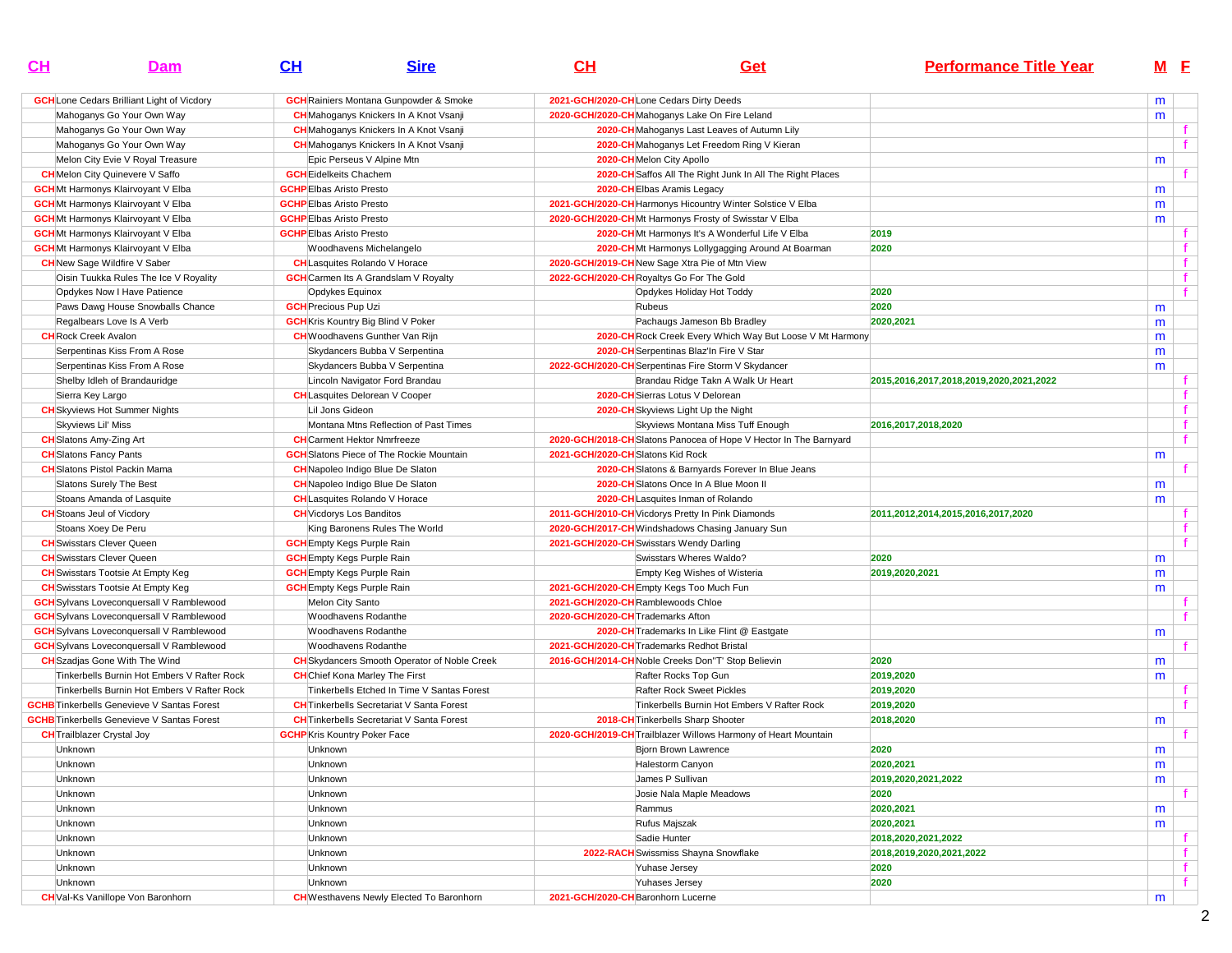| <b>CH</b> | Dam                                              | СH | <b>Sire</b>                                 | <u>CН</u> | <b>Get</b>                                   | <b>Performance Title Year</b> | M E |  |
|-----------|--------------------------------------------------|----|---------------------------------------------|-----------|----------------------------------------------|-------------------------------|-----|--|
|           | <b>CH</b> Vicdorys Vanity Fair For Revilo        |    | <b>GCHS</b> Sandrimars Buffett Rocks Revilo |           | 2020-CH Sandrimars Come Monday V Revilo      |                               |     |  |
|           | <b>CH</b> Vicdorys Vanity Fair For Revilo        |    | <b>CH</b> Vicdorys Jem Stone Sandcastle     |           | 2021-CH Vicdorys You Will Rise Jeul Kreek    | 2020.2021                     |     |  |
|           | <b>CH</b> Vicdorys Vanity Fair For Revilo        |    | <b>CH</b> Vicdorys Jem Stone Sandcastle     |           | 2022-GCH/2021-CH Vicdorys You'Re So Cold     | 2020, 2021, 2022              |     |  |
|           | Viva Na Kazda Pogode                             |    | Clipp Od Strazcu Hor                        |           | My White Queen Alsani Giants                 | 2020,2021                     |     |  |
|           | <b>GCHG</b> Westhavens When You Wish Upon A Star |    | <b>GCH</b> Lasquites Xavier V Horace        |           | Wild Turkey American Legend                  | 2020                          | m   |  |
|           | <b>GCHG</b> Westhavens When You Wish Upon A Star |    | <b>GCH</b> Lasquites Xavier V Horace        |           | 2021-GCH/2020-CH Wild Turkey American Spirit | 2022                          | m   |  |
|           | Whistle Down The Wind, Willow                    |    | Finnigan Francees Finnbar Kelley            |           | Cali Girl                                    | 2020                          |     |  |
|           | <b>CH</b> Who Dats Hopelessly Devoted To You     |    | <b>CH</b> Woodhavens Packs A Wallop         |           | Who Dats Big Easy V Noble Crrek              | 2016,2020                     | m   |  |
|           |                                                  |    |                                             |           |                                              |                               |     |  |

| Due to the high number of Derformance titles they are listed in two (2) Derformance Detabases. Certed by Dea or Title |  |  |  |  |  |  |  |  |  |  |  |  |  |  |  |  |  |  |  |  |  |  |  |  |  |  |  |  |  |  |  |  |  |  |  |  |  |
|-----------------------------------------------------------------------------------------------------------------------|--|--|--|--|--|--|--|--|--|--|--|--|--|--|--|--|--|--|--|--|--|--|--|--|--|--|--|--|--|--|--|--|--|--|--|--|--|
|                                                                                                                       |  |  |  |  |  |  |  |  |  |  |  |  |  |  |  |  |  |  |  |  |  |  |  |  |  |  |  |  |  |  |  |  |  |  |  |  |  |
|                                                                                                                       |  |  |  |  |  |  |  |  |  |  |  |  |  |  |  |  |  |  |  |  |  |  |  |  |  |  |  |  |  |  |  |  |  |  |  |  |  |

**Due to the high number of Performance titles they are listed in two (2) Performance Databases - Sorted by Dog or TitleAKC Performance titles started with Obedience back in 1936.**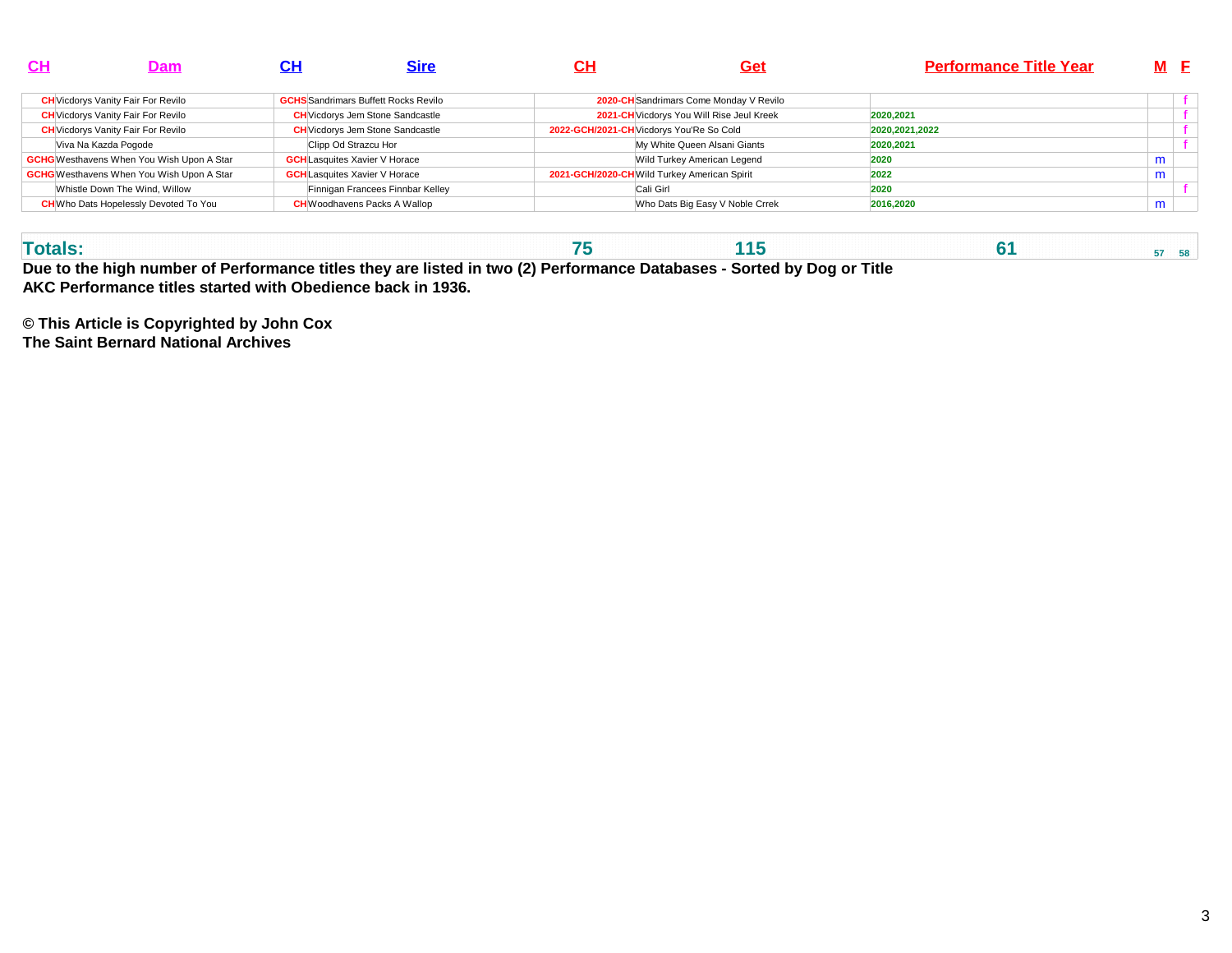### Saint Bernard AKC \*NOHS\* Reserve Best In Show Wins For 2020

| CL             | <b>Name</b>                                                         | <b>AKC Performance Titles</b> | <b>Date</b> | <b>Show</b>                           | # of P. RBIS # RBIS M F |   |
|----------------|---------------------------------------------------------------------|-------------------------------|-------------|---------------------------------------|-------------------------|---|
|                | <b>GCHP Vicdorys Unleash The Dark Knight</b>                        |                               |             |                                       |                         | m |
|                |                                                                     | <b>RN CGCA</b>                |             | October 31, 2020 Coeur d'Alene DF, ID | 82 RBIS                 |   |
| Dog's Totals:  |                                                                     |                               |             |                                       |                         |   |
|                |                                                                     |                               |             |                                       |                         |   |
| <b>Totals:</b> |                                                                     |                               |             |                                       |                         |   |
|                | # of P. = Number of placements in Group at the time of the RBIS win |                               |             |                                       |                         |   |
|                |                                                                     |                               |             |                                       |                         |   |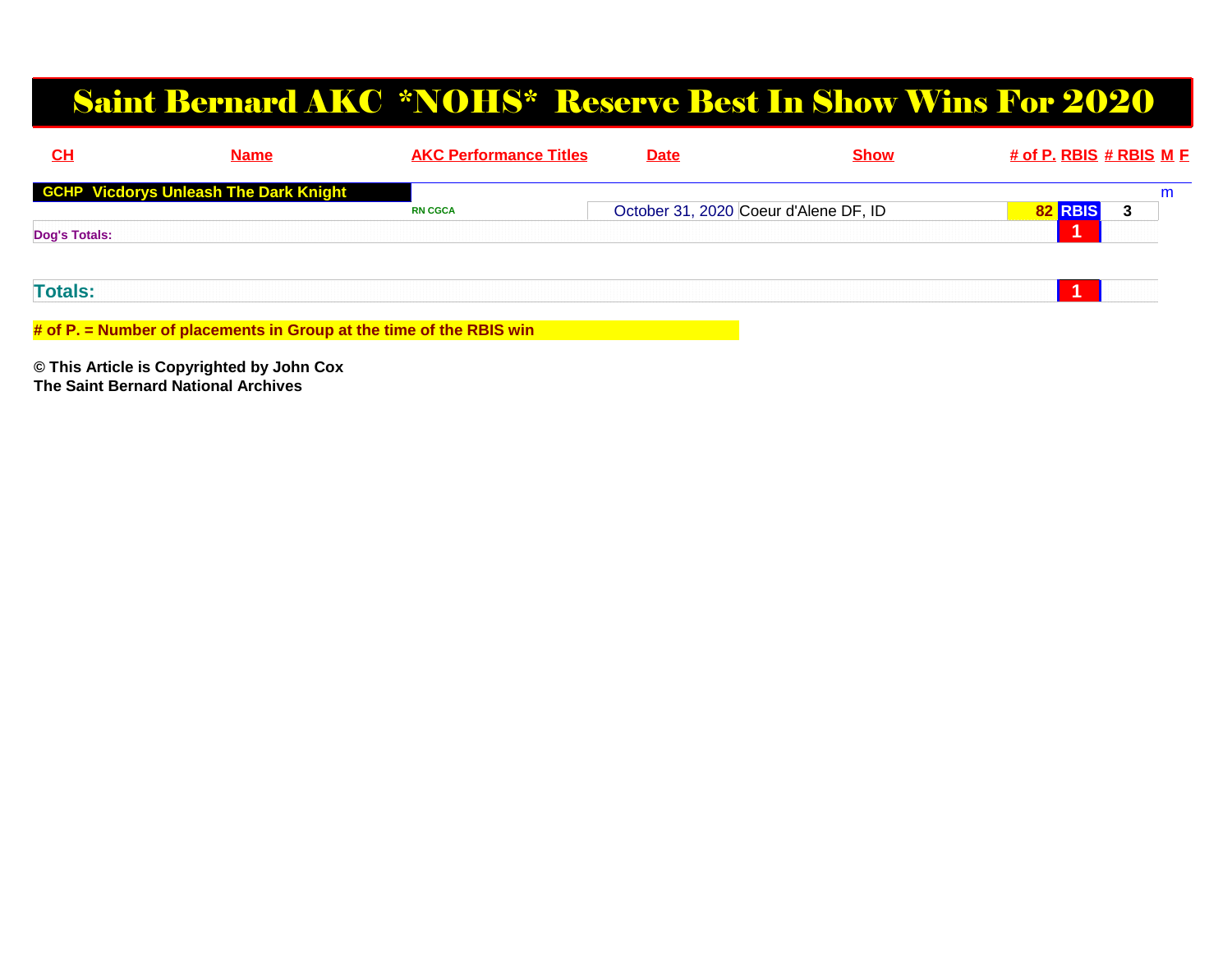## Saint Bernard AKC Group Placements For 2020

| CH                   | <b>Name</b>                                           | <b>AKC Titles M F</b> |              | <b>Date</b> | <b>Show</b>                                      | $\perp$      | $2^{\circ}$  | $\overline{3}$          |                | 4 # of P. BIS RBIS Comp.                  |                |              |
|----------------------|-------------------------------------------------------|-----------------------|--------------|-------------|--------------------------------------------------|--------------|--------------|-------------------------|----------------|-------------------------------------------|----------------|--------------|
|                      | <b>GCHP Elbas Aristo Presto</b>                       |                       | $\mathbf{m}$ |             |                                                  |              |              |                         |                |                                           |                |              |
| <b>BN RN CGCA</b>    |                                                       |                       |              |             | March 12, 2020 Lancaster KC, PA                  |              |              | 3                       |                | 235                                       |                |              |
| <b>Dog's Totals:</b> |                                                       |                       |              |             | 1                                                | $\mathbf{0}$ | $\mathbf{0}$ | $\blacktriangleleft$    | $\mathbf 0$    | $\overline{0}$<br>1                       | $\mathbf{0}$   | $\mathbf{0}$ |
|                      | <b>GCHG Gliddens Wild Is The Wind In The Barnyard</b> |                       |              |             |                                                  |              |              |                         |                |                                           |                |              |
|                      |                                                       |                       |              |             | August 29, 2020 Tri-City Kennel Club, IA         |              |              |                         | 4              | $\,$ 5 $\,$                               |                |              |
|                      |                                                       |                       |              |             | November 01, 2020 Coulee KC, MN                  |              |              |                         | 4              | $6\,$                                     |                |              |
|                      |                                                       |                       |              |             | November 13, 2020 Clinton Iowa KC, IA            |              |              | 3                       |                | $\overline{7}$                            |                |              |
| <b>Dog's Totals:</b> |                                                       |                       |              |             | 3                                                | $\mathbf{0}$ | $\mathbf{0}$ | $\blacktriangleleft$    | $\overline{2}$ | 3<br>$\overline{\mathbf{0}}$              | $\mathbf{0}$   | $\mathbf{0}$ |
| <b>CH</b>            | <b>Harmonys Frosty of Swisstar V Elba</b>             |                       | m            |             |                                                  |              |              |                         |                |                                           |                |              |
|                      |                                                       |                       |              |             | October 18, 2020 Bell County KC, TX              |              |              | 3                       |                | $\mathbf{1}$                              |                |              |
| <b>Dog's Totals:</b> |                                                       |                       |              |             | 1                                                | $\mathbf{0}$ | $\mathbf{0}$ | $\overline{\mathbf{1}}$ | 0              | $\overline{1}$<br>$\overline{0}$          | $\bf{0}$       | $\mathbf 0$  |
|                      | <b>GCHS Kris Kountry Poker Face</b>                   |                       | m            |             |                                                  |              |              |                         |                |                                           |                |              |
| <b>CGCA</b>          |                                                       |                       |              |             | January 11, 2020 Gig Harbor KC, WA               |              | $\mathbf{2}$ |                         |                | 35                                        |                |              |
| <b>CGCA</b>          |                                                       |                       |              |             | January 12, 2020 Puyallup Valley DFA             |              |              |                         | 4              | 36                                        |                |              |
| <b>CGCA</b>          |                                                       |                       |              |             | February 14, 2020 Colorado KC, CO                |              | $\mathbf{2}$ |                         |                | 37                                        |                |              |
| <b>CGCA</b>          |                                                       |                       |              |             | February 16, 2020 Colorado KC, CO                |              |              | 3                       |                | 38                                        |                |              |
| <b>CGCA TKN</b>      |                                                       |                       |              |             | August 30, 2020 Cheyenne KC, WY                  |              | $\mathbf{2}$ |                         |                | 39                                        |                |              |
| <b>CGCA TKN</b>      |                                                       |                       |              |             | September 23, 2020 Olympic KC, WA                | $\mathbf{1}$ |              |                         |                | 40                                        |                |              |
| <b>CGCA TKN</b>      |                                                       |                       |              |             | September 26, 2020 Olympic KC, WA                |              |              |                         | 4              | 41                                        |                |              |
| <b>CGCA TKN</b>      |                                                       |                       |              |             | October 25, 2020 Vancouver KC, WA                |              |              | 3                       |                | 42                                        |                |              |
| <b>CGCA TKN</b>      |                                                       |                       |              |             | October 31, 2020 Coeur d'Alene DF, ID            |              |              | 3                       |                | 43                                        |                |              |
| <b>CGCA TKN</b>      |                                                       |                       |              |             | October 31, 2020 Coeur d'Alene DF, ID            |              | $\mathbf{2}$ |                         |                | 44                                        |                |              |
| <b>CGCA TKN</b>      |                                                       |                       |              |             | November 02, 2020 Coeur d'Alene DF, ID           |              | $\mathbf{2}$ |                         |                | 45                                        |                |              |
| <b>CGCA TKN</b>      |                                                       |                       |              |             | December 04, 2020 Greatere Collin KC, TX         |              |              |                         | 4              | 46                                        |                |              |
| <b>CGCA TKN</b>      |                                                       |                       |              |             | December 05, 2020 Texas KC, TX                   |              |              | 3                       |                | 47                                        |                |              |
| <b>Dog's Totals:</b> |                                                       |                       |              |             | 13                                               |              | 5            | $\overline{\mathbf{4}}$ | $3\phantom{a}$ | 13<br>$\overline{0}$                      | $\mathbf{0}$   | $\mathbf 0$  |
| <b>CH</b>            | <b>Kris Kountry Sweet Indulgence V Poker</b>          |                       |              |             |                                                  |              |              |                         |                |                                           |                |              |
|                      |                                                       |                       |              |             | February 15, 2020 Cyclone Country KC of Ames, IA |              |              |                         | 4              | $1 \mid$                                  |                |              |
| <b>Dog's Totals:</b> |                                                       |                       |              |             |                                                  | $\mathbf{0}$ | $\mathbf{0}$ | $\bf{0}$                | 1              | $\overline{1}$<br>$\overline{0}$          | $\mathbf{0}$   | $\mathbf 0$  |
|                      | <b>Mahoganys Laird of The Loch V Kieran</b>           |                       | m            |             |                                                  |              |              |                         |                |                                           |                |              |
|                      |                                                       |                       |              |             | November 12, 2020 Tuscaloosa KC, AL              |              |              |                         | 4              | 1                                         |                |              |
| <b>Dog's Totals:</b> |                                                       |                       |              |             | 1                                                | $\mathbf{0}$ | $\mathbf{0}$ | $\mathbf{0}$            | 1              | $\overline{1}$<br>$\overline{0}$          | $\overline{0}$ | $\mathbf{0}$ |
|                      | <b>GCHB Mahoganys Lake On Fire Leland</b>             |                       | $\mathbf{m}$ |             |                                                  |              |              |                         |                |                                           |                |              |
|                      |                                                       |                       |              |             | November 14, 2020 Tuscaloosa KC, AL              |              | $\mathbf{2}$ |                         |                | $\mathbf 1$                               |                |              |
|                      |                                                       |                       |              |             | November 20, 2020 Montgomery KC, AL              |              |              |                         | 4              | $\overline{2}$                            |                |              |
|                      |                                                       |                       |              |             | November 21, 2020 Montgomery KC, AL              |              |              |                         | 4              | $\overline{3}$                            |                |              |
|                      |                                                       |                       |              |             | November 22, 2020 Cahaba Valley KC, AL           |              |              |                         | 4              | $\overline{\mathbf{4}}$                   |                |              |
| <b>Dog's Totals:</b> |                                                       |                       |              |             | 4                                                | $\mathbf{0}$ | 1            | $\mathbf{0}$            | 3              | $\overline{\mathbf{0}}$<br>4 <sup>1</sup> | $\mathbf{0}$   | $\mathbf 0$  |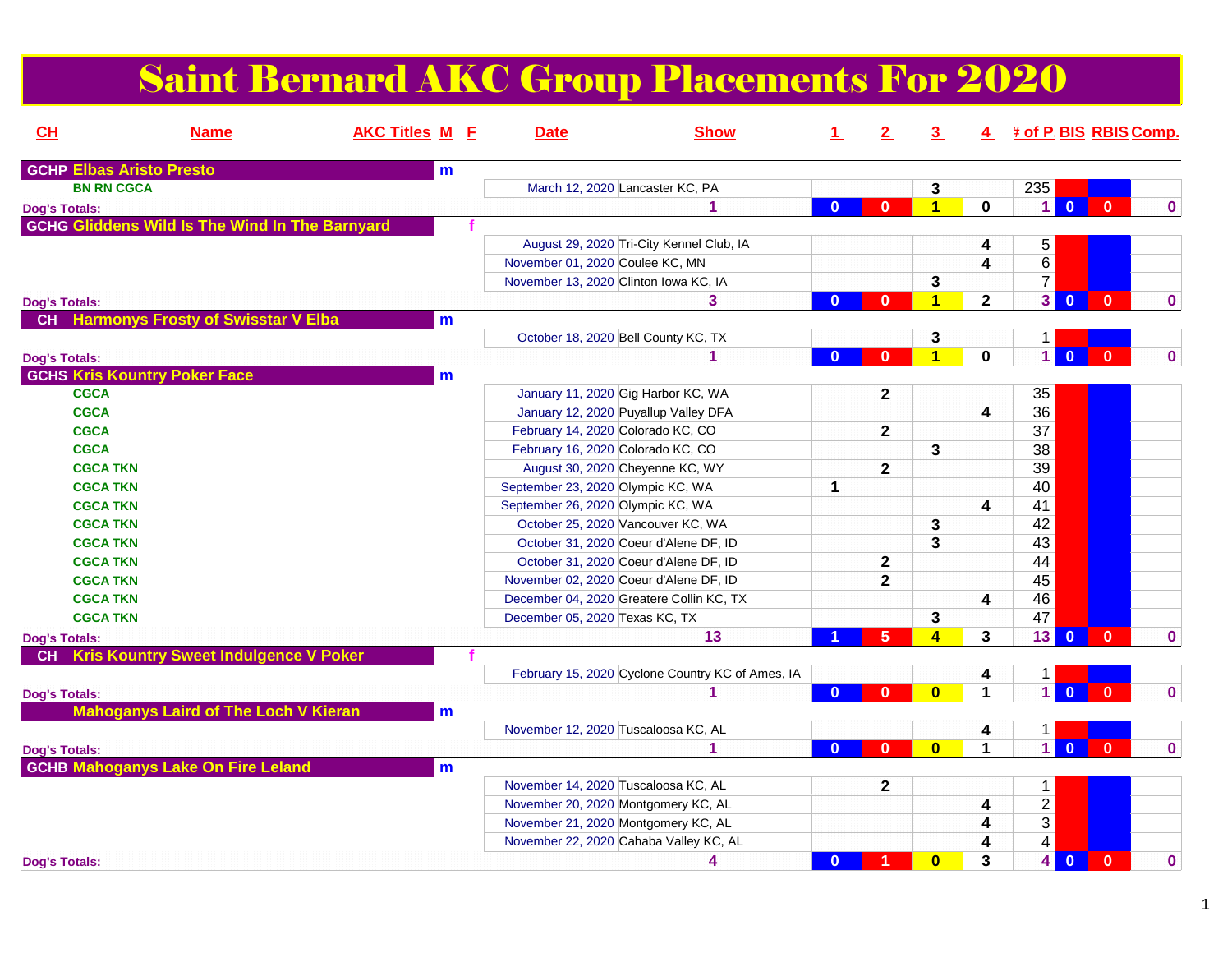| CL                   | <b>Name</b>                           | <b>AKC Titles M E</b> |               | <b>Date</b> | <b>Show</b>                               |              |          | -3-          | $\overline{4}$ |    |              | <u># of P. BIS_RBIS Comp.</u> |
|----------------------|---------------------------------------|-----------------------|---------------|-------------|-------------------------------------------|--------------|----------|--------------|----------------|----|--------------|-------------------------------|
|                      | Mt Harmonys Frosty of Swisstar V Elba |                       | $\mathsf{Im}$ |             |                                           |              |          |              |                |    |              |                               |
|                      |                                       |                       |               |             | February 09, 2020 Guadalupe Valley DF, TX |              |          |              | 4              |    |              |                               |
| <b>Dog's Totals:</b> |                                       |                       |               |             |                                           | $\mathbf{0}$ | $\bf{0}$ | $\mathbf{0}$ |                |    | $\mathbf{0}$ | $\mathbf{0}$                  |
|                      | <b>GCHS Oakridge Brown Eyed Girl</b>  |                       |               |             |                                           |              |          |              |                |    |              |                               |
|                      |                                       |                       |               |             | January 03, 2020 Columbiana County KC, OH |              |          |              | 4              | 20 |              |                               |
| <b>Dog's Totals:</b> |                                       |                       |               |             |                                           | $\mathbf{0}$ | $\Omega$ | $\mathbf{0}$ |                |    | $\mathbf{0}$ | $\mathbf 0$                   |
|                      | <b>Overall Group Totals:</b>          |                       |               |             | 26                                        |              | 6        |              | 12             |    | $\Omega$     |                               |
|                      |                                       |                       |               |             |                                           |              |          |              |                |    |              |                               |

**# of P. = Number of placements in Group Comp. = Number of dogs in competition at the show**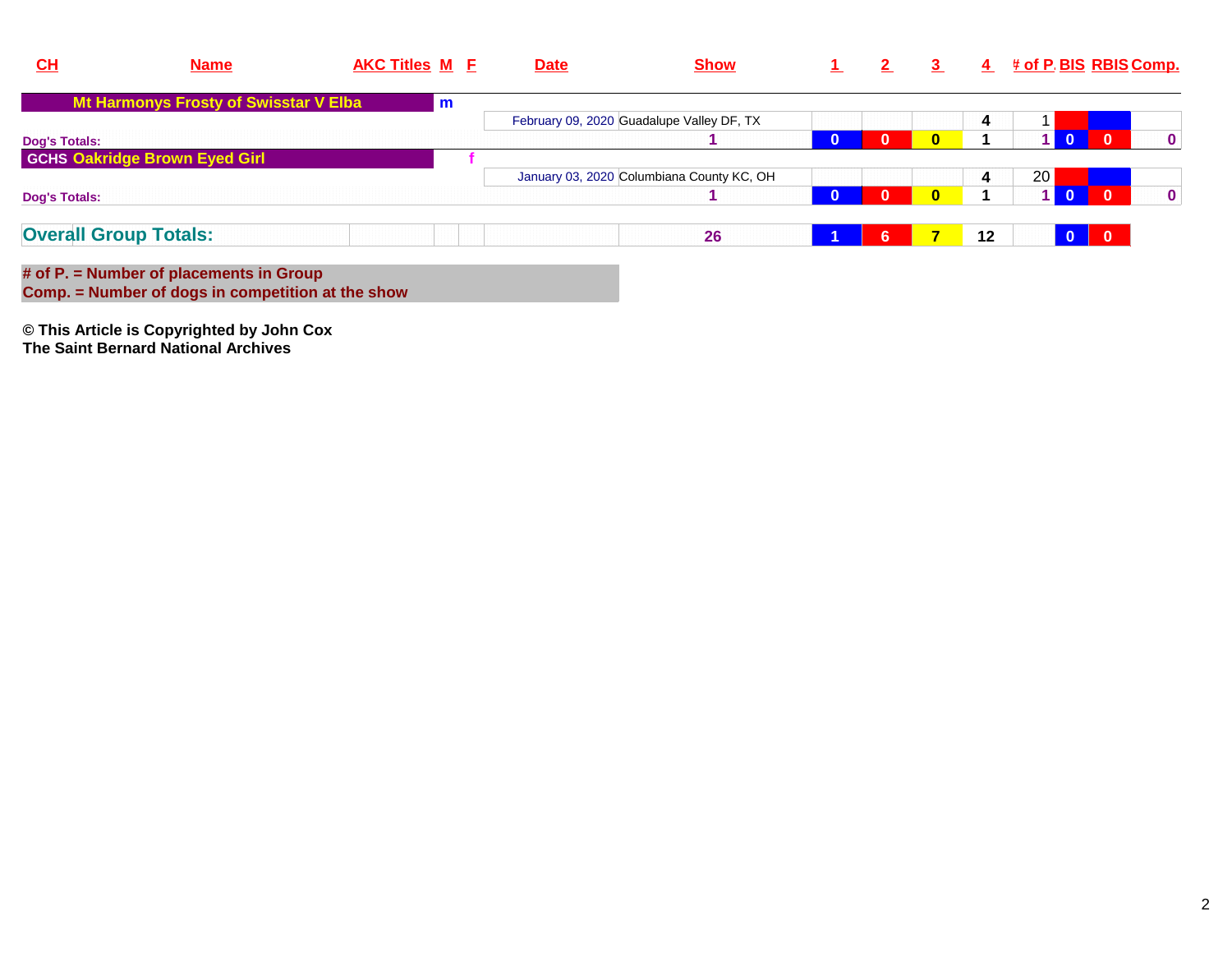# Saint Bernard AKC \*NOHS\* Group Placements For 2020

| CH                   | <b>Name</b>                                      | <b>AKC Titles M E</b> |              | <b>Date</b> | <b>Show</b>                                                |              |              |                |              | 4 # of P. BIS RBIS |                         |              |
|----------------------|--------------------------------------------------|-----------------------|--------------|-------------|------------------------------------------------------------|--------------|--------------|----------------|--------------|--------------------|-------------------------|--------------|
|                      | <b>GCH Baronhorn Lucerne</b>                     |                       | $m$          |             |                                                            |              |              |                |              |                    |                         |              |
|                      |                                                  |                       |              |             | February 09, 2020 Belle-City KC, MO                        | $\mathbf{1}$ |              |                |              | $\overline{2}$     |                         |              |
| <b>Dog's Totals:</b> |                                                  |                       |              |             | 1                                                          |              | $\mathbf{0}$ | $\bf{0}$       | $\mathbf 0$  | $\overline{1}$     | $\overline{0}$          | $\mathbf{0}$ |
|                      | CH Brandauridge All Systems Go                   |                       | m            |             |                                                            |              |              |                |              |                    |                         |              |
|                      |                                                  |                       |              |             | August 31, 2020 Cedar Rapids KA, IA                        |              |              |                | 4            | $1 \mid$           |                         |              |
|                      |                                                  |                       |              |             | September 10, 2020 Anoka County Minnesota KC, MN           |              |              | 3              |              | $2\vert$           |                         |              |
|                      |                                                  |                       |              |             | September 13, 2020 Cambridge Minnesota KC, MN              |              |              | 3              |              | 3                  |                         |              |
|                      |                                                  |                       |              |             | September 17, 2020 Indianhead KC, WI                       | $\mathbf{1}$ |              |                |              | 4 <sup>1</sup>     |                         |              |
|                      |                                                  |                       |              |             | October 18, 2020 Janesville-Beloit KC, WI                  |              | $\mathbf 2$  |                |              | 5 <sup>1</sup>     |                         |              |
| <b>Dog's Totals:</b> |                                                  |                       |              |             | 5.                                                         |              | 4            | 2 <sup>1</sup> | 1.           | 5                  | $\overline{0}$          | $\mathbf{0}$ |
|                      | <b>GCH Cornerstones The Dance</b>                |                       |              |             |                                                            |              |              |                |              |                    |                         |              |
|                      |                                                  |                       |              |             | January 09, 2020 Northern Neck KC of Virginia, VA          |              |              |                | 4            | 6                  |                         |              |
|                      |                                                  |                       |              |             | November 01, 2020 Old Dominion KC of Norhtern Virginia, MD |              |              |                | 4            | 7 <sup>1</sup>     |                         |              |
|                      |                                                  |                       |              |             | November 06, 2020 Salisbury Maryland KC, MD                |              |              |                | 4            | 8 <sup>1</sup>     |                         |              |
| <b>Dog's Totals:</b> |                                                  |                       |              |             | 3                                                          | $\mathbf{0}$ | $\bf{0}$     | $\bf{0}$       | 3            | 3 <sup>1</sup>     | $\overline{\mathbf{0}}$ | $\mathbf{0}$ |
|                      | <b>GCH Eidelkeits Chachem</b>                    |                       | $\mathbf{m}$ |             |                                                            |              |              |                |              |                    |                         |              |
|                      |                                                  |                       |              |             | March 05, 2020 Leavenworth KC, MO                          |              |              |                | 4            | 6                  |                         |              |
| <b>Dog's Totals:</b> |                                                  |                       |              |             | 1                                                          | $\mathbf{0}$ | $\mathbf{0}$ | $\bf{0}$       | 1            | $\blacksquare$     | $\overline{0}$          | $\mathbf{0}$ |
|                      | <b>GCH Empty Kegs Too Much Fun</b>               |                       |              |             |                                                            |              |              |                |              |                    |                         |              |
|                      |                                                  |                       | m            |             | March 07, 2020 Tullahoma KC of Tennessee, TN               |              |              |                |              |                    |                         |              |
|                      |                                                  |                       |              |             | October 17, 2020 Clarksville KC, TN                        |              |              | 3<br>3         |              | 1<br>$2\vert$      |                         |              |
|                      |                                                  |                       |              |             | $\overline{2}$                                             | $\Omega$     | $\bf{0}$     | $\overline{2}$ | 0            | 2 <sup>1</sup>     | $\overline{0}$          | $\mathbf{0}$ |
| <b>Dog's Totals:</b> |                                                  |                       |              |             |                                                            |              |              |                |              |                    |                         |              |
|                      | <b>GCH Fuzzy Bears Amore</b>                     |                       | m            |             |                                                            |              |              |                |              |                    |                         |              |
|                      | <b>See Performance Database</b>                  |                       |              |             | October 18, 2020 Albany KC, MA                             |              |              |                | 4            | 1                  |                         |              |
|                      | <b>See Performance Database</b>                  |                       |              |             | November 22, 2020 Springfield KC, MA                       |              |              |                | 4            | $\overline{2}$     |                         |              |
| <b>Dog's Totals:</b> |                                                  |                       |              |             | $\mathbf{2}$                                               | $\mathbf{0}$ | $\mathbf{0}$ | $\mathbf{0}$   | $\mathbf{2}$ |                    | $2$ 0                   | $\mathbf{0}$ |
|                      | <b>GCH Kris Kountry She's All That!</b>          |                       |              |             |                                                            |              |              |                |              |                    |                         |              |
|                      |                                                  |                       |              |             | January 02, 2020 KC of Anne Arundel, MD                    |              |              | 3              |              | $2\vert$           |                         |              |
|                      |                                                  |                       |              |             | January 03, 2020 KC of Anne Arundel, MD                    | 1            |              |                |              | 3                  |                         |              |
|                      |                                                  |                       |              |             | January 04, 2020 Southern Maryland KC, MD                  |              |              | 3              |              | 4 <sup>1</sup>     |                         |              |
|                      |                                                  |                       |              |             | January 18, 2020 Boardwalk KC of Cape May County, NJ       |              | $\mathbf{2}$ |                |              | $\overline{5}$     |                         |              |
| <b>Dog's Totals:</b> |                                                  |                       |              |             | 4                                                          |              | 4            | $\overline{2}$ | $\mathbf{0}$ | $\overline{4}$     | $\mathbf{0}$            | $\mathbf{0}$ |
|                      | <b>GCH Kris Kountry Sweet Indulgence V Poker</b> |                       |              |             |                                                            |              |              |                |              |                    |                         |              |
|                      |                                                  |                       |              |             | October 24, 2020 Siminole KC, OK                           |              |              |                | 4            | 1                  |                         |              |
|                      |                                                  |                       |              |             | October 25, 2020 Siminole KC, OK                           |              | $\mathbf 2$  |                |              | $\overline{2}$     |                         |              |
| <b>Dog's Totals:</b> |                                                  |                       |              |             | $\overline{2}$                                             | $\mathbf{0}$ | 1            | $\bf{0}$       | 1            | $\overline{2}$     | $\overline{\mathbf{0}}$ | $\mathbf{0}$ |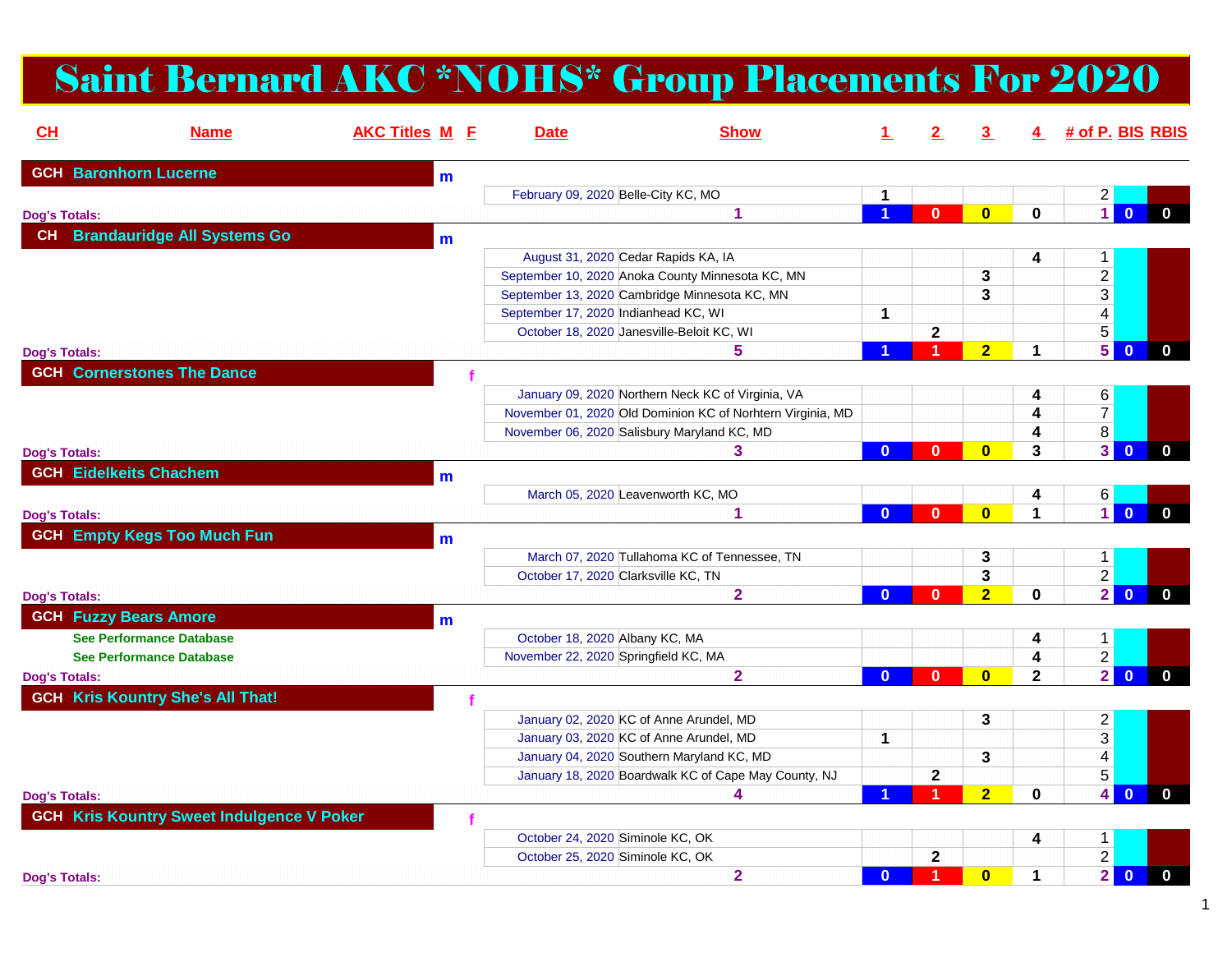| CL                           | <b>Name</b>                                             | <b>AKC Titles M E</b> | <b>Date</b>                              | <b>Show</b>                                                 | 1.                      | 2              | 3              | $\overline{4}$ | # of P. BIS RBIS |                |                |
|------------------------------|---------------------------------------------------------|-----------------------|------------------------------------------|-------------------------------------------------------------|-------------------------|----------------|----------------|----------------|------------------|----------------|----------------|
|                              | <b>GCHS Lasquites lan of Rolando</b>                    | m                     |                                          |                                                             |                         |                |                |                |                  |                |                |
| <b>CGC</b>                   |                                                         |                       | August 31, 2020 Cheyenne KC, WY          |                                                             |                         |                | 3              |                | 14               |                |                |
| <b>CGC</b>                   |                                                         |                       |                                          | October 02, 2020 Snake River Canyon KC of Idaho, ID         |                         | $\mathbf{2}$   |                |                | 15               |                |                |
| <b>CGC</b>                   |                                                         |                       |                                          | October 03, 2020 Snake River Canyon KC of Idaho, ID         |                         |                |                | 4              | 16               |                |                |
| <b>CGC</b>                   |                                                         |                       |                                          | October 10, 2020 Buckhorn Valley KC, WY                     |                         | $\mathbf{2}$   |                |                | 17               |                |                |
| <b>Dog's Totals:</b>         |                                                         |                       |                                          |                                                             | $\mathbf{0}$            | $\overline{2}$ | 1              |                |                  | 4 0            | $\mathbf 0$    |
|                              | <b>GCHS Lasquites Yours Mine And Ours</b>               | $\mathbf{m}$          |                                          |                                                             |                         |                |                |                |                  |                |                |
| <b>CGC TKN</b>               |                                                         |                       | January 22, 2020 Kenosha KC, IL          |                                                             |                         |                | 3              |                | 42               |                |                |
| <b>CGC TKN</b>               |                                                         |                       |                                          | February 16, 2020 Cyclone Country KC of Ames, IA            |                         |                | 3              |                | 43               |                |                |
| <b>CGC TKN</b>               |                                                         |                       |                                          | September 11, 2020 Anoka County Minnesota KC, MN            | 1                       |                |                |                | 44               |                |                |
| <b>CGC TKN</b>               |                                                         |                       |                                          | September 12, 2020 Cambridge Minnesota KC, MN               |                         |                |                | 4              | 45               |                |                |
| <b>CGC TKN</b>               |                                                         |                       | November 01, 2020 Coulee KC, MN          |                                                             |                         |                |                | 4              | 46               |                |                |
| <b>Dog's Totals:</b>         |                                                         |                       |                                          | 5                                                           |                         | $\mathbf{0}$   | $\overline{2}$ | $\mathbf{2}$   | 5 <sup>1</sup>   | $\mathbf{0}$   | $\bf{0}$       |
|                              | <b>GCH Mt Harmonys Frosty of Swisstar V Elba</b>        |                       |                                          |                                                             |                         |                |                |                |                  |                |                |
|                              |                                                         | m                     |                                          |                                                             |                         |                |                |                |                  |                |                |
|                              |                                                         |                       |                                          | February 09, 2020 Guadalupe Valley DF, TX                   |                         |                |                |                | $2 \vert$        |                |                |
|                              |                                                         |                       | June 28, 2020 Bartlesville KC, OK        |                                                             |                         |                |                |                | 3 <sup>1</sup>   |                |                |
|                              |                                                         |                       |                                          | June 29, 2020 Claremore KC of Oklahoma, OK                  | 1                       |                |                |                | 4                |                |                |
|                              |                                                         |                       | September 06, 2020 Travis County KC, TX  |                                                             |                         |                |                | 4              | 5                |                |                |
|                              |                                                         |                       | September 27, 2020 Cen-Tex KC, TX        |                                                             |                         | $\mathbf{2}$   |                |                | 6                |                |                |
|                              |                                                         |                       |                                          | October 16, 2020 Stephenville KC of Texas, TX               |                         |                | 3              |                | $\overline{7}$   |                |                |
|                              |                                                         |                       | November 01, 2020 Oklahoma City KC, OK   |                                                             |                         |                | 3              |                | 8                |                |                |
|                              |                                                         |                       | December 04, 2020 Greater Collin KC, TX  |                                                             |                         |                |                |                | 9                |                |                |
| <b>Dog's Totals:</b>         |                                                         |                       |                                          | 8                                                           |                         |                | $\overline{2}$ | 4              | $\vert 8 \vert$  | $\mathbf 0$    | $\mathbf{0}$   |
|                              | <b>GCHB Royaltys Total Eclipse of My Heart</b>          |                       |                                          |                                                             |                         |                |                |                |                  |                |                |
|                              |                                                         |                       | February 22, 2020 Rockalnd County KC, MA |                                                             |                         |                |                | 4              | $1 \vert$        |                |                |
|                              |                                                         |                       |                                          | March 01, 2020 First Co. Governors Foot Guard Athletic A, N |                         |                | 3              |                | $\overline{2}$   |                |                |
| <b>Dog's Totals:</b>         |                                                         |                       |                                          |                                                             | $\mathbf{0}$            | $\mathbf{0}$   | 1              |                | 2 <sup>1</sup>   | $\overline{0}$ | $\mathbf 0$    |
|                              | <b>GCHB Slatons Blue Light Special V Pachaug Saints</b> | m                     |                                          |                                                             |                         |                |                |                |                  |                |                |
| <b>CGC</b>                   |                                                         |                       | November 21, 2020 South Windsor KC, MA   |                                                             |                         |                |                | 4              | $2 \vert$        |                |                |
| <b>Dog's Totals:</b>         |                                                         |                       |                                          |                                                             | $\mathbf{0}$            | $\mathbf{0}$   | $\bf{0}$       |                | $\blacksquare$   | $\mathbf{0}$   | $\mathbf{0}$   |
| <b>GCHB Slatons Kid Rock</b> |                                                         |                       |                                          |                                                             |                         |                |                |                |                  |                |                |
|                              |                                                         | $\mathsf{m}$          |                                          |                                                             |                         |                |                |                |                  |                |                |
|                              |                                                         |                       |                                          | October 10, 2020 Crawford County KC, OH                     | 1                       |                |                |                | 1.               |                |                |
| Dog's Totals:                |                                                         |                       |                                          |                                                             | $\overline{\mathbf{1}}$ | $\mathbf{0}$   | $\mathbf{0}$   | 0              |                  | 10             | $\blacksquare$ |
|                              | <b>GCHS Starbrites Ellington V Cedar</b>                | m                     |                                          |                                                             |                         |                |                |                |                  |                |                |
|                              | <b>CD BN RA CGCA TKN</b>                                |                       | February 01, 2020 St. Joseph KC, MO      |                                                             |                         |                | 3              |                | 31               |                |                |
|                              | <b>CD BN RA CGCA TKN</b>                                |                       | August 07, 2020 Cudahy KC, WI            |                                                             |                         | $\mathbf{2}$   |                |                | 32               |                |                |
|                              | <b>CD BN RA CGCA TKN</b>                                |                       | August 08, 2020 Cudahy KC, WI            |                                                             |                         |                |                | 4              | 33               |                |                |
|                              | <b>CD BN RA CGCA TKN</b>                                |                       | August 09, 2020 Greater Racine KC, WI    |                                                             |                         |                |                | 4              | 34               |                |                |
| <b>Dog's Totals:</b>         |                                                         |                       |                                          | 4                                                           | $\mathbf{0}$            | -1             | 1              | $\mathbf{2}$   |                  | 40             | $\bf{0}$       |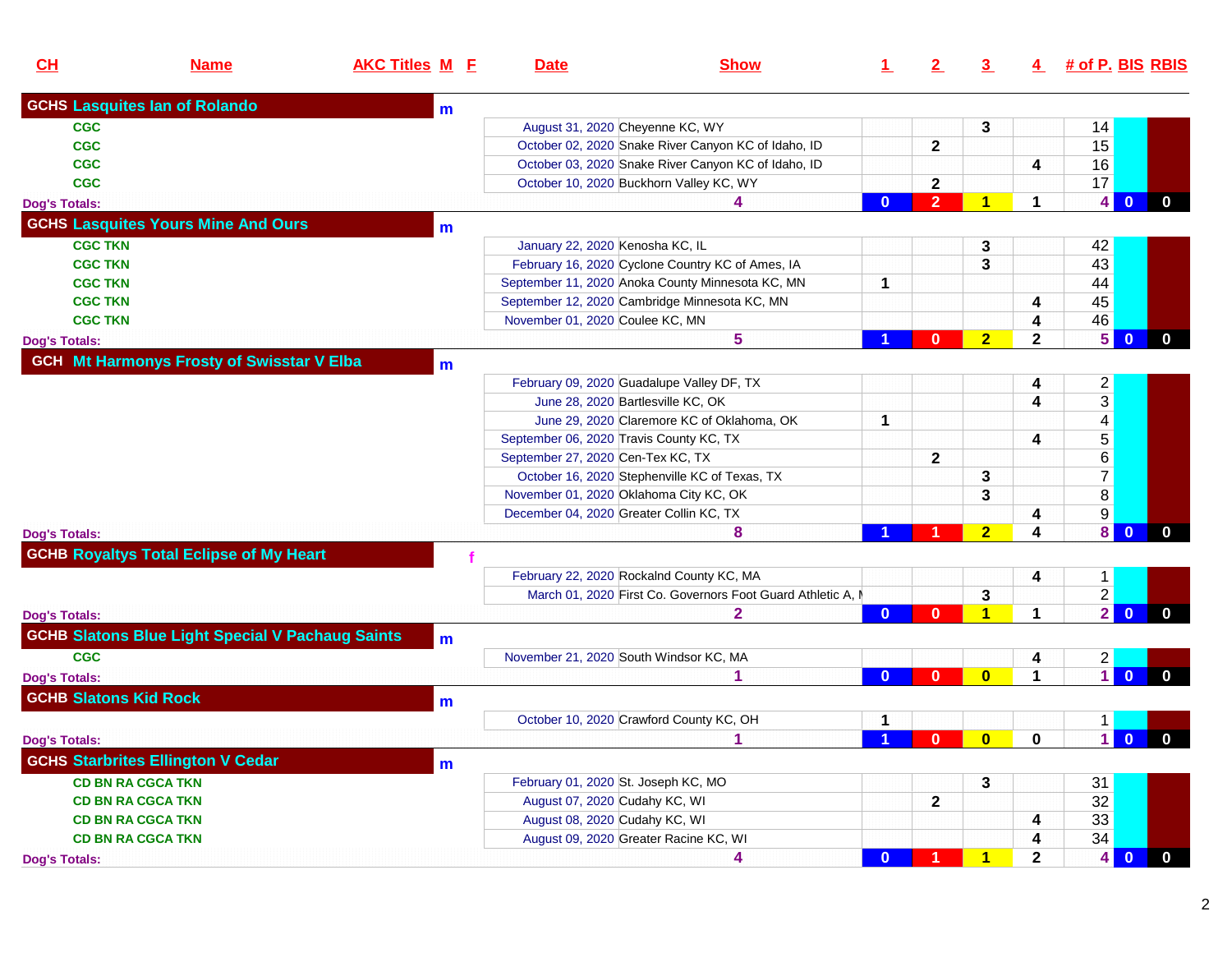| CL                   | <b>Name</b>                                        | <b>AKC Titles M E</b> | <b>Date</b>                            | <b>Show</b>                             |              | $\mathbf{2}$ | 3.       | 4  | <u># of P. BIS_RBIS</u> |                         |              |
|----------------------|----------------------------------------------------|-----------------------|----------------------------------------|-----------------------------------------|--------------|--------------|----------|----|-------------------------|-------------------------|--------------|
|                      | Tinkerbelle Reflectionsofagoldenpatchv.Santasfom   |                       |                                        |                                         |              |              |          |    |                         |                         |              |
| <b>CGCA TKN</b>      |                                                    |                       | January 16, 2020 Tualatin KC, OR       |                                         |              |              |          | 4  |                         |                         |              |
| <b>Dog's Totals:</b> |                                                    |                       |                                        |                                         | $\bf{0}$     | $\bf{0}$     |          |    |                         | $\overline{\mathbf{0}}$ | $\Omega$     |
|                      | <b>GCHP Vicdorys Unleash The Dark Knight</b>       | $m$                   |                                        |                                         |              |              |          |    |                         |                         |              |
| <b>RN CGCA</b>       |                                                    |                       | January 11, 2020 Gig Harbor KC, WA     |                                         |              |              |          | 4  | 74                      |                         |              |
| <b>RN CGCA</b>       |                                                    |                       |                                        | January 12, 2020 Puyallup Valley DF, WA |              |              |          | 4  | 75                      |                         |              |
| <b>RN CGCA</b>       |                                                    |                       | January 13, 2020 Seattle KC, WA        |                                         |              | 2            |          |    | 76                      |                         |              |
| <b>RN CGCA</b>       |                                                    |                       | January 18, 2020 DFA of Oregon, OR     |                                         |              | $\mathbf{2}$ |          |    | 77                      |                         |              |
| <b>RN CGCA</b>       |                                                    |                       | January 19, 2020 Tualatin KC, OR       |                                         |              |              |          | 4  | 78                      |                         |              |
| <b>RN CGCA</b>       |                                                    |                       | February 23, 2020 Linn County KC, OR   |                                         |              |              |          |    | 79                      |                         |              |
| <b>RN CGCA</b>       |                                                    |                       | September 24, 2020 Walla Walla KC, WA  |                                         |              | $\mathbf{2}$ |          |    | 80                      |                         |              |
| <b>RN CGCA</b>       |                                                    |                       | September 25, 2020 Walla Walla KC, WA  |                                         |              |              |          | 4  | 81                      |                         |              |
| <b>RN CGCA</b>       |                                                    |                       | October 31, 2020 Coeur d'Alene DF, ID  |                                         | 1            |              |          |    | 82                      |                         | <b>RBIS</b>  |
| <b>RN CGCA</b>       |                                                    |                       | October 31, 2020 Coeur d'Alene DF, ID  |                                         |              | $\mathbf{2}$ |          |    | 83                      |                         |              |
| <b>RN CGCA</b>       |                                                    |                       | November 02, 2020 Coeur d'Alene DF, ID |                                         |              | $\mathbf{2}$ |          |    | 84                      |                         |              |
| <b>Dog's Totals:</b> |                                                    |                       |                                        | 11                                      | $\mathbf{2}$ | 5            | $\bf{0}$ |    | 11                      | $\mathbf{0}$            |              |
|                      | <b>GCHB Who Dats Tonka Tres Enorme Et Adorable</b> | $m$                   |                                        |                                         |              |              |          |    |                         |                         |              |
| <b>CGC</b>           |                                                    |                       | February 16, 2020 Maryland KC, MD      |                                         |              |              |          | 4  | 5 <sup>1</sup>          |                         |              |
| <b>Dog's Totals:</b> |                                                    |                       |                                        |                                         | $\bf{0}$     | 0            | n        |    | 1 <sup>1</sup>          | $\mathbf{0}$            | $\mathbf{0}$ |
|                      | <b>Overall Group Totals:</b>                       |                       |                                        | 58                                      | 8            | 12           | 13       | 25 |                         |                         |              |

**# of P. = Number of placements in Group Comp. = Number of dogs in competition at the show**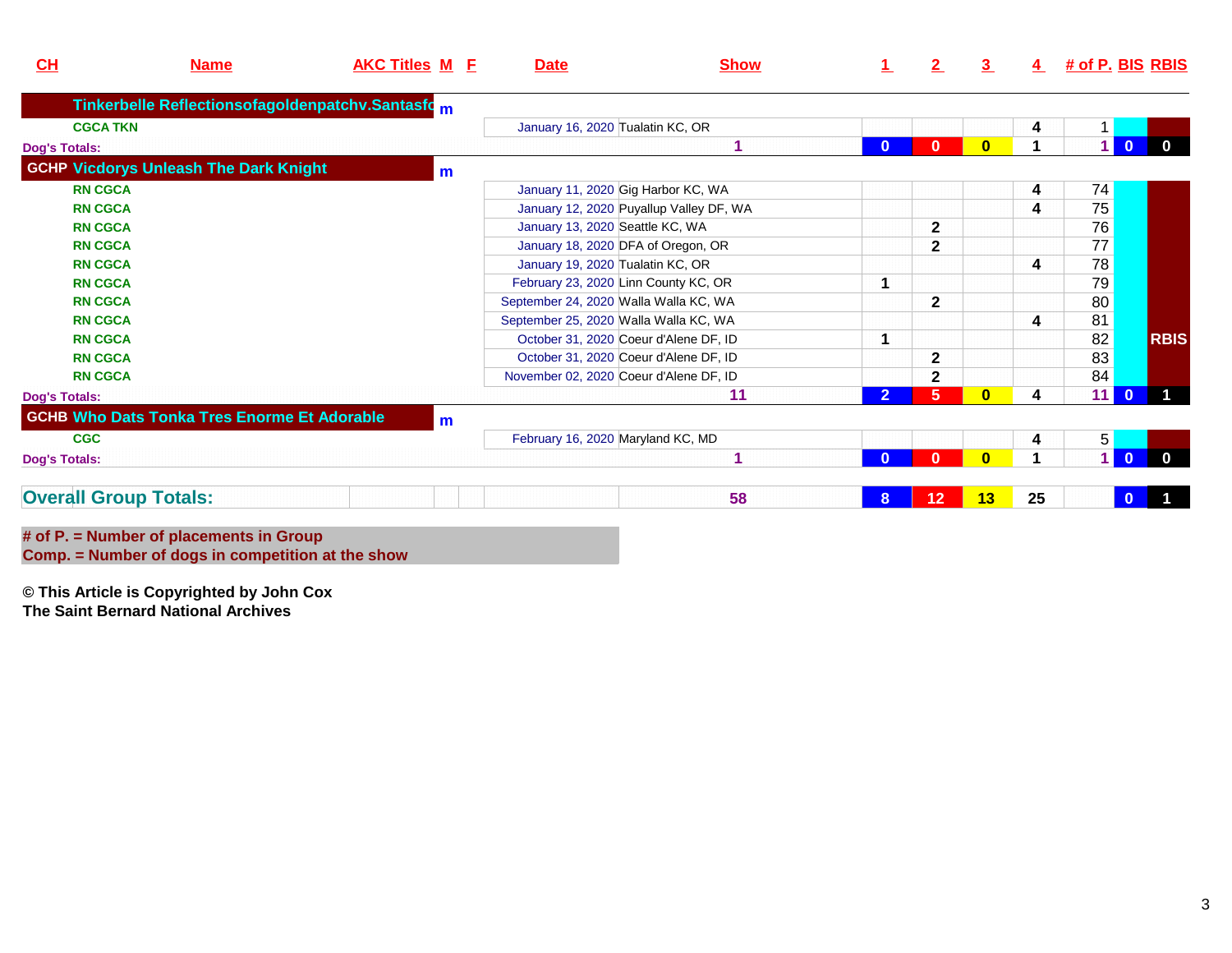# Saint Bernard Specialty Show Wins For 2020

| CH            | <b>Name</b>                                            | <b>M E AKC Titles</b> | <b>Date</b> | <b>Show</b>                                    |                      |                | <b>BOB BOS W COMP. HIT</b>    |                | T.                   |             |
|---------------|--------------------------------------------------------|-----------------------|-------------|------------------------------------------------|----------------------|----------------|-------------------------------|----------------|----------------------|-------------|
|               | <b>Independent Specialty Shows, Trials &amp; Tests</b> |                       |             |                                                |                      |                |                               |                |                      |             |
|               | <b>GCH</b> Alpine Mtn Symphony No.5                    |                       |             |                                                |                      |                |                               |                |                      |             |
|               |                                                        |                       |             | September 05, 2020 Heart of Ohio SFB, OH       |                      | <b>BOS</b>     | $\mathbf{1}$<br>24            |                |                      |             |
| Dog's totals: |                                                        |                       |             |                                                | $\mathbf{0}$         |                | 24<br>$\blacktriangleleft$    |                | $\bf{0}$             | $\bf{0}$    |
|               | <b>GCH</b> Alpine Mtn Tacoma V Wasatch                 | m                     |             |                                                |                      |                |                               |                |                      |             |
|               |                                                        |                       |             | September 06, 2020 SBC of Greater Detroit, MI  | <b>BOB</b>           |                | 31<br>3                       |                |                      |             |
| Dog's totals: |                                                        |                       |             |                                                |                      | $\mathbf{0}$   | $\blacktriangleleft$<br>31    |                | $\bf{0}$<br>$\bf{0}$ |             |
|               | <b>Cache Retreat Femme Fatale</b>                      |                       |             |                                                |                      |                |                               |                |                      |             |
|               |                                                        |                       |             | March 14, 2020 Middle Atlantic SBC, PA         |                      | <b>BOS</b>     | 12                            |                |                      |             |
| Dog's totals: |                                                        |                       |             |                                                |                      |                | $\bf{0}$<br>12                |                | $\Omega$             | $\mathbf 0$ |
|               | <b>Cache Retreat Vanity Flair</b>                      |                       |             |                                                |                      |                |                               |                |                      |             |
|               |                                                        |                       |             | March 13, 2020 Middle Atlantic SBC, PA         |                      | <b>BOS</b>     | 13<br>$\overline{1}$          |                |                      |             |
| Dog's totals: |                                                        |                       |             |                                                | $\mathbf{0}$         | $\overline{1}$ | 13<br>$\mathbf{1}$            |                | $\bf{0}$             | $\mathbf 0$ |
|               | <b>Copper Mtns Queen of The Nile V Kris's Kountry</b>  |                       |             |                                                |                      |                |                               |                |                      |             |
|               |                                                        |                       |             | October 10, 2020 SBC of Greater Atlanta, GA    |                      | <b>BOS</b>     | 10<br>$\overline{1}$          |                |                      |             |
| Dog's totals: |                                                        |                       |             |                                                | $\mathbf{0}$         | $-1$           | $\mathbf{1}$<br>10            |                | $\bf{0}$             | $\mathbf 0$ |
|               | <b>Eastgates Something To Talk About</b>               |                       |             |                                                |                      |                |                               |                |                      |             |
|               |                                                        |                       |             | October 09, 2020 SBC of Greater Atlanta, GA    |                      | <b>BOS</b>     | $\mathbf{1}$                  | 9              |                      |             |
| Dog's totals: |                                                        |                       |             |                                                | $\mathbf{0}$         |                | $\mathbf{1}$                  | 9 <sup>1</sup> | $\bf{0}$             | $\bf{0}$    |
| CH            | <b>Elbas Aramis Legacy</b>                             | m                     |             |                                                |                      |                |                               |                |                      |             |
|               |                                                        |                       |             | September 05, 2020 Heart of Ohio SBF, OH       | <b>BOB</b>           |                | 25<br>1                       |                |                      |             |
|               |                                                        |                       |             | September 06, 2020 SBC of Greater Detroit, MI  | <b>BOB</b>           |                | $\overline{2}$<br>27          |                |                      |             |
| Dog's totals: |                                                        |                       |             |                                                | $\overline{2}$       | $\mathbf{0}$   | 52<br>$\overline{\mathbf{2}}$ |                | $\bf{0}$             | $\mathbf 0$ |
|               | <b>GCHP Elbas Aristo Presto</b>                        | m                     |             |                                                |                      |                |                               |                |                      |             |
|               | <b>BN RN CGCA</b>                                      |                       |             | March 13, 2020 Middle Atlantic SBC, PA         | <b>BOB</b>           |                | 61<br>13                      |                |                      |             |
|               | <b>BN RN CGCA</b>                                      |                       |             | March 14, 2020 Middle Atlantic SBC, PA         | <b>BOB</b>           |                | 62<br>12                      |                |                      |             |
| Dog's totals: |                                                        |                       |             | $\mathbf{2}$                                   | $\overline{2}$       | $\mathbf{0}$   | 25<br>$\overline{2}$          |                | $\mathbf{0}$         | $\mathbf 0$ |
| <b>CH</b>     | <b>Jamelles To Sir With Love</b>                       | m                     |             |                                                |                      |                |                               |                |                      |             |
|               |                                                        |                       |             | February 21, 2020 SBC of San Diego, CA         | <b>BOB</b>           |                | $\mathfrak{S}$<br>20          |                |                      |             |
| Dog's totals: |                                                        |                       |             |                                                | $\blacktriangleleft$ | $\mathbf{0}$   | $\mathbf{1}$<br>20            |                | $\bf{0}$             | $\mathbf 0$ |
| <b>GCHS</b>   | <b>Kris Kountry Poker Face</b>                         | m                     |             |                                                |                      |                |                               |                |                      |             |
|               | <b>CGCA</b>                                            |                       |             | February 21, 2020 SBC of San Diego, CA         | <b>BOB</b>           |                | 14<br>20                      |                |                      |             |
|               | <b>CGCA</b>                                            |                       |             | February 28, 2020 Heart of America SBC, MO     | <b>BOB</b>           |                | 15<br>$\overline{14}$         |                |                      |             |
|               | <b>CGCA</b>                                            |                       |             | February 28, 2020 SBC of Greater St. Louis, MO | <b>BOB</b>           |                | 16<br>13                      |                |                      |             |
|               | <b>CGCA</b>                                            |                       |             | February 29, 2020 Heart of America SBC, MO     | <b>BOB</b>           |                | 17<br>13                      |                |                      |             |
|               | <b>CGCA</b>                                            |                       |             | March 01, 2020 SBC of Greater St. Louis, MO    | <b>BOB</b>           |                | 18<br>12                      |                |                      |             |
|               | <b>CGCA TKN</b>                                        |                       |             | September 18, 2020 SBC of Southern Oregan, OR  | <b>BOB</b>           |                | 19<br>$\overline{31}$         |                |                      |             |
|               | <b>CGCA TKN</b>                                        |                       |             | September 19, 2020 SBC of Southern Oregan, OR  | <b>BOB</b>           |                | 20<br>32                      |                |                      |             |
|               | <b>CGCA TKN</b>                                        |                       |             | December 03, 2020 North Texas SBC, TX          | <b>BOB</b>           |                | $\overline{21}$<br>13         |                |                      |             |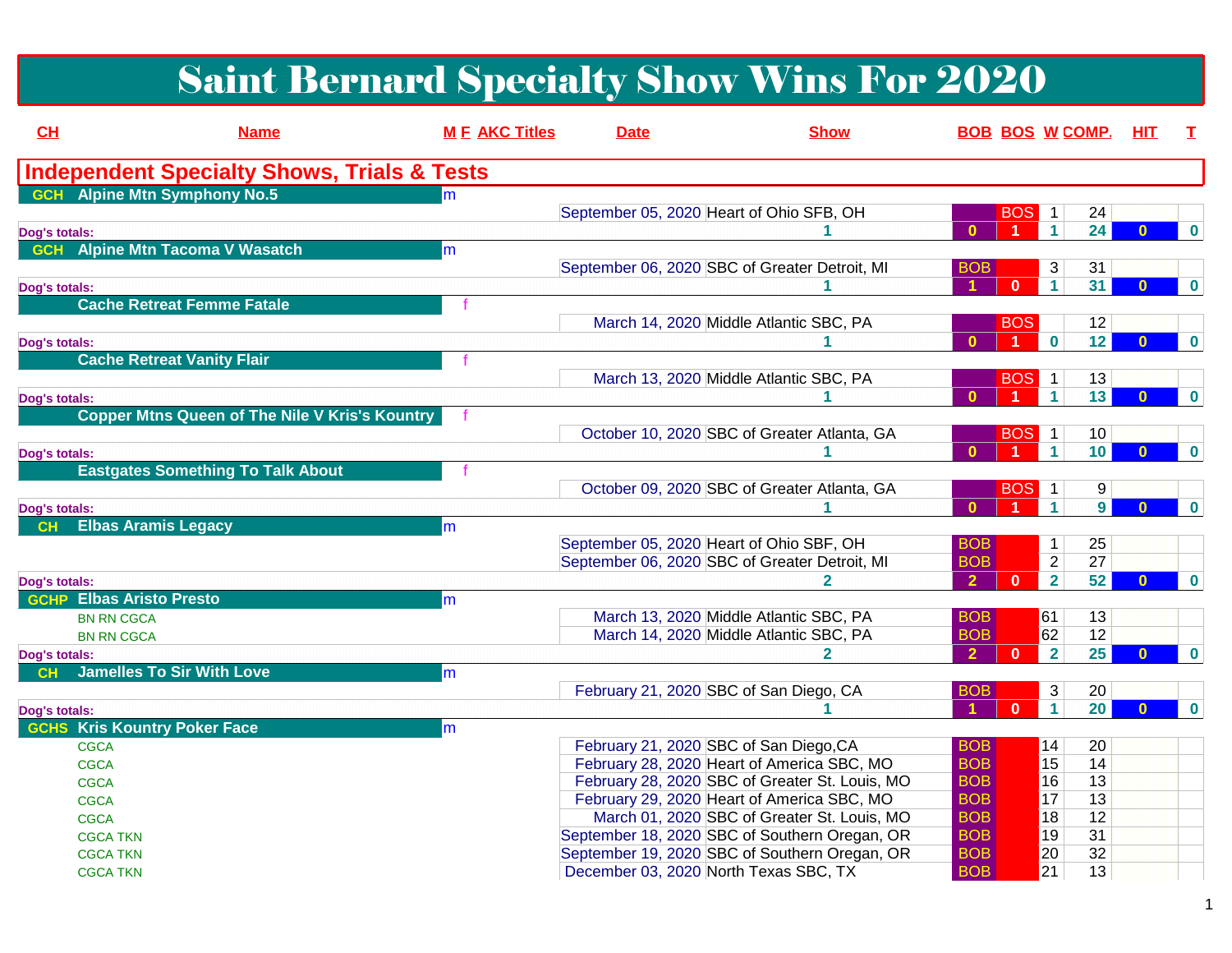| CH            | <b>Name</b>                                 | <b>M E AKC Titles</b> | <b>Date</b> |                                                | <b>Show</b>                  |                |                         | <b>BOB BOS W COMP.</b> | <u>HIT</u> | т        |
|---------------|---------------------------------------------|-----------------------|-------------|------------------------------------------------|------------------------------|----------------|-------------------------|------------------------|------------|----------|
|               | <b>CGCA TKN</b>                             |                       |             | December 03, 2020 North Texas SBC, TX          | <b>BOB</b>                   |                | 22                      | 14                     |            |          |
| Dog's totals: |                                             |                       |             |                                                | 9                            | $\mathbf{0}$   | 9                       | 162                    | $\bf{0}$   | $\bf{0}$ |
|               | <b>GCHB Kryskara Silver Trailblazer</b>     |                       |             |                                                |                              |                |                         |                        |            |          |
|               | <b>CGC</b>                                  |                       |             | February 28, 2020 SBC of Greater St. Louis, MO |                              | <b>BOS</b>     | $\sqrt{5}$              | 13                     |            |          |
| Dog's totals: |                                             |                       |             |                                                | $\mathbf{0}$                 |                | $\vert$ 1               | 13                     | $\bf{0}$   | $\bf{0}$ |
|               | <b>GCH</b> Lasquites Xavier V Horace        | m                     |             |                                                |                              |                |                         |                        |            |          |
|               | CD BN CGCA TKN                              |                       |             | February 09, 2020 SBC of Puget Sound, WA       | <b>BOB</b>                   |                | 1                       | 25                     |            |          |
| Dog's totals: |                                             |                       |             |                                                | $\blacktriangleleft$         | $\mathbf{0}$   | 1 <sup>1</sup>          | 25                     | $\bf{0}$   | $\bf{0}$ |
| CH            | <b>Lone Cedars Charisma of Willow Creek</b> |                       |             |                                                |                              |                |                         |                        |            |          |
|               |                                             |                       |             | September 18, 2020 SBC of Southern Oregan, OR  |                              | <b>BOS</b>     | $\overline{2}$          | 31                     |            |          |
| Dog's totals: |                                             |                       |             |                                                | $\mathbf{0}$                 |                | $\blacktriangleleft$    | 31                     | $\bf{0}$   | $\bf{0}$ |
|               | <b>GCHB Opdykes Sesto Elemento</b>          | m                     |             |                                                |                              |                |                         |                        |            |          |
|               |                                             |                       |             | September 07, 2020 Central Indiana SBC, IN     | <b>BOB</b>                   |                | 8                       | 23                     |            |          |
|               |                                             |                       |             | September 07, 2020 Central Indiana SBC, IN     | <b>BOB</b>                   |                | 9                       | 30                     |            |          |
|               |                                             |                       |             | October 09, 2020 SBC of Greater Atlanta, GA    | <b>BOB</b>                   |                | 10                      | 9                      |            |          |
|               |                                             |                       |             | October 10, 2020 SBC of Greater Atlanta, GA    | <b>BOB</b>                   |                | 11                      | 10 <sup>°</sup>        |            |          |
| Dog's totals: |                                             |                       |             |                                                | $\blacktriangle$             | $\mathbf{0}$   | $\overline{\mathbf{4}}$ | 72                     | $\Omega$   | $\bf{0}$ |
|               | <b>GCH</b> Rainiers Gypsy Woman             |                       |             |                                                |                              |                |                         |                        |            |          |
|               |                                             |                       |             | February 09, 2020 SBC of Puget Sound, WA       |                              | <b>BOS</b>     | $\mathbf{2}$            | 25                     |            |          |
|               |                                             |                       |             | September 19, 2020 SBC of Southern Oregan, OR  |                              |                | <b>BOS</b> 1            | 32                     |            |          |
| Dog's totals: |                                             |                       |             |                                                | $\mathbf{0}$                 | $\overline{2}$ | $\overline{2}$          | 57                     |            | $\bf{0}$ |
| <b>CH</b>     | <b>Ramblewoods Chloe</b>                    |                       |             |                                                |                              |                |                         |                        |            |          |
|               |                                             |                       |             | February 28, 2020 Heart of America SBC, MO     |                              | <b>BOS</b>     | $\mathbf{1}$            | 14                     |            |          |
|               |                                             |                       |             | March 01, 2020 SBC of Greater St. Louis, MO    |                              | bos            | $\overline{2}$          | 12                     |            |          |
| Dog's totals: |                                             |                       |             |                                                | $\mathbf{0}$<br>$\mathbf{2}$ | 2 <sup>7</sup> | $\overline{2}$          | 26                     | $\bf{0}$   | $\bf{0}$ |
| <b>CH</b>     | <b>Summerlyns Sip and Repeat</b>            |                       |             |                                                |                              |                |                         |                        |            |          |
|               |                                             |                       |             | February 21, 2020 SBC of San Diego, CA         |                              | <b>BOS</b>     | $\mathbf{1}$            | 20                     |            |          |
|               |                                             |                       |             | February 21, 2020 SBC of San Diego, CA         |                              | <b>BOS</b>     | $\mathbf{1}$            | 20                     |            |          |
| Dog's totals: |                                             |                       |             |                                                | $\mathbf{0}$<br>2            | 2 <sup>2</sup> | 2 <sup>1</sup>          | 40                     | $\bf{0}$   | $\bf{0}$ |
| <b>CH</b>     | <b>Swisstars Wendy Darling</b>              |                       |             |                                                |                              |                |                         |                        |            |          |
|               |                                             |                       |             | December 03, 2020 North Texas SBC, TX          |                              | <b>BOS</b>     | $\mathbf{1}$            | 13                     |            |          |
|               |                                             |                       |             | December 03, 2020 North Texas SBC, TX          |                              | <b>BOS</b>     | $\overline{2}$          | 14                     |            |          |
| Dog's totals: |                                             |                       |             |                                                | $\bf{0}$<br>2                | $\overline{2}$ | $\mathbf{2}$            | 27                     | $\bf{0}$   | $\bf{0}$ |
| <b>GCH</b>    | <b>Trademarks Afton</b>                     |                       |             |                                                |                              |                |                         |                        |            |          |
|               |                                             |                       |             | September 05, 2020 Heart of Ohio SBF, OH       |                              | <b>BOS</b>     | $\mathbf{1}$            | 25                     |            |          |
|               |                                             |                       |             | September 06, 2020 SBC of Greater Detroit, MI  |                              | <b>BOS</b>     | $\overline{2}$          | 31                     |            |          |
|               |                                             |                       |             | September 06, 2020 SBC of Greater Detroit, MI  |                              | <b>BOS</b>     | $\overline{3}$          | 27                     |            |          |
| Dog's totals: |                                             |                       |             |                                                | $\bf{0}$                     | 3              | 3 <sup>1</sup>          | 83                     | $\bf{0}$   | $\bf{0}$ |
|               | <b>Trademarks Redhot Bristal</b>            |                       |             |                                                |                              |                |                         |                        |            |          |
|               |                                             |                       |             | February 29, 2020 Heart of America SBC, MO     |                              | <b>BOS</b>     | $\overline{2}$          | 13                     |            |          |
|               |                                             |                       |             | September 05, 2020 Heart of Ohio SBF, OH       | <b>BOB</b>                   |                | 3                       | 24                     |            |          |
|               |                                             |                       |             | September 07, 2020 Central Indiana SBC, IN     |                              | <b>BOS</b>     | $\vert 4 \vert$         | 23                     |            |          |
|               |                                             |                       |             | September 07, 2020 Central Indiana SBC, IN     |                              |                | <b>BOS</b> 5            | 30                     |            |          |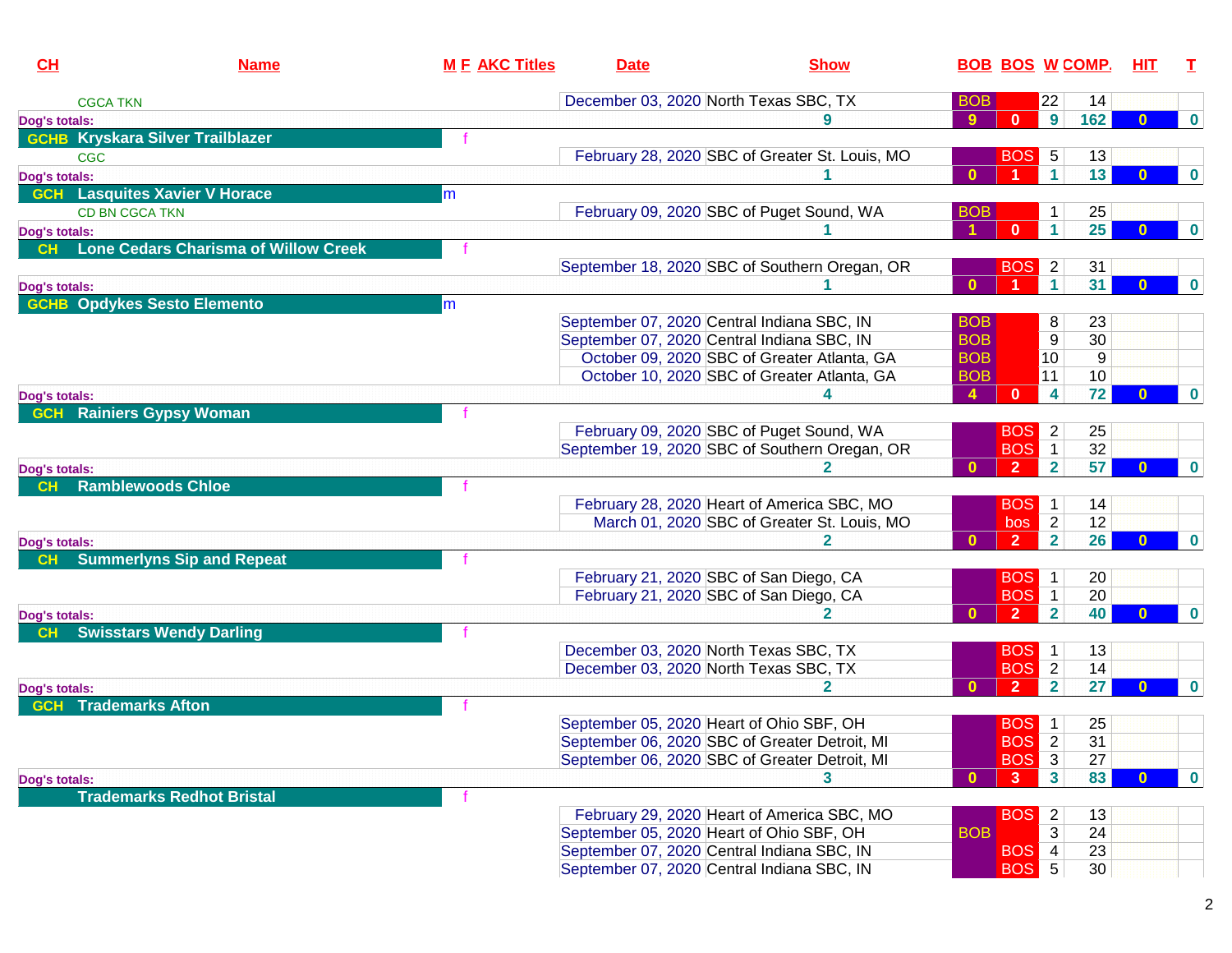| $CH$                                                              | <b>Name</b>                                                                                                                                                                                                                               | <b>M F AKC Titles</b> | <b>Date</b> | <b>Show</b> |               | <b>BOB BOS W COMP.</b> | HIT.         | $\mathbf{T}$            |
|-------------------------------------------------------------------|-------------------------------------------------------------------------------------------------------------------------------------------------------------------------------------------------------------------------------------------|-----------------------|-------------|-------------|---------------|------------------------|--------------|-------------------------|
| Dog's totals:                                                     |                                                                                                                                                                                                                                           |                       |             |             |               | 90 <sub>1</sub><br>4   |              | $\overline{\mathbf{0}}$ |
| <b>Overall totals:</b>                                            |                                                                                                                                                                                                                                           |                       |             |             | $21 \quad 21$ |                        | $\mathbf{0}$ |                         |
| <b>BOS was first awarded in 1942</b><br>$f = AKC$ Rescinded award | There were NO National Specialties in 1944, 1945, 1947 & 1962<br>W = Number of BOB/BOS win at independent specialty shows<br>Comp. = Number of dogs in competition at the show<br>$T =$ Number of HIT win at independent specialty trials |                       |             |             |               |                        |              |                         |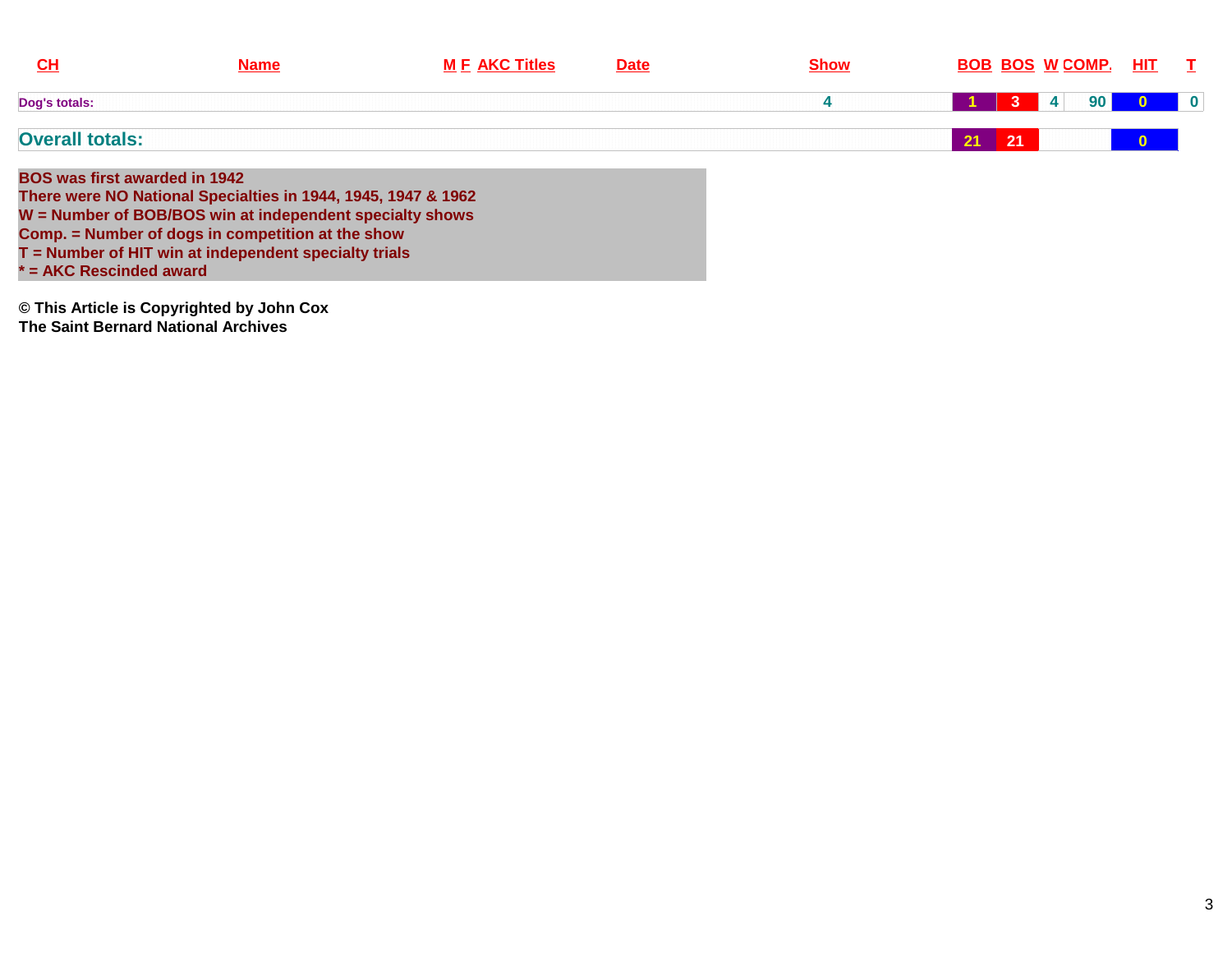#### Saint Bernard AKC Obedience Trials  $\&$  Tracking Tests For 202

| CH            | <b>AKC Performance Titles</b>                     | <b>Date</b>                         | <b>Trial or Test</b>                              | Track        | <b>NA</b>  | $\overline{\mathbf{M}}$ | ОA           | <b>OB</b>  | <b>UA</b>  | UB.        | 1st i        |                |              |              |              | <b>2nd 3rd 4th UDXHITM F</b> |
|---------------|---------------------------------------------------|-------------------------------------|---------------------------------------------------|--------------|------------|-------------------------|--------------|------------|------------|------------|--------------|----------------|--------------|--------------|--------------|------------------------------|
|               | <b>Sadie Hunter</b>                               |                                     |                                                   |              |            |                         |              |            |            |            |              |                |              |              |              |                              |
| <b>Novice</b> |                                                   |                                     |                                                   |              |            |                         |              |            |            |            |              |                |              |              |              |                              |
|               | <b>CD BN RN</b>                                   | January 26, 2020 Golden Gate KC, CA |                                                   |              |            | 188.00                  |              |            |            |            |              |                |              |              |              |                              |
|               | <b>Class score averages and placement totals:</b> |                                     |                                                   |              | <b>ERR</b> | 188.00                  | <b>ERR</b>   | <b>ERR</b> | <b>ERR</b> | <b>ERR</b> |              | $\mathbf{0}$   | $\mathbf{0}$ | $\mathbf 0$  | $\mathbf{0}$ |                              |
|               | Number of times qualifying and in each class:     |                                     |                                                   | 0            | 0          |                         | 0            | 0          | $\bf{0}$   | 0          |              |                |              |              |              |                              |
| <b>Open</b>   |                                                   |                                     |                                                   |              |            |                         |              |            |            |            |              |                |              |              |              |                              |
|               | <b>CD BN RN</b>                                   | November 15, 2020 San Mateo DTC, CA |                                                   |              |            |                         | 190.50       |            |            |            |              | $\mathbf{2}$   |              |              |              |                              |
|               | <b>CD BN RN TKN</b>                               | December 12, 2020 Oakland DTC, CA   |                                                   |              |            |                         | 190.50       |            |            |            |              | $\mathbf{2}$   |              |              |              |                              |
|               | <b>Class score averages and placement totals:</b> |                                     |                                                   |              | <b>ERR</b> | <b>ERR</b>              | 190.50       | <b>ERR</b> | <b>ERR</b> | <b>ERR</b> | $\mathbf{0}$ | $\overline{2}$ | $\mathbf{0}$ | $\mathbf 0$  | $\mathbf{0}$ |                              |
|               | Number of times qualifying and in each class:     |                                     | 2                                                 | 0            | 0          | 0                       |              | 0          | 0          | 0          |              |                |              |              |              |                              |
|               | <b>Swissmiss Shayna Snowflake</b>                 |                                     |                                                   |              |            |                         |              |            |            |            |              |                |              |              |              |                              |
| <b>Novice</b> |                                                   |                                     |                                                   |              |            |                         |              |            |            |            |              |                |              |              |              |                              |
|               | BN RE OAP NJP XFP SIN SEN CGCA TKA                |                                     | October 23, 2020 Youngstown A-B Training Club, OH |              |            | 184.00                  |              |            |            |            |              |                |              |              |              |                              |
|               | BN RE OAP NJP XFP SIN SEN CGCA TKA                |                                     | November 01, 2020 Clevenald A-B Training Club, OH |              |            | 179.00                  |              |            |            |            |              |                |              |              |              |                              |
|               | <b>Class score averages and placement totals:</b> |                                     |                                                   |              | <b>ERR</b> | 181.50                  | <b>ERR</b>   | <b>ERR</b> | <b>ERR</b> | <b>ERR</b> | $\mathbf{0}$ | $\mathbf{0}$   | $\mathbf{0}$ | $\mathbf{0}$ | $\Omega$     |                              |
|               | Number of times qualifying and in each class:     |                                     | $\mathbf{2}$                                      | $\mathbf{0}$ | 0          | $\mathbf{2}$            | 0            | 0          | $\bf{0}$   | 0          |              |                |              |              |              |                              |
|               |                                                   |                                     |                                                   |              |            |                         |              |            |            |            |              |                |              |              |              |                              |
|               | Overall class averages and placement totals:      |                                     |                                                   |              | <b>ERR</b> | 183.67                  | 190.50       | <b>ERR</b> | <b>ERR</b> | <b>ERR</b> |              | $\overline{2}$ | $\mathbf{0}$ | $\bf{0}$     |              | $\mathbf{0}$                 |
|               | <b>Overall qualifying scores:</b>                 |                                     | 5                                                 | $\bf{0}$     | 0          | 3                       | $\mathbf{2}$ | 0          | $\bf{0}$   | 0          |              |                |              |              |              |                              |
|               |                                                   |                                     |                                                   |              |            |                         |              |            |            |            |              |                |              |              |              |                              |

**Obedience Scores changed to current system in 1948. Prior to 1948 the scoring system was different.The Maximum Early Scores were: Novice 100 points, Open 250 points & Utility 400 points. Early Titles required ONLY TWO qualifying scores.**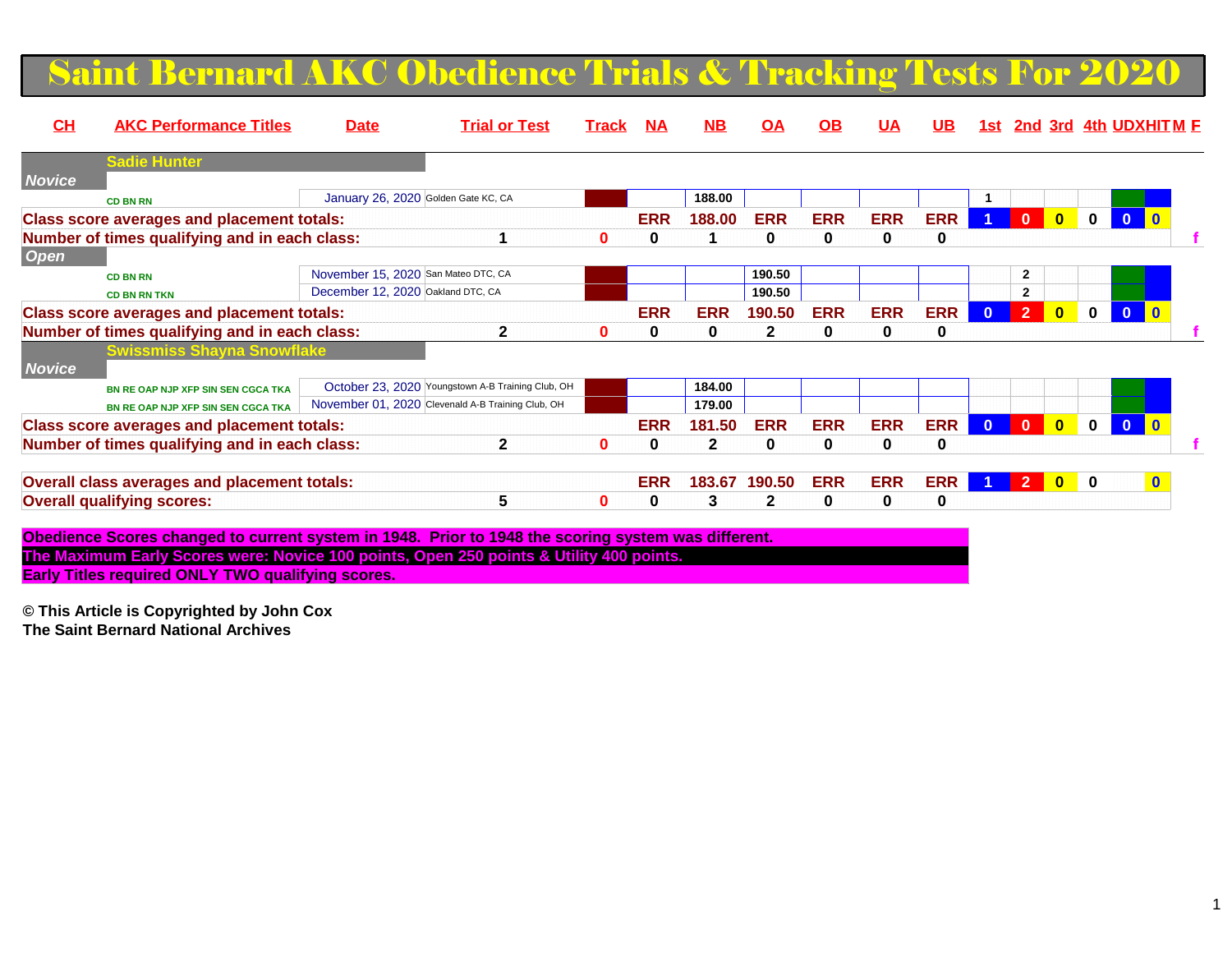# Saint Bernard AKC Novice {CD} Obedience Scores For 2020

| CH                                | <b>AKC Performance Titles</b>                                                                       | <b>Date</b>                         | <u>Trial</u>                                      | M <sub>A</sub> | NB.    |                         |                |                         |              | <u>1st 2nd 3rd 4th HIT A</u> |          |          |  |  |
|-----------------------------------|-----------------------------------------------------------------------------------------------------|-------------------------------------|---------------------------------------------------|----------------|--------|-------------------------|----------------|-------------------------|--------------|------------------------------|----------|----------|--|--|
|                                   | <b>Sadie Hunter</b>                                                                                 |                                     |                                                   |                |        |                         |                |                         |              |                              |          |          |  |  |
|                                   | <b>CD BN RN</b>                                                                                     | January 26, 2020 Golden Gate KC, CA |                                                   |                | 188.00 |                         |                |                         |              |                              |          |          |  |  |
|                                   | <b>Class score averages and placement totals:</b>                                                   |                                     |                                                   | <b>ERR</b>     | 188.00 |                         | $\mathbf{0}$   | $\overline{\mathbf{0}}$ | $\mathbf{0}$ |                              |          |          |  |  |
|                                   | Number of times qualifying and in each class:                                                       |                                     |                                                   | 0              |        |                         |                |                         |              |                              |          |          |  |  |
|                                   | <b>Swissmiss Shayna Snowflake</b>                                                                   |                                     |                                                   |                |        |                         |                |                         |              |                              |          |          |  |  |
|                                   | BN RE OAP NJP XFP SIN SEN CGCA TKA                                                                  |                                     | October 23, 2020 Youngstown A-B Training Club, OH |                | 184.00 |                         |                |                         |              |                              |          |          |  |  |
|                                   | BN RE OAP NJP XFP SIN SEN CGCA TKA                                                                  |                                     | November 01, 2020 Clevenald A-B Training Club, OH |                | 179.00 |                         |                |                         |              |                              |          |          |  |  |
|                                   | <b>Class score averages and placement totals:</b>                                                   |                                     |                                                   | <b>ERR</b>     | 181.50 | $\overline{\mathbf{0}}$ | $\overline{0}$ | $\bullet$               | $\mathbf 0$  |                              | $\Omega$ | $\Omega$ |  |  |
|                                   | Number of times qualifying and in each class:                                                       |                                     | 2                                                 | 0              | 2      |                         |                |                         |              |                              |          |          |  |  |
|                                   | Overall class averages and placement totals:                                                        |                                     |                                                   | <b>ERR</b>     | 183.67 |                         | $\bf{0}$       |                         | $\bf{0}$     |                              |          |          |  |  |
| <b>Overall qualifying scores:</b> |                                                                                                     |                                     | 3                                                 | 0              | 3      |                         |                |                         |              |                              |          |          |  |  |
|                                   | *Code* A = All Breed Trial; N = SBC of America's Trial; S = Saint Bernard Independent Specialty     |                                     |                                                   |                |        |                         |                |                         |              |                              |          |          |  |  |
|                                   | The HIT (High In Trial) total reflects ONLY the HITs from the Novice Classes.                       |                                     |                                                   |                |        |                         |                |                         |              |                              |          |          |  |  |
|                                   | The Dog may have earned other HITs from the Open or Utility not shown on the Novice Report          |                                     |                                                   |                |        |                         |                |                         |              |                              |          |          |  |  |
|                                   | Obedience Scores changed to current system in 1948. Prior to 1948 the scoring system was different. |                                     |                                                   |                |        |                         |                |                         |              |                              |          |          |  |  |
|                                   | The Maximum Early Scores were: Novice 100 points, Open 250 points & Utility 400 points.             |                                     |                                                   |                |        |                         |                |                         |              |                              |          |          |  |  |

**Early Titles required ONLY TWO qualifying scores.**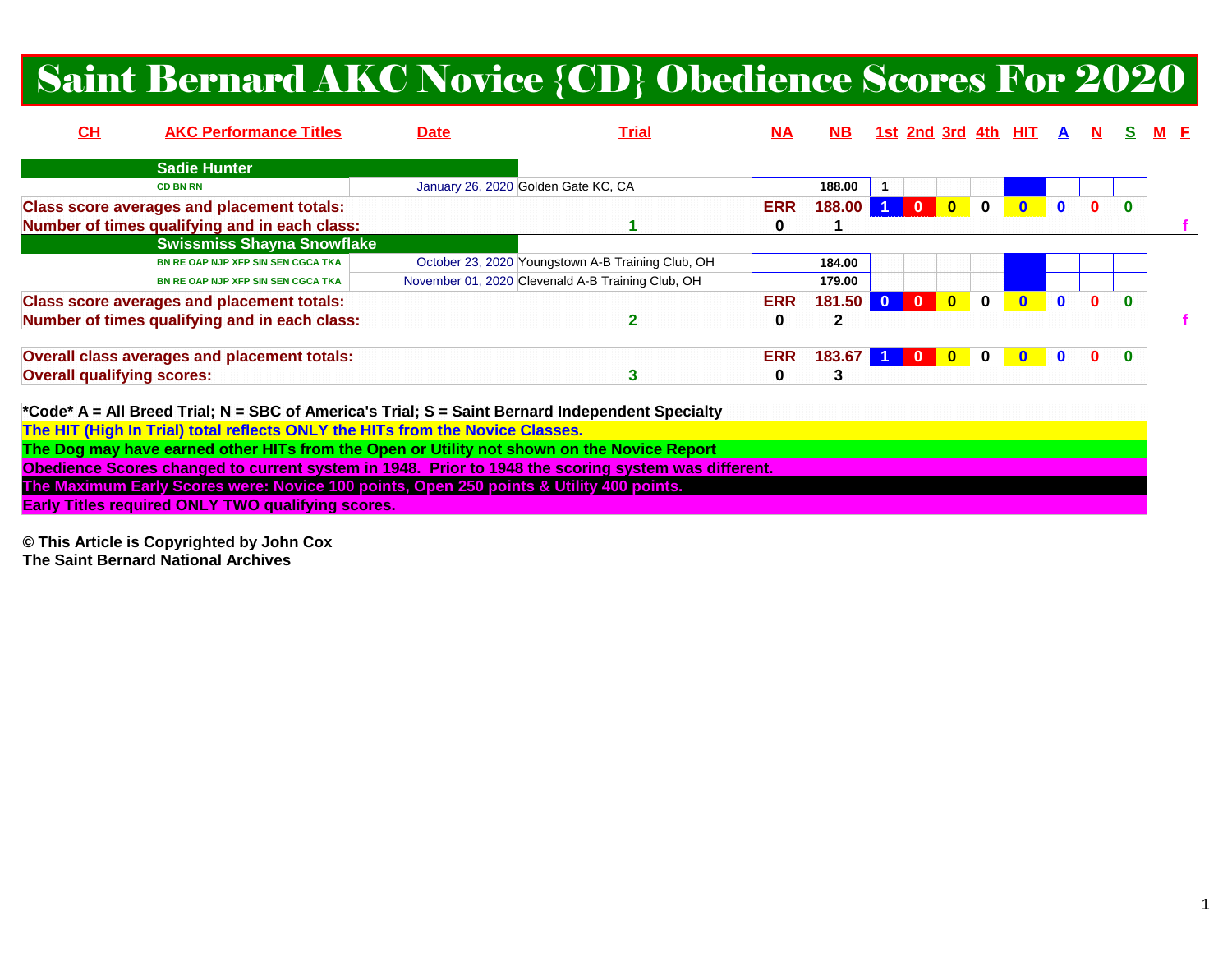# Saint Bernard AKC Open {CDX} Obedience Scores For 2020

| $CH$ | <b>AKC Performance Titles</b>                     | <b>Date</b>                         | <u>Trial</u> | ΟA     | OB.        |              |                |              |              | <u>1st 2nd 3rd 4th UDX HIT A N S M E</u> |  |                           |  |  |
|------|---------------------------------------------------|-------------------------------------|--------------|--------|------------|--------------|----------------|--------------|--------------|------------------------------------------|--|---------------------------|--|--|
|      | <b>Sadie Hunter</b>                               |                                     |              |        |            |              |                |              |              |                                          |  |                           |  |  |
|      | <b>CD BN RN</b>                                   | November 15, 2020 San Mateo DTC, CA |              | 190.50 |            |              | $\overline{2}$ |              |              |                                          |  |                           |  |  |
|      | <b>CD BN RN TKN</b>                               | December 12, 2020 Oakland DTC, CA   |              | 190.50 |            |              | $\mathbf{2}$   |              |              |                                          |  |                           |  |  |
|      | <b>Class score averages and placement totals:</b> |                                     |              | 190.50 | <b>ERR</b> | $\mathbf{0}$ | $\overline{2}$ | $\mathbf{0}$ | $\bf{0}$     |                                          |  | $\mathbf{0}$ $\mathbf{0}$ |  |  |
|      | Number of times qualifying and in each class:     |                                     |              |        | 0          |              |                |              |              |                                          |  |                           |  |  |
|      | Overall class averages and placement totals:      |                                     |              | 190.50 | <b>ERR</b> | $\mathbf{0}$ | $\sqrt{2}$     | $\mathbf{0}$ | $\mathbf{0}$ |                                          |  | $\mathbf{0}$ $\mathbf{0}$ |  |  |
|      | <b>Overall qualifying scores:</b>                 |                                     | ≏            | 2      | 0          |              |                |              |              |                                          |  |                           |  |  |
|      |                                                   |                                     |              |        |            |              |                |              |              |                                          |  |                           |  |  |

**\*Code\* A = All Breed Trial; N = SBC of America's Trial; S = Saint Bernard Independent Specialty**

**The HIT (High In Trial) total reflects ONLY the HITs from the Open Classes.**

**The Dog may have earned other HITs from the Novice or Utility Classes not shown on the Open Report**

**Obedience Scores changed to current system in 1948. Prior to 1948 the scoring system was different.**

**The Maximum Early Scores were: Novice 100 points, Open 250 points & Utility 400 points.**

**Early Titles required ONLY TWO qualifying scores.**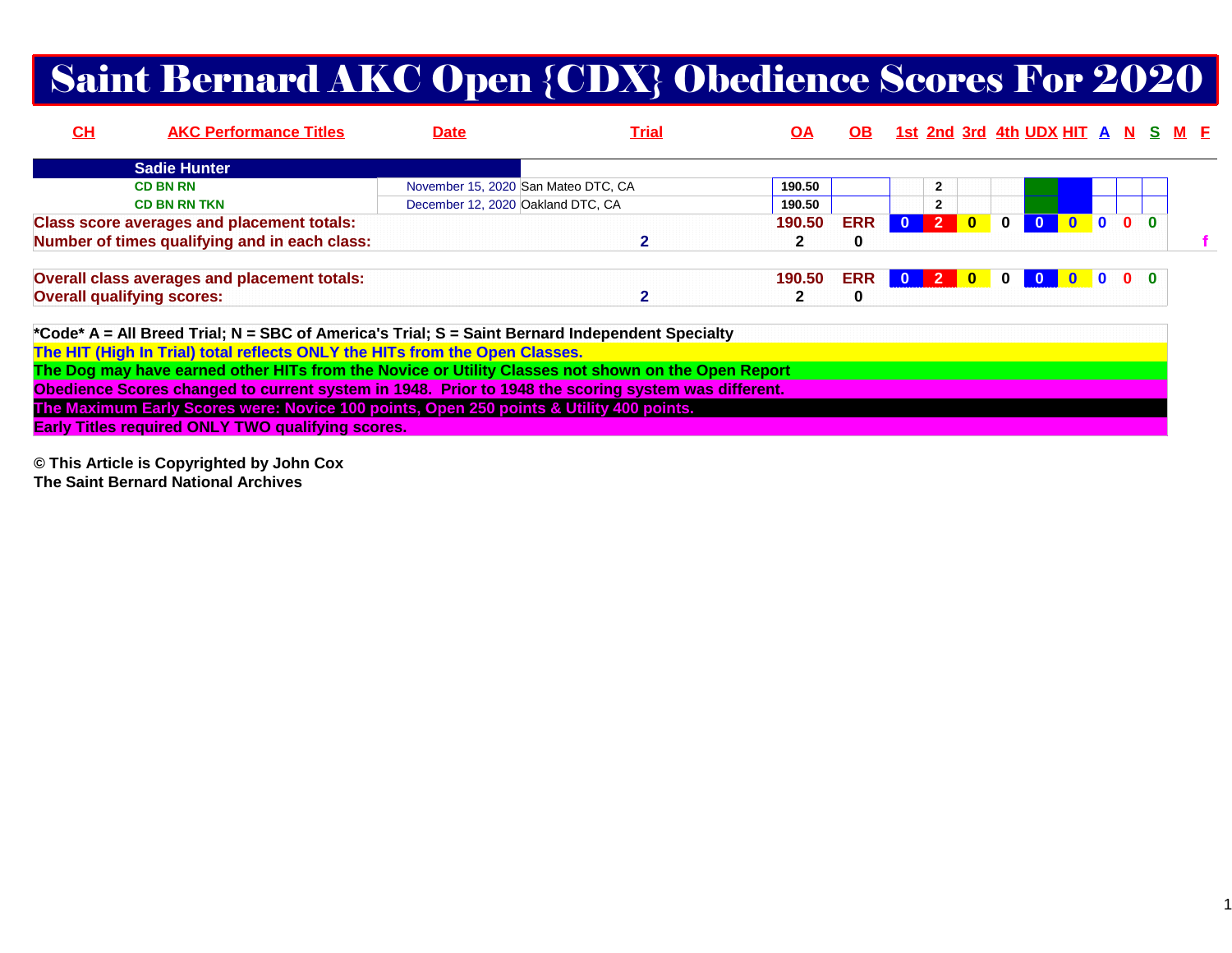# Saint Bernard AKC Advanced Scores {Open/Utility} For 2020

| C <sub>H</sub> | <b>AKC Performance Titles</b>                                                                   | Date                                |  | <u>Trial</u> | ΟA     | OВ         | <u>UA</u>  | UΒ         | UDX HIT    | <b>A</b> |  |  | M F |
|----------------|-------------------------------------------------------------------------------------------------|-------------------------------------|--|--------------|--------|------------|------------|------------|------------|----------|--|--|-----|
|                | <b>Sadie Hunter</b>                                                                             |                                     |  |              |        |            |            |            |            |          |  |  |     |
|                | <b>CD BN RN</b>                                                                                 | November 15, 2020 San Mateo DTC, CA |  |              | 190.50 |            |            |            |            |          |  |  |     |
|                | <b>CD BN RN TKN</b>                                                                             | December 12, 2020 Oakland DTC, CA   |  |              | 190.50 |            |            |            |            |          |  |  |     |
|                |                                                                                                 |                                     |  |              | 190.50 | <b>ERR</b> | <b>ERR</b> | <b>ERR</b> | <b>ERR</b> |          |  |  |     |
|                | <b>Class score averages and placement totals:</b>                                               |                                     |  |              |        |            |            | 0          |            |          |  |  |     |
|                | Number of times qualifying in each class:<br>Overall class score averages and placement totals: |                                     |  |              | 190.50 | <b>ERR</b> | <b>ERR</b> | <b>ERR</b> |            |          |  |  |     |
|                | Overall number of times qualifying in each class:                                               |                                     |  |              |        |            |            | $\bf{0}$   |            |          |  |  |     |

**# = Number of Qualifying Scores in the Classes of Open and/or Utility \*Code\* A = All Breed Trial; N = SBC of America's Trial; S = Saint Bernard Independent SpecialtyThe HIT (High In Trial) total reflects ONLY the HITs from the Open and/or Utility Classes. The Dog may have earned other HITs from the Novice Classes not shown on the Advanced Scores ReportObedience Scores changed to current system in 1948. Prior to 1948 the scoring system was different.The Maximum Early Scores were: Novice 100 points, Open 250 points & Utility 400 points.Early Titles required ONLY TWO qualifying scores.**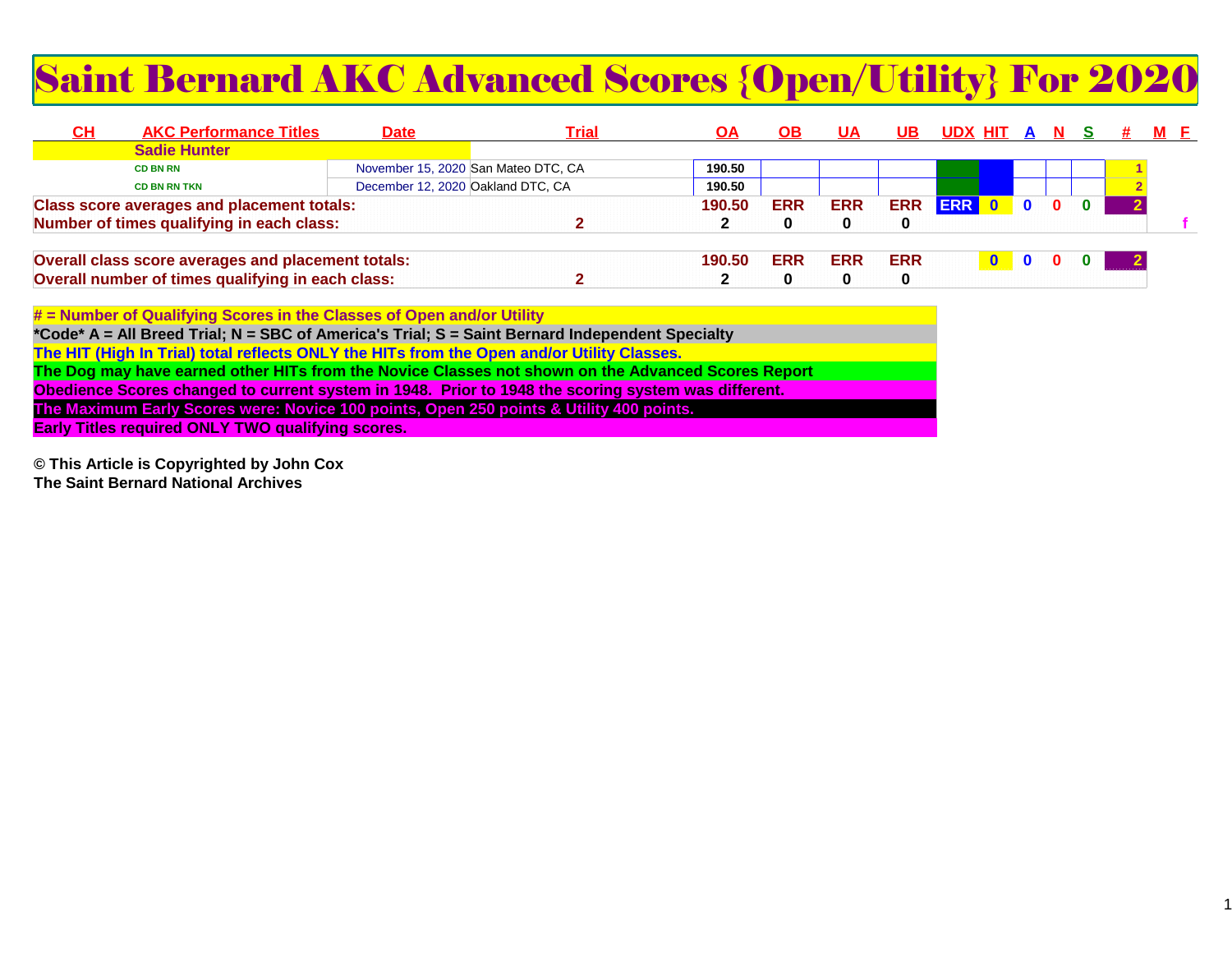|                                   | <b>Saint Bernard Summary of AKC Obedience Optional Titling Classes of:</b> |                                 |                                                               |               |             |                                                                 |              |              |          |     |
|-----------------------------------|----------------------------------------------------------------------------|---------------------------------|---------------------------------------------------------------|---------------|-------------|-----------------------------------------------------------------|--------------|--------------|----------|-----|
|                                   |                                                                            |                                 | Preferred-Novice, Preferred-Open & Preferred-Utility For 2020 |               |             |                                                                 |              |              |          |     |
| CH                                | <b>AKC Performance Titles</b>                                              | <b>Date</b>                     | <b>Trial or Test</b>                                          | <b>Novice</b> | <b>Open</b> | Preferred Preferred Preferred 1st 2nd 3rd 4th<br><b>Utility</b> |              |              |          | M E |
| <b>Preferred-Novice</b>           | <b>My Penny From Heaven</b>                                                |                                 |                                                               |               |             |                                                                 |              |              |          |     |
|                                   | <b>BN RE CGCU</b>                                                          | October 17, 2020 Dayton DTC, OH |                                                               | 174.00        |             |                                                                 |              |              | 3        |     |
|                                   | <b>Class score averages and placement totals:</b>                          |                                 |                                                               | 174.00        | <b>ERR</b>  | <b>ERR</b>                                                      | $\mathbf{0}$ | $\mathbf{0}$ | $\bf{0}$ |     |
|                                   | Number of times qualifying and in each class:                              |                                 |                                                               |               | 0           | 0                                                               |              |              |          |     |
|                                   | <b>Overall class averages and placement totals:</b>                        |                                 |                                                               | 174.00        | <b>ERR</b>  | <b>ERR</b>                                                      |              |              | 0        |     |
| <b>Overall qualifying scores:</b> |                                                                            |                                 |                                                               |               | 0           | $\bf{0}$                                                        |              |              |          |     |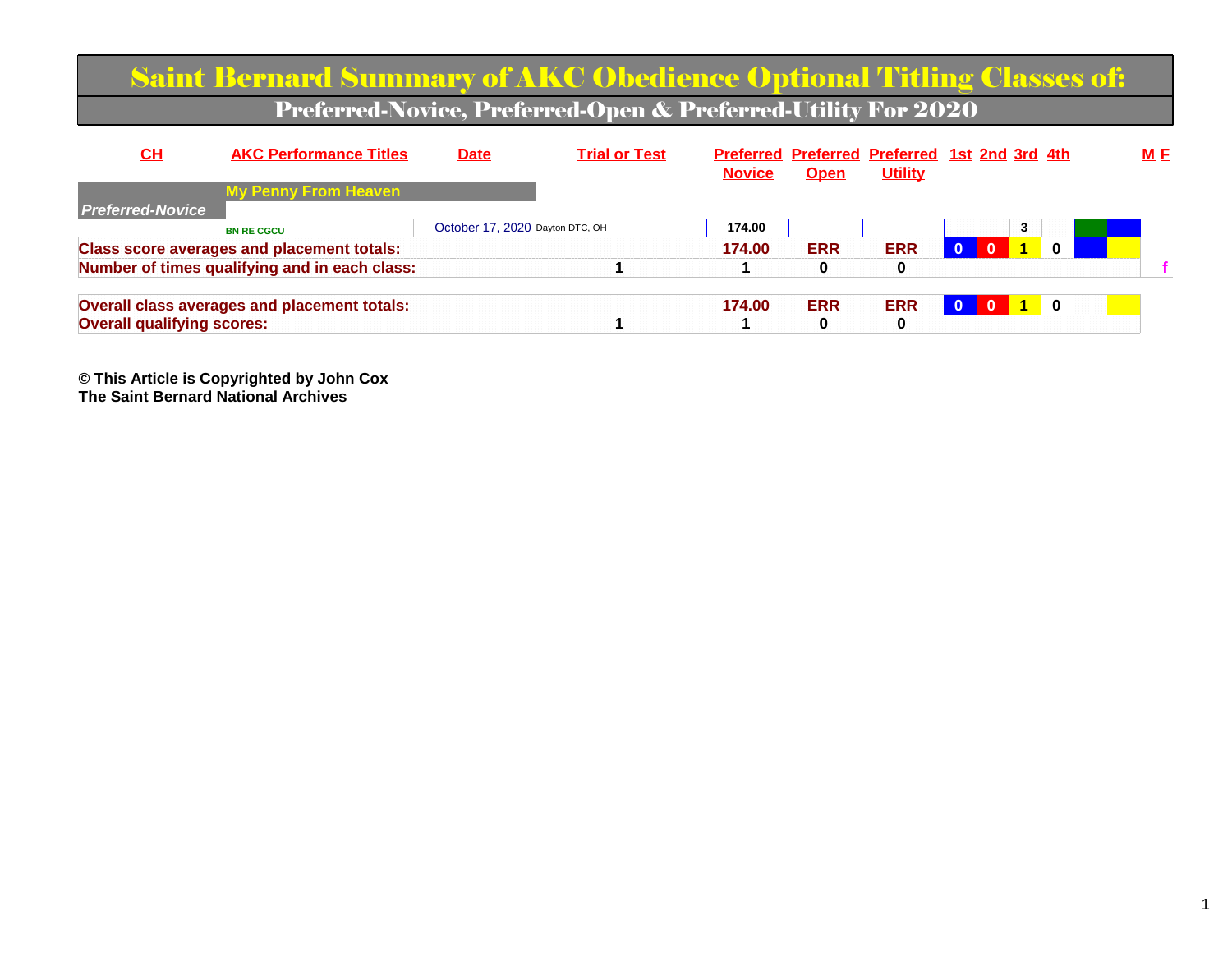#### Saint Bernard AKC Preferred-Novice {PCD} Obedience Scores For 2020

| <u>СН</u>                         | <b>AKC Performance Titles</b>                     | <b>Date</b>                     | <u>Trial</u> | <b>Preferred</b><br><b>Novice</b> | <u>1st 2nd 3rd 4th</u> |   |  |
|-----------------------------------|---------------------------------------------------|---------------------------------|--------------|-----------------------------------|------------------------|---|--|
|                                   | My Penny From Heaven                              |                                 |              |                                   |                        |   |  |
|                                   | <b>BN RE CGCU</b>                                 | October 17, 2020 Dayton DTC, OH |              | 174.00                            |                        | 3 |  |
|                                   | <b>Class score averages and placement totals:</b> |                                 |              | 174.00                            | $\Omega$               |   |  |
|                                   | Number of times qualifying and in each class:     |                                 |              |                                   |                        |   |  |
|                                   | Overall class averages and placement totals:      |                                 |              | 174.00                            |                        |   |  |
| <b>Overall qualifying scores:</b> |                                                   |                                 |              |                                   |                        |   |  |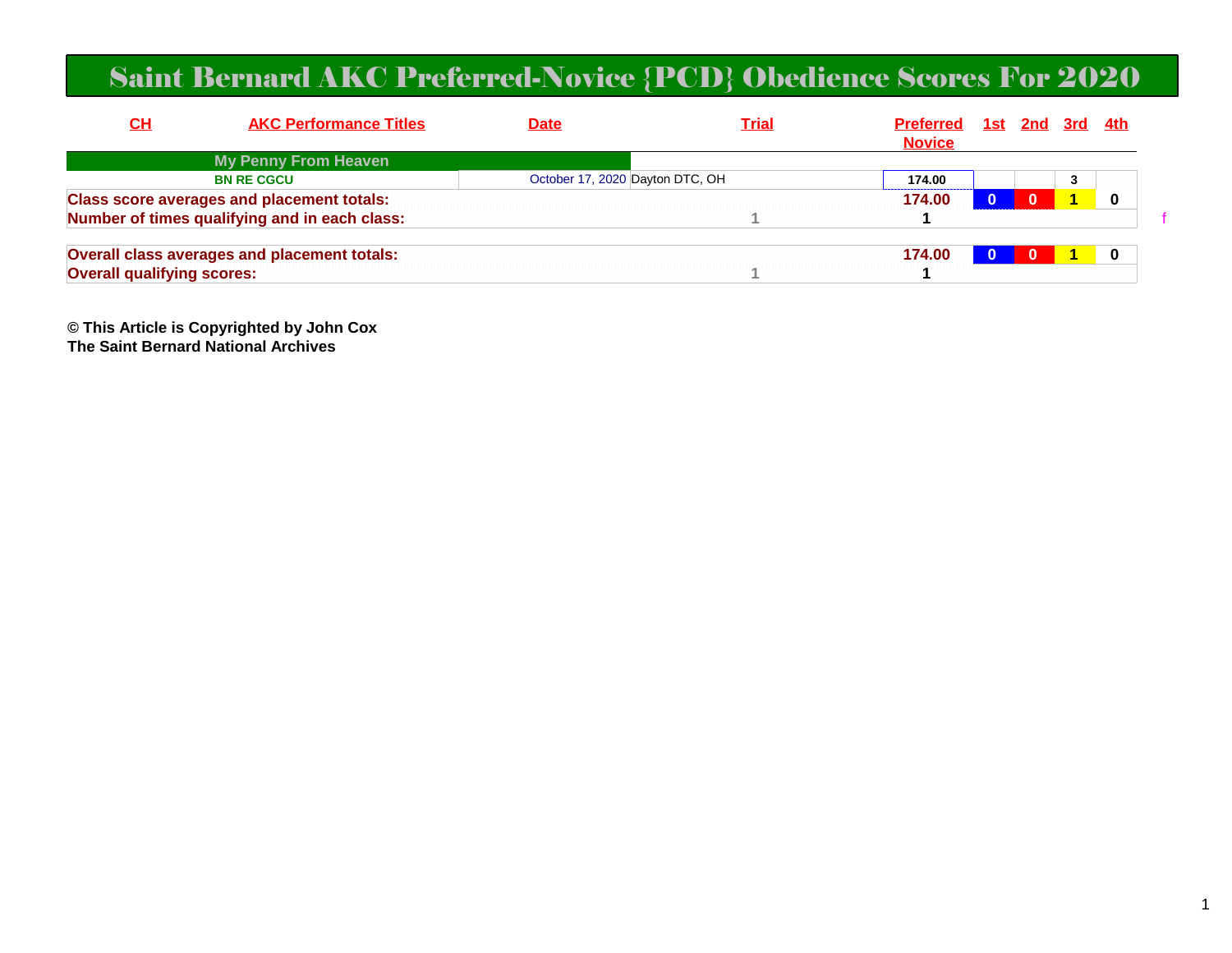#### Saint Bernard Summary of AKC Obedience Optional Titling Classes of:

#### Beginner Novice, Graduate Novice, Graduate Open & Versatility For 2020

| CH                                | <b>AKC Performance Titles</b>                       | <b>Date</b> | <b>Trial</b>                                             | <b>BN A</b>  | BN B       | GN           | <b>GO</b>  | <b>VER</b> |              |                |                         | <u>1st 2nd 3rd 4th M F</u> |
|-----------------------------------|-----------------------------------------------------|-------------|----------------------------------------------------------|--------------|------------|--------------|------------|------------|--------------|----------------|-------------------------|----------------------------|
| <b>BN</b>                         | <b>My Penny From Heaven</b>                         |             |                                                          |              |            |              |            |            |              |                |                         |                            |
|                                   | <b>RN CGC</b>                                       |             | September 20, 2020 Gem City Agility Club, OH             | 193.50       |            |              |            |            |              | $\mathbf{2}$   |                         |                            |
|                                   | <b>BN RN CGC</b>                                    |             | September 20, 2020 Gem City Agility Club, OH             | 190.50       |            |              |            |            |              | $\mathbf{2}$   |                         |                            |
|                                   | <b>Class score averages and placement totals:</b>   |             |                                                          | 192.00       | <b>ERR</b> | <b>ERR</b>   | <b>ERR</b> | <b>ERR</b> | $\mathbf{0}$ | 2 <sup>1</sup> | $\overline{\mathbf{0}}$ | $\mathbf{0}$               |
|                                   | Number of times qualifying and in each class:       |             | $\mathbf{2}$                                             | $\mathbf{2}$ | 0          | $\mathbf 0$  | 0          | 0          |              |                |                         |                            |
|                                   | My White Queen Alsani Giants                        |             |                                                          |              |            |              |            |            |              |                |                         |                            |
| <b>BN</b>                         |                                                     |             | January 25, 2020 Janesville-Beloit KC, IL                |              | 190.00     |              |            |            |              |                |                         | 4                          |
|                                   |                                                     |             | January 25, 2020 Janesville-Beloit KC, IL                |              | 192.00     |              |            |            |              |                | 3                       |                            |
|                                   | <b>BN</b>                                           |             | January 26, 2020 Janesville-Beloit KC, IL                |              | 193.00     |              |            |            |              |                |                         | Δ                          |
|                                   | <b>Class score averages and placement totals:</b>   |             |                                                          | <b>ERR</b>   | 191.67     | <b>ERR</b>   | <b>ERR</b> | <b>ERR</b> | $\Omega$     | $\mathbf{0}$   | $\overline{1}$          | $\mathbf{2}$               |
|                                   | Number of times qualifying and in each class:       |             | 3                                                        | $\bf{0}$     | 3          | 0            | 0          | 0          |              |                |                         |                            |
|                                   | <b>2018-GCHSlatons Sweet Secret</b>                 |             |                                                          |              |            |              |            |            |              |                |                         |                            |
| <b>BN</b>                         |                                                     |             |                                                          |              |            |              |            |            |              |                |                         |                            |
|                                   | 2018-GCHCGCA TKA                                    |             | March 07, 2020 Shetland Sheepdog Club of Northern 194.00 |              |            |              |            |            |              |                |                         |                            |
|                                   | <b>Class score averages and placement totals:</b>   |             |                                                          | 194.00       | <b>ERR</b> | <b>ERR</b>   | <b>ERR</b> | <b>ERR</b> |              | $\mathbf{0}$   | $\overline{\mathbf{0}}$ | $\mathbf{0}$               |
|                                   | Number of times qualifying and in each class:       |             |                                                          |              | 0          | $\mathbf{0}$ | $\bf{0}$   | 0          |              |                |                         |                            |
|                                   | <b>Wild Turkey American Legend</b>                  |             |                                                          |              |            |              |            |            |              |                |                         |                            |
| <b>BN</b>                         |                                                     |             |                                                          |              |            |              |            |            |              |                |                         |                            |
|                                   |                                                     |             | August 28, 2020 St. Clairville Ohio KC, OH               |              | 190.50     |              |            |            |              |                | 3                       |                            |
|                                   |                                                     |             | August 28, 2020 St. Clairville Ohio KC, OH               |              | 190.50     |              |            |            | $\mathbf{1}$ |                |                         |                            |
|                                   | <b>BN</b>                                           |             | August 29, 2020 Fort Steuben KA, OH                      |              | 187.50     |              |            |            |              |                | 3                       |                            |
|                                   | <b>Class score averages and placement totals:</b>   |             |                                                          | <b>ERR</b>   | 189.50     | <b>ERR</b>   | <b>ERR</b> | <b>ERR</b> |              | $\mathbf{0}$   | 2 <sub>2</sub>          | $\mathbf 0$                |
|                                   | Number of times qualifying and in each class:       |             | 3                                                        | 0            | 3          | 0            | 0          | 0          |              |                |                         | m                          |
|                                   | <b>Overall class averages and placement totals:</b> |             |                                                          | 192.67       | 190.58     | <b>ERR</b>   | <b>ERR</b> | <b>ERR</b> |              |                |                         | $\mathbf{2}$               |
| <b>Overall qualifying scores:</b> |                                                     |             | 9                                                        | 3            | 6          | 0            | 0          | 0          |              |                |                         |                            |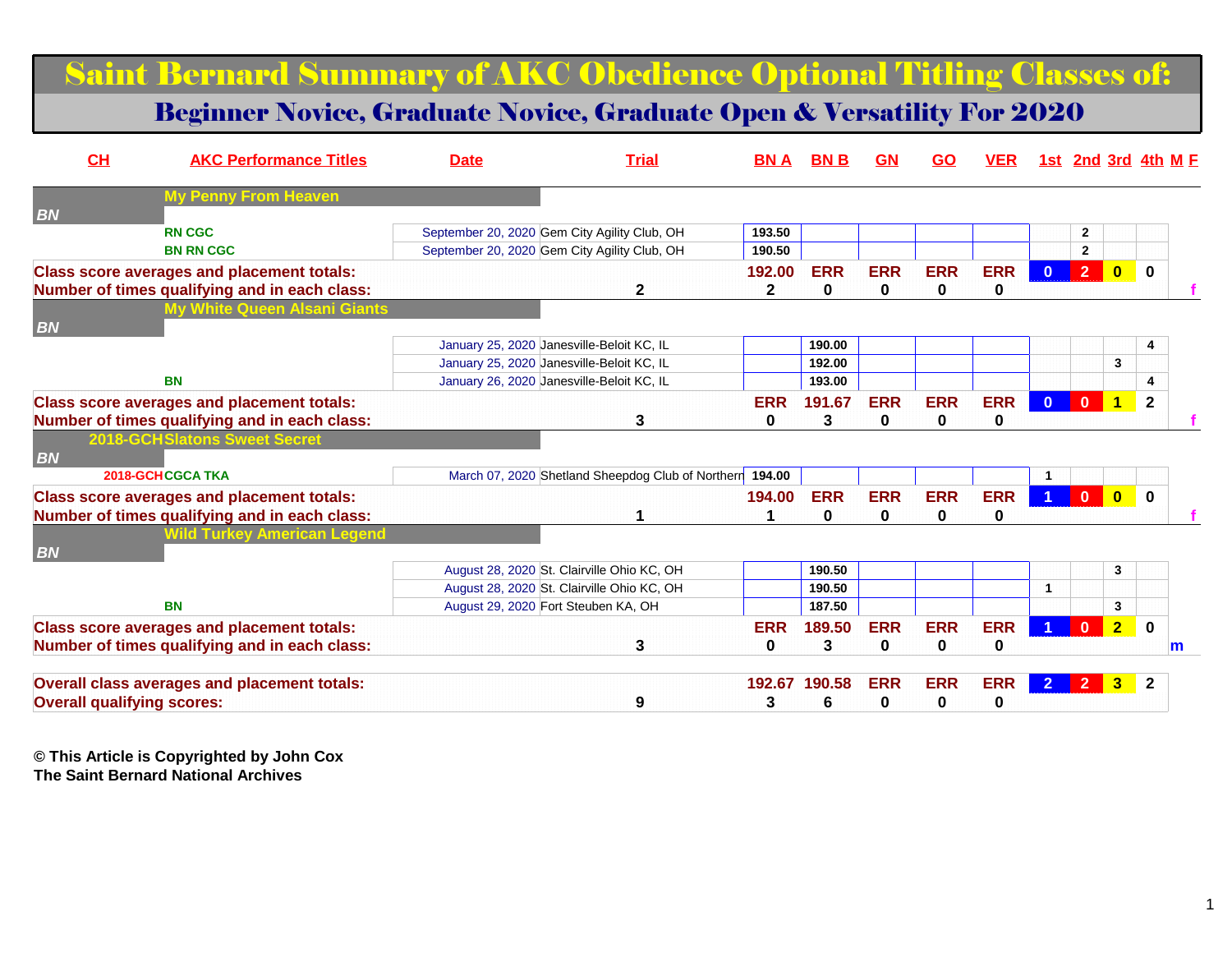#### Saint Bernard Beginner Novice {BN} Obedience Scores For 2020

| CH                                | <b>AKC Performance Titles</b>                     | <b>Date</b> | <b>Trial</b>                                             | <b>BNA</b> | <b>BNB</b> |              | 1st 2nd 3rd 4th M E |                         |              |   |  |
|-----------------------------------|---------------------------------------------------|-------------|----------------------------------------------------------|------------|------------|--------------|---------------------|-------------------------|--------------|---|--|
|                                   | <b>My Penny From Heaven</b>                       |             |                                                          |            |            |              |                     |                         |              |   |  |
|                                   | <b>RN CGC</b>                                     |             | September 20, 2020 Gem City Agility Club, OH             | 193.50     |            |              | $\mathbf{2}$        |                         |              |   |  |
|                                   | <b>BN RN CGC</b>                                  |             | September 20, 2020 Gem City Agility Club, OH             | 190.50     |            |              | 2                   |                         |              |   |  |
|                                   | <b>Class score averages and placement totals:</b> |             |                                                          | 192.00     | <b>ERR</b> | $\mathbf{0}$ | $\overline{2}$      | $\mathbf{0}$            | $\bf{0}$     |   |  |
|                                   | Number of times qualifying and in each class:     |             | 2                                                        | 2          | 0          |              |                     |                         |              |   |  |
|                                   | <b>My White Queen Alsani Giants</b>               |             |                                                          |            |            |              |                     |                         |              |   |  |
|                                   |                                                   |             | January 25, 2020 Janesville-Beloit KC, IL                |            | 190.00     |              |                     |                         | 4            |   |  |
|                                   |                                                   |             | January 25, 2020 Janesville-Beloit KC, IL                |            | 192.00     |              |                     | 3                       |              |   |  |
|                                   | <b>BN</b>                                         |             | January 26, 2020 Janesville-Beloit KC, IL                |            | 193.00     |              |                     |                         | 4            |   |  |
|                                   | <b>Class score averages and placement totals:</b> |             |                                                          | <b>ERR</b> | 191.67     | $\mathbf{0}$ | $\Omega$            |                         | $\mathbf{2}$ |   |  |
|                                   | Number of times qualifying and in each class:     |             | 3                                                        | 0          | 3          |              |                     |                         |              |   |  |
|                                   | <b>2018-GCH Slatons Sweet Secret</b>              |             |                                                          |            |            |              |                     |                         |              |   |  |
|                                   | 2018-GCHCGCA TKA                                  |             | March 07, 2020 Shetland Sheepdog Club of Northern NJ, NJ | 194.00     |            |              |                     |                         |              |   |  |
|                                   | <b>Class score averages and placement totals:</b> |             |                                                          | 194.00     | <b>ERR</b> |              | $\bf{0}$            | $\overline{\mathbf{0}}$ | $\mathbf 0$  |   |  |
|                                   | Number of times qualifying and in each class:     |             |                                                          |            | 0          |              |                     |                         |              |   |  |
|                                   | <b>Wild Turkey American Legend</b>                |             |                                                          |            |            |              |                     |                         |              |   |  |
|                                   |                                                   |             | August 28, 2020 St. Clairville Ohio KC, OH               |            | 190.50     |              |                     | 3                       |              |   |  |
|                                   |                                                   |             | August 28, 2020 St. Clairville Ohio KC, OH               |            | 190.50     | 1            |                     |                         |              |   |  |
|                                   | <b>BN</b>                                         |             | August 29, 2020 Fort Steuben KA, OH                      |            | 187.50     |              |                     | 3                       |              |   |  |
|                                   | <b>Class score averages and placement totals:</b> |             |                                                          | <b>ERR</b> | 189.50     |              | 0                   | 2 <sub>2</sub>          | $\bf{0}$     |   |  |
|                                   | Number of times qualifying and in each class:     |             | 3                                                        | 0          | 3          |              |                     |                         |              | m |  |
|                                   | Overall class averages and placement totals:      |             |                                                          | 192.67     | 190.58     |              |                     | 3.                      | $\mathbf{2}$ |   |  |
| <b>Overall qualifying scores:</b> |                                                   |             | 9                                                        | 3          | 6          |              |                     |                         |              |   |  |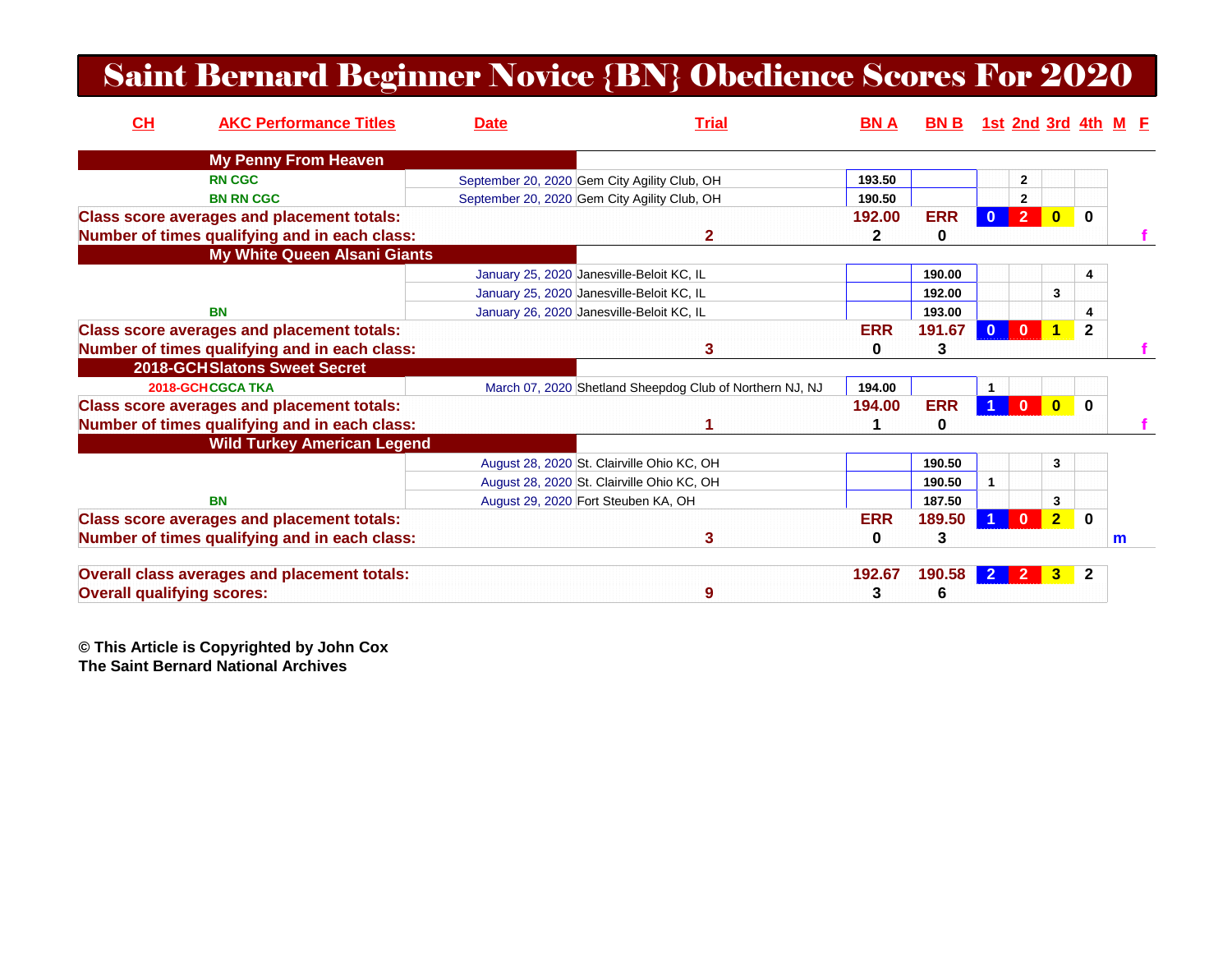# Saint Bernard Summary of AKC Rally Trials For 2020

| CL                               | <b>AKC Performance Titles</b>                          | <b>Date</b>                          | <b>Trial</b> |                        | $RN-A$ $RN-B$   |                 |                                              |          |                        |   |          |                      |                |                         |              | RI RA-ARA-BRE-ARE-BRM 1st 2nd 3rd 4th RAE M F |
|----------------------------------|--------------------------------------------------------|--------------------------------------|--------------|------------------------|-----------------|-----------------|----------------------------------------------|----------|------------------------|---|----------|----------------------|----------------|-------------------------|--------------|-----------------------------------------------|
|                                  | 2017-GCH3g's Thunder On The Mountain                   |                                      |              |                        |                 |                 |                                              |          |                        |   |          |                      |                |                         |              |                                               |
| (1) Novice<br><b>2017-GCHTKN</b> |                                                        | May 01, 2020 AKC Virtual Rally       |              |                        | 95              |                 |                                              |          |                        |   |          |                      |                |                         |              |                                               |
| <b>2017-GCHTKN</b>               |                                                        | May 12, 2020 AKC Virtual Rally       |              |                        | $\overline{93}$ |                 |                                              |          |                        |   |          |                      |                |                         |              |                                               |
| 2017-GCH TKN, RN-2020            |                                                        | May 12, 2020 AKC Virtual Rally       |              |                        | 81              |                 |                                              |          |                        |   |          |                      |                |                         |              |                                               |
| <b>Summary:</b>                  | Number of times qualifying and in each class:          |                                      | 3            | <b>ERR</b><br>$\bf{0}$ | 3               | $\Omega$        | 90 ERR ERR ERR ERR ERR ERR 0 0 0<br>$\bf{0}$ | 0        | $\bf{0}$               | 0 | 0        |                      |                |                         | $\mathbf{0}$ | <b>ERR</b><br>m                               |
| (1) Novice                       | 2021-CHFuzzy Bears Amore'                              |                                      |              |                        |                 |                 |                                              |          |                        |   |          |                      |                |                         |              |                                               |
| 2021-CHTKE, ATT, CGCA            |                                                        | September 04, 2020 AKC Virtual Rally |              |                        | 80              |                 |                                              |          |                        |   |          |                      |                |                         |              |                                               |
| 2021-CHTKE, ATT, CGCA            |                                                        | September 25, 2020 AKC Virtual Rally |              |                        | 83              |                 |                                              |          |                        |   |          |                      |                |                         |              |                                               |
|                                  | 2021-CHTKE, ATT, CGCA, VHMA/RN-2020                    | October 02, 2020 AKC Virtual Rally   |              |                        | $\overline{80}$ |                 |                                              |          |                        |   |          |                      |                |                         |              |                                               |
| <b>Summary:</b>                  |                                                        |                                      |              | <b>ERR</b>             | 81              |                 | ERR ERR ERR ERR ERR ERR 0                    |          |                        |   |          |                      | $\mathbf{0}$   | $\overline{\mathbf{0}}$ | $\mathbf{0}$ | <b>ERR</b>                                    |
|                                  | Number of times qualifying and in each class:          |                                      | 3            | 0                      | 3               | $\Omega$        | 0                                            | $\bf{0}$ | 0                      | 0 | $\bf{0}$ |                      |                |                         |              | m                                             |
| (2) Advanced                     |                                                        |                                      |              |                        |                 |                 |                                              |          |                        |   |          |                      |                |                         |              |                                               |
|                                  | 2021-CHTKE, ATT, CGCA, VHMA/RN-2020                    | October 11, 2020 Souhegan KC, NH     |              |                        |                 |                 | 71                                           |          |                        |   |          |                      |                |                         |              |                                               |
| <b>Summary:</b>                  |                                                        |                                      |              |                        | <b>ERR ERR</b>  | <b>ERR</b>      | 71                                           |          | <b>ERR ERR ERR ERR</b> |   |          | $\blacktriangleleft$ | $\mathbf{0}$   | $\overline{\mathbf{0}}$ | $\mathbf 0$  | <b>ERR</b>                                    |
|                                  | Number of times qualifying and in each class:          |                                      | 1            | 0                      | 0               | $\bf{0}$        | 1.                                           | 0        | 0                      | 0 | 0        |                      |                |                         |              | m                                             |
| <b>Intermediate</b>              |                                                        |                                      |              |                        |                 |                 |                                              |          |                        |   |          |                      |                |                         |              |                                               |
|                                  | 2021-CHTKE, ATT, CGCA, VHMA/RN-2020                    | October 09, 2020 Souhegan KC, NH     |              |                        |                 | 91              |                                              |          |                        |   |          |                      | $\mathbf{2}$   |                         |              |                                               |
|                                  | 2021-CHTKE, ATT, CGCA, VHMA/RN-2020                    | October 10, 2020 Souhegan KC, NH     |              |                        |                 | $\overline{93}$ |                                              |          |                        |   |          |                      | $\mathbf 2$    |                         |              |                                               |
|                                  | 2021-CHTKE, ATT, CGCA, VHMA/RN, RI-2020                | October 23, 2020 AKC Virtual Rally   |              |                        |                 | 75              |                                              |          |                        |   |          |                      |                |                         |              |                                               |
| <b>Summary:</b>                  |                                                        |                                      |              |                        | <b>ERR ERR</b>  | 86              |                                              |          | ERR ERR ERR ERR ERR    |   |          | $\bullet$            | 2 <sup>1</sup> | $\overline{\mathbf{0}}$ | $\mathbf 0$  | <b>ERR</b>                                    |
|                                  | Number of times qualifying and in each class:          |                                      | 3            | 0                      | 0               | 3               | 0                                            | 0        | $\bf{0}$               | 0 | $\bf{0}$ |                      |                |                         |              | m                                             |
|                                  | <b>James P Sullivan</b>                                |                                      |              |                        |                 |                 |                                              |          |                        |   |          |                      |                |                         |              |                                               |
| (1) Novice                       |                                                        |                                      |              |                        |                 |                 |                                              |          |                        |   |          |                      |                |                         |              |                                               |
|                                  | DXX, DJ, AJ, HDS, CGC, TKE, ATT, VHMA/                 | December 18, 2020 AKC Virtual Rally  |              |                        | 88              |                 |                                              |          |                        |   |          |                      |                |                         |              |                                               |
| <b>Summary:</b>                  |                                                        |                                      |              | <b>ERR</b>             |                 |                 | 88 ERR ERR ERR ERR ERR ERR 0                 |          |                        |   |          |                      | $\overline{0}$ | $\overline{\mathbf{0}}$ | $\mathbf{0}$ | <b>ERR</b>                                    |
|                                  | Number of times qualifying and in each class:          |                                      | 1            | 0                      |                 | O               | 0                                            | $\Omega$ | 0                      | 0 | $\bf{0}$ |                      |                |                         |              | m                                             |
| (1) Novice                       | 2020-CHKudos Crown Royal V Regalbear                   |                                      |              |                        |                 |                 |                                              |          |                        |   |          |                      |                |                         |              |                                               |
|                                  | 2020-CH FDC, BCAT, DJA, DN, CGCA, CGCU, TKA, ATT, VHMA | November 06, 2020 AKC Virtual Rally  |              |                        | 85              |                 |                                              |          |                        |   |          |                      |                |                         |              |                                               |
| <b>Summary:</b>                  |                                                        |                                      |              | <b>ERR</b>             |                 |                 | 85 ERR ERR ERR ERR ERR ERR 0 0 0             |          |                        |   |          |                      |                |                         | $\mathbf 0$  | <b>ERR</b>                                    |
|                                  | Number of times qualifying and in each class:          |                                      | 1            | 0                      | 1               | 0               | 0                                            | 0        | 0                      | 0 | 0        |                      |                |                         |              | m                                             |
| (1) Novice                       | <b>Lone Cedars Desired Jeul of Rainier</b>             |                                      |              |                        |                 |                 |                                              |          |                        |   |          |                      |                |                         |              |                                               |
|                                  |                                                        | August 07, 2020 AKC Virtual Rally    |              |                        | 75              |                 |                                              |          |                        |   |          |                      |                |                         |              |                                               |
| <b>Summary:</b>                  |                                                        |                                      |              | <b>ERR</b>             |                 |                 | 75 ERR ERR ERR ERR ERR ERR 0 0 0             |          |                        |   |          |                      |                |                         | $\mathbf 0$  | <b>ERR</b>                                    |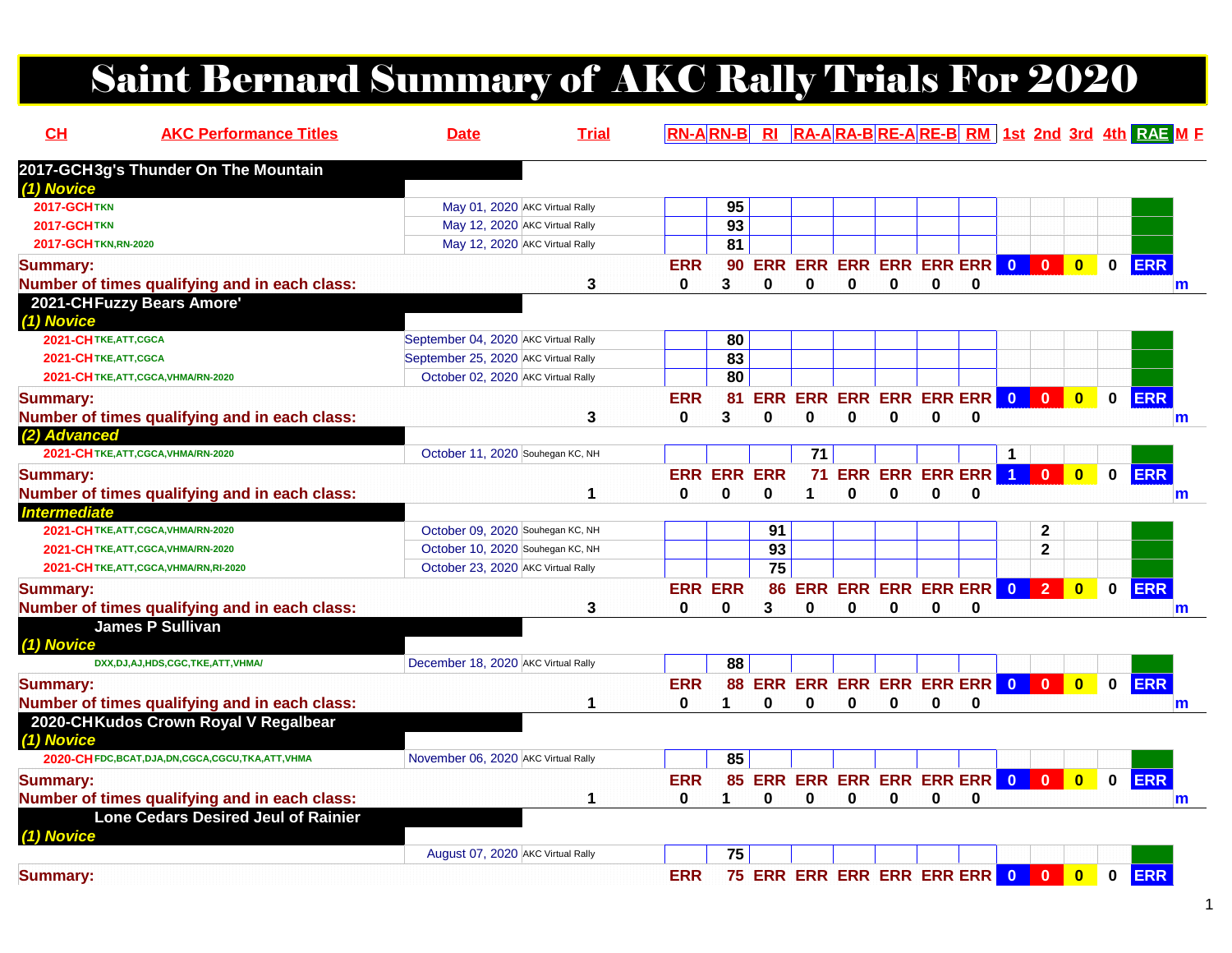| CH                  | <b>AKC Performance Titles</b>                 | <b>Date</b>                                  | <b>Trial</b> |              | <b>RN-ARN-B</b>            | $R_{\rm I}$ |   |                                |                  |    |                           |                         |                      |              |             | RA-ARA-BRE-ARE-BRM 1st 2nd 3rd 4th RAE ME |   |
|---------------------|-----------------------------------------------|----------------------------------------------|--------------|--------------|----------------------------|-------------|---|--------------------------------|------------------|----|---------------------------|-------------------------|----------------------|--------------|-------------|-------------------------------------------|---|
|                     | Number of times qualifying and in each class: |                                              | 1            | 0            |                            | 0           | 0 | 0                              | 0                |    | 0                         |                         |                      |              |             |                                           |   |
|                     | <b>Mistihil Stormy Weather By Rowdy</b>       |                                              |              |              |                            |             |   |                                |                  |    |                           |                         |                      |              |             |                                           |   |
| (2) Advanced        |                                               |                                              |              |              |                            |             |   |                                |                  |    |                           |                         |                      |              |             |                                           |   |
|                     | CGC,TKN,BCAT/RN,RI-2018                       | January 19, 2020 Taulatin KC, OR             |              |              |                            |             |   | 71                             |                  |    |                           |                         |                      |              |             |                                           |   |
| <b>Summary:</b>     |                                               |                                              |              |              | <b>ERR ERR ERR ERR</b>     |             |   |                                | 71 ERR ERR ERR 0 |    |                           |                         | $\bullet$            | $\bullet$    | $\mathbf 0$ | <b>ERR</b>                                |   |
|                     | Number of times qualifying and in each class: |                                              | 1            | 0            | 0                          | 0           | 0 | 1                              | 0                | 0  | $\mathbf 0$               |                         |                      |              |             |                                           |   |
|                     | <b>My Penny From Heaven</b>                   |                                              |              |              |                            |             |   |                                |                  |    |                           |                         |                      |              |             |                                           |   |
| (3) Excellent       |                                               |                                              |              |              |                            |             |   |                                |                  |    |                           |                         |                      |              |             |                                           |   |
|                     | CGC/RN, RI, RA-2019/2020-RE                   | February 22, 2020 Columbus A-B TC, OH        |              |              |                            |             |   |                                | 79               |    |                           |                         | 2                    |              |             |                                           |   |
|                     | CGC/RN, RI, RA-2019/RE-2020                   | February 22, 2020 Columbus A-B TC, OH        |              |              |                            |             |   |                                | 72               |    |                           |                         | $\mathbf 2$          |              |             |                                           |   |
|                     | CGC/RN, RI, RA-2019/RE-2020                   | February 23, 2020 Columbus A-B TC, OH        |              |              |                            |             |   |                                | 86               |    |                           |                         | $\mathbf{2}$         |              |             |                                           |   |
| <b>Summary:</b>     |                                               |                                              |              |              | <b>ERR ERR ERR ERR ERR</b> |             |   |                                | 79               |    | <b>ERR ERR</b>            | $\overline{\mathbf{0}}$ | $\overline{3}$       | $\bf{0}$     | 0           | <b>ERR</b>                                |   |
|                     | Number of times qualifying and in each class: |                                              | 3            | 0            | 0                          | 0           | 0 | 0                              | 3                | 0  | 0                         |                         |                      |              |             |                                           |   |
|                     | (4) Advanced Excellent                        |                                              |              |              |                            |             |   |                                |                  |    |                           |                         |                      |              |             |                                           |   |
|                     | CGC/RN, RI, RA-2019/RE-2020                   | September 19, 2020 Gem City Agility Club, OH |              |              |                            |             |   | 95                             |                  |    |                           |                         |                      |              |             |                                           |   |
|                     | CGC/RN, RI, RA-2019/RE-2020                   | September 19, 2020 Gem City Agility Club, OH |              |              |                            |             |   |                                |                  | 94 |                           |                         |                      |              |             |                                           |   |
|                     | CGC/RN, RI, RA-2019/RE-2020                   | September 20, 2020 Gem City Agility Club, OH |              |              |                            |             |   | 97                             |                  |    |                           |                         |                      |              |             | $\overline{2}$                            |   |
|                     | CGC/RN, RI, RA-2019/RE-2020                   | September 20, 2020 Gem City Agility Club, OH |              |              |                            |             |   |                                |                  | 87 |                           |                         |                      |              |             | $\overline{2}$                            |   |
|                     | CGC/RN, RI, RA-2019/RE-2020                   | October 16, 2020 Dayton DTC, OH              |              |              |                            |             |   | 86                             |                  |    |                           |                         |                      |              |             | $\mathbf{3}$                              |   |
|                     | CGC/RN, RI, RA-2019/RE-2020                   | October 16, 2020 Dayton DTC, OH              |              |              |                            |             |   |                                |                  | 90 |                           |                         |                      |              |             | $\mathbf{3}$                              |   |
| <b>Summary:</b>     |                                               |                                              |              |              | <b>ERR ERR ERR ERR</b>     |             |   |                                | <b>93 ERR</b>    |    | <b>90 ERR</b>             |                         |                      | $\bullet$    | $\bf{0}$    | 3 <sup>1</sup>                            |   |
|                     | Number of times qualifying and in each class: |                                              | 6            | 0            | 0                          | 0           | 0 | 3                              | 0                | 3  | $\mathbf 0$               |                         |                      |              |             |                                           |   |
|                     | <b>Shadow Mtn Jagger At Rock N Roll</b>       |                                              |              |              |                            |             |   |                                |                  |    |                           |                         |                      |              |             |                                           |   |
| (1) Novice          |                                               |                                              |              |              |                            |             |   |                                |                  |    |                           |                         |                      |              |             |                                           |   |
|                     |                                               | January 25, 2020 Golden Gate KC, CA          |              |              | 95                         |             |   |                                |                  |    |                           | $\mathbf 1$             |                      |              |             |                                           |   |
|                     |                                               | January 26, 2020 Golden Gate KC, CA          |              |              | 88                         |             |   |                                |                  |    |                           |                         | $\mathbf{2}$         |              |             |                                           |   |
| <b>Summary:</b>     |                                               |                                              |              | <b>ERR</b>   |                            |             |   | 92 ERR ERR ERR ERR ERR ERR     |                  |    |                           | $\blacksquare$          | $\blacktriangleleft$ | $\mathbf{0}$ | 0           | <b>ERR</b>                                |   |
|                     | Number of times qualifying and in each class: |                                              | 2            | 0            | 2                          | 0           |   | 0                              | 0                | 0  | 0                         |                         |                      |              |             |                                           | m |
|                     | <b>Snowy Pines Athena</b>                     |                                              |              |              |                            |             |   |                                |                  |    |                           |                         |                      |              |             |                                           |   |
| (1) Novice          |                                               |                                              |              |              |                            |             |   |                                |                  |    |                           |                         |                      |              |             |                                           |   |
|                     | CGCA,CGCU,TKA                                 | October 30, 2020 AKC Virtual Rally           |              |              | 93                         |             |   |                                |                  |    |                           |                         |                      |              |             |                                           |   |
|                     | CGCA,CGCU,TKA                                 | October 30, 2020 AKC Virtual Rally           |              |              | 90                         |             |   |                                |                  |    |                           |                         |                      |              |             |                                           |   |
|                     | CGCA,CGCU,TKA/RN-2020                         | October 30, 2020 AKC Virtual Rally           |              |              | 94                         |             |   |                                |                  |    |                           |                         |                      |              |             |                                           |   |
|                     |                                               |                                              |              | <b>ERR</b>   |                            |             |   | 92 ERR ERR ERR ERR ERR ERR 0 0 |                  |    |                           |                         |                      | $\mathbf{0}$ | 0           | <b>ERR</b>                                |   |
| <b>Summary:</b>     |                                               |                                              | 3            | $\mathbf{0}$ |                            |             |   | 30000                          |                  |    | $\mathbf{0}$ $\mathbf{0}$ |                         |                      |              |             |                                           |   |
| <b>Intermediate</b> | Number of times qualifying and in each class: |                                              |              |              |                            |             |   |                                |                  |    |                           |                         |                      |              |             |                                           |   |
|                     | CGCA,CGCU,TKA/RN-2020                         | December 18, 2020 AKC Virtual Rally          |              |              |                            | 94          |   |                                |                  |    |                           |                         |                      |              |             |                                           |   |
|                     |                                               |                                              |              |              |                            | 96          |   |                                |                  |    |                           |                         |                      |              |             |                                           |   |
|                     | CGCA,CGCU,TKA/RN-2020                         | December 18, 2020 AKC Virtual Rally          |              |              |                            |             |   |                                |                  |    |                           |                         |                      |              |             |                                           |   |
|                     | CGCA,CGCU,TKA/RN,RI-2020                      | December 18, 2020 AKC Virtual Rally          |              |              |                            | 96          |   |                                |                  |    |                           |                         |                      |              |             |                                           |   |
| <b>Summary:</b>     |                                               |                                              |              |              | <b>ERR ERR</b>             |             |   | 95 ERR ERR ERR ERR ERR 0 0     |                  |    |                           |                         |                      | $\bullet$    | $\mathbf 0$ | <b>ERR</b>                                |   |
|                     | Number of times qualifying and in each class: |                                              | 3            | 0            | 0                          | 3           | 0 | $\mathbf 0$                    | $\mathbf 0$      | 0  | $\mathbf 0$               |                         |                      |              |             |                                           |   |
|                     | <b>Swissmiss Shayna Snowflake</b>             |                                              |              |              |                            |             |   |                                |                  |    |                           |                         |                      |              |             |                                           |   |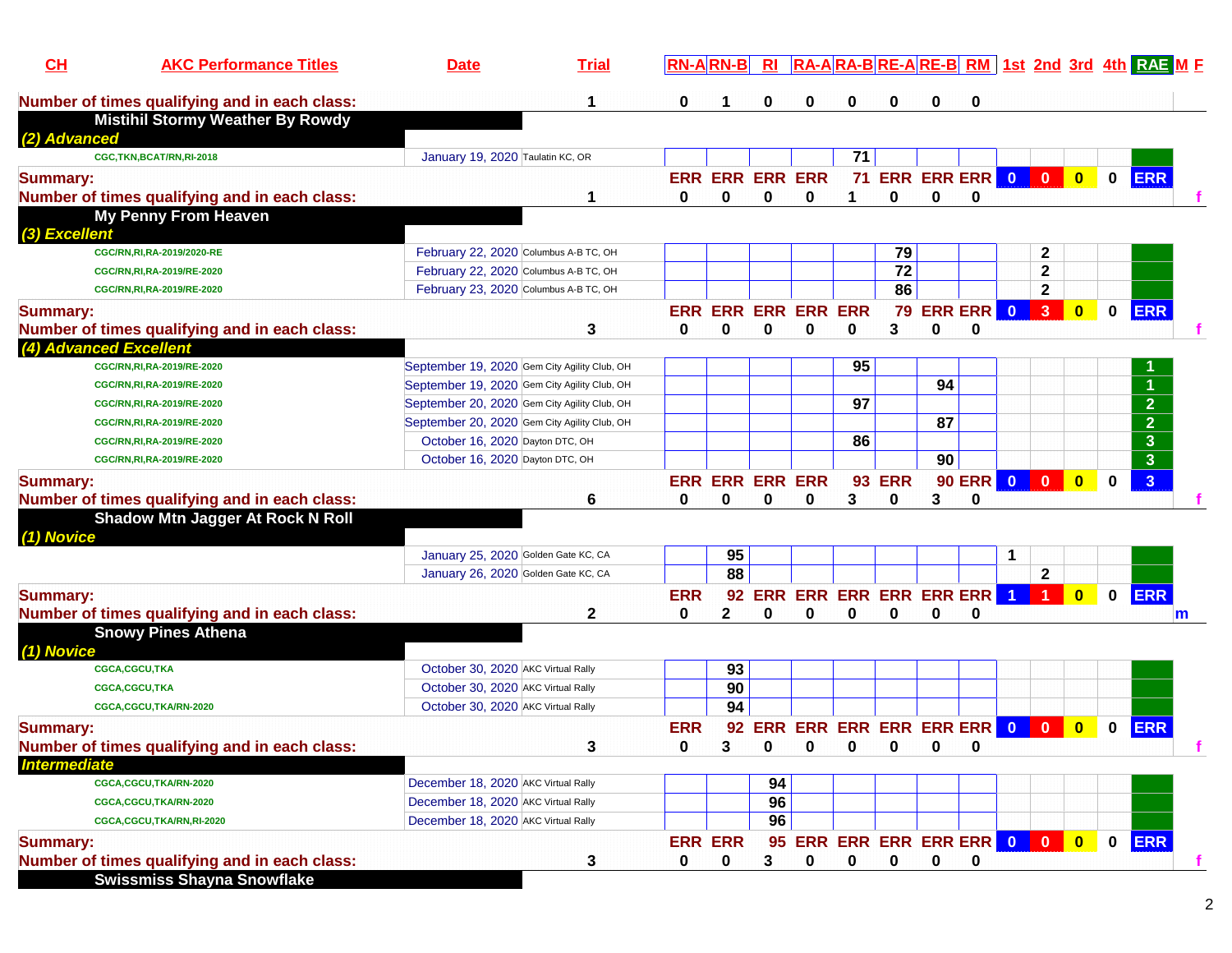**CH**

**AKC Performance Titles Date Trial RN-A RN-B RI RA-A RA-B RE-A RE-B RM 1st 2nd 3rd 4th RAE <sup>M</sup> <sup>F</sup>**

| (3) Excellent                                 |                                                  |            |                        |          |                                  |          |               |                  |               |                      |              |                         |              |                  |              |
|-----------------------------------------------|--------------------------------------------------|------------|------------------------|----------|----------------------------------|----------|---------------|------------------|---------------|----------------------|--------------|-------------------------|--------------|------------------|--------------|
| SEN, CGC, TKA, NFP/RN-2018/RA-2019/RE-2020    | February 28, 2020 GSD Club of Northern Ohio, OH  |            |                        |          |                                  |          | 92            |                  |               |                      |              |                         |              |                  |              |
| <b>Summary:</b>                               |                                                  |            |                        |          | ERR ERR ERR ERR ERR              |          |               | 92 ERR ERR 0 0 0 |               |                      |              |                         | $\mathbf 0$  | <b>ERR</b>       |              |
| Number of times qualifying and in each class: | 1                                                | 0          | $\bf{0}$               | $\Omega$ | $\bf{0}$                         | 0        | 1             | $\bf{0}$         | $\mathbf{0}$  |                      |              |                         |              |                  |              |
| (4) Advanced Excellent                        |                                                  |            |                        |          |                                  |          |               |                  |               |                      |              |                         |              |                  |              |
| SEN, CGC, TKA, NFP/RN-2018/RA-2019/RE-2020    | July 25, 2020 Youngstown All-Breed TC, OH        |            |                        |          |                                  | 97       |               |                  |               |                      |              |                         |              |                  |              |
| SEN, CGC, TKA, NFP/RN-2018/RA-2019/RE-2020    | July 25, 2020 Youngstown All-Breed TC, OH        |            |                        |          |                                  |          |               | 96               |               |                      |              |                         |              |                  |              |
| SEN, CGC, TKA, NFP/RN-2018/RA-2019/RE-2020    | July 25, 2020 Youngstown All-Breed TC, OH        |            |                        |          |                                  | 88       |               |                  |               |                      |              |                         |              | $\overline{2}$   |              |
| SEN, CGC, TKA, NFP/RN-2018/RA-2019/RE-2020    | July 25, 2020 Youngstown All-Breed TC, OH        |            |                        |          |                                  |          |               | 88               |               |                      |              |                         |              | $\overline{2}$   |              |
| See Performance Date/RN-2018/RA-2019/RE-2020  | October 17, 2020 Medina KC, OH                   |            |                        |          |                                  | 100      |               |                  |               |                      |              | 3                       |              | 3                |              |
| See Performance Date/RN-2018/RA-2019/RE-2020  | October 17, 2020 Medina KC, OH                   |            |                        |          |                                  |          |               | 100              |               |                      |              | 3                       |              | 3                |              |
| See Performance Date/RN-2018/RA-2019/RE-2020  | October 23, 2020 Youngstown All-Breed TC, OH     |            |                        |          |                                  | 99       |               |                  |               |                      |              |                         |              | $\boldsymbol{4}$ |              |
| See Performance Date/RN-2018/RA-2019/RE-2020  | October 23, 2020 Youngstown All-Breed TC, OH     |            |                        |          |                                  |          |               | 97               |               |                      |              |                         |              | 4                |              |
| See Performance Date/RN-2018/RA-2019/RE-2020  | October 30, 2020 Cleveland A-B Training Club, OH |            |                        |          |                                  | 98       |               |                  |               |                      |              | 3                       |              | 5 <sub>5</sub>   |              |
| See Performance Date/RN-2018/RA-2019/RE-2020  | October 30, 2020 Cleveland A-B Training Club, OH |            |                        |          |                                  |          |               | 95               |               |                      |              |                         | 4            | $5\phantom{.0}$  |              |
| See Performance Date/RN-2018/RA-2019/RE-2020  | October 30, 2020 Cleveland A-B Training Club, OH |            |                        |          |                                  | 96       |               |                  |               |                      | $\mathbf{2}$ |                         |              | 6 <sup>°</sup>   |              |
| See Performance Date/RN-2018/RA-2019/RE-2020  | October 30, 2020 Cleveland A-B Training Club, OH |            |                        |          |                                  |          |               | 98               |               | $\mathbf 1$          |              |                         |              | 6                |              |
| <b>Summary:</b>                               |                                                  |            | <b>ERR ERR ERR ERR</b> |          |                                  |          | <b>96 ERR</b> |                  | <b>96 ERR</b> | $\blacktriangleleft$ | 1            | 3                       | $\mathbf 1$  | 6                |              |
| Number of times qualifying and in each class: | 12                                               | 0          | $\bf{0}$               | 0        | 0                                | 6        | 0             | 6                | $\bf{0}$      |                      |              |                         |              |                  |              |
| <b>Master</b>                                 |                                                  |            |                        |          |                                  |          |               |                  |               |                      |              |                         |              |                  |              |
| See Performance Date/RN-2018/RA-2019/RE-2020  | February 28, 2020 GSD Club of Northern Ohio, OH  |            |                        |          |                                  |          |               |                  | 95            |                      | $\mathbf{2}$ |                         |              |                  |              |
| See Performance Date/RN-2018/RA-2019/RE-2020  | July 25, 2020 Youngstown All-Breed TC, OH        |            |                        |          |                                  |          |               |                  | 95            |                      |              |                         |              |                  |              |
| See Performance Date/RN-2018/RA-2019/RE-2020  | July 25, 2020 Youngstown All-Breed TC, OH        |            |                        |          |                                  |          |               |                  | 87            |                      |              |                         |              |                  |              |
| See Performance Date/RN-2018/RA-2019/RE-2020  | October 17, 2020 Medina KC, OH                   |            |                        |          |                                  |          |               |                  | 95            |                      |              |                         |              |                  |              |
| See Performance Date/RN-2018/RA-2019/RE-2020  | October 23, 2020 Youngstown All-Breed TC, OH     |            |                        |          |                                  |          |               |                  | 79            |                      |              |                         |              |                  |              |
| See Performance Date/RN-2018/RA-2019/RE-2020  | October 30, 2020 Cleveland A-B Training Club, OH |            |                        |          |                                  |          |               |                  | 95            |                      |              |                         |              |                  |              |
| See Performance Date/RN-2018/RA-2019/RE-2020  | October 30, 2020 Cleveland A-B Training Club, OH |            |                        |          |                                  |          |               |                  | 89            |                      |              |                         |              |                  |              |
| <b>Summary:</b>                               |                                                  |            |                        |          | ERR ERR ERR ERR ERR ERR ERR      |          |               |                  | 91            | $\mathbf{0}$         |              | $\overline{\mathbf{0}}$ | $\bf{0}$     | <b>ERR</b>       |              |
| Number of times qualifying and in each class: | 7                                                | 0          | 0                      | 0        | 0                                | 0        | 0             | 0                | 7             |                      |              |                         |              |                  |              |
| Thunder Kegs Au Hubert Accolade Du Hudson     |                                                  |            |                        |          |                                  |          |               |                  |               |                      |              |                         |              |                  |              |
| (1) Novice                                    |                                                  |            |                        |          |                                  |          |               |                  |               |                      |              |                         |              |                  |              |
| <b>TKN</b>                                    | May 25, 2020 AKC Virtual Rally                   |            | 81                     |          |                                  |          |               |                  |               |                      |              |                         |              |                  |              |
| <b>TKN</b>                                    | May 25, 2020 AKC Virtual Rally                   |            | 98                     |          |                                  |          |               |                  |               |                      |              |                         |              |                  |              |
| <b>TKN/RN-2020</b>                            | May 26, 2020 AKC Virtual Rally                   |            | 84                     |          |                                  |          |               |                  |               |                      |              |                         |              |                  |              |
| <b>Summary:</b>                               |                                                  | <b>ERR</b> |                        |          | 88 ERR ERR ERR ERR ERR ERR 0 0 0 |          |               |                  |               |                      |              |                         | $\mathbf 0$  | <b>ERR</b>       |              |
| Number of times qualifying and in each class: | 3                                                | 0          | 3                      | $\bf{0}$ | $\bf{0}$                         | $\bf{0}$ | $\bf{0}$      | 0                | 0             |                      |              |                         |              |                  | $\mathsf{m}$ |
| <b>Thunder Kegs Brave Journey</b>             |                                                  |            |                        |          |                                  |          |               |                  |               |                      |              |                         |              |                  |              |
| (1) Novice                                    |                                                  |            |                        |          |                                  |          |               |                  |               |                      |              |                         |              |                  |              |
| <b>TKN</b>                                    | July 10, 2020 AKC Virtual Rally                  |            | 90                     |          |                                  |          |               |                  |               |                      |              |                         |              |                  |              |
| <b>TKN</b>                                    | July 10, 2020 AKC Virtual Rally                  |            | 84                     |          |                                  |          |               |                  |               |                      |              |                         |              |                  |              |
| <b>TKN/RN-2020</b>                            | July 10, 2020 AKC Virtual Rally                  |            | 97                     |          |                                  |          |               |                  |               |                      |              |                         |              |                  |              |
| <b>Summary:</b>                               |                                                  | <b>ERR</b> |                        |          | 90 ERR ERR ERR ERR ERR ERR 0 0 0 |          |               |                  |               |                      |              |                         | $\mathbf{0}$ | <b>ERR</b>       |              |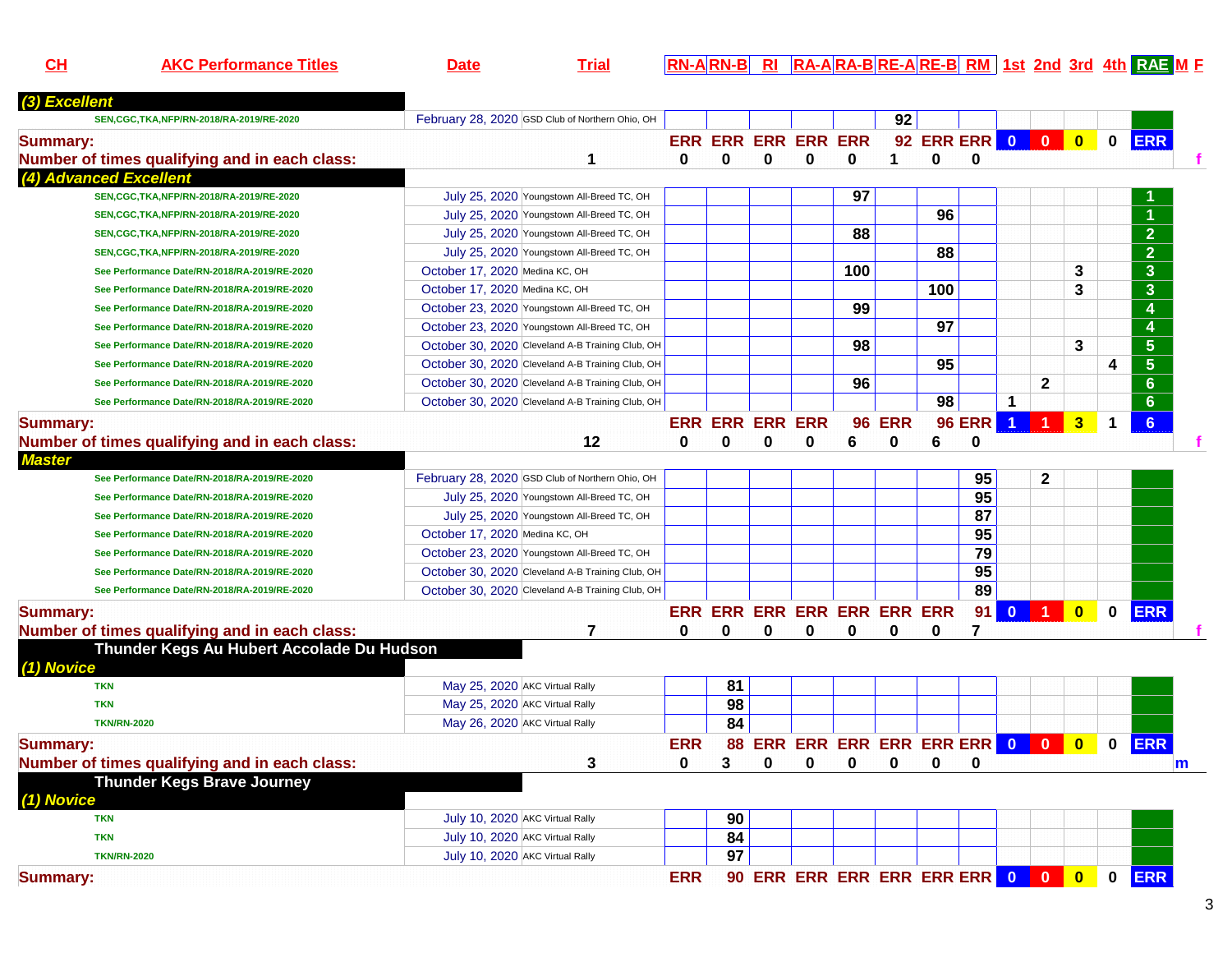| CH                        | <b>AKC Performance Titles</b>                         | <b>Date</b>                          | <b>Trial</b>                                | $RN-A$ $RN-B$  |          | Rl            |    |    |    |                           |   |              |                          |              | $R_A - A R_A - B R_E - A R_E - B R_M$ 1st 2nd 3rd 4th $R_A = M_E$ |   |
|---------------------------|-------------------------------------------------------|--------------------------------------|---------------------------------------------|----------------|----------|---------------|----|----|----|---------------------------|---|--------------|--------------------------|--------------|-------------------------------------------------------------------|---|
|                           | Number of times qualifying and in each class:         |                                      | 3                                           | 0              | 3        | 0             | 0  |    | 0  | 0                         | 0 |              |                          |              |                                                                   |   |
|                           | 2021-CHVicdorys You Will Rise Jeul Kreek              |                                      |                                             |                |          |               |    |    |    |                           |   |              |                          |              |                                                                   |   |
| (1) Novice                |                                                       |                                      |                                             |                |          |               |    |    |    |                           |   |              |                          |              |                                                                   |   |
| 2021-CHTKN/2020-RN        |                                                       | February 22, 2020 Linn County KC, OR |                                             |                | 97       |               |    |    |    |                           |   |              |                          |              |                                                                   |   |
| 2021-CHTKN/2020-RN        |                                                       | February 22, 2020 Linn County KC, OR |                                             |                | 75       |               |    |    |    |                           |   |              |                          |              |                                                                   |   |
| 2021-CHTKN/2020-RN        |                                                       | February 23, 2020 Linn County KC, OR |                                             |                | 85       |               |    |    |    |                           |   |              |                          |              |                                                                   |   |
| <b>Summary:</b>           |                                                       |                                      |                                             | <b>ERR</b>     |          | <b>86 ERR</b> |    |    |    | ERR ERR ERR ERR ERR 0 0 0 |   |              |                          | $\mathbf{0}$ | <b>ERR</b>                                                        |   |
|                           | Number of times qualifying and in each class:         |                                      | 3                                           | 0              | 3        | 0             | 0  |    |    |                           | 0 |              |                          |              |                                                                   |   |
| <b>Intermediate</b>       |                                                       |                                      |                                             |                |          |               |    |    |    |                           |   |              |                          |              |                                                                   |   |
| 2021-CHTKN/2020-RN        |                                                       | August 21, 2020 AKC Virtual Rally    |                                             |                |          | 86            |    |    |    |                           |   |              |                          |              |                                                                   |   |
| <b>Summary:</b>           |                                                       |                                      |                                             | <b>ERR ERR</b> |          | 86            |    |    |    | ERR ERR ERR ERR ERR 0     |   | $\bullet$    | $\blacksquare$           | $\bf{0}$     | <b>ERR</b>                                                        |   |
|                           | Number of times qualifying and in each class:         |                                      |                                             | 0              | $\bf{0}$ |               | 0  | 0  | 0  | O                         | 0 |              |                          |              |                                                                   |   |
| (1) Novice                | <b>Wild Turkey American Legend</b>                    |                                      |                                             |                |          |               |    |    |    |                           |   |              |                          |              |                                                                   |   |
|                           |                                                       |                                      | August 28, 2020 St. Clairsville Ohio KC, OH |                | 97       |               |    |    |    |                           |   | $\mathbf{2}$ |                          |              |                                                                   |   |
| <b>BN</b>                 |                                                       |                                      | August 28, 2020 St. Clairsville Ohio KC, OH |                | 97       |               |    |    |    |                           |   |              |                          | 4            |                                                                   |   |
|                           | <b>BN/RN-2020</b>                                     | August 30, 2020 Fort Steuben KA, OH  |                                             |                | 96       |               |    |    |    |                           |   | $\mathbf{2}$ |                          |              |                                                                   |   |
| <b>Summary:</b>           |                                                       |                                      |                                             | <b>ERR</b>     | 97       | ERR           |    |    |    | ERR ERR ERR ERR ERR 0 2   |   |              | $\overline{\phantom{a}}$ |              | <b>ERR</b>                                                        |   |
|                           | Number of times qualifying and in each class:         |                                      | 3                                           | 0              | 3        | 0             | 0  |    |    | O                         | 0 |              |                          |              |                                                                   | m |
|                           | <b>Overall Class Averages &amp; Placement Totals:</b> |                                      |                                             | <b>ERR</b>     | 89       | 90            | 71 | 93 | 82 | 94                        |   | 91 3 10 3 2  |                          |              |                                                                   |   |
| <b>Qualifying Scores:</b> |                                                       |                                      | 64                                          | 0              | 26       |               |    | 10 | 4  | 9                         |   |              |                          |              |                                                                   |   |

In the case of a Saint Bernard Specialty holding an all-breed trial with their specialty, two (2) placements are possible. One for the specialty and one for the all-breed.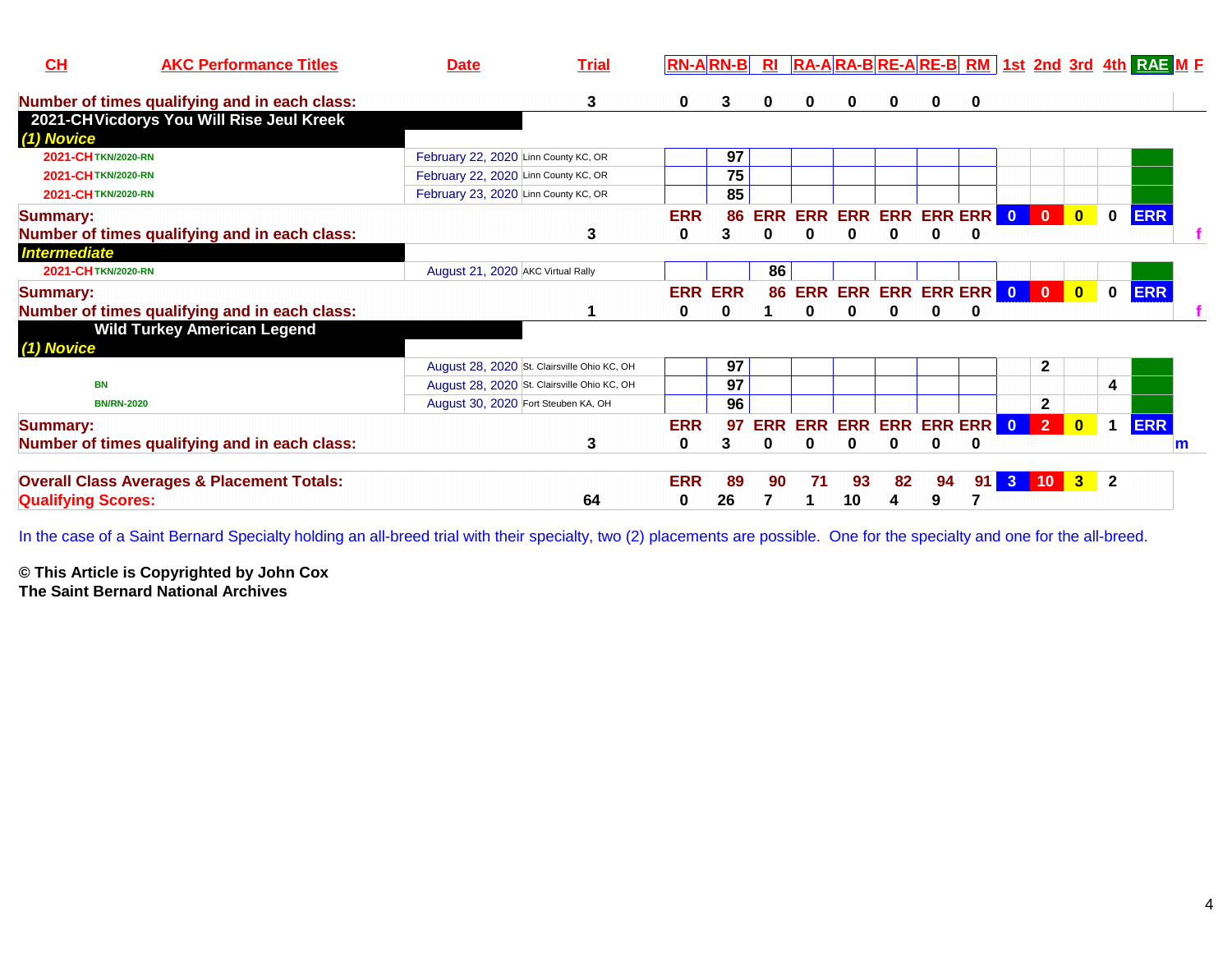## Saint Bernard Rally Novice {RN} Scores For 2020

| CH                    | <b>AKC Performance Titles</b>                 | <b>Date</b>                                | <b>Trial</b>                         | <b>RN-A</b> | RN-B 1st 2nd 3rd 4th M F |                         |                      |                         |             |   |
|-----------------------|-----------------------------------------------|--------------------------------------------|--------------------------------------|-------------|--------------------------|-------------------------|----------------------|-------------------------|-------------|---|
|                       | 2017-GCH3g's Thunder On The Mountain          |                                            |                                      |             |                          |                         |                      |                         |             |   |
| <b>2017-GCHTKN</b>    |                                               |                                            | May 01, 2020 AKC Virtual Rally Entry |             | 95                       |                         |                      |                         |             |   |
| <b>2017-GCHTKN</b>    |                                               |                                            | May 12, 2020 AKC Virtual Rally Entry |             | 93                       |                         |                      |                         |             |   |
| 2017-GCH TKN, RN-2020 |                                               |                                            | May 12, 2020 AKC Virtual Rally Entry |             | 81                       |                         |                      |                         |             |   |
| <b>Summary:</b>       |                                               |                                            |                                      | <b>ERR</b>  | 90 <sub>1</sub>          | $\overline{\mathbf{0}}$ | $\overline{0}$       | $\overline{\mathbf{0}}$ | $\bf{0}$    |   |
|                       | Number of times qualifying and in each class: |                                            | 3                                    | 0           | 3                        |                         |                      |                         |             | m |
|                       | <b>Fuzzy Bears Amore</b>                      |                                            |                                      |             |                          |                         |                      |                         |             |   |
|                       | TKE, ATT, CGCA                                | September 04, 2020 AKC Virtual Rally Entry |                                      |             | 80                       |                         |                      |                         |             |   |
|                       | TKE, ATT, CGCA                                | September 25, 2020 AKC Virtual Rally Entry |                                      |             | 83                       |                         |                      |                         |             |   |
|                       | TKE, ATT, CGCA, VHMA/RN-2020                  | October 02, 2020 AKC Virtual Rally Entry   |                                      |             | 80                       |                         |                      |                         |             |   |
| <b>Summary:</b>       |                                               |                                            |                                      | <b>ERR</b>  | 81                       | $\mathbf{0}$            | $\mathbf{0}$         | $\overline{\mathbf{0}}$ | $\Omega$    |   |
|                       | Number of times qualifying and in each class: |                                            | 3                                    | 0           | 3                        |                         |                      |                         |             | m |
|                       | <b>James P Sullivan</b>                       |                                            |                                      |             |                          |                         |                      |                         |             |   |
|                       | DXX,DJ,AJ,HDS,CGC,TKE,ATT,VHMA/               | December 18, 2020 AKC Virtual Rally Entry  |                                      |             | 88                       |                         |                      |                         |             |   |
| <b>Summary:</b>       |                                               |                                            |                                      | <b>ERR</b>  | 88                       | $\mathbf{0}$            | $\Omega$             | $\overline{\mathbf{0}}$ | $\bf{0}$    |   |
|                       | Number of times qualifying and in each class: |                                            |                                      | 0           | 1                        |                         |                      |                         |             | m |
|                       | <b>Kudos Crown Royal V Regalbear</b>          |                                            |                                      |             |                          |                         |                      |                         |             |   |
|                       | FDC,BCAT,DJA,DN,CGCA,CGCU,TKA,ATT,VHMA        | November 06, 2020 AKC Virtual Rally Entry  |                                      |             | 85                       |                         |                      |                         |             |   |
| <b>Summary:</b>       |                                               |                                            |                                      | <b>ERR</b>  | 85                       | $\mathbf{0}$            | $\mathbf{0}$         | $\bullet$               | $\mathbf 0$ |   |
|                       | Number of times qualifying and in each class: |                                            |                                      | 0           | $\blacktriangleleft$     |                         |                      |                         |             | m |
|                       | <b>Lone Cedars Desired Jeul of Rainier</b>    |                                            |                                      |             |                          |                         |                      |                         |             |   |
|                       |                                               | August 07, 2020 AKC Virtual Rally Entry    |                                      |             | 75                       |                         |                      |                         |             |   |
| <b>Summary:</b>       |                                               |                                            |                                      | <b>ERR</b>  | 75                       | $\overline{0}$          | $\mathbf{0}$         | $\overline{0}$          | $\Omega$    |   |
|                       | Number of times qualifying and in each class: |                                            |                                      | 0           | 1                        |                         |                      |                         |             |   |
|                       | <b>Shadow Mtn Jagger At Rock N Roll</b>       |                                            |                                      |             |                          |                         |                      |                         |             |   |
|                       |                                               | January 25, 2020 Golden Gate KC, CA        |                                      |             | 95                       | 1                       |                      |                         |             |   |
|                       |                                               | January 26, 2020 Golden Gate KC, CA        |                                      |             | 88                       |                         | $\mathbf 2$          |                         |             |   |
| <b>Summary:</b>       |                                               |                                            |                                      | <b>ERR</b>  | 92                       |                         | $\blacktriangleleft$ | $\overline{\mathbf{0}}$ | $\mathbf 0$ |   |
|                       | Number of times qualifying and in each class: |                                            | $\mathbf 2$                          | 0           | $\mathbf{2}$             |                         |                      |                         |             | m |
|                       | <b>Snowy Pines Athena</b>                     |                                            |                                      |             |                          |                         |                      |                         |             |   |
|                       | CGCA,CGCU,TKA                                 | October 30, 2020 AKC Virtual Rally Entry   |                                      |             | 93                       |                         |                      |                         |             |   |
|                       | CGCA,CGCU,TKA                                 | October 30, 2020 AKC Virtual Rally Entry   |                                      |             | 90                       |                         |                      |                         |             |   |
|                       | CGCA,CGCU,TKA/RN-2020                         | October 30, 2020 AKC Virtual Rally Entry   |                                      |             | 94                       |                         |                      |                         |             |   |
| <b>Summary:</b>       |                                               |                                            |                                      | <b>ERR</b>  | 92                       | $\Omega$                | $\mathbf{0}$         | $\mathbf{0}$            | $\bf{0}$    |   |
|                       | Number of times qualifying and in each class: |                                            | 3                                    | 0           | 3                        |                         |                      |                         |             |   |
|                       | Thunder Kegs Au Hubert Accolade Du Hudson     |                                            |                                      |             |                          |                         |                      |                         |             |   |
|                       | <b>TKN</b>                                    |                                            | May 25, 2020 AKC Virtual Rally Entry |             | 81                       |                         |                      |                         |             |   |
|                       | <b>TKN</b>                                    |                                            | May 25, 2020 AKC Virtual Rally Entry |             | 98                       |                         |                      |                         |             |   |
|                       |                                               |                                            |                                      |             | 84                       |                         |                      |                         |             |   |
|                       | <b>TKN/RN-2020</b>                            |                                            | May 26, 2020 AKC Virtual Rally Entry |             |                          |                         |                      |                         |             |   |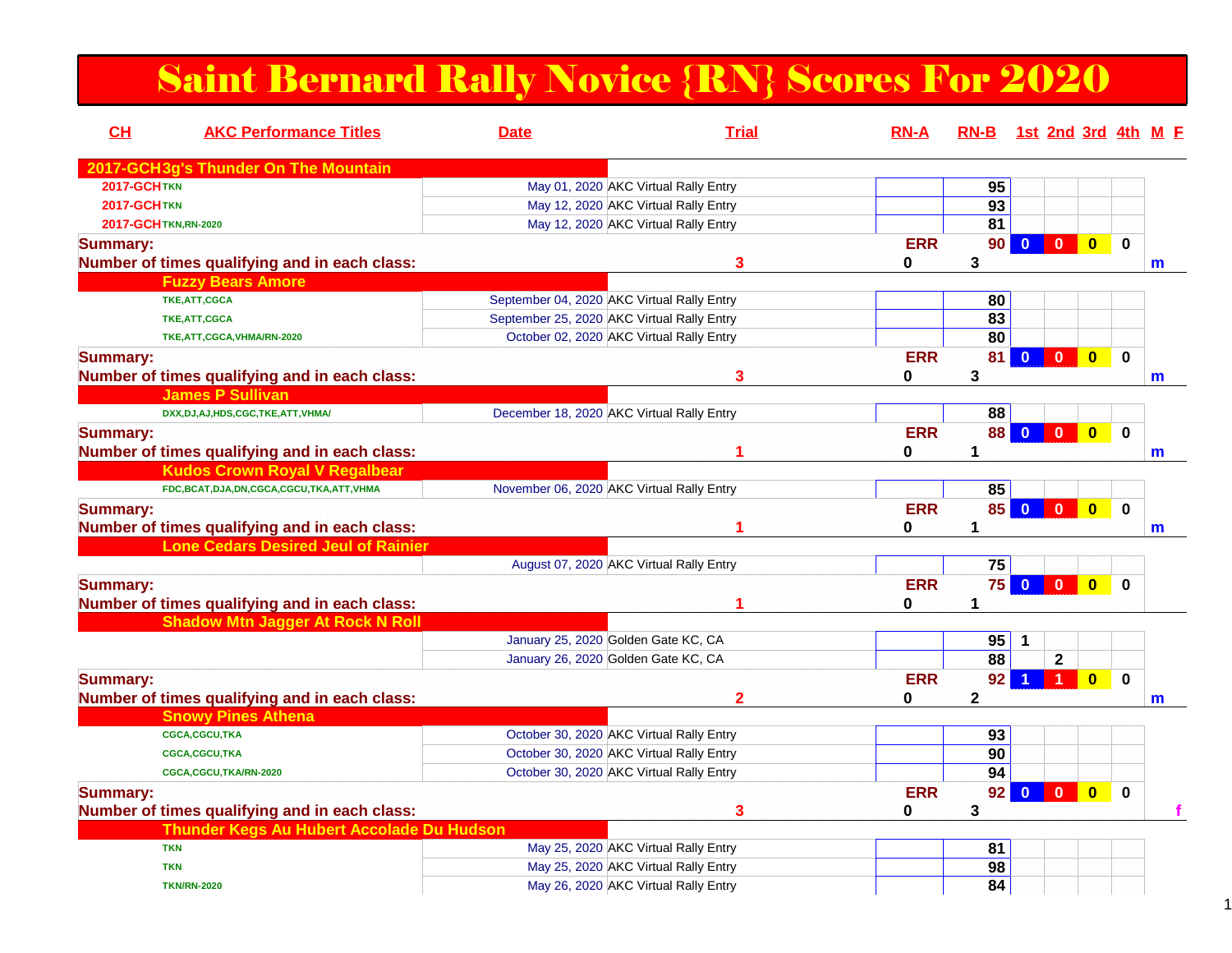| CH                        | <b>AKC Performance Titles</b>                         | <b>Date</b> | <b>Trial</b>                                | $RN-A$     | $RN-B$ |                |              |              | <u>1st 2nd 3rd 4th M F</u> |
|---------------------------|-------------------------------------------------------|-------------|---------------------------------------------|------------|--------|----------------|--------------|--------------|----------------------------|
| <b>Summary:</b>           |                                                       |             |                                             | <b>ERR</b> | 88     | $\bf{0}$       | $\bf{0}$     | 0            |                            |
|                           | Number of times qualifying and in each class:         |             | 3                                           | 0          | 3      |                |              |              | m                          |
|                           | <b>Thunder Kegs Brave Journey</b>                     |             |                                             |            |        |                |              |              |                            |
|                           | <b>TKN</b>                                            |             | July 10, 2020 AKC Virtual Rally Entry       |            | 90     |                |              |              |                            |
|                           | <b>TKN</b>                                            |             | July 10, 2020 AKC Virtual Rally Entry       |            | 84     |                |              |              |                            |
|                           | <b>TKN/RN-2020</b>                                    |             | July 10, 2020 AKC Virtual Rally Entry       |            | 97     |                |              |              |                            |
| <b>Summary:</b>           |                                                       |             |                                             | <b>ERR</b> | 90     | $\mathbf{0}$   | $\bf{0}$     | $\mathbf{0}$ |                            |
|                           | Number of times qualifying and in each class:         |             | 3                                           | 0          | 3      |                |              |              |                            |
|                           | <b>Vicdorys You Will Rise Jeul Kreek</b>              |             |                                             |            |        |                |              |              |                            |
|                           | <b>TKN/2020-RN</b>                                    |             | February 22, 2020 Linn County KC, OR        |            | 97     |                |              |              |                            |
|                           | <b>TKN/2020-RN</b>                                    |             | February 22, 2020 Linn County KC, OR        |            | 75     |                |              |              |                            |
|                           | <b>TKN/2020-RN</b>                                    |             | February 23, 2020 Linn County KC, OR        |            | 85     |                |              |              |                            |
| <b>Summary:</b>           |                                                       |             |                                             | <b>ERR</b> | 86     | $\mathbf{0}$   | $\mathbf{0}$ | $\mathbf{0}$ |                            |
|                           | Number of times qualifying and in each class:         |             | 3                                           | 0          | 3      |                |              |              |                            |
|                           | <b>Wild Turkey American Legend</b>                    |             |                                             |            |        |                |              |              |                            |
|                           |                                                       |             | August 28, 2020 St. Clairsville Ohio KC, OH |            | 97     | $\mathbf{2}$   |              |              |                            |
|                           | <b>BN</b>                                             |             | August 28, 2020 St. Clairsville Ohio KC, OH |            | 97     |                |              | 4            |                            |
|                           | <b>BN/RN-2020</b>                                     |             | August 30, 2020 Fort Steuben KA, OH         |            | 96     | $\mathbf{2}$   |              |              |                            |
| <b>Summary:</b>           |                                                       |             |                                             | <b>ERR</b> | 97     | 2 <sup>1</sup> | $\mathbf{0}$ | $\mathbf 1$  |                            |
|                           | Number of times qualifying and in each class:         |             | 3                                           | 0          | 3      |                |              |              | m                          |
|                           | <b>Overall Class Averages &amp; Placement Totals:</b> |             |                                             | <b>ERR</b> | 89     | 3              | $\mathbf{0}$ | $\mathbf 1$  |                            |
| <b>Qualifying Scores:</b> |                                                       |             | 26                                          | 0          | 26     |                |              |              |                            |

In the case of a Saint Bernard Specialty holding an all-breed trial with their specialty, two (2) placements are possible. One for the specialty and one for the all-breed.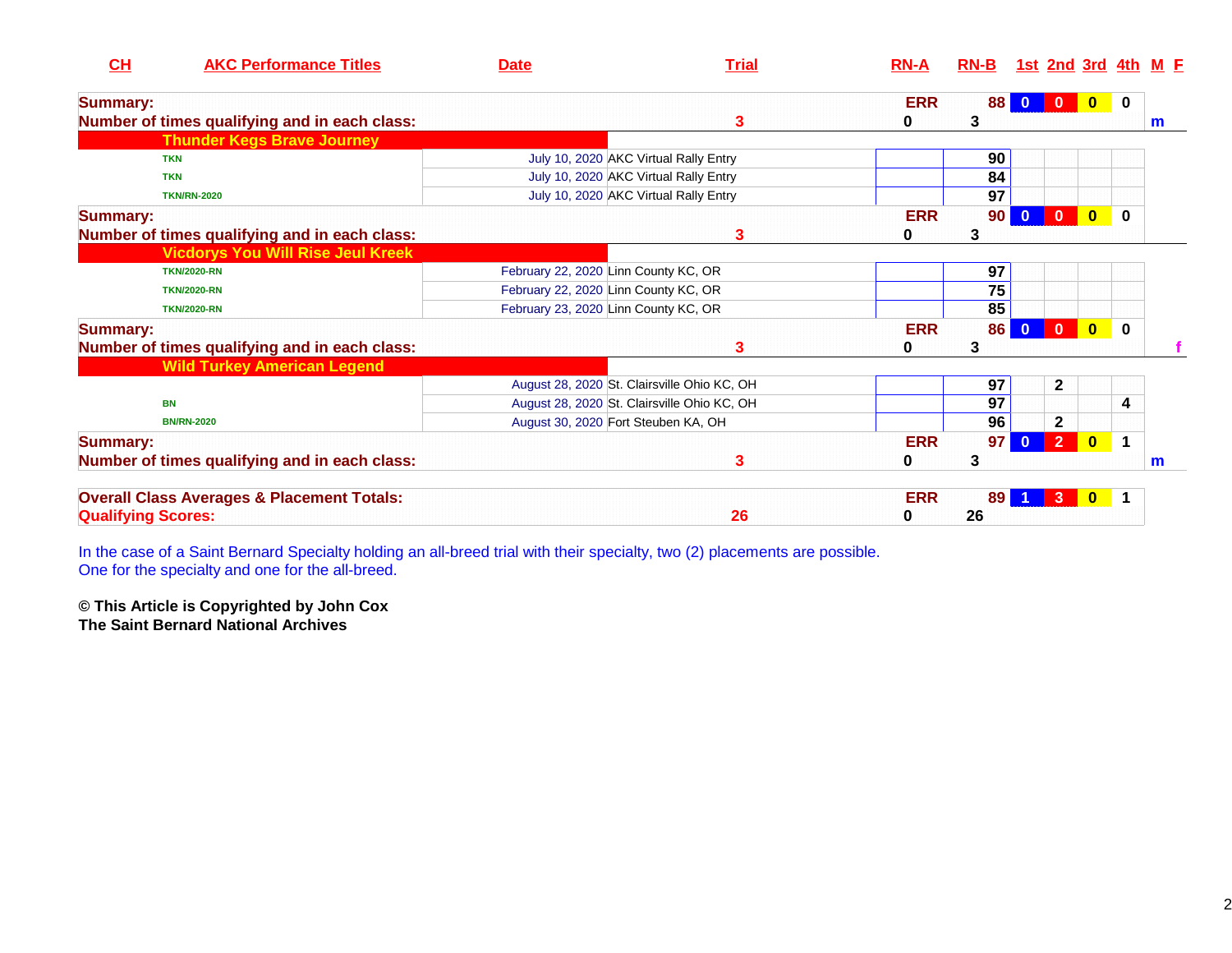## Saint Bernard Rally Intermediate {RI} Scores For 2020

| CL                        | <b>AKC Performance Titles</b>                         | <b>Date</b> | <b>Trial</b>                              | R <sub>l</sub> |                       | 1st 2nd 3rd 4th M E |              |              |   |  |
|---------------------------|-------------------------------------------------------|-------------|-------------------------------------------|----------------|-----------------------|---------------------|--------------|--------------|---|--|
|                           | <b>Fuzzy Bears Amore</b>                              |             |                                           |                |                       |                     |              |              |   |  |
| Intermediate              |                                                       |             |                                           |                |                       |                     |              |              |   |  |
|                           | TKE, ATT, CGCA, VHMA/RN-2020                          |             | October 09, 2020 Souhegan KC, NH          | 91             |                       | 2                   |              |              |   |  |
|                           | TKE, ATT, CGCA, VHMA/RN-2020                          |             | October 10, 2020 Souhegan KC, NH          | 93             |                       | $\mathbf{2}$        |              |              |   |  |
|                           | TKE, ATT, CGCA, VHMA/RN, RI-2020                      |             | October 23, 2020 AKC Virtual Rally Entry  | 75             |                       |                     |              |              |   |  |
| <b>Summary:</b>           |                                                       |             |                                           | 86             |                       | 2                   | $\mathbf{0}$ | $\mathbf 0$  |   |  |
|                           | Number of times qualifying and in each class:         |             | 3                                         |                |                       |                     |              |              | m |  |
|                           | <b>Snowy Pines Athena</b>                             |             |                                           |                |                       |                     |              |              |   |  |
| Intermediate              |                                                       |             |                                           |                |                       |                     |              |              |   |  |
|                           | CGCA,CGCU,TKA/RN-2020                                 |             | December 18, 2020 AKC Virtual Rally Entry | 94             |                       |                     |              |              |   |  |
|                           | CGCA,CGCU,TKA/RN-2020                                 |             | December 18, 2020 AKC Virtual Rally Entry | 96             |                       |                     |              |              |   |  |
|                           | CGCA,CGCU,TKA/RN,RI-2020                              |             | December 18, 2020 AKC Virtual Rally Entry | 96             |                       |                     |              |              |   |  |
| <b>Summary:</b>           |                                                       |             |                                           | 95             |                       |                     | $\mathbf{0}$ | $\bf{0}$     |   |  |
|                           | Number of times qualifying and in each class:         |             | 3                                         | 3              |                       |                     |              |              |   |  |
|                           | <b>Vicdorys You Will Rise Jeul Kreek</b>              |             |                                           |                |                       |                     |              |              |   |  |
| Intermediate              |                                                       |             |                                           |                |                       |                     |              |              |   |  |
|                           | <b>TKN/2020-RN</b>                                    |             | August 21, 2020 AKC Virtual Rally Entry   | 86             |                       |                     |              |              |   |  |
| <b>Summary:</b>           |                                                       |             |                                           |                | 86<br>$\mathbf{0}$    | $\Omega$            | $\mathbf{0}$ | $\Omega$     |   |  |
|                           | Number of times qualifying and in each class:         |             |                                           |                |                       |                     |              |              |   |  |
|                           | <b>Overall Class Averages &amp; Placement Totals:</b> |             |                                           |                | 90 <sub>1</sub><br>-0 |                     |              | $\mathbf{0}$ |   |  |
| <b>Qualifying Scores:</b> |                                                       |             |                                           |                |                       |                     |              |              |   |  |

In the case of a Saint Bernard Specialty holding an all-breed trial with their specialty, two (2) placements are possible. One for the specialty and one for the all-breed.

**© This Article is Copyrighted by John Cox**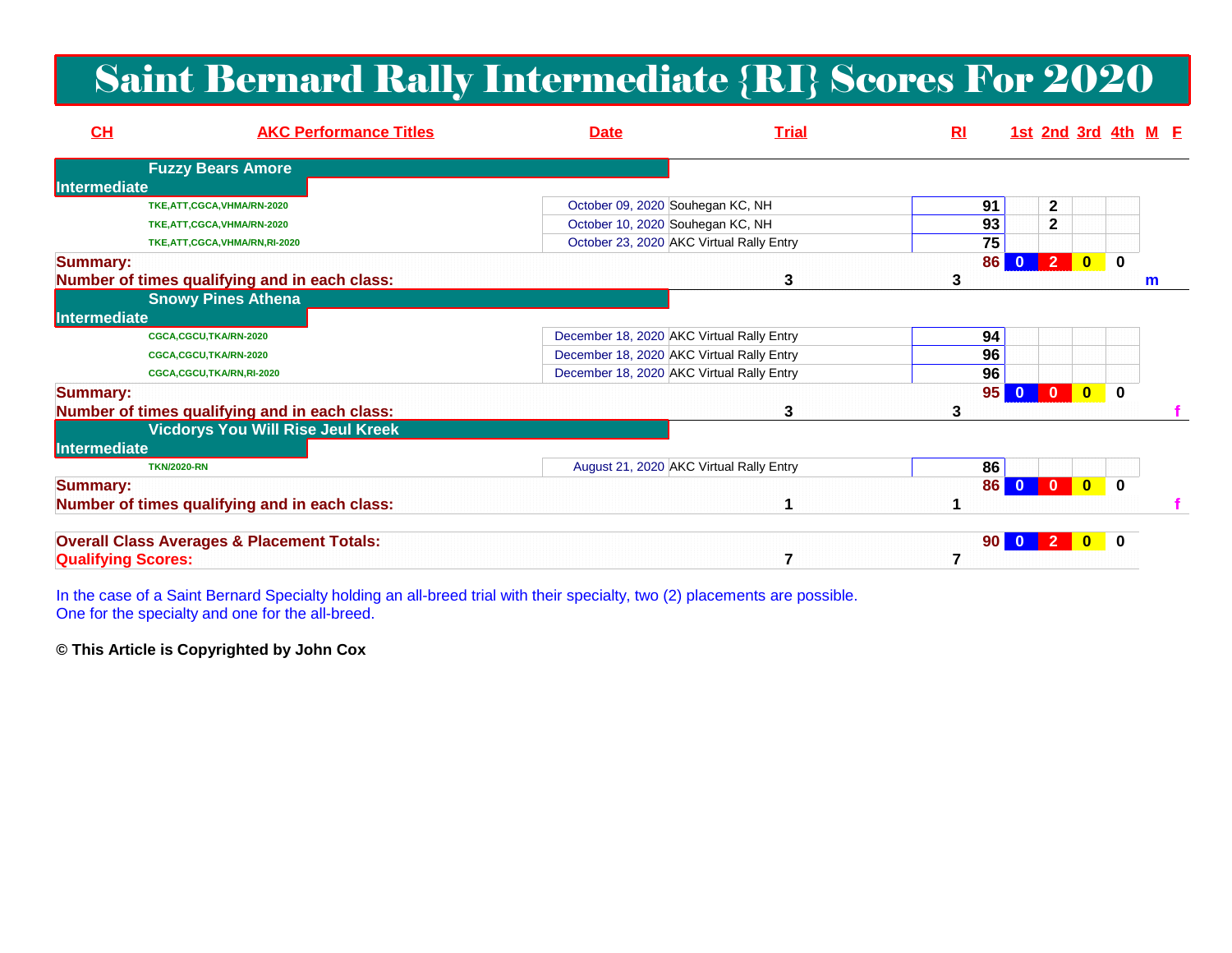## Saint Bernard Rally Advanced {RA} Scores For 2020

| CH                        | <b>AKC Performance Titles</b>                         | <b>Date</b>                      | <b>Trial</b>                                     | $RA-A$     |                 |                |                         |                                        | RA-B 1st 2nd 3rd 4th RAE M E |   |  |
|---------------------------|-------------------------------------------------------|----------------------------------|--------------------------------------------------|------------|-----------------|----------------|-------------------------|----------------------------------------|------------------------------|---|--|
|                           | 2021-CHFuzzy Bears Amore'                             |                                  |                                                  |            |                 |                |                         |                                        |                              |   |  |
| (2) Advanced              |                                                       |                                  |                                                  |            |                 |                |                         |                                        |                              |   |  |
|                           | 2021-CHTKE, ATT, CGCA, VHMA/RN-2020                   | October 11, 2020 Souhegan KC, NH |                                                  | 71         |                 |                |                         |                                        |                              |   |  |
| <b>Summary:</b>           |                                                       |                                  |                                                  | 71         | <b>ERR</b>      | $\blacksquare$ | $\overline{0}$          | $\overline{\mathbf{0}}$<br>$\mathbf 0$ | <b>ERR</b>                   |   |  |
|                           | Number of times qualifying and in each class:         |                                  | 1                                                |            | 0               |                |                         |                                        |                              | m |  |
|                           | <b>Mistihil Stormy Weather By Rowdy</b>               |                                  |                                                  |            |                 |                |                         |                                        |                              |   |  |
| (2) Advanced              |                                                       |                                  |                                                  |            |                 |                |                         |                                        |                              |   |  |
|                           | CGC,TKN,BCAT/RN,RI-2018                               | January 19, 2020 Taulatin KC, OR |                                                  |            | $\overline{71}$ |                |                         |                                        |                              |   |  |
| <b>Summary:</b>           |                                                       |                                  |                                                  | <b>ERR</b> |                 | <b>71 0</b>    | $\overline{\mathbf{0}}$ | $\bullet$<br>$\mathbf 0$               | <b>ERR</b>                   |   |  |
|                           | Number of times qualifying and in each class:         |                                  | 1                                                | 0          | 1               |                |                         |                                        |                              |   |  |
|                           | <b>My Penny From Heaven</b>                           |                                  |                                                  |            |                 |                |                         |                                        |                              |   |  |
|                           | (4) Advanced Excellent                                |                                  |                                                  |            |                 |                |                         |                                        |                              |   |  |
|                           | CGC/RN, RI, RA-2019/RE-2020                           |                                  | September 19, 2020 Gem City Agility Club, OH     |            | 95              |                |                         |                                        |                              |   |  |
|                           | CGC/RN, RI, RA-2019/RE-2020                           |                                  | September 20, 2020 Gem City Agility Club, OH     |            | 97              |                |                         |                                        | $\overline{2}$               |   |  |
|                           | CGC/RN, RI, RA-2019/RE-2020                           | October 16, 2020 Dayton DTC, OH  |                                                  |            | 86              |                |                         |                                        | $\overline{\mathbf{3}}$      |   |  |
| <b>Summary:</b>           |                                                       |                                  |                                                  | <b>ERR</b> | 93              | $\overline{0}$ | $\mathbf{0}$            | $\bf{0}$<br>$\bf{0}$                   | $\overline{3}$               |   |  |
|                           | Number of times qualifying and in each class:         |                                  | 3                                                | 0          | 3               |                |                         |                                        |                              |   |  |
|                           | <b>Swissmiss Shayna Snowflake</b>                     |                                  |                                                  |            |                 |                |                         |                                        |                              |   |  |
|                           | (4) Advanced Excellent                                |                                  |                                                  |            |                 |                |                         |                                        |                              |   |  |
|                           | SEN, CGC, TKA, NFP/RN-2018/RA-2019/RE-2020            |                                  | July 25, 2020 Youngstown All-Breed TC, OH        |            | 97              |                |                         |                                        |                              |   |  |
|                           | SEN, CGC, TKA, NFP/RN-2018/RA-2019/RE-2020            |                                  | July 25, 2020 Youngstown All-Breed TC, OH        |            | 88              |                |                         |                                        | $\overline{2}$               |   |  |
|                           | See Performance Date/RN-2018/RA-2019/RE-2020          | October 17, 2020 Medina KC, OH   |                                                  |            | 100             |                |                         | 3                                      | $\overline{3}$               |   |  |
|                           | See Performance Date/RN-2018/RA-2019/RE-2020          |                                  | October 23, 2020 Youngstown All-Breed TC, OH     |            | 99              |                |                         |                                        | 4                            |   |  |
|                           | See Performance Date/RN-2018/RA-2019/RE-2020          |                                  | October 30, 2020 Cleveland A-B Training Club, OH |            | 98              |                |                         | 3                                      | $5\phantom{.0}$              |   |  |
|                           | See Performance Date/RN-2018/RA-2019/RE-2020          |                                  | October 30, 2020 Cleveland A-B Training Club, OH |            | $\overline{96}$ |                | $\mathbf{2}$            |                                        | $\overline{6}$               |   |  |
| <b>Summary:</b>           |                                                       |                                  |                                                  | <b>ERR</b> | 96 <sup>°</sup> | $\mathbf{0}$   |                         | $\overline{2}$<br>$\mathbf{0}$         | 6                            |   |  |
|                           | Number of times qualifying and in each class:         |                                  | 6                                                | 0          | 6               |                |                         |                                        |                              |   |  |
|                           |                                                       |                                  |                                                  |            |                 |                |                         |                                        |                              |   |  |
|                           | <b>Overall Class Averages &amp; Placement Totals:</b> |                                  |                                                  | 71         | 93 <sub>1</sub> |                |                         | $\overline{2}$<br>$\mathbf 0$          |                              |   |  |
| <b>Qualifying Scores:</b> |                                                       |                                  | 11                                               |            | 10              |                |                         |                                        |                              |   |  |
|                           |                                                       |                                  |                                                  |            |                 |                |                         |                                        |                              |   |  |

In the case of a Saint Bernard Specialty holding an all-breed trial with their specialty, two (2) placements are possible. One for the specialty and one for the all-breed.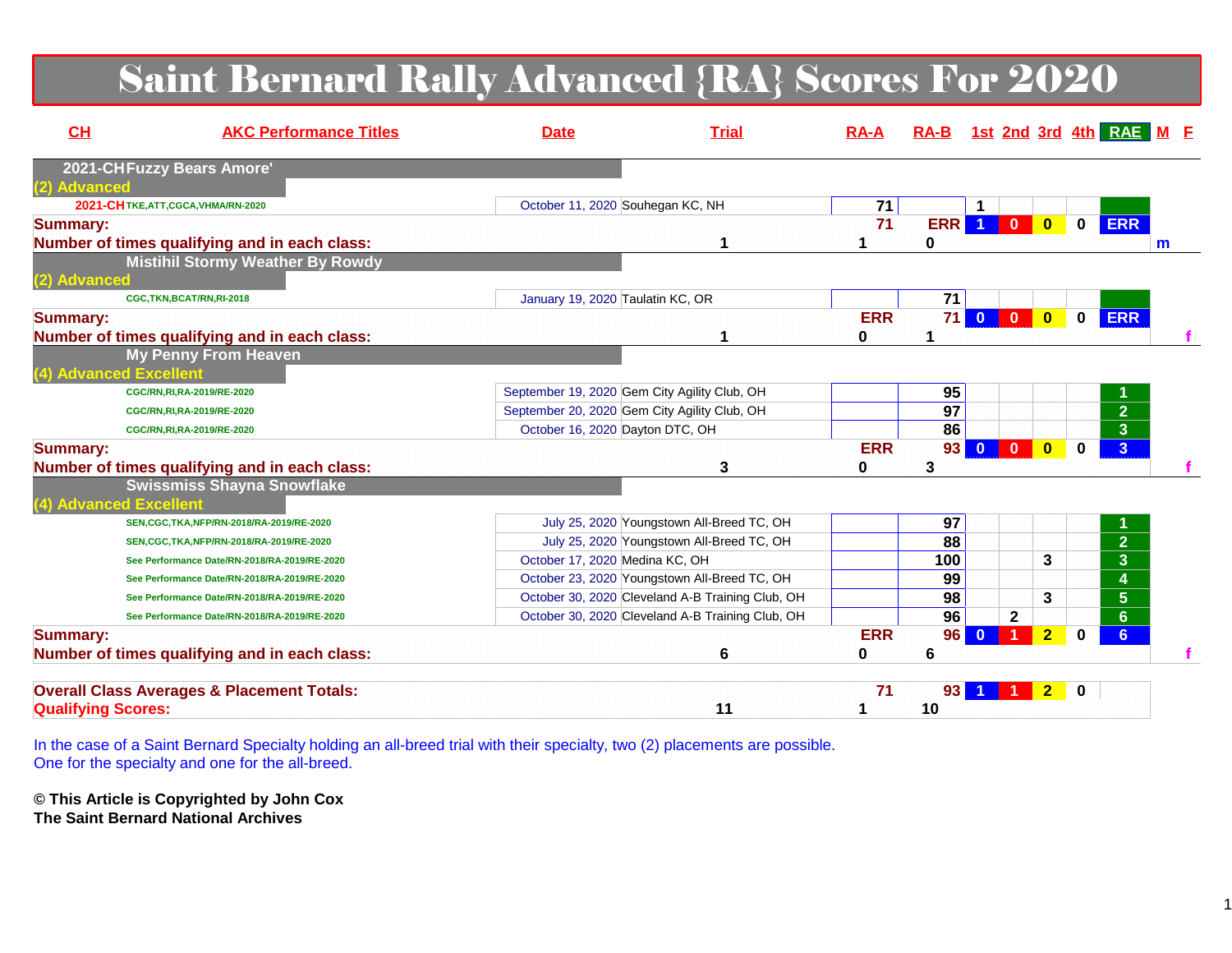## Saint Bernard Rally Excellent {RE} Scores For 2020

| CH                        | <b>AKC Performance Titles</b>                         | <b>Date</b>                    | <b>Trial</b>                                     |                 |                 |                |                |              |              | RE-A RE-B 1st 2nd 3rd 4th RAE M F |  |
|---------------------------|-------------------------------------------------------|--------------------------------|--------------------------------------------------|-----------------|-----------------|----------------|----------------|--------------|--------------|-----------------------------------|--|
|                           | <b>My Penny From Heaven</b>                           |                                |                                                  |                 |                 |                |                |              |              |                                   |  |
| (3) Excellent             |                                                       |                                |                                                  |                 |                 |                |                |              |              |                                   |  |
|                           | CGC/RN, RI, RA-2019/2020-RE                           |                                | February 22, 2020 Columbus A-B TC, OH            | 79              |                 |                | $\mathbf{2}$   |              |              |                                   |  |
|                           | CGC/RN, RI, RA-2019/RE-2020                           |                                | February 22, 2020 Columbus A-B TC, OH            | $\overline{72}$ |                 |                | $\mathbf 2$    |              |              |                                   |  |
|                           | CGC/RN, RI, RA-2019/RE-2020                           |                                | February 23, 2020 Columbus A-B TC, OH            | 86              |                 |                | $\mathbf{2}$   |              |              |                                   |  |
| <b>Summary:</b>           |                                                       |                                |                                                  | 79              | ERR             | $\bullet$      | 3              | $\mathbf{0}$ | $\mathbf{0}$ | <b>ERR</b>                        |  |
|                           | Number of times qualifying and in each class:         |                                | 3                                                | 3               | 0               |                |                |              |              |                                   |  |
|                           | (4) Advanced Excellent                                |                                |                                                  |                 |                 |                |                |              |              |                                   |  |
|                           | CGC/RN, RI, RA-2019/RE-2020                           |                                | September 19, 2020 Gem City Agility Club, OH     |                 | 94              |                |                |              |              |                                   |  |
|                           | CGC/RN, RI, RA-2019/RE-2020                           |                                | September 20, 2020 Gem City Agility Club, OH     |                 | 87              |                |                |              |              | $\overline{2}$                    |  |
|                           | CGC/RN, RI, RA-2019/RE-2020                           |                                | October 16, 2020 Dayton DTC, OH                  |                 | 90              |                |                |              |              | 3 <sup>°</sup>                    |  |
| <b>Summary:</b>           |                                                       |                                |                                                  | <b>ERR</b>      | 90              | $\mathbf{0}$   | $\mathbf{0}$   | $\bf{0}$     | $\bf{0}$     | 3 <sup>1</sup>                    |  |
|                           | Number of times qualifying and in each class:         |                                | 3                                                | 0               | 3               |                |                |              |              |                                   |  |
|                           | <b>Swissmiss Shayna Snowflake</b>                     |                                |                                                  |                 |                 |                |                |              |              |                                   |  |
| (3) Excellent             |                                                       |                                |                                                  |                 |                 |                |                |              |              |                                   |  |
|                           | SEN, CGC, TKA, NFP/RN-2018/RA-2019/RE-2020            |                                | February 28, 2020 GSD Club of Northern Ohio, OH  | 92              |                 |                |                |              |              |                                   |  |
| <b>Summary:</b>           |                                                       |                                |                                                  | 92              | <b>ERR</b>      | $\overline{0}$ | $\mathbf{0}$   | $\mathbf{0}$ | $\mathbf{0}$ | <b>ERR</b>                        |  |
|                           | Number of times qualifying and in each class:         |                                |                                                  |                 | 0               |                |                |              |              |                                   |  |
|                           | (4) Advanced Excellent                                |                                |                                                  |                 |                 |                |                |              |              |                                   |  |
|                           | SEN, CGC, TKA, NFP/RN-2018/RA-2019/RE-2020            |                                | July 25, 2020 Youngstown All-Breed TC, OH        |                 | 96              |                |                |              |              |                                   |  |
|                           | SEN, CGC, TKA, NFP/RN-2018/RA-2019/RE-2020            |                                | July 25, 2020 Youngstown All-Breed TC, OH        |                 | $\overline{88}$ |                |                |              |              | $\overline{2}$                    |  |
|                           | See Performance Date/RN-2018/RA-2019/RE-2020          | October 17, 2020 Medina KC, OH |                                                  |                 | 100             |                |                | 3            |              | $\overline{\mathbf{3}}$           |  |
|                           | See Performance Date/RN-2018/RA-2019/RE-2020          |                                | October 23, 2020 Youngstown All-Breed TC, OH     |                 | 97              |                |                |              |              | 4                                 |  |
|                           | See Performance Date/RN-2018/RA-2019/RE-2020          |                                | October 30, 2020 Cleveland A-B Training Club, OH |                 | 95              |                |                |              | 4            | $\overline{5}$                    |  |
|                           | See Performance Date/RN-2018/RA-2019/RE-2020          |                                | October 30, 2020 Cleveland A-B Training Club, OH |                 | 98              |                |                |              |              | $6\phantom{a}$                    |  |
| <b>Summary:</b>           |                                                       |                                |                                                  | <b>ERR</b>      | 96              |                | $\Omega$       |              | 1            | 6 <sup>1</sup>                    |  |
|                           | Number of times qualifying and in each class:         |                                | 6                                                | 0               | 6               |                |                |              |              |                                   |  |
|                           |                                                       |                                |                                                  |                 |                 |                |                |              |              |                                   |  |
|                           | <b>Overall Class Averages &amp; Placement Totals:</b> |                                |                                                  | 82              | 94              | 1 <sup>1</sup> | 3 <sup>°</sup> |              |              |                                   |  |
| <b>Qualifying Scores:</b> |                                                       |                                | 13                                               | 4               | 9               |                |                |              |              |                                   |  |
|                           |                                                       |                                |                                                  |                 |                 |                |                |              |              |                                   |  |

In the case of a Saint Bernard Specialty holding an all-breed trial with their specialty, two (2) placements are possible. One for the specialty and one for the all-breed.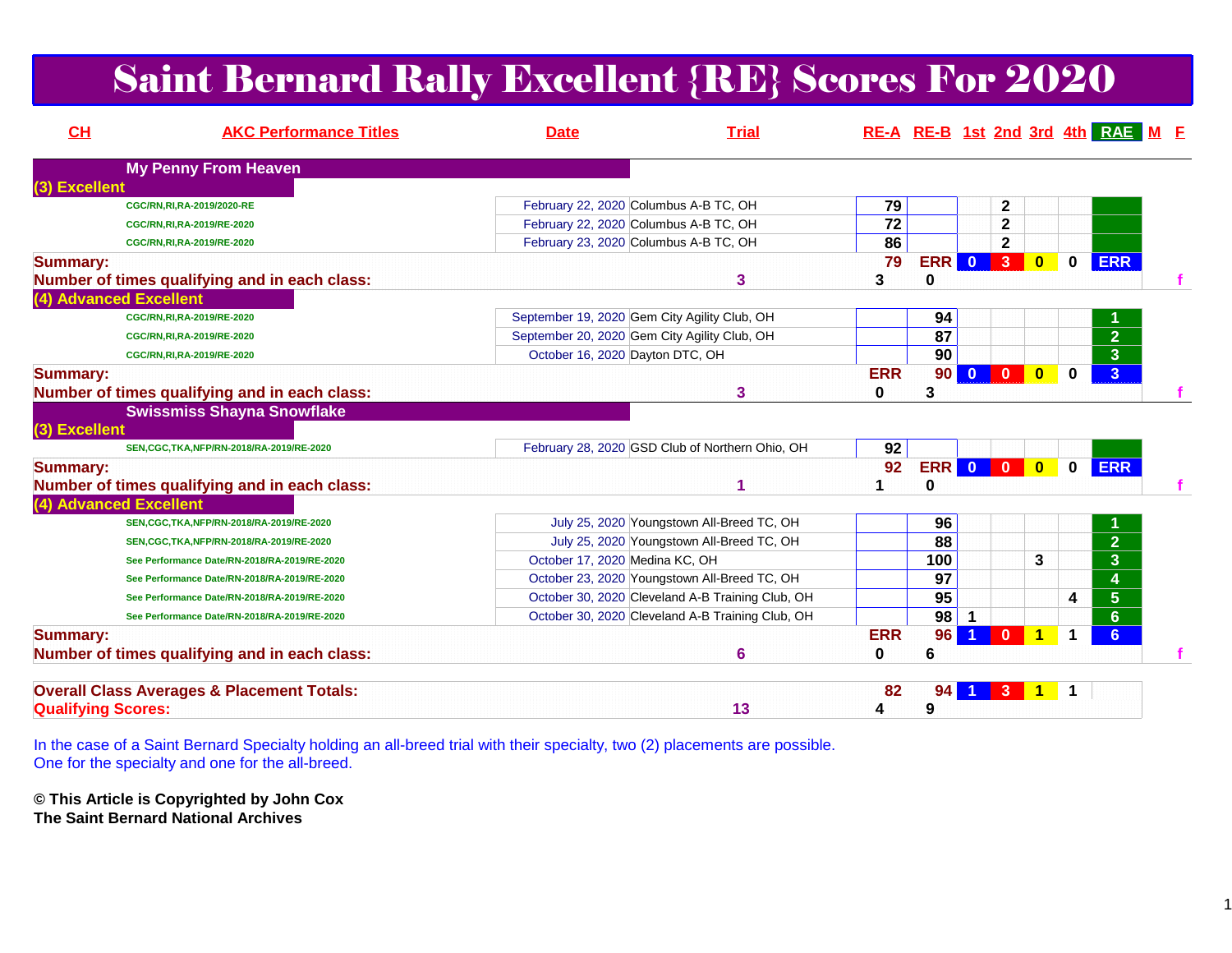## Saint Bernard Rally Advanced Excellent {RAE} For 2020

| CH              | <b>AKC Performance Titles</b>                         | <b>Date</b>                    | <b>Trial</b>                                     |     |     |                         |                |                |          | RA-B RE-B 1st 2nd 3rd 4th RAE M F |
|-----------------|-------------------------------------------------------|--------------------------------|--------------------------------------------------|-----|-----|-------------------------|----------------|----------------|----------|-----------------------------------|
|                 | <b>My Penny From Heaven</b>                           |                                |                                                  |     |     |                         |                |                |          |                                   |
|                 | CGC/RN,RI,RA-2019/RE-2020                             |                                | September 19, 2020 Gem City Agility Club, OH     | 95  |     |                         |                |                |          |                                   |
|                 | CGC/RN, RI, RA-2019/RE-2020                           |                                | September 19, 2020 Gem City Agility Club, OH     |     | 94  |                         |                |                |          |                                   |
|                 | CGC/RN, RI, RA-2019/RE-2020                           |                                | September 20, 2020 Gem City Agility Club, OH     | 97  |     |                         |                |                |          | $\overline{2}$                    |
|                 | CGC/RN, RI, RA-2019/RE-2020                           |                                | September 20, 2020 Gem City Agility Club, OH     |     | 87  |                         |                |                |          | $\overline{2}$                    |
|                 | CGC/RN, RI, RA-2019/RE-2020                           |                                | October 16, 2020 Dayton DTC, OH                  | 86  |     |                         |                |                |          | $\overline{3}$                    |
|                 | CGC/RN, RI, RA-2019/RE-2020                           |                                | October 16, 2020 Dayton DTC, OH                  |     | 90  |                         |                |                |          | $\overline{3}$                    |
| <b>Summary:</b> |                                                       |                                |                                                  | 93  | 90  | $\overline{\mathbf{0}}$ | $\overline{0}$ | $\bf{0}$       | $\bf{0}$ | $\overline{\mathbf{3}}$           |
|                 | Number of times qualifying and in each class:         |                                | 6                                                | 3   | 3   |                         |                |                |          |                                   |
|                 | <b>Swissmiss Shayna Snowflake</b>                     |                                |                                                  |     |     |                         |                |                |          |                                   |
|                 | SEN, CGC, TKA, NFP/RN-2018/RA-2019/RE-2020            |                                | July 25, 2020 Youngstown All-Breed TC, OH        | 97  |     |                         |                |                |          |                                   |
|                 | SEN, CGC, TKA, NFP/RN-2018/RA-2019/RE-2020            |                                | July 25, 2020 Youngstown All-Breed TC, OH        |     | 96  |                         |                |                |          | $\overline{1}$                    |
|                 | SEN, CGC, TKA, NFP/RN-2018/RA-2019/RE-2020            |                                | July 25, 2020 Youngstown All-Breed TC, OH        | 88  |     |                         |                |                |          | $\overline{2}$                    |
|                 | SEN, CGC, TKA, NFP/RN-2018/RA-2019/RE-2020            |                                | July 25, 2020 Youngstown All-Breed TC, OH        |     | 88  |                         |                |                |          | $\overline{2}$                    |
|                 | See Performance Date/RN-2018/RA-2019/RE-2020          | October 17, 2020 Medina KC, OH |                                                  | 100 |     |                         |                | 3              |          | $\overline{3}$                    |
|                 | See Performance Date/RN-2018/RA-2019/RE-2020          | October 17, 2020 Medina KC, OH |                                                  |     | 100 |                         |                | 3              |          | $\mathbf{3}$                      |
|                 | See Performance Date/RN-2018/RA-2019/RE-2020          |                                | October 23, 2020 Youngstown All-Breed TC, OH     | 99  |     |                         |                |                |          | $\overline{\mathbf{4}}$           |
|                 | See Performance Date/RN-2018/RA-2019/RE-2020          |                                | October 23, 2020 Youngstown All-Breed TC, OH     |     | 97  |                         |                |                |          | $\overline{\mathbf{4}}$           |
|                 | See Performance Date/RN-2018/RA-2019/RE-2020          |                                | October 30, 2020 Cleveland A-B Training Club, OH | 98  |     |                         |                | 3              |          | $\overline{5}$                    |
|                 | See Performance Date/RN-2018/RA-2019/RE-2020          |                                | October 30, 2020 Cleveland A-B Training Club, OH |     | 95  |                         |                |                | 4        | $\overline{5}$                    |
|                 | See Performance Date/RN-2018/RA-2019/RE-2020          |                                | October 30, 2020 Cleveland A-B Training Club, OH | 96  |     |                         | $\mathbf{2}$   |                |          | $6\phantom{1}$                    |
|                 | See Performance Date/RN-2018/RA-2019/RE-2020          |                                | October 30, 2020 Cleveland A-B Training Club, OH |     | 98  |                         |                |                |          | $6\phantom{a}$                    |
| <b>Summary:</b> |                                                       |                                |                                                  | 96  | 96  |                         |                | 3 <sup>1</sup> |          | 6                                 |
|                 | Number of times qualifying and in each class:         |                                | 12                                               | 6   | 6   |                         |                |                |          |                                   |
|                 | <b>Overall Class Averages &amp; Placement Totals:</b> |                                |                                                  | 95  | 94  |                         |                | $\mathbf{3}$   |          |                                   |
|                 | <b>Qualifying Scores:</b>                             |                                | 18                                               | 9   | 9   |                         |                |                |          |                                   |

In the case of a Saint Bernard Specialty holding an all-breed trial with their specialty, two (2) placements are possible. One for the specialty and one for the all-breed.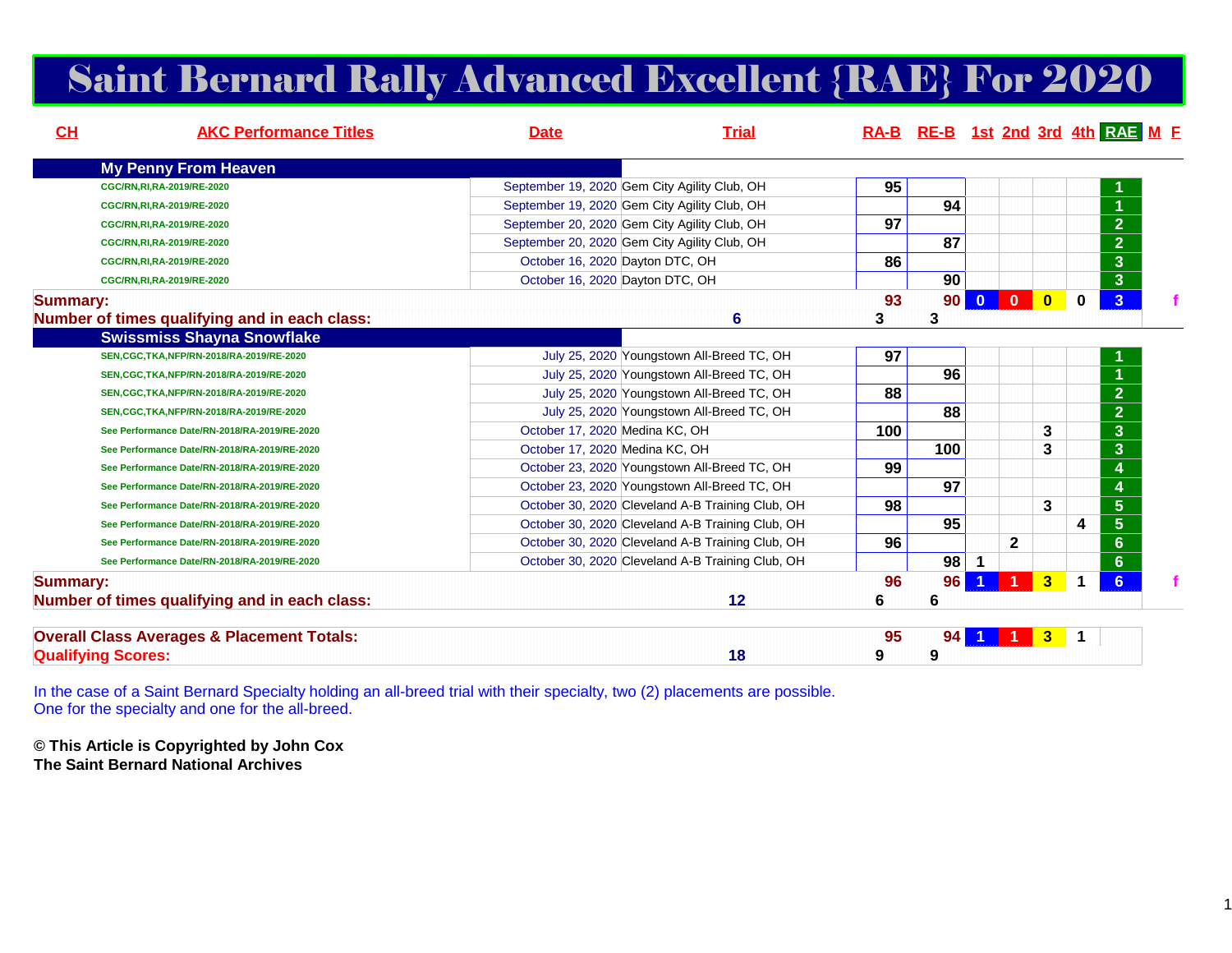## Saint Bernard Rally Master {RM} Scores For 2020

| $CH$                      | <b>AKC Performance Titles</b>                              | <b>Date</b>                    | Trial                                            | <b>RM</b> |              |              | 1st 2nd 3rd 4th M E |                |  |
|---------------------------|------------------------------------------------------------|--------------------------------|--------------------------------------------------|-----------|--------------|--------------|---------------------|----------------|--|
|                           | <b>Swissmiss Shayna Snowflake</b>                          |                                |                                                  |           |              |              |                     |                |  |
| <b>Master</b>             |                                                            |                                |                                                  |           |              |              |                     |                |  |
|                           | SEN, CGC, TKA, NFP/RN-2018/RA-2019/RE-2020                 |                                | February 28, 2020 GSD Club of Northern Ohio, OH  | 95        |              | $\mathbf{2}$ |                     |                |  |
|                           | SEN, CGC, TKA, NFP/RN-2018/RA-2019/RE-2020                 |                                | July 25, 2020 Youngstown All-Breed TC, OH        | 95        |              |              |                     |                |  |
|                           | BN,OAP,NJP,XFP,SIN,SEN,CGC,TKA,NFP/RN-2018/RA-2019/RE-2020 |                                | July 25, 2020 Youngstown All-Breed TC, OH        | 87        |              |              |                     |                |  |
|                           | BN,OAP,NJP,XFP,SIN,SEN,CGC,TKA,NFP/RN-2018/RA-2019/RE-2020 | October 17, 2020 Medina KC, OH |                                                  | 95        |              |              |                     |                |  |
|                           | BN,OAP,NJP,XFP,SIN,SEN,CGC,TKA,NFP/RN-2018/RA-2019/RE-2020 |                                | October 23, 2020 Youngstown All-Breed TC, OH     | 79        |              |              |                     |                |  |
|                           | BN,OAP,NJP,XFP,SIN,SEN,CGC,TKA,NFP/RN-2018/RA-2019/RE-2020 |                                | October 30, 2020 Cleveland A-B Training Club, OH | 95        |              |              |                     |                |  |
|                           | BN,OAP,NJP,XFP,SIN,SEN,CGC,TKA,NFP/RN-2018/RA-2019/RE-2020 |                                | October 30, 2020 Cleveland A-B Training Club, OH | 89        |              |              |                     |                |  |
| <b>Summary:</b>           |                                                            |                                |                                                  | 91        | $\mathbf{0}$ |              | $\bf{0}$            | $\bf{0}$       |  |
|                           | Number of times qualifying and in each class:              |                                |                                                  |           |              |              |                     |                |  |
|                           |                                                            |                                |                                                  |           |              |              |                     |                |  |
|                           | <b>Overall Class Averages &amp; Placement Totals:</b>      |                                |                                                  | 91        | $\bf{0}$     |              |                     | $\blacksquare$ |  |
| <b>Qualifying Scores:</b> |                                                            |                                |                                                  |           |              |              |                     |                |  |

In the case of a Saint Bernard Specialty holding an all-breed trial with their specialty, two (2) placements are possible. One for the specialty and one for the all-breed.

**© This Article is Copyrighted by John Cox**

+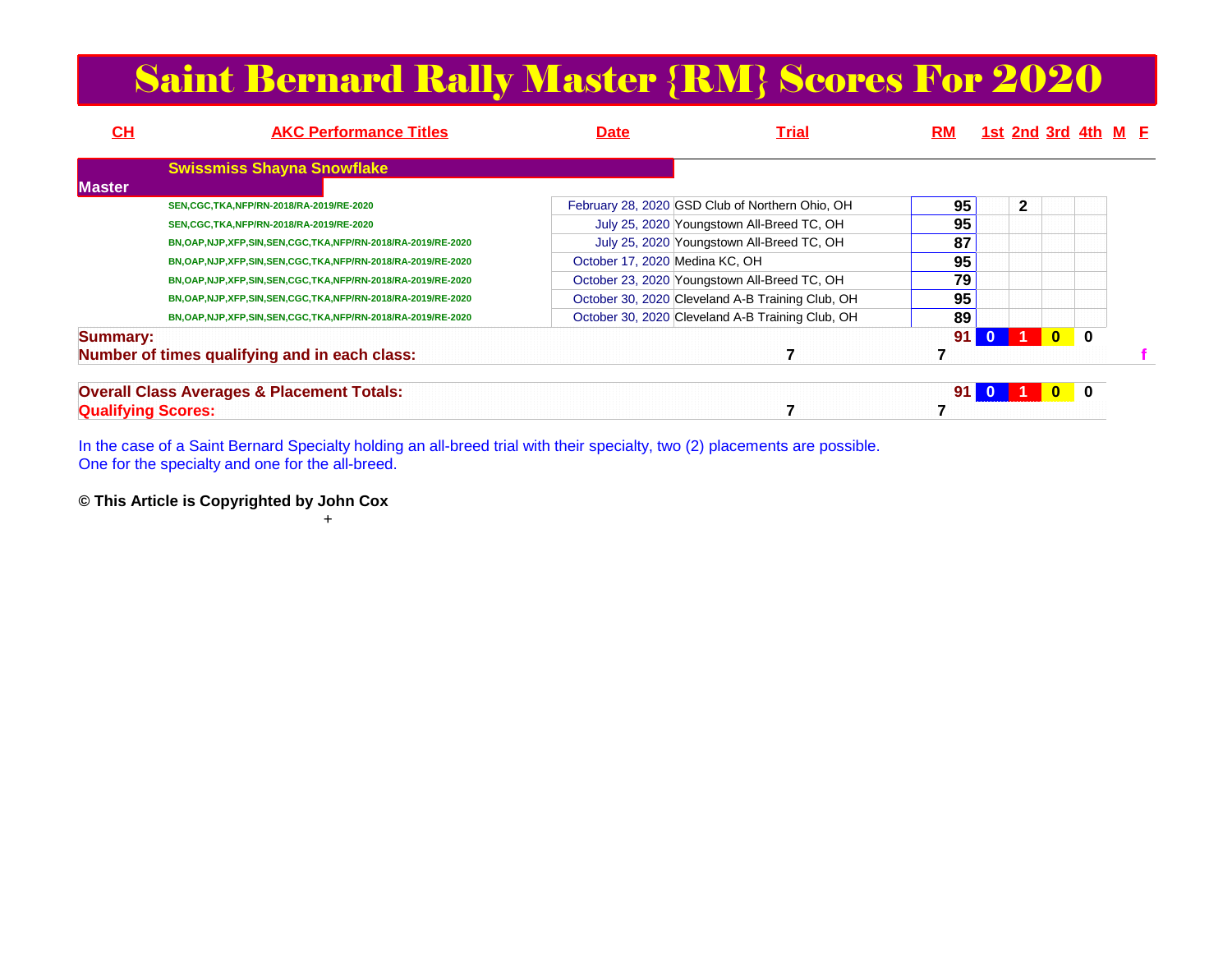#### Saint Bernard Rally Scores {Intermediate, Advanced, Excellent, Master} For 2020

| CH              | <b>AKC Performance Titles</b>                 | <b>Date</b>                                  | <b>Trial</b>                                    |                 |                 |                 |                 |                 |                                 |                |                         |                         |              | RA-ARA-B RI RE-ARE-B RM 1st 2nd 3rd 4th RAE | <b>#</b>                | <u>M F</u>  |
|-----------------|-----------------------------------------------|----------------------------------------------|-------------------------------------------------|-----------------|-----------------|-----------------|-----------------|-----------------|---------------------------------|----------------|-------------------------|-------------------------|--------------|---------------------------------------------|-------------------------|-------------|
|                 | 2021-CHFuzzy Bears Amore'                     |                                              |                                                 |                 |                 |                 |                 |                 |                                 |                |                         |                         |              |                                             |                         |             |
|                 | 2021-CHTKE, ATT, CGCA, VHMA/RN-2020           | October 09, 2020 Souhegan KC, NH             |                                                 |                 |                 | 91              |                 |                 |                                 |                | $\mathbf 2$             |                         |              |                                             |                         |             |
|                 | 2021-CHTKE, ATT, CGCA, VHMA/RN-2020           | October 10, 2020 Souhegan KC, NH             |                                                 |                 |                 | $\overline{93}$ |                 |                 |                                 |                | $\overline{2}$          |                         |              |                                             |                         |             |
|                 | 2021-CHTKE, ATT, CGCA, VHMA/RN-2020           | October 11, 2020 Souhegan KC, NH             |                                                 | $\overline{71}$ |                 |                 |                 |                 |                                 | $\mathbf 1$    |                         |                         |              |                                             |                         |             |
|                 | 2021-CHTKE, ATT, CGCA, VHMA/RN, RI-2020       | October 23, 2020 AKC Virtual Rally           |                                                 |                 |                 | 75              |                 |                 |                                 |                |                         |                         |              |                                             |                         |             |
| <b>Summary:</b> |                                               |                                              |                                                 |                 | <b>71 ERR</b>   |                 |                 |                 | 86 ERR ERR ERR                  | $\overline{1}$ | 2 <sup>7</sup>          | $\bullet$               | $\mathbf 0$  | <b>ERR</b>                                  |                         |             |
|                 | Number of times qualifying and in each class: |                                              | 4                                               | 1               | 0               | 3               | 0               | 0               | 0                               |                |                         |                         |              |                                             |                         | $\mathbf m$ |
|                 | <b>Mistihil Stormy Weather By Rowdy</b>       |                                              |                                                 |                 |                 |                 |                 |                 |                                 |                |                         |                         |              |                                             |                         |             |
|                 | CGC,TKN,BCAT/RN,RI-2018                       | January 19, 2020 Taulatin KC, OR             |                                                 |                 | 71              |                 |                 |                 |                                 |                |                         |                         |              |                                             | 10                      |             |
| <b>Summary:</b> |                                               |                                              |                                                 | <b>ERR</b>      |                 |                 |                 |                 | <b>71 ERR ERR ERR ERR 0 0 0</b> |                |                         | $\overline{\mathbf{0}}$ |              | 0 ERR                                       |                         |             |
|                 | Number of times qualifying and in each class: |                                              | 1                                               | 0               |                 | 0               | 0               | 0               | 0                               |                |                         |                         |              |                                             |                         |             |
|                 | <b>My Penny From Heaven</b>                   |                                              |                                                 |                 |                 |                 |                 |                 |                                 |                |                         |                         |              |                                             |                         |             |
|                 | CGC/RN, RI, RA-2019/2020-RE                   | February 22, 2020 Columbus A-B TC, OH        |                                                 |                 |                 |                 | 79              |                 |                                 |                | $\mathbf 2$             |                         |              |                                             |                         |             |
|                 | CGC/RN, RI, RA-2019/RE-2020                   | February 22, 2020 Columbus A-B TC, OH        |                                                 |                 |                 |                 | $\overline{72}$ |                 |                                 |                | $\overline{\mathbf{2}}$ |                         |              |                                             | 8                       |             |
|                 | CGC/RN, RI, RA-2019/RE-2020                   | February 23, 2020 Columbus A-B TC, OH        |                                                 |                 |                 |                 | 86              |                 |                                 |                | $\mathbf{2}$            |                         |              |                                             | 9                       |             |
|                 | CGC/RN, RI, RA-2019/RE-2020                   | September 19, 2020 Gem City Agility Club, OH |                                                 |                 | 95              |                 |                 |                 |                                 |                |                         |                         |              |                                             | 10                      |             |
|                 | CGC/RN, RI, RA-2019/RE-2020                   | September 19, 2020 Gem City Agility Club, OH |                                                 |                 |                 |                 |                 | 94              |                                 |                |                         |                         |              |                                             | 11                      |             |
|                 | CGC/RN, RI, RA-2019/RE-2020                   | September 20, 2020 Gem City Agility Club, OH |                                                 |                 | $\overline{97}$ |                 |                 |                 |                                 |                |                         |                         |              | $\overline{2}$                              | 12                      |             |
|                 | CGC/RN, RI, RA-2019/RE-2020                   | September 20, 2020 Gem City Agility Club, OH |                                                 |                 |                 |                 |                 | $\overline{87}$ |                                 |                |                         |                         |              | $\overline{2}$                              | 13                      |             |
|                 | CGC/RN, RI, RA-2019/RE-2020                   | October 16, 2020 Dayton DTC, OH              |                                                 |                 | 86              |                 |                 |                 |                                 |                |                         |                         |              | 3                                           | 14                      |             |
|                 | CGC/RN, RI, RA-2019/RE-2020                   | October 16, 2020 Dayton DTC, OH              |                                                 |                 |                 |                 |                 | 90              |                                 |                |                         |                         |              | $\overline{\mathbf{3}}$                     | 15                      |             |
| <b>Summary:</b> |                                               |                                              |                                                 | <b>ERR</b>      | 93              | <b>ERR</b>      | 79              | 90              | ERR 0                           |                | $\vert 3 \vert$         | $\overline{\mathbf{0}}$ | $\bf{0}$     | 3 <sup>1</sup>                              | 9                       |             |
|                 | Number of times qualifying and in each class: |                                              | 9                                               | $\bf{0}$        | 3               | 0               | 3               | 3               | $\bf{0}$                        |                |                         |                         |              |                                             |                         |             |
|                 | <b>Snowy Pines Athena</b>                     |                                              |                                                 |                 |                 |                 |                 |                 |                                 |                |                         |                         |              |                                             |                         |             |
|                 | CGCA,CGCU,TKA/RN-2020                         | December 18, 2020 AKC Virtual Rally          |                                                 |                 |                 | 94              |                 |                 |                                 |                |                         |                         |              |                                             |                         |             |
|                 | CGCA,CGCU,TKA/RN-2020                         | December 18, 2020 AKC Virtual Rally          |                                                 |                 |                 | 96              |                 |                 |                                 |                |                         |                         |              |                                             |                         |             |
|                 | CGCA,CGCU,TKA/RN,RI-2020                      | December 18, 2020 AKC Virtual Rally          |                                                 |                 |                 | 96              |                 |                 |                                 |                |                         |                         |              |                                             | $\overline{\mathbf{3}}$ |             |
| <b>Summary:</b> |                                               |                                              |                                                 |                 | <b>ERR ERR</b>  | 95              |                 |                 | ERR ERR ERR 0 0                 |                |                         | $\bullet$               | $\mathbf{0}$ | <b>ERR</b>                                  | $\overline{3}$          |             |
|                 | Number of times qualifying and in each class: |                                              | 3                                               | $\mathbf{0}$    | 0               | 3               | $\mathbf 0$     | $\mathbf 0$     | $\bf{0}$                        |                |                         |                         |              |                                             |                         |             |
|                 | <b>Swissmiss Shayna Snowflake</b>             |                                              |                                                 |                 |                 |                 |                 |                 |                                 |                |                         |                         |              |                                             |                         |             |
|                 | SEN, CGC, TKA, NFP/RN-2018/RA-2019/RE-2020    |                                              | February 28, 2020 GSD Club of Northern Ohio, OH |                 |                 |                 | 92              |                 |                                 |                |                         |                         |              |                                             |                         |             |
|                 | See Performance Date/RN-2018/RA-2019/RE-2020  |                                              | February 28, 2020 GSD Club of Northern Ohio, OH |                 |                 |                 |                 |                 | $\overline{95}$                 |                | $\mathbf 2$             |                         |              |                                             | $\overline{7}$          |             |
|                 | SEN, CGC, TKA, NFP/RN-2018/RA-2019/RE-2020    |                                              | July 25, 2020 Youngstown All-Breed TC, OH       |                 | $\overline{97}$ |                 |                 |                 |                                 |                |                         |                         |              |                                             | 8                       |             |
|                 | SEN, CGC, TKA, NFP/RN-2018/RA-2019/RE-2020    |                                              | July 25, 2020 Youngstown All-Breed TC, OH       |                 |                 |                 |                 | 96              |                                 |                |                         |                         |              |                                             | 9                       |             |
|                 | See Performance Date/RN-2018/RA-2019/RE-2020  |                                              | July 25, 2020 Youngstown All-Breed TC, OH       |                 |                 |                 |                 |                 | $\overline{95}$                 |                |                         |                         |              |                                             | 10                      |             |
|                 | SEN, CGC, TKA, NFP/RN-2018/RA-2019/RE-2020    |                                              | July 25, 2020 Youngstown All-Breed TC, OH       |                 | 88              |                 |                 |                 |                                 |                |                         |                         |              | $\overline{2}$                              | 11                      |             |
|                 | SEN, CGC, TKA, NFP/RN-2018/RA-2019/RE-2020    |                                              | July 25, 2020 Youngstown All-Breed TC, OH       |                 |                 |                 |                 | 88              |                                 |                |                         |                         |              | $\overline{2}$                              | 12                      |             |
|                 | See Performance Date/RN-2018/RA-2019/RE-2020  |                                              | July 25, 2020 Youngstown All-Breed TC, OH       |                 |                 |                 |                 |                 | $\overline{87}$                 |                |                         |                         |              |                                             | 13                      |             |
|                 | See Performance Date/RN-2018/RA-2019/RE-2020  | October 17, 2020 Medina KC, OH               |                                                 |                 | 100             |                 |                 |                 |                                 |                |                         | 3                       |              | $\overline{3}$                              | 14                      |             |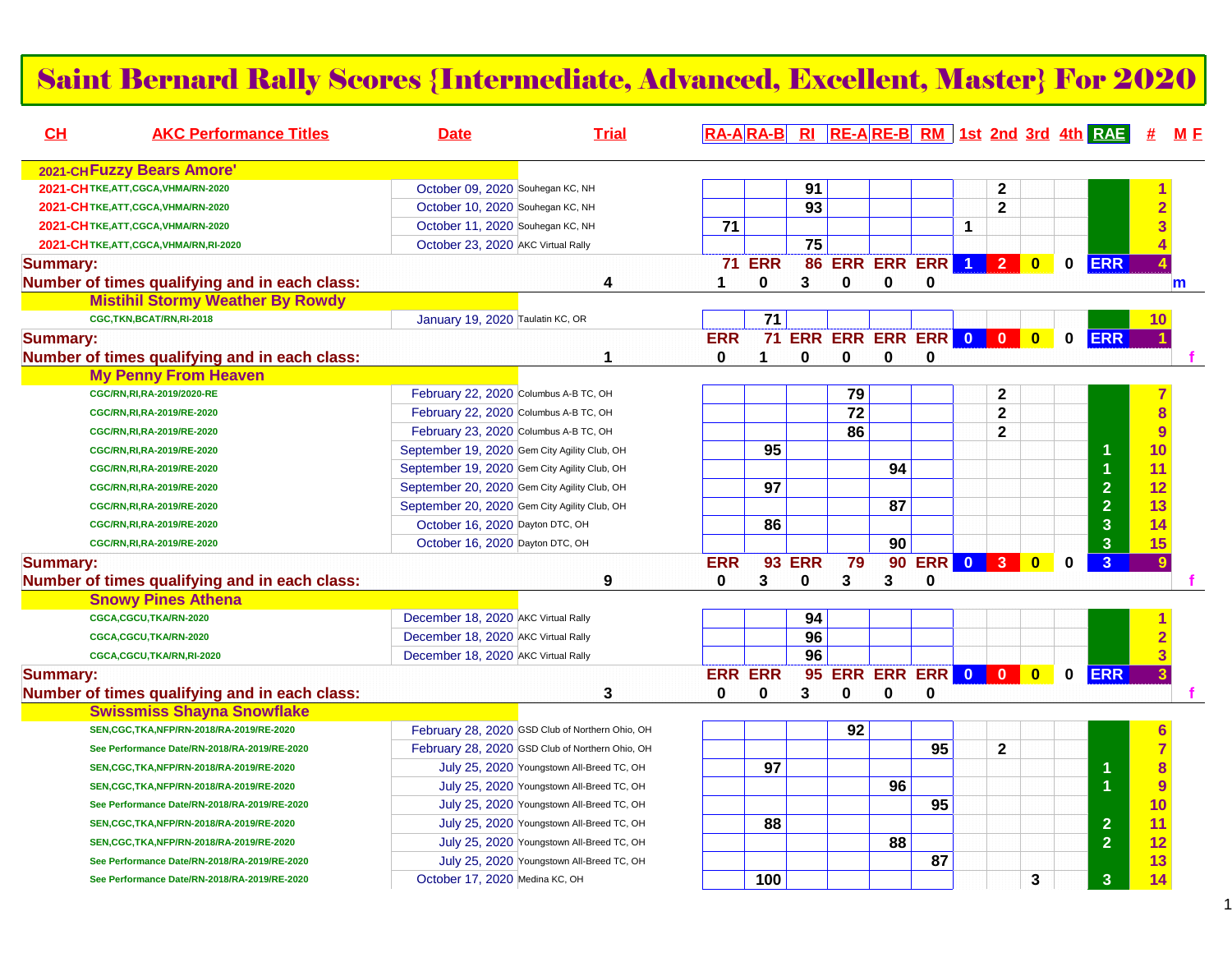| CH<br><b>AKC Performance Titles</b>                          | <u>Date</u>                       | <b>Trial</b>                                     |            |                |               |                           |     |    |                      |                |              |              | $R_A - A R_A - B$ RI $R_E - A R_E - B R_M$ 1st 2nd 3rd 4th RAE | #  | M E |
|--------------------------------------------------------------|-----------------------------------|--------------------------------------------------|------------|----------------|---------------|---------------------------|-----|----|----------------------|----------------|--------------|--------------|----------------------------------------------------------------|----|-----|
| See Performance Date/RN-2018/RA-2019/RE-2020                 | October 17, 2020 Medina KC, OH    |                                                  |            |                |               |                           | 100 |    |                      |                | 3            |              | $\mathbf{3}$                                                   | 15 |     |
| See Performance Date/RN-2018/RA-2019/RE-2020                 | October 17, 2020 Medina KC, OH    |                                                  |            |                |               |                           |     | 95 |                      |                |              |              |                                                                | 16 |     |
| See Performance Date/RN-2018/RA-2019/RE-2020                 |                                   | October 23, 2020 Youngstown All-Breed TC, OH     |            | 99             |               |                           |     |    |                      |                |              |              | 4                                                              | 17 |     |
| See Performance Date/RN-2018/RA-2019/RE-2020                 |                                   | October 23, 2020 Youngstown All-Breed TC, OH     |            |                |               |                           | 97  |    |                      |                |              |              | 4                                                              | 18 |     |
| See Performance Date/RN-2018/RA-2019/RE-2020                 |                                   | October 23, 2020 Youngstown All-Breed TC, OH     |            |                |               |                           |     | 79 |                      |                |              |              |                                                                | 19 |     |
| See Performance Date/RN-2018/RA-2019/RE-2020                 |                                   | October 30, 2020 Cleveland A-B Training Club, OH |            | 98             |               |                           |     |    |                      |                | 3            |              | $5\phantom{1}$                                                 | 20 |     |
| See Performance Date/RN-2018/RA-2019/RE-2020                 |                                   | October 30, 2020 Cleveland A-B Training Club, OH |            |                |               |                           | 95  |    |                      |                |              | 4            | $5\phantom{1}$                                                 | 21 |     |
| See Performance Date/RN-2018/RA-2019/RE-2020                 |                                   | October 30, 2020 Cleveland A-B Training Club, OH |            |                |               |                           |     | 95 |                      |                |              |              |                                                                | 22 |     |
| See Performance Date/RN-2018/RA-2019/RE-2020                 |                                   | October 30, 2020 Cleveland A-B Training Club, OH |            | 96             |               |                           |     |    |                      | 2              |              |              | $6\phantom{1}$                                                 | 23 |     |
| See Performance Date/RN-2018/RA-2019/RE-2020                 |                                   | October 30, 2020 Cleveland A-B Training Club, OH |            |                |               |                           | 98  |    |                      |                |              |              | 6                                                              | 24 |     |
| See Performance Date/RN-2018/RA-2019/RE-2020                 |                                   | October 30, 2020 Cleveland A-B Training Club, OH |            |                |               |                           |     | 89 |                      |                |              |              |                                                                | 25 |     |
| <b>Summary:</b>                                              |                                   |                                                  | <b>ERR</b> |                | <b>96 ERR</b> | 92                        | 96  | 91 | $\blacktriangleleft$ | $\overline{2}$ | $\mathbf{3}$ |              | 6                                                              | 20 |     |
| Number of times qualifying and in each class:                |                                   | 20                                               | 0          | 6              | 0             |                           | ь   |    |                      |                |              |              |                                                                |    |     |
| 2021-CH Vicdorys You Will Rise Jeul Kreek                    |                                   |                                                  |            |                |               |                           |     |    |                      |                |              |              |                                                                |    |     |
| 2021-CHTKN/2020-RN                                           | August 21, 2020 AKC Virtual Rally |                                                  |            |                | 86            |                           |     |    |                      |                |              |              |                                                                |    |     |
| <b>Summary:</b>                                              |                                   |                                                  |            | <b>ERR ERR</b> |               | <b>86 ERR ERR ERR 0 0</b> |     |    |                      |                | $\bullet$    | $\mathbf{0}$ | <b>ERR</b>                                                     |    |     |
| Number of times qualifying and in each class:                |                                   |                                                  | 0          | 0              |               | 0                         |     | 0  |                      |                |              |              |                                                                |    |     |
| <b>Overall Class Averages, Placement &amp; Score totals:</b> |                                   |                                                  | 71         | 93             | 90            | 82                        | 94  | 91 | 2 <sup>1</sup>       |                | $3 - 1$      |              |                                                                | 38 |     |
| <b>Qualifying Scores:</b>                                    |                                   | 38                                               |            | 10             |               |                           |     |    |                      |                |              |              |                                                                |    |     |

In the case of a Saint Bernard Specialty holding an all-breed trial with their specialty, two (2) placements are possible. One for the specialty and one for the all-breed.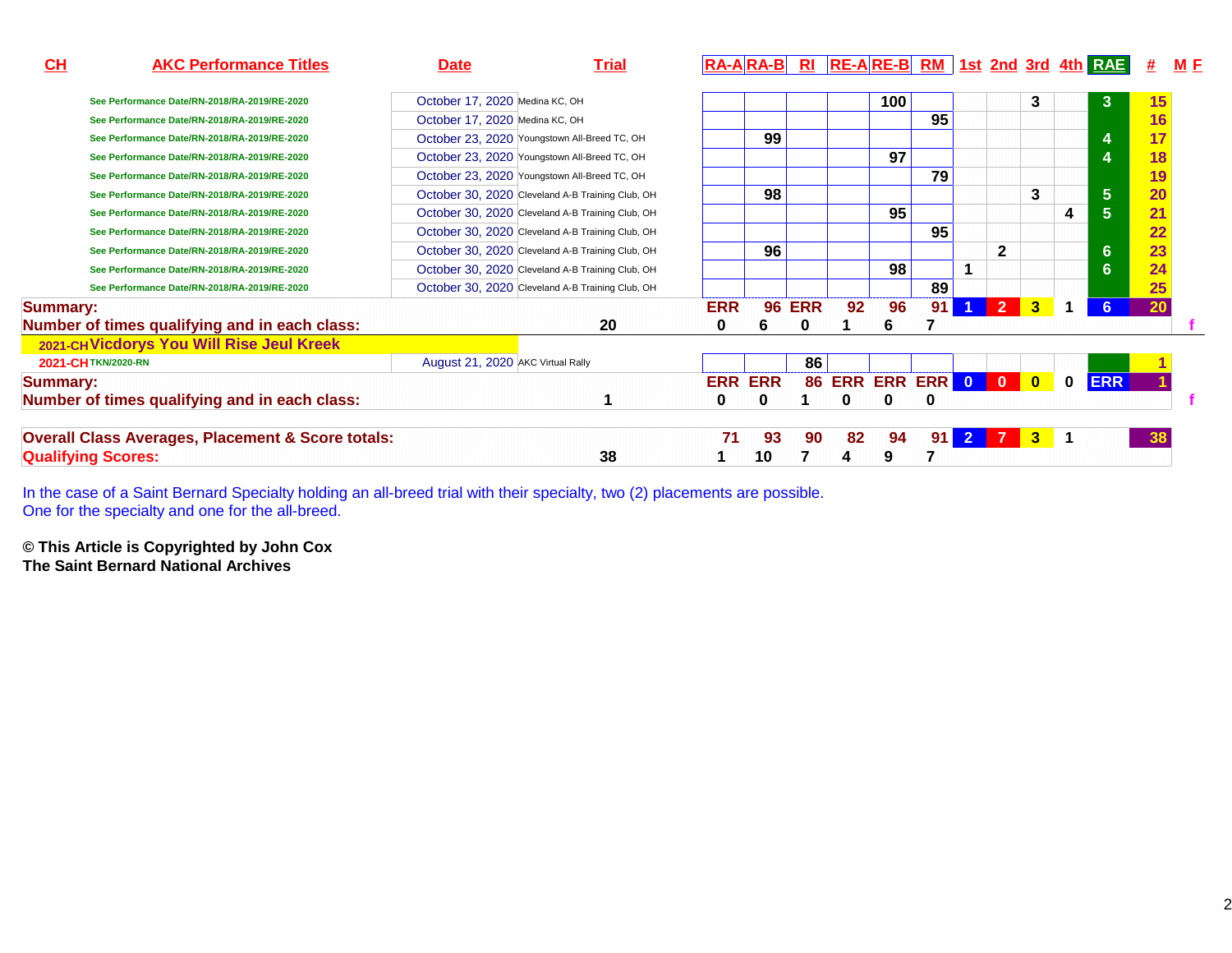|                                         | <b>Saint Bernard Summary of AKC Agility Trials {Preferred} For 2020</b> |                        |              |              |              |                         |              |              |          |             |              |                             |              |              |              |              |                |              |                         |              |  |
|-----------------------------------------|-------------------------------------------------------------------------|------------------------|--------------|--------------|--------------|-------------------------|--------------|--------------|----------|-------------|--------------|-----------------------------|--------------|--------------|--------------|--------------|----------------|--------------|-------------------------|--------------|--|
| $\Omega$<br>CL                          | <b>AKC Performance Titles</b>                                           | <b>Date</b>            |              |              |              | 20s PAX NAP A NAP B OAP |              |              |          |             |              | AXPA AXPB MXP NJPA NJPB OJP |              | <b>AJP A</b> |              | AJP B MJP    | <u>1st</u>     | 2nd          | <u>3rd 4th</u>          |              |  |
| (3) Excellent Jumpers With Weaves       | Brandau Ridge Takn A Walk Thru Ur Heart                                 |                        |              |              |              |                         |              |              |          |             |              |                             |              |              |              |              |                |              |                         |              |  |
|                                         | BN RN NAP OJP BCAT SWNE SCA SIA SHDN TKN CGC                            | January 31, 2020       |              |              |              |                         |              |              |          |             |              |                             |              | 100.44.90    |              |              | -1             |              |                         |              |  |
| Summary of the dog's individual class   |                                                                         |                        | $\mathbf{0}$ | $\mathbf{0}$ | $\mathbf 0$  | 0                       | $\mathbf 0$  | 0            | $\bf{0}$ | 0           | 0            | 0                           |              |              |              |              |                |              | $\overline{\mathbf{0}}$ | $\mathbf 0$  |  |
| <b>Summary of ALL the dog's classes</b> |                                                                         |                        | <b>ERR</b>   | <b>ERR</b>   | $\Omega$     | $\Omega$                | $\Omega$     | $\mathbf{0}$ | $\Omega$ | $\mathbf 0$ | $\bf{0}$     | $\bf{0}$                    | <sup>0</sup> |              | $\mathbf{0}$ | $\Omega$     |                |              | $\overline{\mathbf{0}}$ | $\mathbf{0}$ |  |
| (1) Novice                              | <b>Swissmiss Shayna Snoflake</b>                                        |                        |              |              |              |                         |              |              |          |             |              |                             |              |              |              |              |                |              |                         |              |  |
| <b>BN RE SIN SEN CGCA TKA</b>           |                                                                         | June 07, 2020          |              |              | 95.48.84     |                         |              |              |          |             |              |                             |              |              |              |              | $\mathbf{1}$   |              |                         |              |  |
| <b>BN RE SIN SEN CGCA TKA</b>           |                                                                         | June 13, 2020          |              |              | 95.47.74     |                         |              |              |          |             |              |                             |              |              |              |              | $\overline{1}$ |              |                         |              |  |
| <b>BN RE NAP OFP SIN SEN CGCA TKA</b>   |                                                                         | June 17, 2020          |              |              | 85.50.94     |                         |              |              |          |             |              |                             |              |              |              |              | $\overline{1}$ |              |                         |              |  |
| Summary of the dog's individual class   |                                                                         | 3                      | $\Omega$     | $\Omega$     | 3            | $\Omega$                | <sup>0</sup> | $\Omega$     | $\Omega$ | $\Omega$    | O            | $\bf{0}$                    | $\Omega$     | $\mathbf{0}$ | $\mathbf{0}$ |              | 3 <sup>°</sup> | $\Omega$     | $\bullet$               | $\mathbf{0}$ |  |
| (1) Novice Jumpers With Weaves          |                                                                         |                        |              |              |              |                         |              |              |          |             |              |                             |              |              |              |              |                |              |                         |              |  |
| <b>BN RE SIN SEN CGCA TKA</b>           |                                                                         | June 07, 2020          |              |              |              |                         |              |              |          |             | 100.22.12    |                             |              |              |              |              | $\mathbf 1$    |              |                         |              |  |
| <b>BN RE NAP OFP SIN SEN CGCA TKA</b>   |                                                                         | June 24, 2020          |              |              |              |                         |              |              |          |             | 95.34.75     |                             |              |              |              |              | $\overline{1}$ |              |                         |              |  |
|                                         | BN RE NAP NJP XFP SIN SEN CGCA TKA                                      | July 10, 2020          |              |              |              |                         |              |              |          |             | 95.40.91     |                             |              |              |              |              | $\overline{1}$ |              |                         |              |  |
| Summary of the dog's individual class   |                                                                         | 3                      | $\mathbf{0}$ | $\mathbf{0}$ | $\mathbf{0}$ | $\mathbf{0}$            | $\Omega$     | $\Omega$     | $\Omega$ | $\Omega$    | 3            | 0                           | $\Omega$     | $\mathbf{0}$ | $\mathbf{0}$ | $\mathbf{0}$ | 3 <sup>°</sup> |              | <b>O</b> OO             |              |  |
| (2) Open                                |                                                                         |                        |              |              |              |                         |              |              |          |             |              |                             |              |              |              |              |                |              |                         |              |  |
|                                         | BN RE NAP NJP XFP SIN SEN CGCA TKA                                      | August 01, 2020        |              |              |              |                         | 90.61.15     |              |          |             |              |                             |              |              |              |              | $\mathbf{1}$   |              |                         |              |  |
|                                         | BN RE NAP NJP XFP SIN SEN CGCA TKA                                      | <b>August 29, 2020</b> |              |              |              |                         | 100.45.27    |              |          |             |              |                             |              |              |              |              | $\overline{1}$ |              |                         |              |  |
|                                         | BN RE OAP NJP XFP SIN SEN CGCA TKA                                      | September 26, 2020     |              |              |              |                         | 90.54.74     |              |          |             |              |                             |              |              |              |              | $\overline{1}$ |              |                         |              |  |
| Summary of the dog's individual class   |                                                                         | 3                      | $\mathbf{0}$ | $\bullet$    | $\mathbf{0}$ | 0                       | 3            | O            | $\Omega$ | $\bf{0}$    | $\mathbf{0}$ | 0                           | $\Omega$     | $\mathbf 0$  | $\mathbf 0$  |              |                | $\mathbf{0}$ | $\bullet$               | $\bf{0}$     |  |
| <b>Summary of ALL the dog's classes</b> |                                                                         | 9                      | <b>ERR</b>   | <b>ERR</b>   | 3            | $\bf{0}$                | 3            | $\bf{0}$     | $\Omega$ | $\bf{0}$    | 3            | $\bf{0}$                    | $\mathbf{0}$ | $\mathbf 0$  | $\mathbf 0$  | $\bf{0}$     |                |              | $\mathbf{0}$            | $\bf{0}$     |  |
| <b>Overall summary for ALL dogs</b>     |                                                                         | 10                     |              |              | 3            | $\bf{0}$                | 3            | $\bf{0}$     | 0        | 0           | 3            | 0                           | 0            |              | $\bf{0}$     | 0            | 10             |              | $\overline{\mathbf{0}}$ | $\bf{0}$     |  |

**2Qs = Dogs qualifying with scores in the Standard and Jumpers with Weaves classes on the same dayPAX (Preferred Agility Excellent) = Dogs qualifying with scores in the EXCELLENT B Standard and Jumpers with Weaves classes on the same day**

**# = Number of advanced scores from the Open and/or Excellent classes**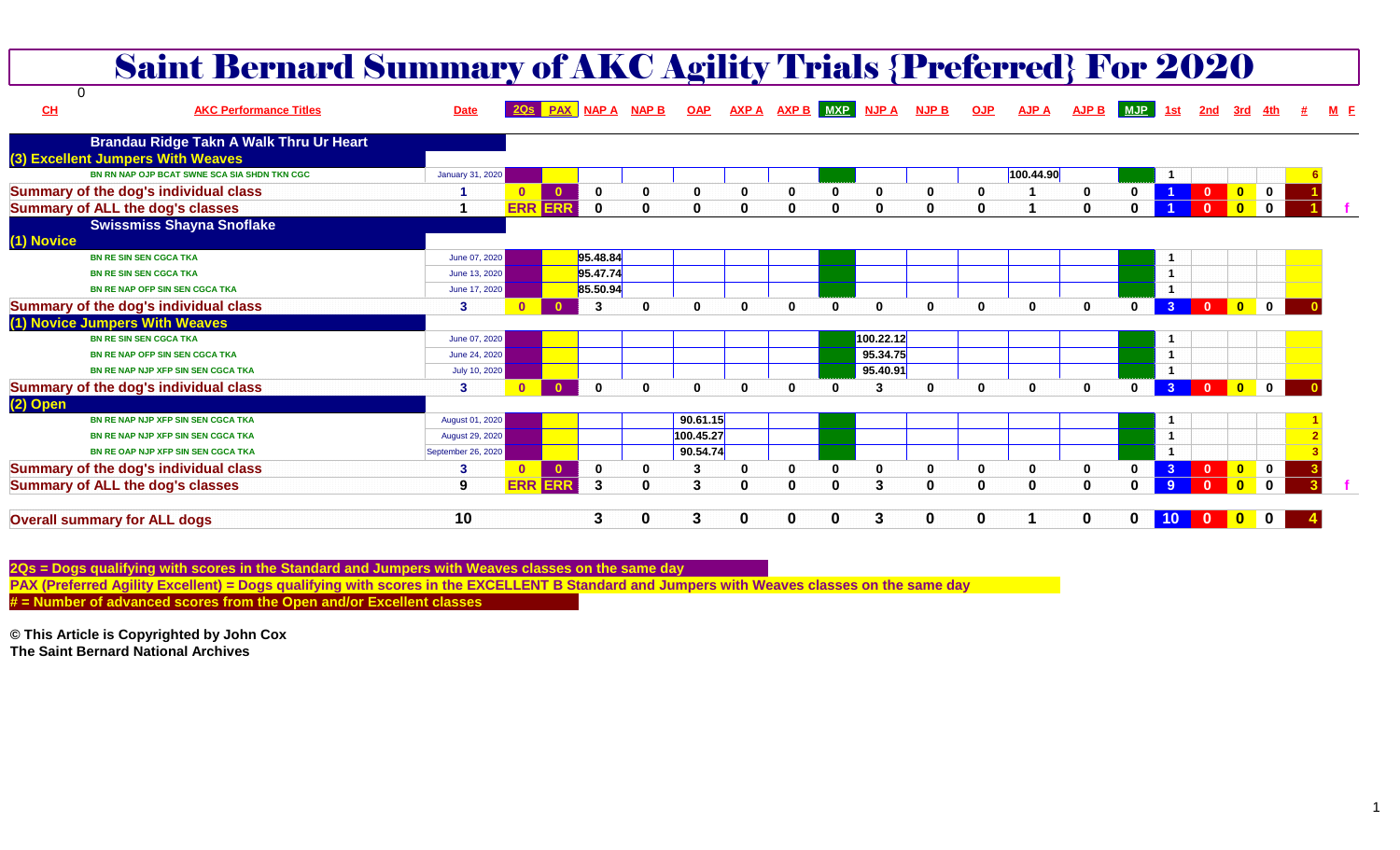#### Saint Bernard Novice Agility {Preferred} {NAP} Scores For 2020

| <b>AKC Performance Titles</b>         | <u>Date</u>            | <u>Trial</u> |                                                                                                          |                                                            |  |                                  |                                |          | <u>4th M F</u> |         |
|---------------------------------------|------------------------|--------------|----------------------------------------------------------------------------------------------------------|------------------------------------------------------------|--|----------------------------------|--------------------------------|----------|----------------|---------|
| <b>Swissmiss Shayna Snoflake</b>      |                        |              |                                                                                                          |                                                            |  |                                  |                                |          |                |         |
|                                       |                        |              |                                                                                                          |                                                            |  |                                  |                                |          |                |         |
| <b>BN RE SIN SEN CGCA TKA</b>         |                        |              | 81                                                                                                       | 157                                                        |  |                                  |                                |          |                |         |
| <b>BN RE SIN SEN CGCA TKA</b>         |                        |              | 76                                                                                                       | 145                                                        |  |                                  |                                |          |                |         |
| <b>BN RE NAP OFP SIN SEN CGCA TKA</b> |                        |              | 68                                                                                                       | 127                                                        |  |                                  |                                |          |                |         |
|                                       |                        |              | 75                                                                                                       | 143                                                        |  |                                  |                                | $\bf{0}$ | 0              |         |
|                                       |                        |              | 75                                                                                                       | 143                                                        |  |                                  |                                | $\bf{0}$ | 0              |         |
|                                       | <b>Overall Summary</b> |              | June 07, 2020 Clumber Spaniel Club of America, OH<br>June 13, 2020 Pyrenean Shepherd Club of America, OH | June 17, 2020 Flat-Coated Retriever Society of America, OH |  | 95.48.84<br>95.47.74<br>85.50.94 | Time Yards NAP A NAP B 20s 1st |          |                | 2nd 3rd |

**2Qs = Dogs qualifying with scores in the Standard and Jumpers with Weaves classes on the same day**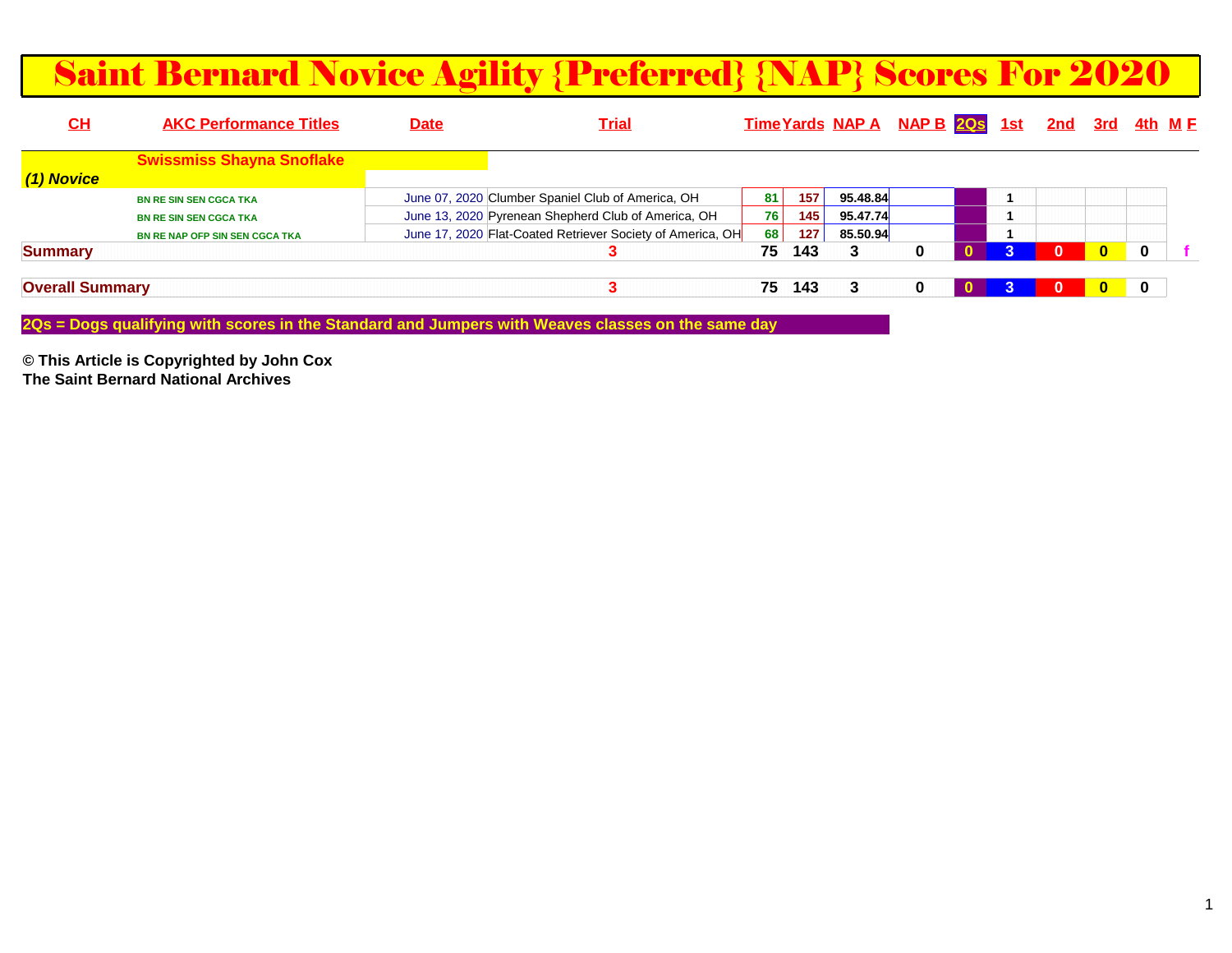#### Saint Bernard Open Agility {Preferred} {OAP} Scores For 2020

| <u>СН</u>              | <b>AKC Performance Titles</b>             | <u>Date</u> | <u>Trial</u>                                              |      | <b>Time Yards</b> | <b>OAP</b> | 2Q <sub>S</sub> | 1st | 2nd      | <u>3rd</u>   | <u>4th M F</u> |  |
|------------------------|-------------------------------------------|-------------|-----------------------------------------------------------|------|-------------------|------------|-----------------|-----|----------|--------------|----------------|--|
|                        | <b>Swissmiss Shayna Snoflake</b>          |             |                                                           |      |                   |            |                 |     |          |              |                |  |
| $(2)$ Open             |                                           |             |                                                           |      |                   |            |                 |     |          |              |                |  |
|                        | <b>BN RE NAP NJP XFP SIN SEN CGCA TKA</b> |             | August 01, 2020 English Setter Association of America, OH | 72   | 159               | 90.61.15   |                 |     |          |              |                |  |
|                        | <b>BN RE NAP NJP XFP SIN SEN CGCA TKA</b> |             | August 29, 2020 Greater Toledo OTC, OH                    | 74   | 164               | 100.45.27  |                 |     |          |              |                |  |
|                        | <b>BN RE OAP NJP XFP SIN SEN CGCA TKA</b> |             | September 26, 2020 American Eskimo DT of America, OH      | 74   | 163 <sub>1</sub>  | 90.54.74   |                 |     |          |              |                |  |
| <b>Summary</b>         |                                           |             | 3                                                         | 73.3 | 162               | 3          |                 |     | $\Omega$ | $\mathbf{0}$ | $\bf{0}$       |  |
| <b>Overall Summary</b> |                                           |             | ∍                                                         | 73.3 | 162               | 3          |                 |     | $\bf{0}$ | $\bf{0}$     | $\mathbf 0$    |  |

**2Qs = Dogs qualifying with scores in the Standard and Jumpers with Weaves classes on the same day**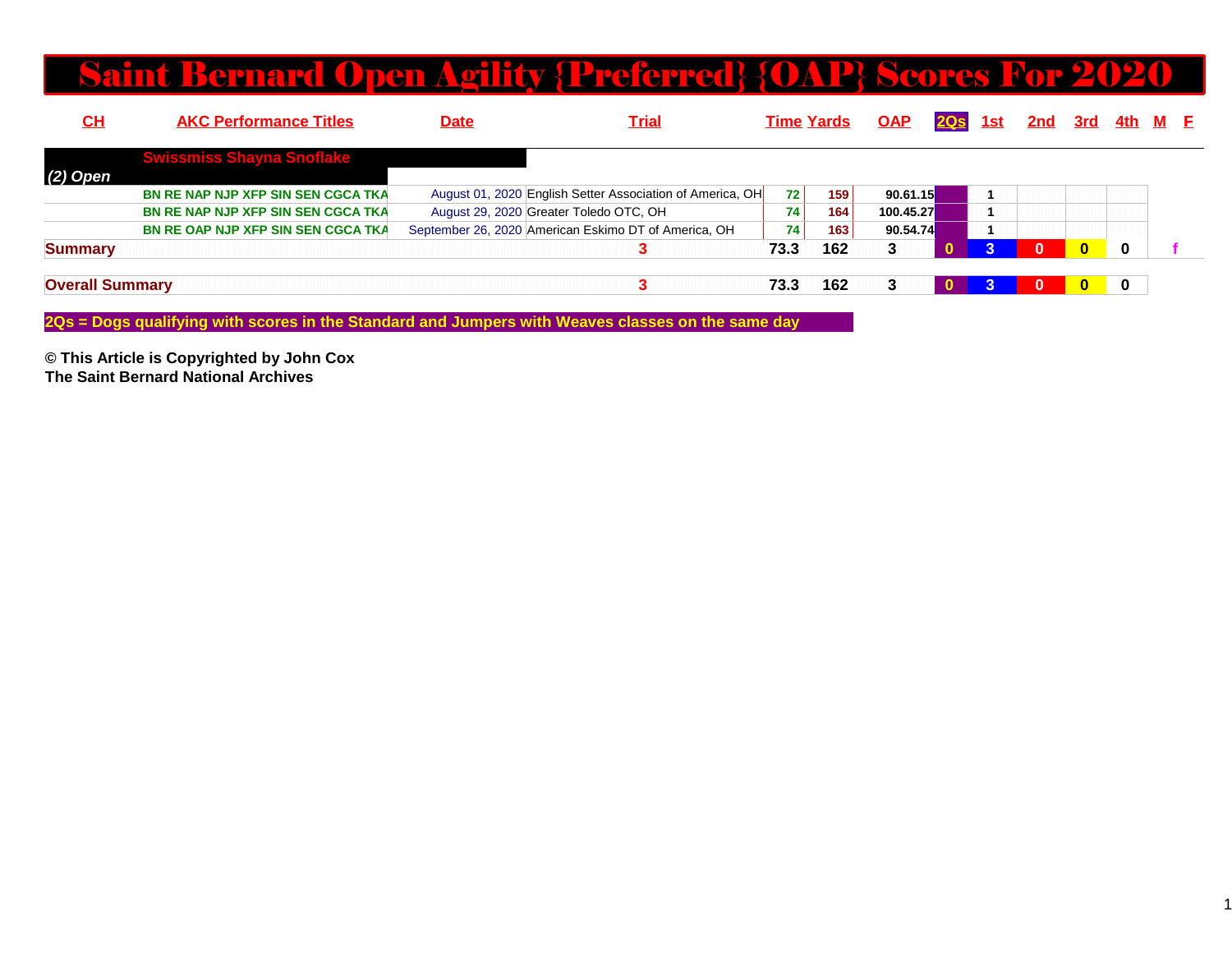## Saint Bernard Jumpers With Weaves {Preferred} Scores For 2020

| CH                                    | <b>AKC Performance Titles</b>                        | <b>Date</b>                 | <u>Trial</u>                                            |     |       | Time Yards NJP A NJP B |   | <b>OJP</b> |           | AJP A AJP B MJP 20s PAX 1st 2nd 3rd 4th M E |   |  |                |                                                                        |  |
|---------------------------------------|------------------------------------------------------|-----------------------------|---------------------------------------------------------|-----|-------|------------------------|---|------------|-----------|---------------------------------------------|---|--|----------------|------------------------------------------------------------------------|--|
| (3) Excellent Jumpers With Weaves     | <b>Brandau Ridge Takn A Walk Thru Ur Heart</b>       |                             |                                                         |     |       |                        |   |            |           |                                             |   |  |                |                                                                        |  |
|                                       | BN RN NAP OJP BCAT SWNE SCA SIA SHDN TKN CGC         |                             | January 31, 2020 WI-IL Agility Club of Spring Grove, IL | 53  | 170   |                        |   |            | 100.44.90 |                                             |   |  |                |                                                                        |  |
| Summary of the dog's individual class |                                                      |                             |                                                         | 53  | 170   | 0                      | 0 | 0          |           | 0                                           |   |  |                | $\overline{0}$ 0                                                       |  |
|                                       | Summary of ALL the dog's Jumpers With Weaves Classes |                             |                                                         | 53  | 170   | 0                      | 0 |            |           | $\mathbf{0}$                                | 0 |  |                | $\begin{array}{ c c c }\n\hline\n\textbf{0} & \textbf{0}\n\end{array}$ |  |
| (1) Novice Jumpers With Weaves        | <b>Swissmiss Shayna Snoflake</b>                     |                             |                                                         |     |       |                        |   |            |           |                                             |   |  |                |                                                                        |  |
|                                       | <b>BN RE SIN SEN CGCA TKA</b>                        |                             | June 07, 2020 Pyrenean Shepherd Club of America, OH     | -41 | 102   | 100.22.12              |   |            |           |                                             |   |  |                |                                                                        |  |
|                                       | <b>BN RE NAP OFP SIN SEN CGCA TKA</b>                | June 24, 2020 Medina KC, OH |                                                         | 45  | 111   | 95.34.75               |   |            |           |                                             |   |  |                |                                                                        |  |
|                                       | BN RE NAP NJP XFP SIN SEN CGCA TKA                   |                             | July 10, 2020 Cleveland Shetland Sheepdog Club, OH      | 46  | 115   | 95.40.91               |   |            |           |                                             |   |  |                |                                                                        |  |
| Summary of the dog's individual class |                                                      |                             |                                                         | 44  | 109.3 | 0                      | 0 | 0          | 0         | 0                                           | 0 |  | $\blacksquare$ |                                                                        |  |
|                                       | Summary of ALL the dog's Jumpers With Weaves Classes |                             |                                                         | 44  | 109   | 3.                     | 0 |            |           | $\mathbf{0}$                                | 0 |  |                | $\begin{array}{ c c c }\n\hline\n\textbf{0} & \textbf{0}\n\end{array}$ |  |
| <b>Overall summary for ALL dogs</b>   |                                                      |                             |                                                         | 46  | 125   |                        | 0 |            |           | $\bf{0}$                                    | 0 |  |                |                                                                        |  |

**Master Jumpers With Weaves Scores**

**2Qs = Dogs qualifying with scores in the Standard and Jumpers with Weaves classes on the same day**

**PAX (Preferred Agility Excellent) = Dogs qualifying with scores in the EXCELLENT B Standard and Jumpers with Weaves classes on the same day**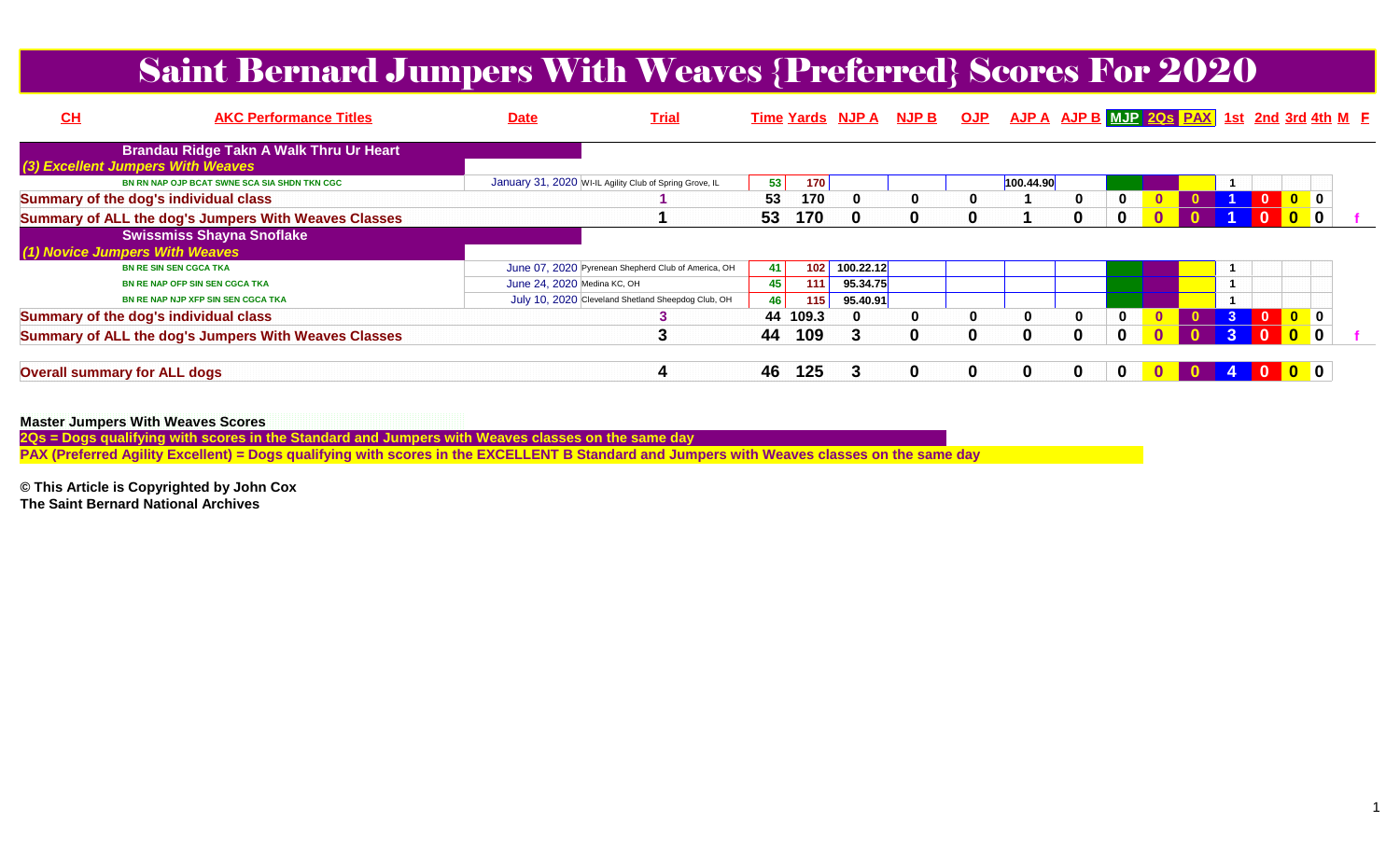|                                         | Saint Bernard Summary of AKC's F.A.S.T. Agility Trials {Regular & Preferred} For 2020 |                      |      |              |            |            |            |            |            |            |            |            |            |                          |              |                      |                         |                            |                  |                                         |
|-----------------------------------------|---------------------------------------------------------------------------------------|----------------------|------|--------------|------------|------------|------------|------------|------------|------------|------------|------------|------------|--------------------------|--------------|----------------------|-------------------------|----------------------------|------------------|-----------------------------------------|
| CL                                      | <b>AKC Performance Titles</b>                                                         | <b>Date</b>          | Time | <b>Score</b> | NF A       | NFB        | $OF$       | <b>XFA</b> | <b>XFB</b> | <b>MXF</b> | <b>NFP</b> | <b>OFP</b> |            |                          |              |                      |                         |                            |                  | $XFP A$ XFP B MFP 1st 2nd 3rd 4th # M F |
|                                         | <b>Snowy Pines Athena</b>                                                             |                      |      |              |            |            |            |            |            |            |            |            |            |                          |              |                      |                         |                            |                  |                                         |
| (1) Novice F.A.S.T. Preferred           |                                                                                       |                      |      |              |            |            |            |            |            |            |            |            |            |                          |              |                      |                         |                            |                  |                                         |
|                                         | <b>RN CGCA CGCU TKA</b>                                                               | November 23, 2020 35 |      | 54           |            |            |            |            |            |            | 20.09      |            |            |                          |              |                      |                         |                            |                  |                                         |
|                                         | Summary of the dog's individual class                                                 |                      |      | 54.00        | <b>ERR</b> | <b>ERR</b> | <b>ERR</b> | <b>ERR</b> | ERR 0      |            | 20.09      | <b>ERR</b> | <b>ERR</b> | <b>ERR</b>               | $\bf{0}$     |                      | $\mathbf{0}$            | $\overline{\mathbf{0}}$    | $\mathbf 0$      |                                         |
| <b>Summary of ALL the dog's classes</b> |                                                                                       |                      |      | 54.00        | <b>ERR</b> | <b>ERR</b> | <b>ERR</b> | <b>ERR</b> | ERR 0      |            | 20.09      | <b>ERR</b> | <b>ERR</b> | <b>ERR</b>               | $\bf{0}$     |                      | $\mathbf{0}$            | $\overline{\mathbf{0}}$    | $\boldsymbol{0}$ |                                         |
|                                         | <b>Swissmiss Shayna Snowflake</b>                                                     |                      |      |              |            |            |            |            |            |            |            |            |            |                          |              |                      |                         |                            |                  |                                         |
| (1) Novice F.A.S.T. Preferred           |                                                                                       |                      |      |              |            |            |            |            |            |            |            |            |            |                          |              |                      |                         |                            |                  |                                         |
|                                         | <b>BN RA SIN SEN CGCA TKA</b>                                                         | January 18, 2020 35  |      | 53           |            |            |            |            |            |            | 13.61      |            |            |                          |              |                      |                         |                            |                  |                                         |
|                                         | <b>BN RE NFP SIN SEN CGCA TKA</b>                                                     | February 01, 2020 35 |      | 58           |            |            |            |            |            |            | 19.54      |            |            |                          |              |                      |                         |                            |                  |                                         |
|                                         | <b>BN RE NFP SIN SEN CGCA TKA</b>                                                     | February 22, 2020 35 |      | 61           |            |            |            |            |            |            | 35.31      |            |            |                          |              | $\blacktriangleleft$ |                         |                            |                  |                                         |
|                                         | Summary of the dog's individual class                                                 | 3                    |      | 57.33        | <b>ERR</b> | <b>ERR</b> | <b>ERR</b> | <b>ERR</b> | ERR 0      |            | 22.82      | <b>ERR</b> | <b>ERR</b> | <b>ERR</b>               | $\mathbf{0}$ | 3 <sup>1</sup>       | $\overline{\mathbf{0}}$ | $\overline{\phantom{a}}$ 0 | $\mathbf{0}$     |                                         |
| (2) Open F.A.S.T. Preferred             |                                                                                       |                      |      |              |            |            |            |            |            |            |            |            |            |                          |              |                      |                         |                            |                  |                                         |
|                                         | <b>BN RE NFP SIN SEN CGCA TKA</b>                                                     | June 05, 2020 35     |      | 70           |            |            |            |            |            |            |            | 20.72      |            |                          |              |                      |                         |                            |                  |                                         |
|                                         | <b>BN RE NFP SIN SEN CGCA TKA</b>                                                     | June 13, 2020 35     |      | 66           |            |            |            |            |            |            |            | 29.76      |            |                          |              |                      |                         |                            |                  |                                         |
|                                         | <b>BN RE NAP OFP SIN SEN CGCA TKA</b>                                                 | June 17, 2020 35     |      | 61           |            |            |            |            |            |            |            | 20.03      |            |                          |              |                      |                         |                            |                  |                                         |
|                                         | Summary of the dog's individual class                                                 | 3                    |      | 65.67        | <b>ERR</b> | <b>ERR</b> | <b>ERR</b> | <b>ERR</b> | ERR 0      |            | <b>ERR</b> | 23.50      | <b>ERR</b> | <b>ERR</b>               | $\mathbf{0}$ | 3 <sup>1</sup>       | $\overline{\mathbf{0}}$ | $\overline{\mathbf{0}}$    | $\mathbf 0$      |                                         |
| (3) Excellent F.A.S.T. Preferred        |                                                                                       |                      |      |              |            |            |            |            |            |            |            |            |            |                          |              |                      |                         |                            |                  |                                         |
|                                         | BN RE NJP NAP OFP SIN SEN CGCA TKA                                                    | July 04, 2020 35     |      | 60           |            |            |            |            |            |            |            |            | 20.67      |                          |              |                      |                         |                            |                  |                                         |
|                                         | BN RE NJP NAP OFP SIN SEN CGCA TKA                                                    | July 17, 2020 35     |      | 60           |            |            |            |            |            |            |            |            | 31.50      |                          |              | $\overline{1}$       |                         |                            |                  |                                         |
|                                         | BN RE NJP NAP XFP SIN SEN CGCA TKA                                                    | July 18, 2020 35     |      | 52           |            |            |            |            |            |            |            |            | 26.74      |                          |              |                      | $\overline{2}$          |                            |                  |                                         |
|                                         | BN RE OAP NJP XFP SIN SEN CGCA TKA                                                    | October 24, 2020 35  |      | 64           |            |            |            |            |            |            |            |            |            | 23.76                    |              |                      |                         |                            |                  |                                         |
|                                         | Summary of the dog's individual class                                                 | 4                    |      | 59.00        | <b>ERR</b> | <b>ERR</b> | <b>ERR</b> | <b>ERR</b> | ERR 0      |            | <b>ERR</b> |            |            | ERR 26.30 23.76          |              | $\mathbf{3}$         |                         | $\bullet$                  | $\mathbf 0$      |                                         |
| <b>Summary of ALL the dog's classes</b> |                                                                                       | 10                   |      | 60.50        | <b>ERR</b> | <b>ERR</b> | <b>ERR</b> | <b>ERR</b> | ERR 0      |            | 22.82      |            |            | 23.50 26.30 23.76        |              | 9                    |                         | $\overline{\mathbf{0}}$    | $\mathbf 0$      |                                         |
| <b>Overall summary for ALL dogs</b>     |                                                                                       | 11                   |      | 59.91        | <b>ERR</b> | <b>ERR</b> | <b>ERR</b> | <b>ERR</b> | ERR 0      |            | 22.14      |            |            | 23.50 26.30 23.76 1 10 1 |              |                      |                         | $\blacksquare$             | $\mathbf 0$      |                                         |

 **# = Number of advanced scores from the Open and/or Excellent classes**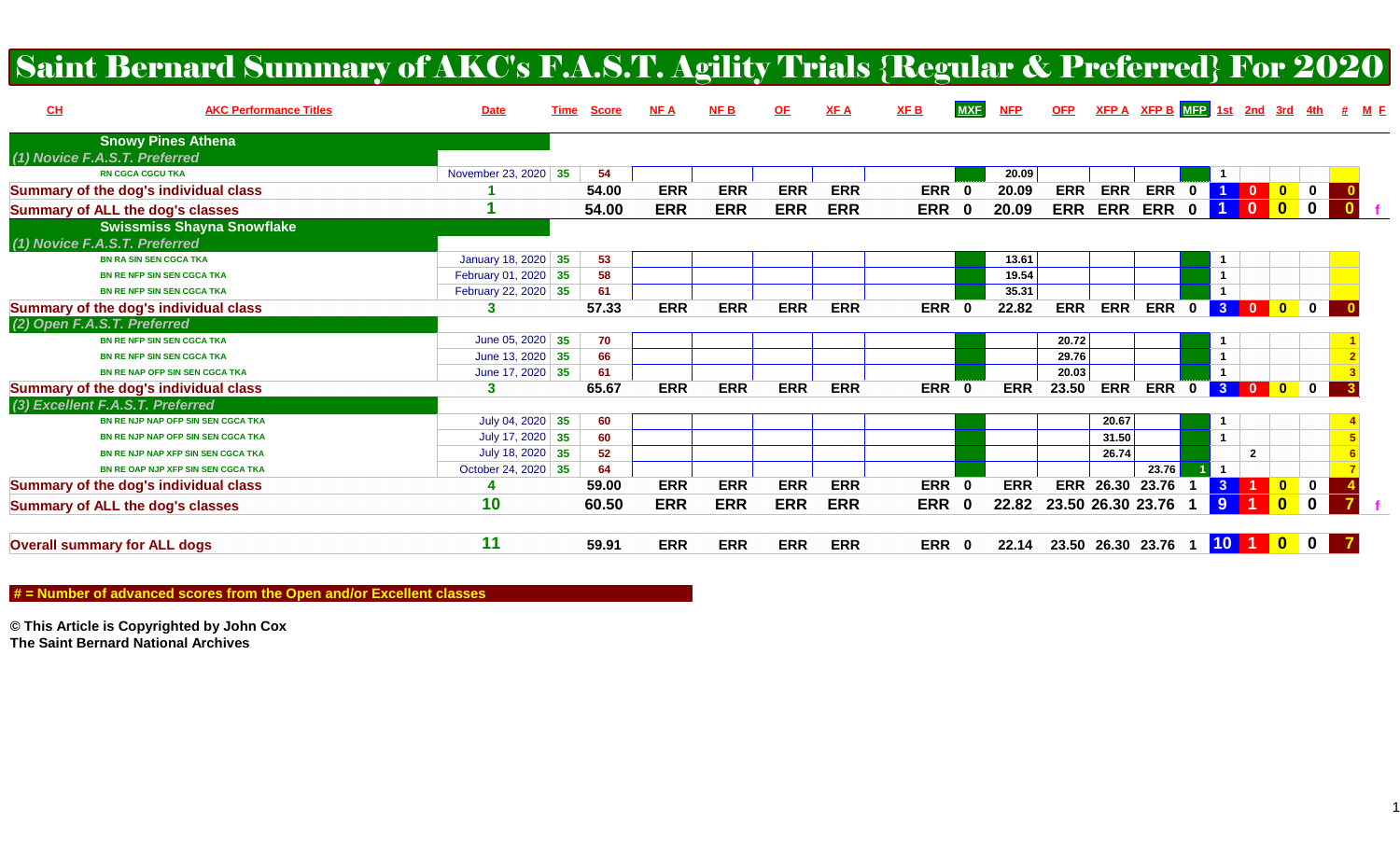# Saint Bernard Fifteen And Send Time {F.A.S.T.} {Preferred} Scores For 2020

| CH                                        | <b>AKC Performance Titles</b>      | <b>Date</b>                           | <b>Trial</b>                                               |    | <b>Time Score</b> | <b>NFP</b> | <b>OFP</b> | <b>XFPA</b> | $XFP B$ $MFP 1st 2nd 3rd 4th M F$ |             |                      |                                        |                                        |  |
|-------------------------------------------|------------------------------------|---------------------------------------|------------------------------------------------------------|----|-------------------|------------|------------|-------------|-----------------------------------|-------------|----------------------|----------------------------------------|----------------------------------------|--|
| <b>Snowy Pines Athena</b>                 |                                    |                                       |                                                            |    |                   |            |            |             |                                   |             |                      |                                        |                                        |  |
| (1) Novice F.A.S.T. Preferred             |                                    |                                       |                                                            |    |                   |            |            |             |                                   |             |                      |                                        |                                        |  |
| <b>RN CGCA CGCU TKA</b>                   |                                    |                                       | November 23, 2020 Portuguese Water Dog of Northern CA, CA  | 35 | 54                | 20.09      |            |             |                                   |             |                      |                                        |                                        |  |
| Summary of the dog's individual class     |                                    |                                       |                                                            |    | 54.00             | 20.09      | <b>ERR</b> | <b>ERR</b>  | <b>ERR</b>                        | $\mathbf 0$ |                      |                                        | $\bullet$<br>$\overline{\mathbf{0}}$   |  |
| Summary of ALL the dog's F.A.S.T. Classes |                                    |                                       |                                                            |    | 54.00             | 20.09      | <b>ERR</b> | <b>ERR</b>  | <b>ERR</b>                        | $\mathbf 0$ |                      |                                        | $\mathbf{0}$<br>$\mathbf 0$            |  |
|                                           | <b>Swissmiss Shayna Snowflake</b>  |                                       |                                                            |    |                   |            |            |             |                                   |             |                      |                                        |                                        |  |
| (1) Novice F.A.S.T. Preferred             |                                    |                                       |                                                            |    |                   |            |            |             |                                   |             |                      |                                        |                                        |  |
| <b>BN RA SIN SEN CGCA TKA</b>             |                                    |                                       | January 18, 2020 GSD Club of Northern Ohio, OH             | 35 | 53                | 13.61      |            |             |                                   |             | $\mathbf 1$          |                                        |                                        |  |
| <b>BN RE NFP SIN SEN CGCA TKA</b>         |                                    |                                       | February 01, 2020 GSD Club of Northern Ohio, OH            | 35 | 58                | 19.54      |            |             |                                   |             | $\mathbf{1}$         |                                        |                                        |  |
| <b>BN RE NFP SIN SEN CGCA TKA</b>         |                                    |                                       | February 22, 2020 GSD Club of Northern Ohio, OH            | 35 | 61                | 35.31      |            |             |                                   |             |                      |                                        |                                        |  |
| Summary of the dog's individual class     |                                    |                                       |                                                            |    | 57.33             | 22.82      | <b>ERR</b> | <b>ERR</b>  | <b>ERR</b>                        | $\mathbf 0$ |                      | <b>300</b> 0                           |                                        |  |
| (2) Open F.A.S.T. Preferred               |                                    |                                       |                                                            |    |                   |            |            |             |                                   |             |                      |                                        |                                        |  |
| <b>BN RE NFP SIN SEN CGCA TKA</b>         |                                    |                                       | June 05, 2020 Clumber Spaniel Club of America, OH          | 35 | 70                |            | 20.72      |             |                                   |             |                      |                                        |                                        |  |
| <b>BN RE NFP SIN SEN CGCA TKA</b>         |                                    |                                       | June 13, 2020 Pyrenean Shepherd Club of America, OH        | 35 | 66                |            | 29.76      |             |                                   |             |                      |                                        |                                        |  |
| <b>BN RE NAP OFP SIN SEN CGCA TKA</b>     |                                    |                                       | June 17, 2020 Flat-Coated Retriever Society of America, OH | 35 | 61                |            | 20.03      |             |                                   |             | $\blacktriangleleft$ |                                        |                                        |  |
| Summary of the dog's individual class     |                                    |                                       |                                                            |    | 65.67             | <b>ERR</b> | 23.50      | <b>ERR</b>  | <b>ERR</b>                        | $\mathbf 0$ |                      | <b>300</b> 0                           |                                        |  |
| (3) Excellent F.A.S.T. Preferred          |                                    |                                       |                                                            |    |                   |            |            |             |                                   |             |                      |                                        |                                        |  |
|                                           | BN RE NJP NAP OFP SIN SEN CGCA TKA |                                       | July 04, 2020 National Beagle Club, OH                     | 35 | 60                |            |            | 20.67       |                                   |             |                      |                                        |                                        |  |
|                                           | BN RE NJP NAP OFP SIN SEN CGCA TKA |                                       | July 17, 2020 West Highland White Terrier of Ameria, OH    | 35 | 60                |            |            | 31.50       |                                   |             | $\mathbf{1}$         |                                        |                                        |  |
|                                           | BN RE NJP NAP XFP SIN SEN CGCA TKA |                                       | July 18, 2020 West Highland White Terrier of Ameria, OH    | 35 | 52                |            |            | 26.74       |                                   |             |                      | $\mathbf{2}$                           |                                        |  |
|                                           | BN RE OAP NJP XFP SIN SEN CGCA TKA | October 24, 2020 Lorain County KC, OH |                                                            | 35 | 64                |            |            |             | 23.76                             |             | $\overline{1}$       |                                        |                                        |  |
| Summary of the dog's individual class     |                                    |                                       |                                                            |    | 59.00             | <b>ERR</b> | <b>ERR</b> | 26.30       | 23.76                             |             | 3 <sup>1</sup>       | $\blacksquare$<br>$\blacktriangleleft$ | 0                                      |  |
| Summary of ALL the dog's F.A.S.T. Classes |                                    |                                       | 10                                                         |    | 60.50             | 22.82      | 23.50      | 26.30       | 23.76                             |             | 9                    |                                        | $\overline{\mathbf{0}}$<br>$\mathbf 0$ |  |
| <b>Overall summary for ALL dogs</b>       |                                    |                                       | 11                                                         |    | 59.91             | 22.14      | 23.50      | 26.30       | 23.76                             |             | 10 <sup>°</sup>      |                                        | $\mathbf{0}$<br>$\mathbf{0}$           |  |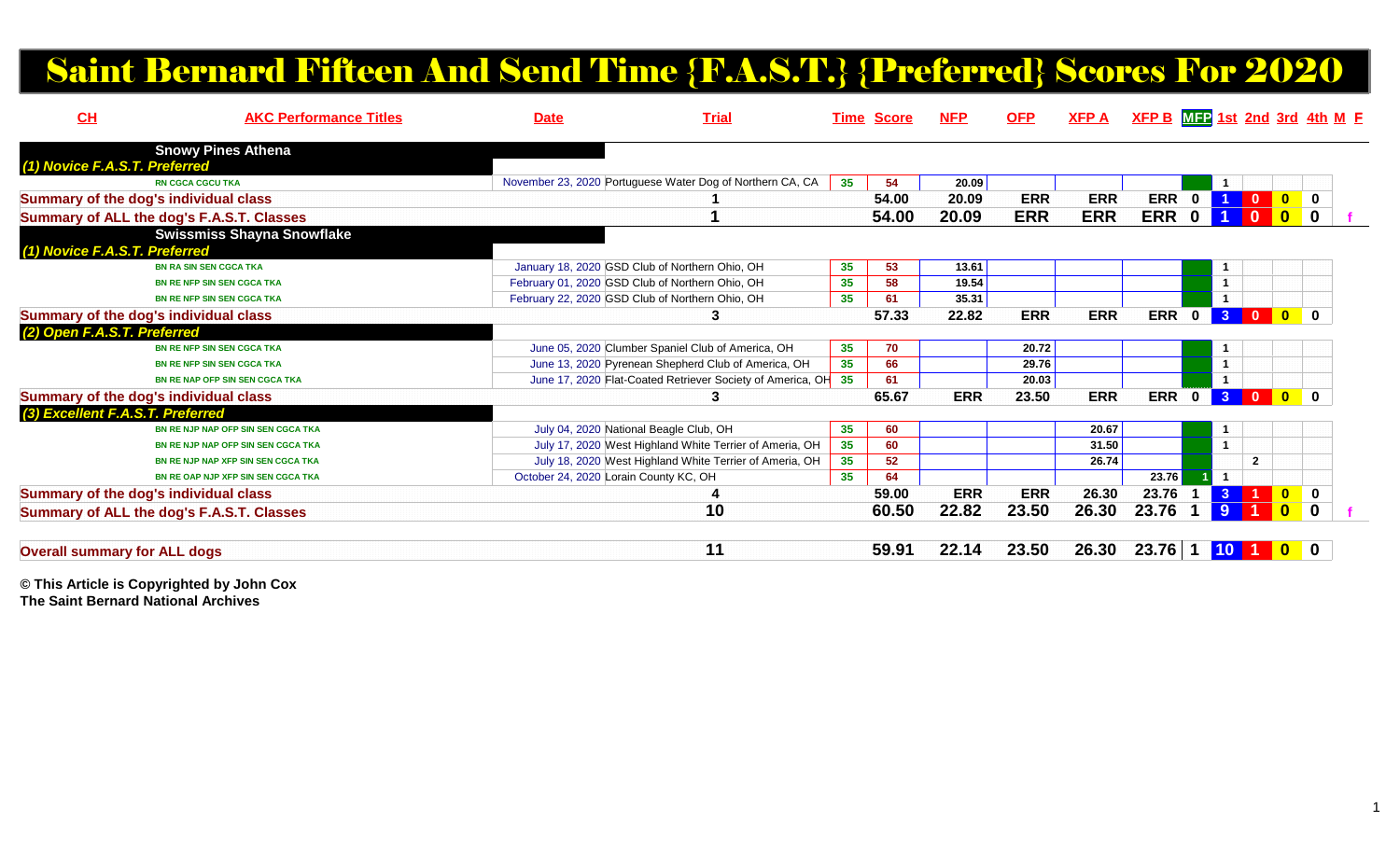#### Saint Bernard Master F.A.S.T. {MXF / MFP} Agility {Regular & Preferred} Scores For 2020

| CH                     |                                                                                | <b>AKC Performance Titles</b> |  |  | <b>Date</b>                           |  | Trial |    |                            |            |       | Time Score MXE MEP 1st 2nd 3rd 4th ME |          |              |  |
|------------------------|--------------------------------------------------------------------------------|-------------------------------|--|--|---------------------------------------|--|-------|----|----------------------------|------------|-------|---------------------------------------|----------|--------------|--|
|                        |                                                                                |                               |  |  |                                       |  |       |    |                            |            |       |                                       |          |              |  |
| <b>Summary</b>         | <b>Swissmiss Shayna Snowflake</b><br><b>BN RE OAP NJP XFP SIN SEN CGCA TKA</b> |                               |  |  | October 24, 2020 Lorain County KC, OH |  |       | 35 | $^{\prime}$ 64.00<br>64.00 | <b>ERR</b> | 23.76 | $23.76$ 1 0                           | <b>O</b> | $\mathbf{0}$ |  |
| <b>Overall Summary</b> |                                                                                |                               |  |  |                                       |  |       |    | 64.00                      | <b>ERR</b> |       | 23.76 1 0 0 0                         |          |              |  |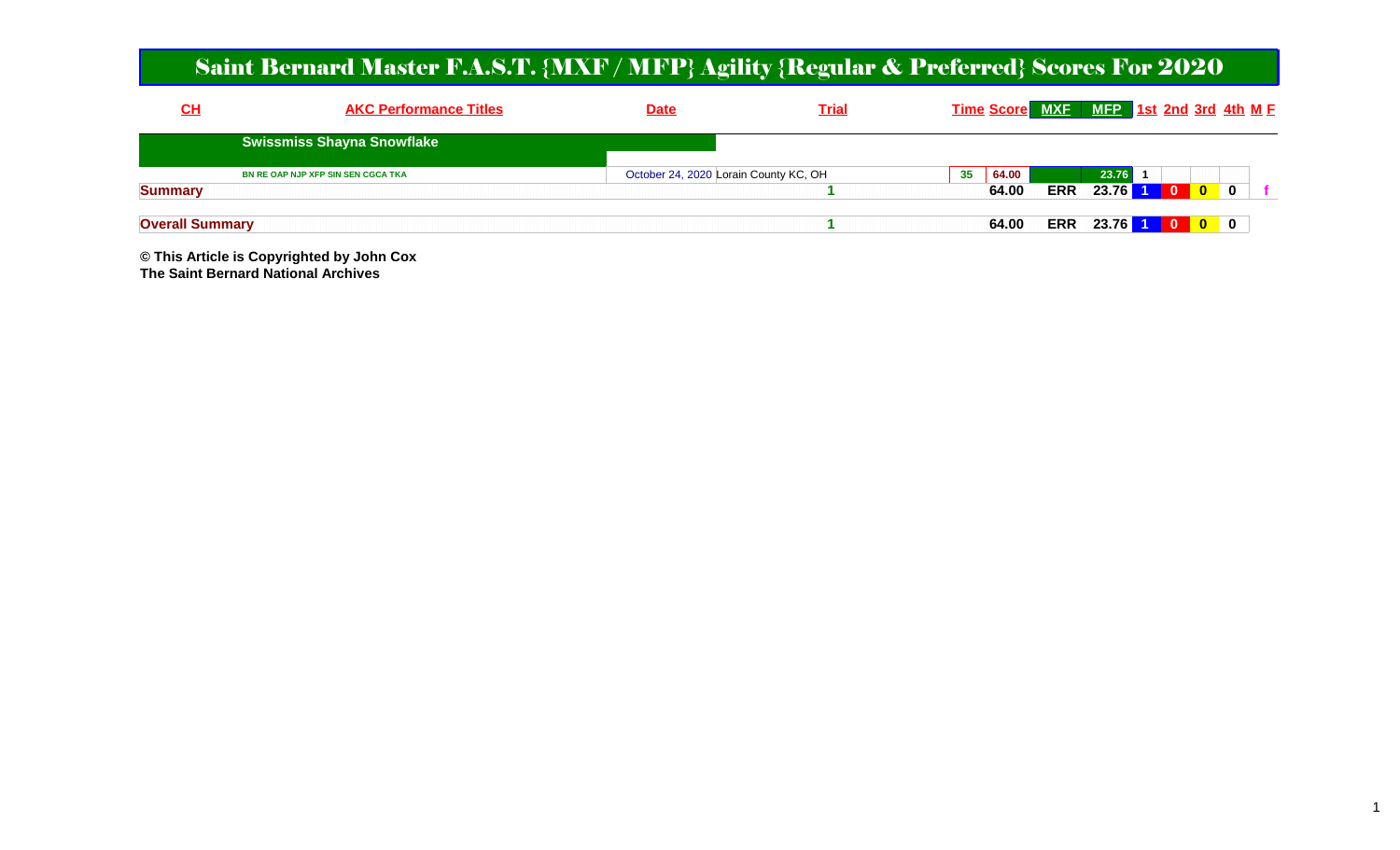#### Saint Bernard Time 2 Beat {Preferred} {T2BP} Agility Scores For 2020

| <u>СН</u>                             |                                  | <b>AKC Performance Titles</b> |  | <u>Date</u> | <u>Trial</u>                                        | Course Time Dog's Time Points #QS 1st # Comp. M E |       |    |  |  |
|---------------------------------------|----------------------------------|-------------------------------|--|-------------|-----------------------------------------------------|---------------------------------------------------|-------|----|--|--|
|                                       | <b>Swissmiss Shayna Snoflake</b> |                               |  |             |                                                     |                                                   |       |    |  |  |
| T <sub>2</sub> BP                     |                                  |                               |  |             |                                                     |                                                   |       |    |  |  |
|                                       | <b>BN RE SIN SEN CGCA TKA</b>    |                               |  |             | June 05, 2020 Clumber Spaniel Club of America, OH   | 43.42                                             | 43.42 | 10 |  |  |
|                                       | <b>BN RE SIN SEN CGCA TKA</b>    |                               |  |             | June 13, 2020 Pyrenean Shepherd Club of America, OH | 41.29                                             | 41.29 | 10 |  |  |
| <b>Overall Summary &amp; Averages</b> |                                  |                               |  |             |                                                     | 42.36                                             | 42.36 | 20 |  |  |
| <b>Overall Summary &amp; Averages</b> |                                  |                               |  |             |                                                     | 42.36                                             | 42.36 | 20 |  |  |
| <b>Overall Summary &amp; Averages</b> |                                  |                               |  |             |                                                     | 42.36                                             | 42.36 | 20 |  |  |

**To earn the T2B {Regular} or T2BP {Preferred} title, a dog must earn 15 qualifying scores and 100 points.There are no 2nd, 3rd & 4th Placements in T2B**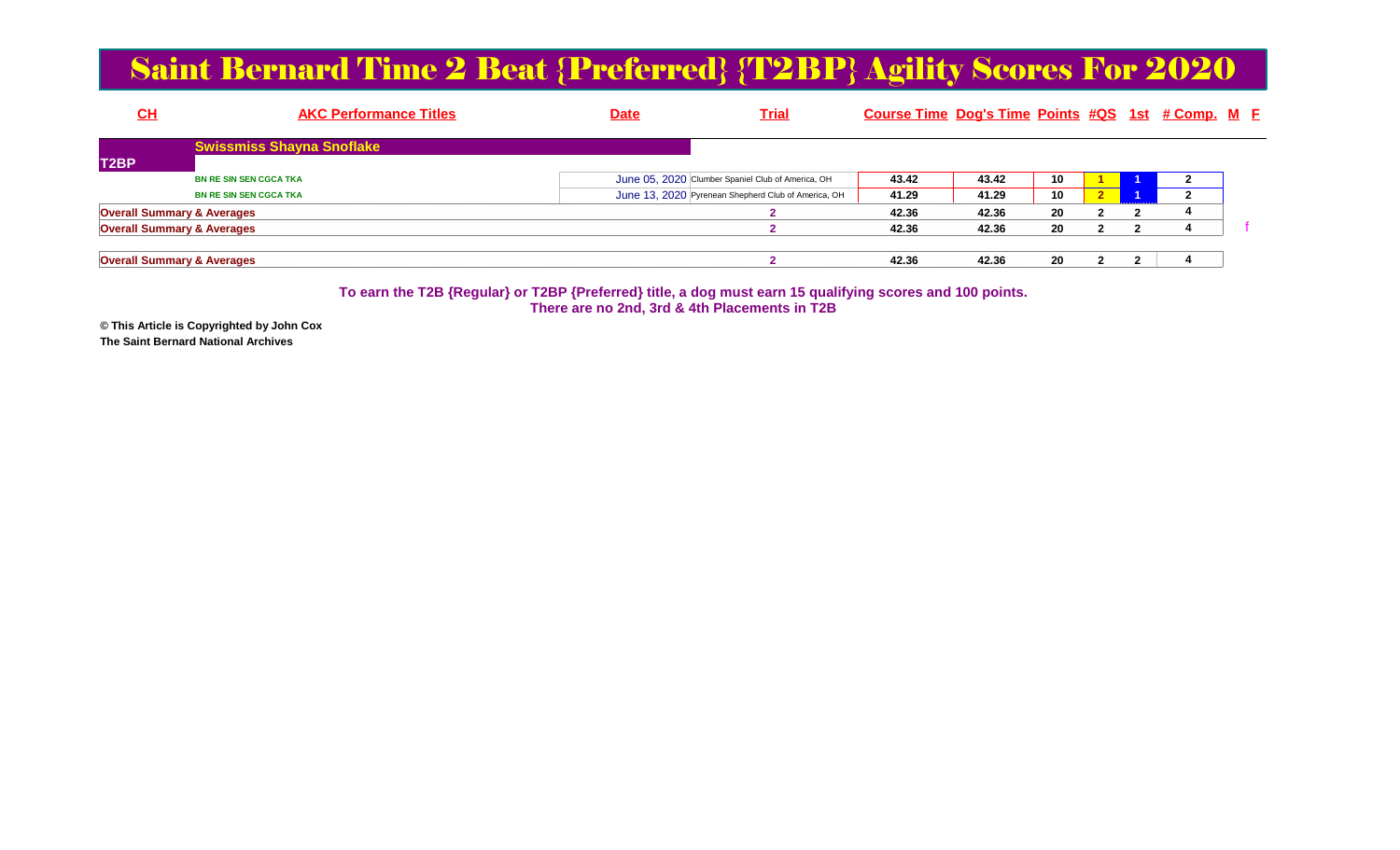# Saint Bernard Therapy Dog Titles For 2020

| CH                                       | <b>Dog</b>                                                                                                             | <b>Performance Titles</b> | м | F | <b>Date</b>   |
|------------------------------------------|------------------------------------------------------------------------------------------------------------------------|---------------------------|---|---|---------------|
| <b>ThDA</b><br>(3)<br>2020               |                                                                                                                        |                           |   |   |               |
|                                          | 2017-GCH/2016-CH Gliddens Yosminity Sam I Am                                                                           | <b>ThDA</b>               | m |   | July 30, 2020 |
|                                          |                                                                                                                        |                           | 1 | O |               |
| ThDX<br>2020                             |                                                                                                                        |                           |   |   |               |
|                                          | Skyviews Montana Miss Tuff Enough                                                                                      | <b>ThDX</b>               |   |   | July 23, 2020 |
| U                                        |                                                                                                                        |                           | Λ |   |               |
| <b>Overall Summary:</b>                  |                                                                                                                        |                           |   |   |               |
|                                          | 2                                                                                                                      |                           |   |   |               |
|                                          | Visit the AKC site for more information on the Therapy Dog program: http://www.akc.org/akctherapydog/earn_title.cfm    |                           |   |   |               |
| <b>Therapy Dog Novice = ThDN</b>         |                                                                                                                        |                           |   |   |               |
| <b>Therapy Dog Advanced = ThDA</b>       |                                                                                                                        |                           |   |   |               |
| <b>Therapy Dog Excellent = ThDX</b>      |                                                                                                                        |                           |   |   |               |
| <b>Therapy Dog Distinguished = ThDD</b>  |                                                                                                                        |                           |   |   |               |
| Prior to 2014 there were only ThD Titles |                                                                                                                        |                           |   |   |               |
|                                          | Due to the high number of Performance titles they are listed in two (2) Performance Databases - Sorted by Dog or Title |                           |   |   |               |
|                                          | AKC Performance titles started with Obedience back in 1936.                                                            |                           |   |   |               |
|                                          |                                                                                                                        |                           |   |   |               |
|                                          | As of April, 1, 2013 the AKC recognizes titles earned in Association events.                                           |                           |   |   |               |
|                                          | Owners may apply to have the titles recorded to their dogs' AKC records.                                               |                           |   |   |               |
|                                          | Titles then will be displayed on pedigrees and other AKC documents.                                                    |                           |   |   |               |

**Titles then will be displayed on pedigrees and other AKC documents. Only then will the title(s) come through on the Title Reports to be recorded in the Archives.**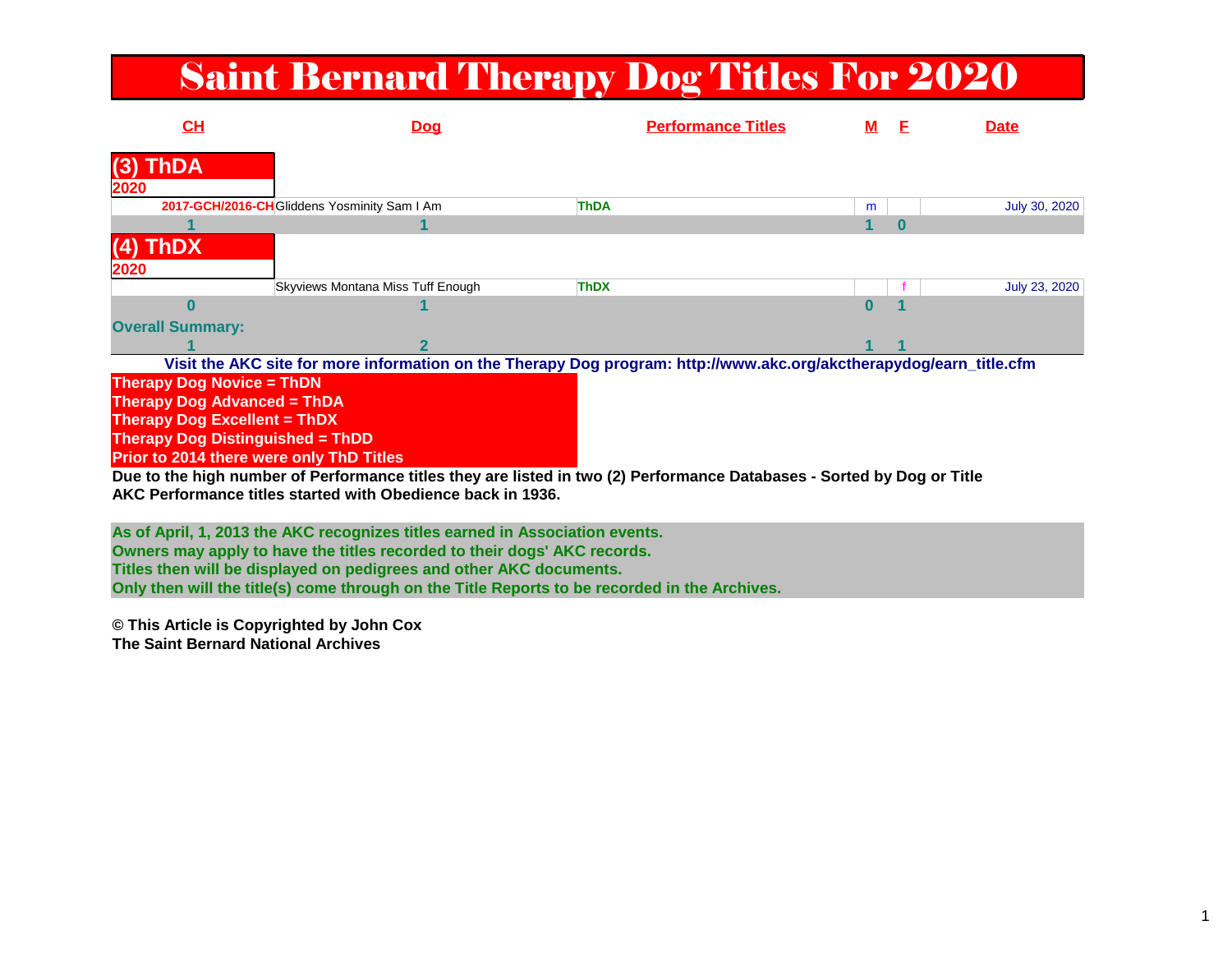# Saint Bernard Trick Dog & Stunt Dog Titles For 2020

| <b>CH Title</b> | <b>Dog</b>                                        | <b>Performance Titles</b> | <u>M</u> | E  | <b>Date</b>             |
|-----------------|---------------------------------------------------|---------------------------|----------|----|-------------------------|
| (1) TKN         |                                                   |                           |          |    |                         |
| 2020            |                                                   |                           |          |    |                         |
|                 | 2017-GCH/2017-CH3q's Thunder On The Mountain      | <b>TKN</b>                | m        |    | March 26, 2020          |
|                 | Cache Retreat Eleanor of Thunder Keg              | <b>TKN</b>                |          |    | February 20, 2020       |
|                 | Empty Keg Wishes of Wisteria                      | <b>TKN</b>                | m        |    | March 25, 2020          |
|                 | 2022-GCH/2021-CH Fuzzy Bears Amore'               | <b>TKN</b>                | m        |    | May 28, 2020            |
|                 | Halestorm Canyon                                  | <b>TKN</b>                | m        |    | May 19, 2020            |
|                 | <b>Hicountry Monarch Marlo</b>                    | <b>TKN</b>                |          |    | April 20, 2020          |
|                 | James P Sullivan                                  | <b>TKN</b>                | m        |    | May 17, 2020            |
|                 | 2018-GCH/2018-CHKris Kountry Poker Face           | <b>TKN</b>                | m        |    | June 19, 2020           |
|                 | Lasquites Finnigan of Rolando                     | <b>TKN</b>                | m        |    | July 14, 2020           |
|                 | <b>2020-CHLone Cedars Desired Jeul of Rainier</b> | <b>TKN</b>                |          |    | November 05, 2020       |
|                 | 2020-CHMt Harmonys Lollygagging Around At Boarman | <b>TKN</b>                |          |    | June 27, 2020           |
|                 | 2016-GCH/2014-CH Noble Creeks Don'T Stop Believin | <b>TKN</b>                | m        |    | July 09, 2020           |
|                 | Opdykes Holiday Hot Toddy                         | <b>TKN</b>                |          |    | June 17, 2020           |
|                 | <b>Rafter Rock Sweet Pickles</b>                  | <b>TKN</b>                |          |    | May 18, 2020            |
|                 | Rafter Rock Top Gun                               | <b>TKN</b>                | m        |    | May 18, 2020            |
|                 | Sadie Hunter                                      | <b>TKN</b>                |          |    | July 20, 2020           |
|                 | <b>Shadow Nissley</b>                             | <b>TKN</b>                | m        |    | <b>January 03, 2020</b> |
|                 | Snowy Pines Athena                                | <b>TKN</b>                |          |    | June 04, 2020           |
|                 | Tinkerbells Burnin Hot Embers V Rafter Rock       | <b>TKN</b>                |          |    | May 18, 2020            |
|                 | 2018-CH Tinkerbells Sharp Shooter                 | <b>TKN</b>                |          |    | May 17, 2020            |
|                 | Vicdorys You Will Rise Jeul Kreek                 | <b>TKN</b>                |          |    | February 20, 2020       |
|                 | Vicdorys You're So Cold                           | <b>TKN</b>                |          |    | February 20, 2020       |
|                 | Who Dats Big Easy V Noble Creek                   | <b>TKN</b>                | m        |    | May 15, 2020            |
| 7               | 23                                                |                           | 11       | 12 |                         |
| (2) TKI         |                                                   |                           |          |    |                         |
| 2020            |                                                   |                           |          |    |                         |
|                 | Cache Retreat Eleanor of Thunder Keg              | <b>TKI</b>                |          |    | May 18, 2020            |

|                                     | Cache Retreat Eleanor of Thunder Keg           | <b>TKI</b> |   | May 18, 2020      |
|-------------------------------------|------------------------------------------------|------------|---|-------------------|
| 2022-GCH/2021-CH Fuzzy Bears Amore' |                                                | <b>TKI</b> | m | May 29, 2020      |
|                                     | <b>Hicountry Monarch Marlo</b>                 | <b>TKI</b> |   | December 16, 2020 |
|                                     | James P Sullivan                               | TKI        | m | May 18, 2020      |
|                                     | 2021-GCH/2020-CH Kudos Crown Royal V Regalbear | <b>TKI</b> | m | December 09, 2020 |
|                                     | Mt Harmonys Lollygagging Around At Boarman     | <b>TKI</b> |   | June 28, 2020     |
|                                     | Snowy Pines Athena                             | <b>TKI</b> |   | June 05, 2020     |
|                                     | Thunder Kegs Au Hubert Accolade Du Hudson      | <b>TKI</b> | m | May 26, 2020      |
|                                     | <b>2018-CH</b> Tinkerbells Sharp Shooter       | <b>TKI</b> |   | May 18, 2020      |
|                                     |                                                |            |   |                   |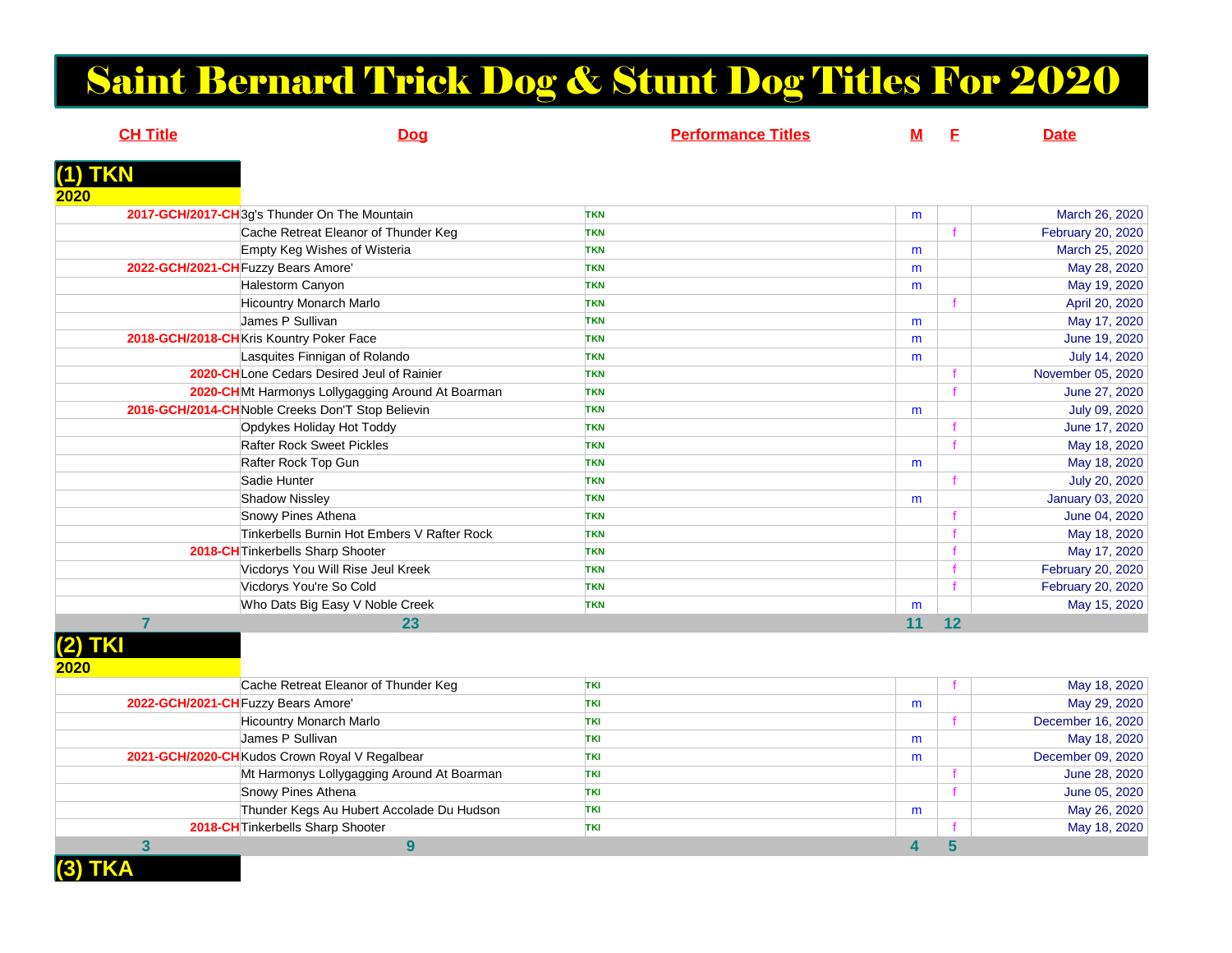|                      | <b>CH Title</b>         | <u>Dog</u>                                     | <b>Performance Titles</b> | <u>M</u>                | E            | <b>Date</b>             |
|----------------------|-------------------------|------------------------------------------------|---------------------------|-------------------------|--------------|-------------------------|
| 2020                 |                         |                                                |                           |                         |              |                         |
|                      |                         | 2022-GCH/2021-CH Fuzzy Bears Amore'            | <b>TKA</b>                | m                       |              | June 02, 2020           |
|                      |                         | Hicountry Monarch Marlo                        | <b>TKA</b>                |                         |              | December 17, 2020       |
|                      |                         | <b>Hicountry Shimmering Snowfall</b>           | <b>TKA</b>                |                         |              | <b>January 22, 2020</b> |
|                      |                         | James P Sullivan                               | <b>TKA</b>                | m                       |              | May 22, 2020            |
|                      |                         | 2021-GCH/2020-CH Kudos Crown Royal V Regalbear | <b>TKA</b>                | m                       |              | December 15, 2020       |
|                      |                         | Mt Harmonys Lollygagging Around At Boarman     | <b>TKA</b>                |                         |              | June 29, 2020           |
|                      |                         | Snowy Pines Athena                             | <b>TKA</b>                |                         |              | June 10, 2020           |
|                      |                         | Thunder Kegs Au Hubert Accolade Du Hudson      | <b>TKA</b>                | m                       |              | May 27, 2020            |
|                      | $\overline{\mathbf{2}}$ | 8                                              |                           | 4                       | 4            |                         |
| $(4)$ TKP<br>2020    |                         |                                                |                           |                         |              |                         |
|                      |                         | 2022-GCH/2021-CH Fuzzy Bears Amore'            | <b>TKP</b>                | m                       |              | July 06, 2020           |
|                      |                         | James P Sullivan                               | <b>TKP</b>                | m                       |              | May 28, 2020            |
|                      |                         | Thunder Kegs Au Hubert Accolade Du Hudson      | <b>TKP</b>                | m                       |              | May 28, 2020            |
|                      | 1                       | $\mathbf{3}$                                   |                           | $\overline{\mathbf{3}}$ | $\bf{0}$     |                         |
| $(5)$ TKE<br>2020    |                         |                                                |                           |                         |              |                         |
|                      |                         | 2022-GCH/2021-CH Fuzzy Bears Amore'            | <b>TKE</b>                | m                       |              | August 20, 2020         |
|                      |                         | James P Sullivan                               | <b>TKE</b>                | m                       |              | May 29, 2020            |
|                      |                         | Thunder Kegs Au Hubert Accolade Du Hudson      | <b>TKE</b>                | m                       |              | May 29, 2020            |
|                      | $\overline{\mathbf{1}}$ | $\overline{\mathbf{3}}$                        |                           | $\overline{\mathbf{3}}$ | $\mathbf{0}$ |                         |
| <b>NSD</b><br>2020   |                         |                                                |                           |                         |              |                         |
|                      |                         | 2022-GCH/2021-CH Fuzzy Bears Amore'            | <b>NSD</b>                | m                       |              | December 22, 2020       |
|                      |                         | Kudos Fits The Bill Regalbear                  | <b>NSD</b>                | m                       |              | <b>January 28, 2020</b> |
|                      | 1                       | $\overline{2}$                                 |                           | $\overline{2}$          | $\bf{0}$     |                         |
| OSD<br>2020          |                         |                                                |                           |                         |              |                         |
|                      |                         | 2022-GCH/2021-CH Fuzzy Bears Amore'            | <b>OSD</b>                | m                       |              | December 29, 2020       |
|                      |                         | Kudos Fits The Bill Regalbear                  | <b>OSD</b>                | m                       |              | June 29, 2020           |
|                      | 1                       | $\overline{2}$                                 |                           | $\overline{2}$          | $\bf{0}$     |                         |
| <b>PSD</b><br>2020   |                         |                                                |                           |                         |              |                         |
|                      |                         | Kudos Fits The Bill Regalbear                  | <b>PSD</b>                | m                       |              | July 11, 2020           |
|                      | $\mathbf{0}$            | 1                                              |                           | 1                       | $\bf{0}$     |                         |
| <b>SDPRO</b><br>2020 |                         |                                                |                           |                         |              |                         |
|                      |                         | Kudos Fits The Bill Regalbear                  | <b>SDPRO</b>              | m                       |              | August 16, 2020         |
|                      | $\bf{0}$                | 1                                              |                           | 1                       | $\pmb{0}$    |                         |
|                      | <b>Overall Summary:</b> |                                                |                           |                         |              |                         |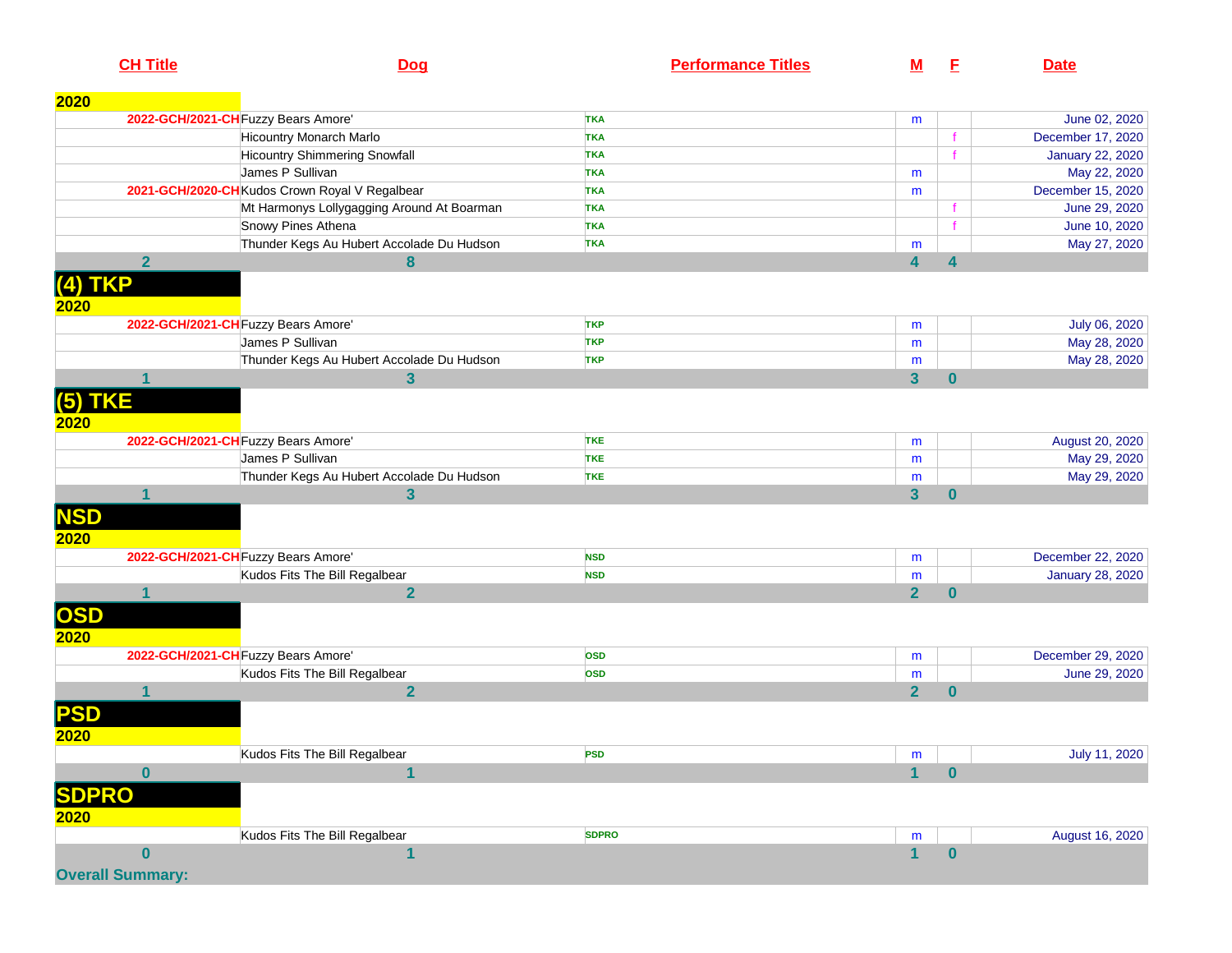| <b>CH Title</b>                                                                                        | <u>Dog</u> | <b>Performance Titles</b>                                                                                              | M  |    | <b>Date</b> |
|--------------------------------------------------------------------------------------------------------|------------|------------------------------------------------------------------------------------------------------------------------|----|----|-------------|
| 16                                                                                                     | 52         |                                                                                                                        | 31 | 21 |             |
| Visit the AKC site for more information on the Trick Dog Title:<br>http://www.akc.org/about-trick-dog/ |            |                                                                                                                        |    |    |             |
| <b>Novice Trick Dog = TKN</b>                                                                          |            |                                                                                                                        |    |    |             |
| <b>Intermediate Trick Dog = TKI</b>                                                                    |            |                                                                                                                        |    |    |             |
| <b>Advanced Trick Dog = TKI</b>                                                                        |            |                                                                                                                        |    |    |             |
| <b>Trick Dog Performer Dog = TKP</b>                                                                   |            |                                                                                                                        |    |    |             |
| <b>Trick Dog Elite Performer = TKE</b>                                                                 |            |                                                                                                                        |    |    |             |
| Trick Dog was introduced in 2017 & Stunt Dog in 2018                                                   |            |                                                                                                                        |    |    |             |
| <b>Novice Stunt Dog = NSD</b>                                                                          |            |                                                                                                                        |    |    |             |
| <b>Open Stunt Dog = OSD</b>                                                                            |            |                                                                                                                        |    |    |             |
| <b>Proven Stunt Dog = PSD</b>                                                                          |            |                                                                                                                        |    |    |             |
| <b>Stunt Dog Professional = SDPRO</b>                                                                  |            |                                                                                                                        |    |    |             |
|                                                                                                        |            | Due to the high number of Performance titles they are listed in two (2) Performance Databases - Sorted by Dog or Title |    |    |             |

**AKC Performance titles started with Obedience back in 1936.**

**As of April, 1, 2013 the AKC recognizes titles earned in Association events.Owners may apply to have the titles recorded to their dogs' AKC records. Titles then will be displayed on pedigrees and other AKC documents. Only then will the title(s) come through on the Title Reports to be recorded in the Archives.**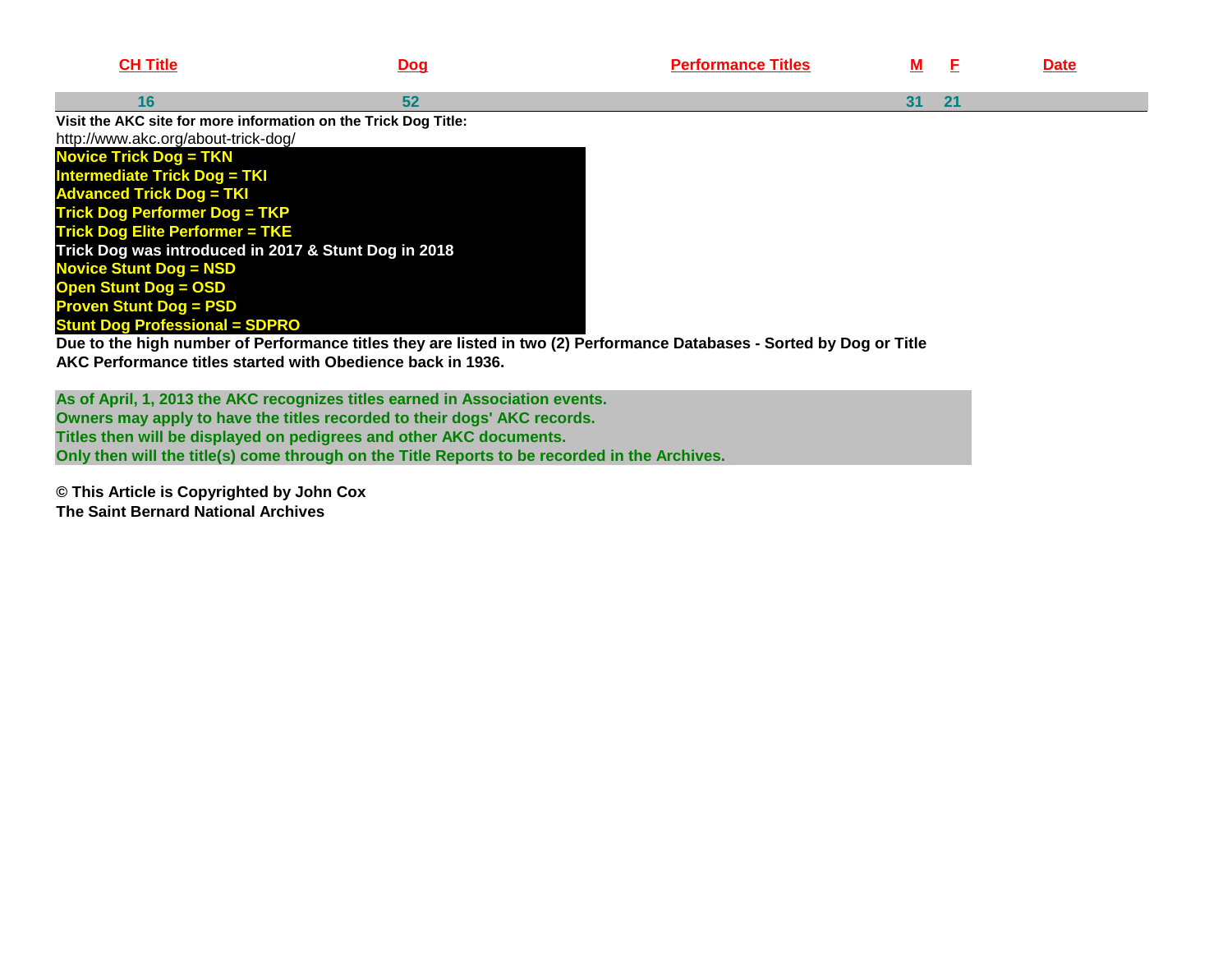#### Saint Bernard Farm Dog Titles For 2020

| <b>CH Title</b>         | <b>Dog</b>                    | <b>Performance Titles</b> | M F          | <b>Date</b>        |
|-------------------------|-------------------------------|---------------------------|--------------|--------------------|
| <b>FDC</b>              |                               |                           |              |                    |
| $\overline{2020}$       |                               |                           |              |                    |
|                         | <b>Fuzzy Bears Amore'</b>     | <b>FDC</b>                | m            | September 12, 2020 |
|                         | Kudos Crown Royal V Regalbear | <b>FDC</b>                | m            | March 12, 2020     |
|                         |                               |                           | $2\quad 0$   |                    |
| <b>Overall Summary:</b> |                               |                           |              |                    |
|                         |                               |                           | $\mathbf{P}$ |                    |

**Visit the AKC site for more information on the Farm Dog Certified Title:** http://www.akc.org/events/herding/farm-dog-certified-test/**FDC was introduced in 2017Farm dog Certified = FDC**

**Due to the high number of Performance titles they are listed in two (2) Performance Databases - Sorted by Dog or TitleAKC Performance titles started with Obedience back in 1936.**

**As of April, 1, 2013 the AKC recognizes titles earned in Association events.Owners may apply to have the titles recorded to their dogs' AKC records. Titles then will be displayed on pedigrees and other AKC documents. Only then will the title(s) come through on the Title Reports to be recorded in the Archives.**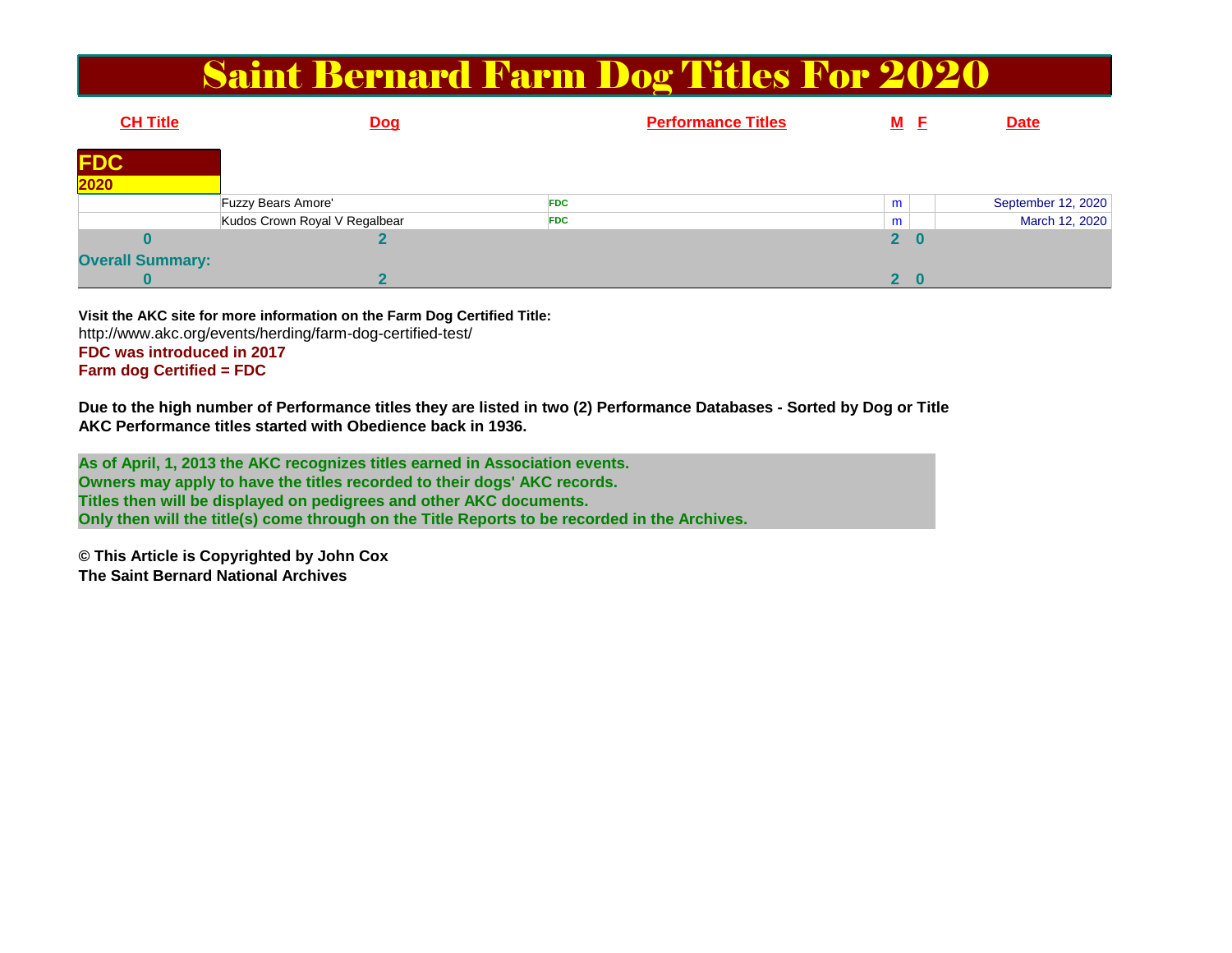# Saint Bernard Scent Work Titles For 2020

|                     | CL                      | Dog                                     | <b>Performance Titles</b> |                 | $M$ E                | <b>Date</b>       |
|---------------------|-------------------------|-----------------------------------------|---------------------------|-----------------|----------------------|-------------------|
|                     |                         |                                         |                           |                 |                      |                   |
| <b>SBA</b><br>2020  |                         |                                         |                           |                 |                      |                   |
|                     |                         | Brandau Ridge Takn A Walk Thru Ur Heart | <b>SBA</b>                |                 |                      | August 22, 2020   |
|                     | $\bf{0}$                |                                         |                           | $\mathbf{0}$    | $\blacktriangleleft$ |                   |
|                     |                         |                                         |                           |                 |                      |                   |
| <b>SBN</b><br>2020  |                         |                                         |                           |                 |                      |                   |
|                     |                         | Rammus                                  | <b>SBN</b>                | ${\sf m}$       |                      | November 07, 2020 |
|                     | $\overline{\mathbf{0}}$ | $\overline{1}$                          |                           | $1 \quad 0$     |                      |                   |
| <b>SCA</b><br>2020  |                         |                                         |                           |                 |                      |                   |
|                     |                         |                                         |                           |                 |                      |                   |
|                     |                         | Rammus                                  | <b>SCA</b>                | m               |                      | November 21, 2020 |
|                     | $\bf{0}$                | $\mathbf{1}$                            |                           | 1 <sup>1</sup>  | $\bf{0}$             |                   |
| <b>SCAE</b><br>2020 |                         |                                         |                           |                 |                      |                   |
|                     |                         |                                         |                           |                 |                      |                   |
|                     |                         | Brandau Ridge Takn A Walk Thru Ur Heart | <b>SCAE</b>               |                 |                      | August 22, 2020   |
|                     | $\bf{0}$                | 4                                       |                           | 0 <sub>1</sub>  |                      |                   |
|                     |                         |                                         |                           |                 |                      |                   |
| <b>SCE</b><br>2020  |                         |                                         |                           |                 |                      |                   |
|                     |                         | Brandau Ridge Takn A Walk Thru Ur Heart | <b>SCE</b>                |                 | f                    | October 03, 2020  |
|                     | $\bf{0}$                | 1                                       |                           | $\mathbf{0}$    | $\overline{1}$       |                   |
| <b>SEA</b><br>2020  |                         |                                         |                           |                 |                      |                   |
|                     |                         |                                         |                           |                 |                      |                   |
|                     |                         | Brandau Ridge Takn A Walk Thru Ur Heart | <b>SEA</b>                |                 |                      | August 29, 2020   |
|                     |                         | Rammus                                  | <b>SEA</b>                | ${\sf m}$       |                      | November 21, 2020 |
|                     | $\bf{0}$                | $\overline{2}$                          |                           | $\blacklozenge$ | $\overline{1}$       |                   |
| <b>SEN</b><br>2020  |                         |                                         |                           |                 |                      |                   |
|                     |                         |                                         |                           |                 |                      |                   |
|                     |                         | Rammus                                  | <b>SEN</b>                | ${\sf m}$       |                      | February 22, 2020 |
|                     | $\bf{0}$                | $\overline{\mathbf{1}}$                 |                           | $\mathbf 1$     | $\bf{0}$             |                   |
| <b>SIAE</b><br>2020 |                         |                                         |                           |                 |                      |                   |
|                     |                         |                                         |                           |                 |                      |                   |
|                     |                         | Brandau Ridge Takn A Walk Thru Ur Heart | <b>SIAE</b>               |                 |                      | August 29, 2020   |
|                     | $\overline{\mathbf{0}}$ | 1                                       |                           | $\mathbf{0}$    | $\overline{1}$       |                   |
| <b>SIN</b><br>2020  |                         |                                         |                           |                 |                      |                   |
|                     |                         |                                         |                           |                 |                      |                   |
|                     |                         | Rammus                                  | <b>SIN</b>                | m               |                      | November 07, 2020 |
|                     | $\mathbf{0}$            | $\blacktriangleleft$                    |                           |                 | $1 \quad 0$          |                   |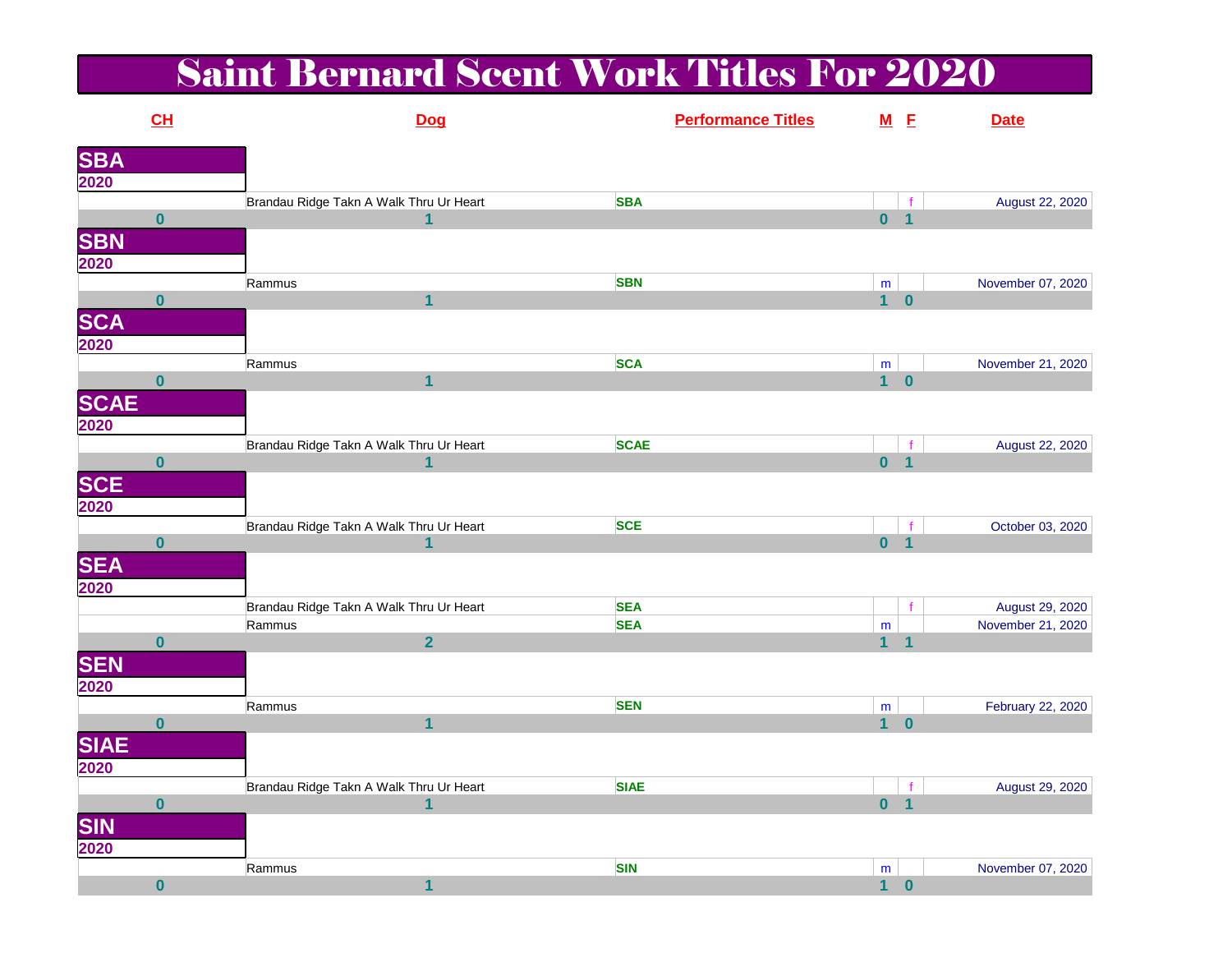| CL                      | Dog                                     | <b>Performance Titles</b> | M E     | <b>Date</b>       |
|-------------------------|-----------------------------------------|---------------------------|---------|-------------------|
| <b>SWA</b>              |                                         |                           |         |                   |
| 2020                    |                                         |                           |         |                   |
|                         | Brandau Ridge Takn A Walk Thru Ur Heart | <b>SWA</b>                |         | August 29, 2020   |
|                         |                                         |                           |         |                   |
| <b>SWN</b>              |                                         |                           |         |                   |
| 2020                    |                                         |                           |         |                   |
|                         | Rammus                                  | <b>SWN</b>                | m       | November 07, 2020 |
|                         |                                         |                           |         |                   |
| <b>Overall Summary:</b> |                                         |                           |         |                   |
|                         | 12                                      |                           | 6<br>-6 |                   |

| <b>Scent Work came into the AKC in 2017</b>            |
|--------------------------------------------------------|
| http://www.akc.org/sports/akc-scent-work/              |
| <b>SWN = Scent Work Novice</b>                         |
|                                                        |
| <b>SWNE = Scent Work Novice Elite</b>                  |
| <b>SWA = Scent Work Advanced</b>                       |
| <b>SHDN = Scent Work Handler Discrimination Novice</b> |
| <b>SCN = Scent Work Container Novice</b>               |
| <b>SCNE = Scent Work Container Novice Elite</b>        |
| <b>SCA</b> = Scent Work Container Advanced             |
| <b>SCAE = Scent Work Container Advanced Elite</b>      |
| <b>SCE = Scent Work Container Excellent</b>            |
| <b>SIN = Scent Work Interior Novice</b>                |
| <b>SINE = Scent Work Interior Novice Elite</b>         |
| <b>SIA = Scent Work Interior Advanced</b>              |
| SIAE = Scent Work Interior Advanced Elite              |
| <b>SEN = Scent Work Exterior Novice</b>                |
| <b>SENE = Scent Work Exterior Novice Elite</b>         |
| <b>SEA</b> = Scent Work Exterior Advanced              |
| <b>SBN = Scent Work Buried Novice</b>                  |
| <b>SBNE = Scent Work Buried Novice Elite</b>           |
| <b>SBA</b> = Scent Work Buried Advanced                |

 **Due to the high number of Performance titles they are listed in two (2) Performance Databases - Sorted by Dog or TitleAKC Performance titles started with Obedience back in 1936.**

**As of April, 1, 2013 the AKC recognizes titles earned in Association events.Owners may apply to have the titles recorded to their dogs' AKC records. Titles then will be displayed on pedigrees and other AKC documents. Only then will the title(s) come through on the Title Reports to be recorded in the Archives.**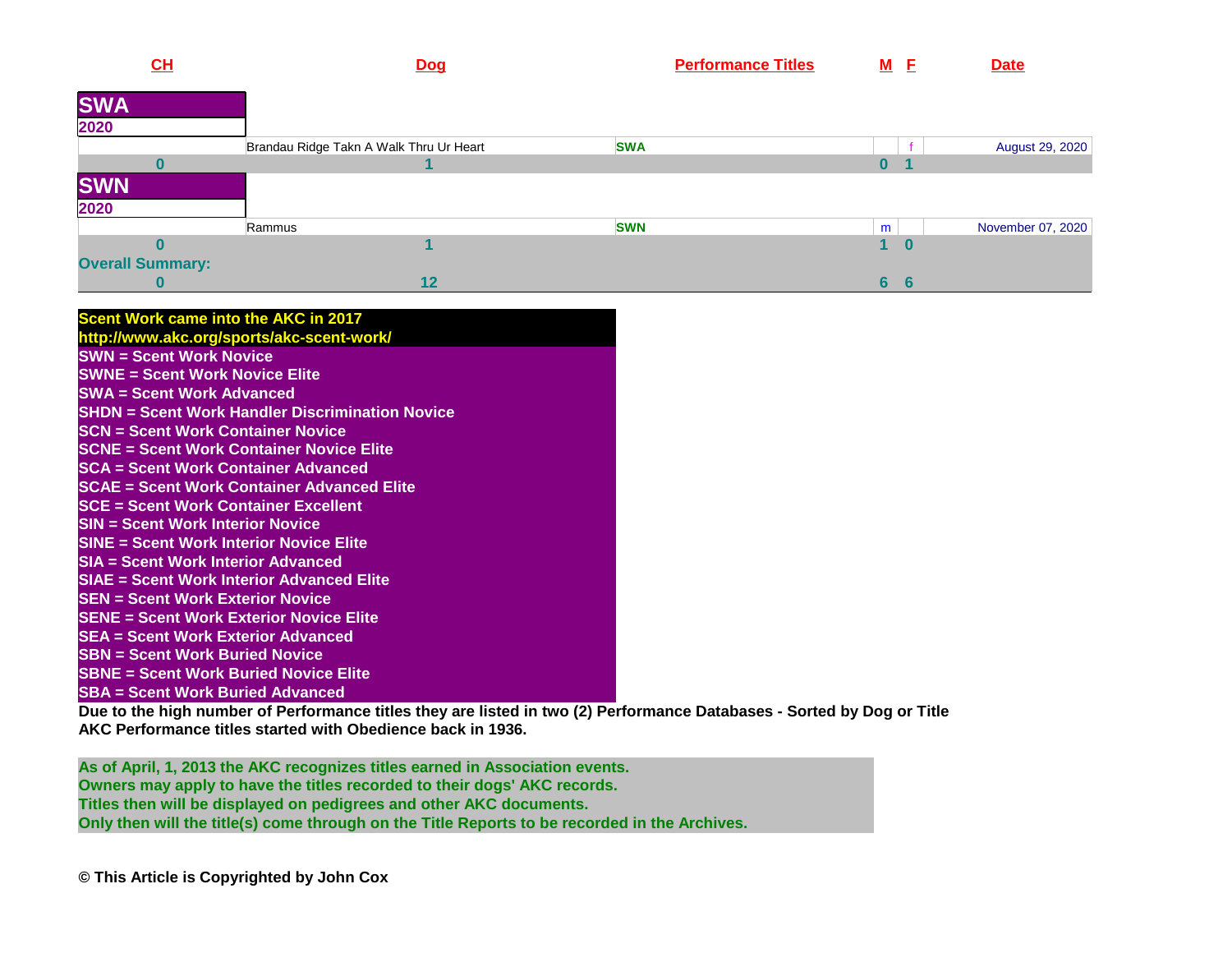### Saint Bernard Fast CAT Titles For 2020

| CL                      | <b>Dog</b>                              |             | <b>Performance Titles</b> | M <sub>E</sub> |    | <b>Date</b>       |
|-------------------------|-----------------------------------------|-------------|---------------------------|----------------|----|-------------------|
| <b>BCA</b>              |                                         |             |                           |                |    |                   |
| 2020                    |                                         |             |                           |                |    |                   |
|                         | Kudos Crown Royal V Regalbear           | <b>BCAT</b> |                           | m              |    | November 07, 2020 |
|                         |                                         |             |                           |                |    |                   |
|                         |                                         |             |                           |                | -0 |                   |
| <b>DCAT</b>             |                                         |             |                           |                |    |                   |
| 2020                    |                                         |             |                           |                |    |                   |
|                         | Brandau Ridge Takn A Walk Thru Ur Heart | <b>DCAT</b> |                           |                |    | October 03, 2020  |
|                         |                                         |             |                           |                |    |                   |
|                         |                                         |             |                           | 0              |    |                   |
| <b>Overall Summary:</b> |                                         |             |                           |                |    |                   |
| υ                       | <u>_</u>                                |             |                           |                |    |                   |

#### **Fast CAT came into the AKC in 2016**

**https://www.akc.org/sports/coursing/fast-cat/**

**BCAT = 150 Points DCAT = 500 PointsFCAT = 1000 FCAT# = Every 500 Additional 500 PointsCA = Coursing Ability Test**

 **Due to the high number of Performance titles they are listed in two (2) Performance Databases - Sorted by Dog or TitleAKC Performance titles started with Obedience back in 1936.**

**As of April, 1, 2013 the AKC recognizes titles earned in Association events.Owners may apply to have the titles recorded to their dogs' AKC records. Titles then will be displayed on pedigrees and other AKC documents. Only then will the title(s) come through on the Title Reports to be recorded in the Archives.**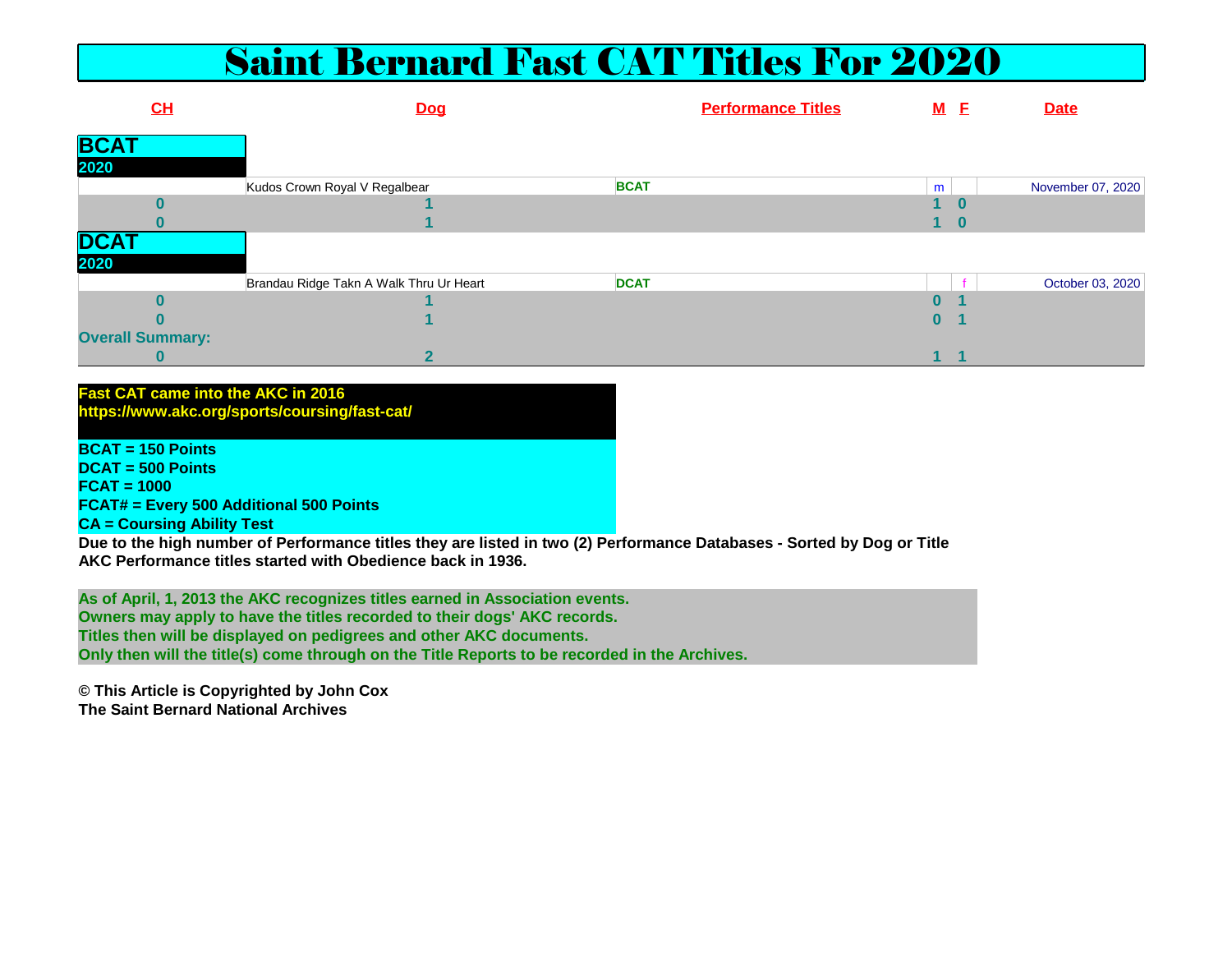### Saint Bernard Canine Good Citizen Titles For 2020

**CH Title Dog Performance Titles MF Date CGC 2020** Berics Ginger Blossom of Granger**CGC**  <sup>f</sup> February 01, 2020 Bjory Brown Lawrencee <mark>ccc</mark> mJuly 12, 2020<br>
f May 20, 2020 Bonnie Jane**CGC CGC CGC CGC CGC CGC CGC CGC CGC CGC CGC CGC CGC CGC CGC CGC CGC CGC CGC CGC CGC CGC CGC CGC CGC CGC CGC CGC CGC CGC CGC CGC CGC CGC CGC CGC CGC** Cali Girl**List of the contract of the contract of the contract of the contract of the contract of the contract of the contract of the contract of the contract of the contract of the contract of the contract of the contract of the c** contract the contract of the contract of the contract of the contract of the contract of the contract of the contract of the contract of the contract of the contract of the contract of the contract of the contract of the c Elsie Rose**CGC CGC CGC CGC CGC CGC CGC CGC CGC CGC CGC CGC CGC CGC CGC CGC CGC CGC CGC CGC CGC CGC CGC CGC CGC CGC CGC CGC CGC CGC CGC CGC CGC CGC CGC CGC CGC Fuzzy Bears Amore' CGC** cGC m March 25, 2020 Gliddens Night Watchman **CGC** m February 11, 2020 Hunfriths Steel Covered Bridge At Cedarr <mark>cgc</mark> cac m March 14, 2020 Jamelles To Sir With Lovee <mark>cgc</mark> m August 12, 2020 James P Sullivan **CGC** mJune 26, 2020<br>February 11, 2020 Josie Nala Maple Meadows**CGC CGC CGC CGC CGC CGC CGC CGC CGC CGC CGC CGC CGC CGC CGC CGC CGC CGC CGC CGC CGC CGC CGC CGC CGC CGC CGC CGC CGC CGC CGC CGC CGC CGC CGC CGC CGC** Kacie II**Listen and the contract of the contract of the contract of the contract of the contract of the contract of the contract of the contract of the contract of the contract of the contract of the contract of the contract of th cac f** September 09, 2020 Lil Jons Raised On Country**y** cGC mNovember 14, 2020 **2020-CH**Lone Cedars Disired Jeul of Rainier**cGC** contracts the contract of the contract of the contract of the contract of the contract of the contract of the contract of the contract of the contract of the contract of the contract of the contract of the contract of the My White Queen Alsani Giants**CGC** contract the contract of the contract of the contract of the contract of the contract of the contract of the contract of the contract of the contract of the contract of the contract of the contract of the contract of Pachaugs Jameson Bb Bradleyy <mark>cgc</mark> m November 14, 2020 Ranger XX **CGC** m January 18, 2020 Rubeus**CGC**<br> **CGC** m June 16, 2020 Rufus Majszak**k** case of the contract of the contract of the contract of the contract of the contract of the contract of the contract of the contract of the contract of the contract of the contract of the contract of the contract of th mNovember 02, 2020<br>July 17, 2020 Sadie Mae Rose**CGC** contract the contract of the contract of the contract of the contract of the contract of the contract of the contract of the contract of the contract of the contract of the contract of the contract of the contract of Snowy Pines Athena**CGC f** February 23, 2020<br> **CGC f** Certain Containers **f** Certain Containers **f** Certain Containers **f** Certain Containers **f** Certain Containers **f** Certain Containers **f** Certain Containers **f** Certain Containers **f** Swisstars Wheres Waldo? **CGC** m October 05, 2020 **2020-CH**Thunder Kegs Au Hubert Accolade Du Hudsonn <mark>cgc</mark> mNovember 14, 2020<br>June 25, 2020 Yuhase Jersey **CGC** <sup>f</sup> June 25, 2020 **2** 24 **13 11 CGCA2020** Elsie Rose**CGCA cGCA f** August 29, 2020 **Fuzzy Bears Amore' CGCA** CGCA mJune 02, 2020<br>
f June 06, 2020 Josie Nala Maple Meadows **CGCA** <sup>f</sup> June 06, 2020 Rufus Majszak **CGCA** mNovember 11, 2020<br>
f February 23, 2020 Snowy Pines Athena**CGCA CGCA CGCCA f** February 23, 2020 Yuhases Jersey**CGCA CGCA f** September 24, 2020 **0 6 2 4** 

#### **CGCU**

| 2020 |                                         |             |   |                                       |
|------|-----------------------------------------|-------------|---|---------------------------------------|
|      | Amore<br>$\overline{u}$ . Poor<br>·uzzy | CGCU        | m | 2000<br>November<br>2020-             |
|      | Crown Royal Regalbear<br>Sudos.         | <b>CGCU</b> | m | 2000<br>$\mathsf{Exhr}$ ian i AG<br>. |
|      |                                         |             |   |                                       |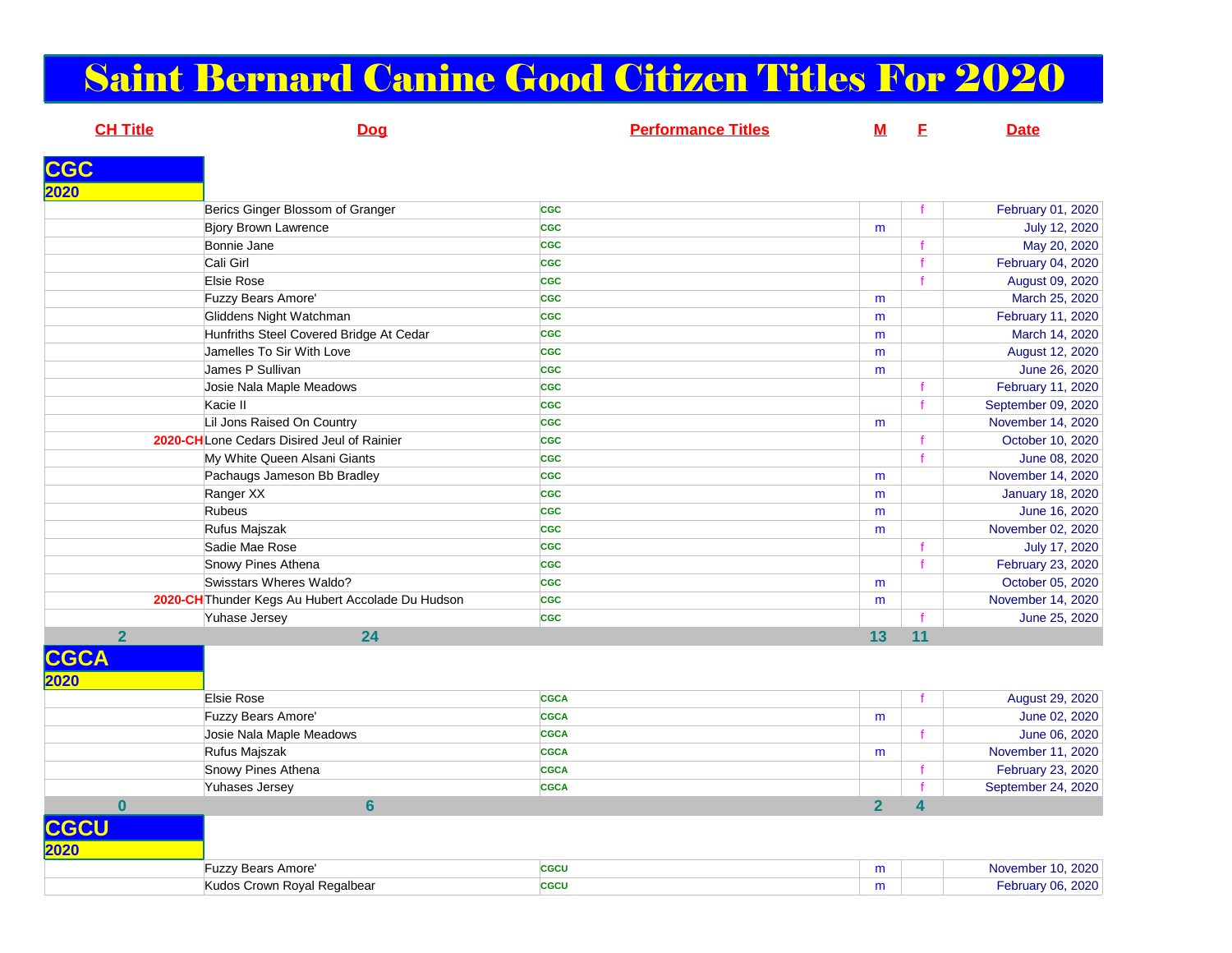| <b>CH Title</b>         | <b>Dog</b>         | <b>Performance Titles</b> | M |    | <b>Date</b>       |
|-------------------------|--------------------|---------------------------|---|----|-------------------|
|                         | Snowy Pines Athena | <b>CGCU</b>               |   |    | February 29, 2020 |
|                         | Yuhases Jersey     | <b>CGCU</b>               |   |    | June 25, 2020     |
|                         |                    |                           |   |    |                   |
| <b>Overall Summary:</b> |                    |                           |   |    |                   |
|                         | 34                 |                           |   | 47 |                   |

**Grandfathered CGC Titles (without dates) from 2012 and back are listed as 1/1/2000 in the Database file for ALL years.** 

**Canine Good Citizen =- CGC Canine Good Citizen Advanced = CGCACanine Good Citizen Urban = CGCU**

 **Due to the high number of Performance titles they are listed in two (2) Performance Databases - Sorted by Dog or TitleAKC Performance titles started with Obedience back in 1936.**

**As of April, 1, 2013 the AKC recognizes titles earned in Association events.Owners may apply to have the titles recorded to their dogs' AKC records. Titles then will be displayed on pedigrees and other AKC documents. Only then will the title(s) come through on the Title Reports to be recorded in the Archives.**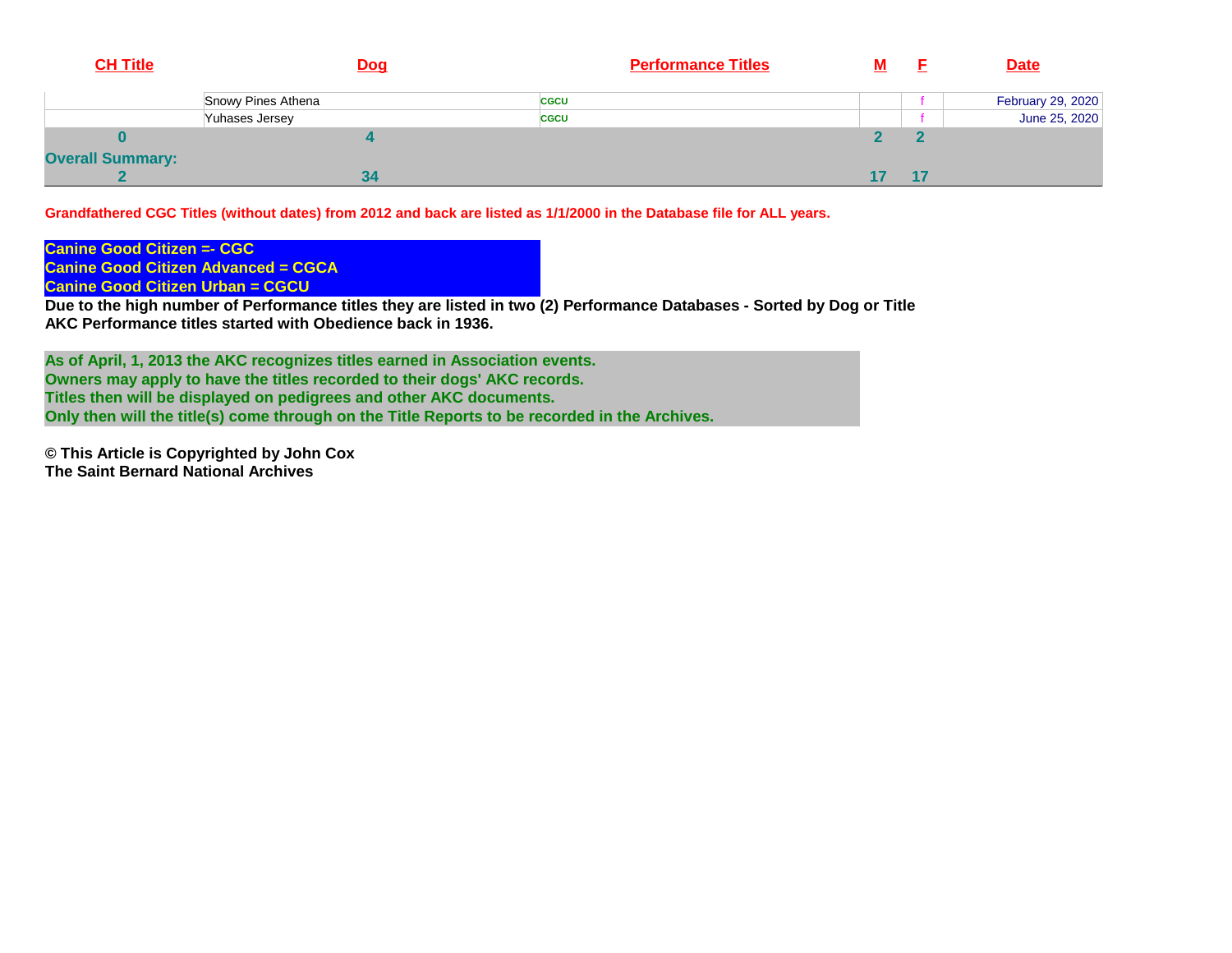# Saint Bernard AKC Temperament Test Titles For 2020

| CL                      | <u>Dog</u>                    | <b>Performance Titles</b> | <u>M E</u> |   | <b>Date</b>      |
|-------------------------|-------------------------------|---------------------------|------------|---|------------------|
| <b>ATT</b>              |                               |                           |            |   |                  |
| 2020                    |                               |                           |            |   |                  |
|                         | Fuzzy Bears Amore'            | <b>ATT</b>                | m          |   | October 29, 2020 |
|                         | James P Sullivan              | <b>ATT</b>                | m          |   | October 29, 2020 |
|                         | Kudos Crown Royal V Regalbear | <b>ATT</b>                | m          |   | March 04, 2020   |
|                         |                               |                           | 3          |   |                  |
| <b>Overall Summary:</b> |                               |                           |            |   |                  |
|                         |                               |                           | 3          | O |                  |

**Visit the AKC site for more information on the Temperament Test Title:https://www.akc.org/?s=temperament+test**

#### **ATT = AKC Temperament Test**

 **Due to the high number of Performance titles they are listed in two (2) Performance Databases - Sorted by Dog or TitleAKC Performance titles started with Obedience back in 1936.**

**As of April, 1, 2013 the AKC recognizes titles earned in Association events.Owners may apply to have the titles recorded to their dogs' AKC records. Titles then will be displayed on pedigrees and other AKC documents. Only then will the title(s) come through on the Title Reports to be recorded in the Archives.**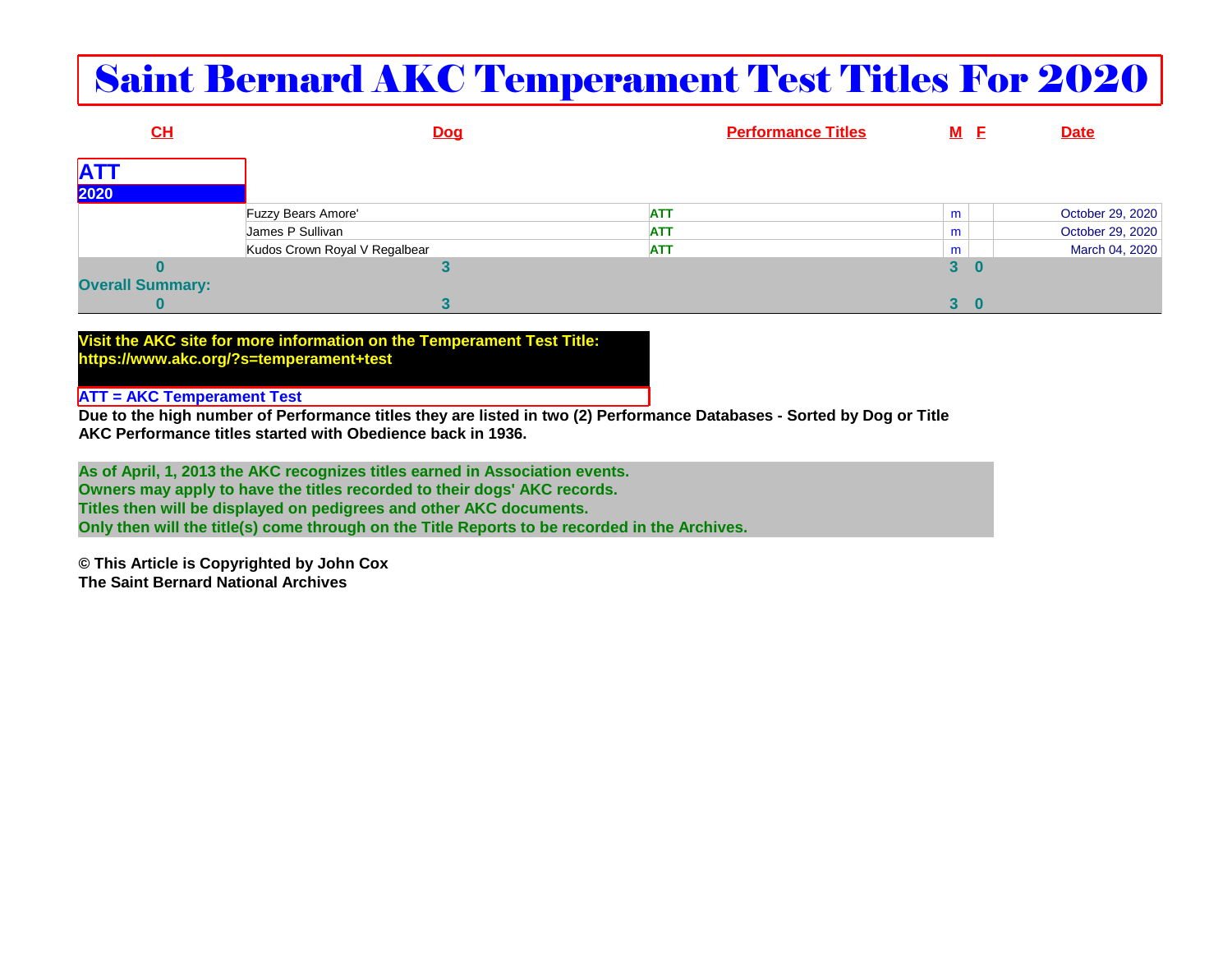# Saint Bernard Diving Dog Titles For 2020

| CL                      |                                                                                                                           | Dog            |            | <b>Performance Titles</b> |   | $M$ E            | <b>Date</b>        |
|-------------------------|---------------------------------------------------------------------------------------------------------------------------|----------------|------------|---------------------------|---|------------------|--------------------|
| <b>AJ</b>               |                                                                                                                           |                |            |                           |   |                  |                    |
| 2020                    |                                                                                                                           |                |            |                           |   |                  |                    |
|                         | James P Sulllivan                                                                                                         |                | <b>AJ</b>  |                           | m |                  | July 25, 2020      |
| $\mathbf{0}$            |                                                                                                                           | $\overline{1}$ |            |                           |   |                  |                    |
| <b>DJ</b>               |                                                                                                                           |                |            |                           |   |                  |                    |
| 2020                    |                                                                                                                           |                |            |                           |   |                  |                    |
|                         | Kudos Crown Royal V Regalbear                                                                                             |                | <b>DJ</b>  |                           | m |                  | August 15, 2020    |
| $\mathbf{0}$            |                                                                                                                           | $\mathbf{1}$   |            |                           |   |                  |                    |
| <b>DJA</b>              |                                                                                                                           |                |            |                           |   |                  |                    |
| 2020                    |                                                                                                                           |                |            |                           |   |                  |                    |
|                         | Kudos Crown Royal V Regalbear                                                                                             |                | <b>DJA</b> |                           | m |                  | September 14, 2020 |
| $\mathbf{0}$            |                                                                                                                           | $\overline{1}$ |            |                           |   |                  |                    |
| <b>DN</b>               |                                                                                                                           |                |            |                           |   |                  |                    |
| 2020                    |                                                                                                                           |                |            |                           |   |                  |                    |
|                         | Kudos Crown Royal V Regalbear                                                                                             |                | <b>DN</b>  |                           | m |                  | July 26, 2020      |
| $\overline{\mathbf{0}}$ |                                                                                                                           | $\overline{1}$ |            |                           |   |                  |                    |
| DS                      |                                                                                                                           |                |            |                           |   |                  |                    |
| 2020                    |                                                                                                                           |                |            |                           |   |                  |                    |
|                         | James P Sulllivan                                                                                                         |                | <b>DS</b>  |                           | m |                  | June 20, 2020      |
| $\bf{0}$                |                                                                                                                           | $\overline{1}$ |            |                           |   |                  |                    |
| <b>DSA</b>              |                                                                                                                           |                |            |                           |   |                  |                    |
| 2020                    |                                                                                                                           |                |            |                           |   |                  |                    |
|                         | James P Sulllivan                                                                                                         |                | <b>DSA</b> |                           | m |                  | August 14, 2020    |
| $\mathbf{0}$            |                                                                                                                           | $\overline{1}$ |            |                           |   |                  |                    |
| <b>DSX</b>              |                                                                                                                           |                |            |                           |   |                  |                    |
| 2020                    |                                                                                                                           |                |            |                           |   |                  |                    |
|                         | James P Sulllivan                                                                                                         |                | <b>DSX</b> |                           | m |                  | October 01, 2020   |
| $\mathbf{0}$            |                                                                                                                           | $\mathbf{1}$   |            |                           |   |                  |                    |
| <b>HDS</b>              |                                                                                                                           |                |            |                           |   |                  |                    |
| 2020                    |                                                                                                                           |                |            |                           |   |                  |                    |
|                         | James P Sulllivan                                                                                                         |                | <b>HDS</b> |                           | m |                  | July 26, 2020      |
| $\mathbf{0}$            |                                                                                                                           | 1              |            |                           |   |                  |                    |
| <b>Overall Summary:</b> |                                                                                                                           |                |            |                           | 8 | $\boldsymbol{0}$ |                    |
| $\bf{0}$                |                                                                                                                           | $\bf{8}$       |            |                           | 8 | $\bf{0}$         |                    |
|                         | Dock Diving Titles were reconized by the AKC in 2014<br>https://www.akc.org/sports/title-recognition-program/dock-diving/ |                |            |                           |   |                  |                    |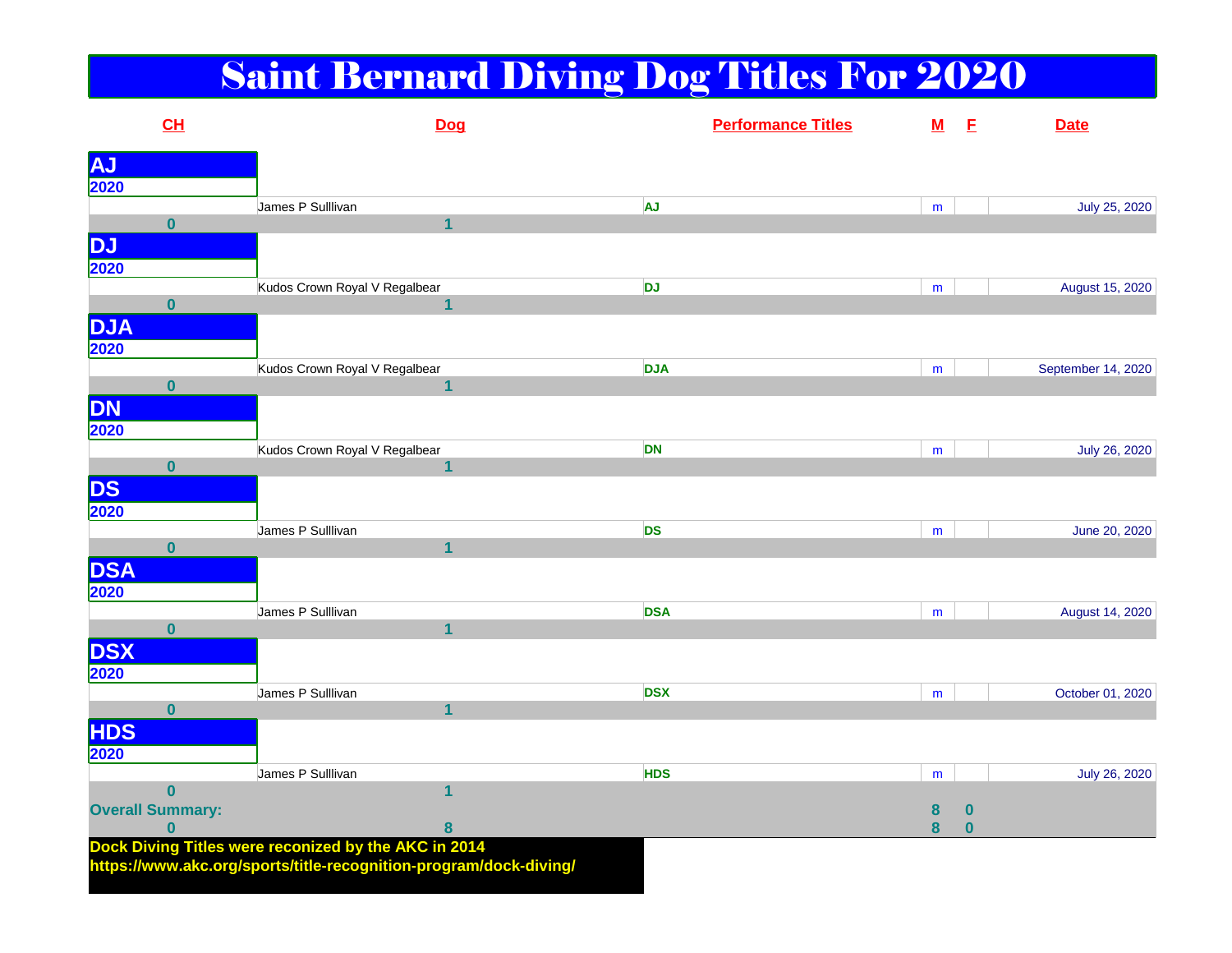**Visit North America Diving Dogs for Title Descriptions: https://northamericadivingdogs.com/content/view/cmsid/22/Titles**

 **Due to the high number of Performance titles they are listed in two (2) Performance Databases - Sorted by Dog or TitleAKC Performance titles started with Obedience back in 1936.**

**DN = Dock Novice DJ = Dock Junior DJA = Dock AdvancedDS = Dock Senior DSA = Dock Senior AdvancedAJ = Air Retrieve JuniorHDS = Hydrodash Senior**

**As of April, 1, 2013 the AKC recognizes titles earned in Association events.Owners may apply to have the titles recorded to their dogs' AKC records. Titles then will be displayed on pedigrees and other AKC documents. Only then will the title(s) come through on the Title Reports to be recorded in the Archives.**